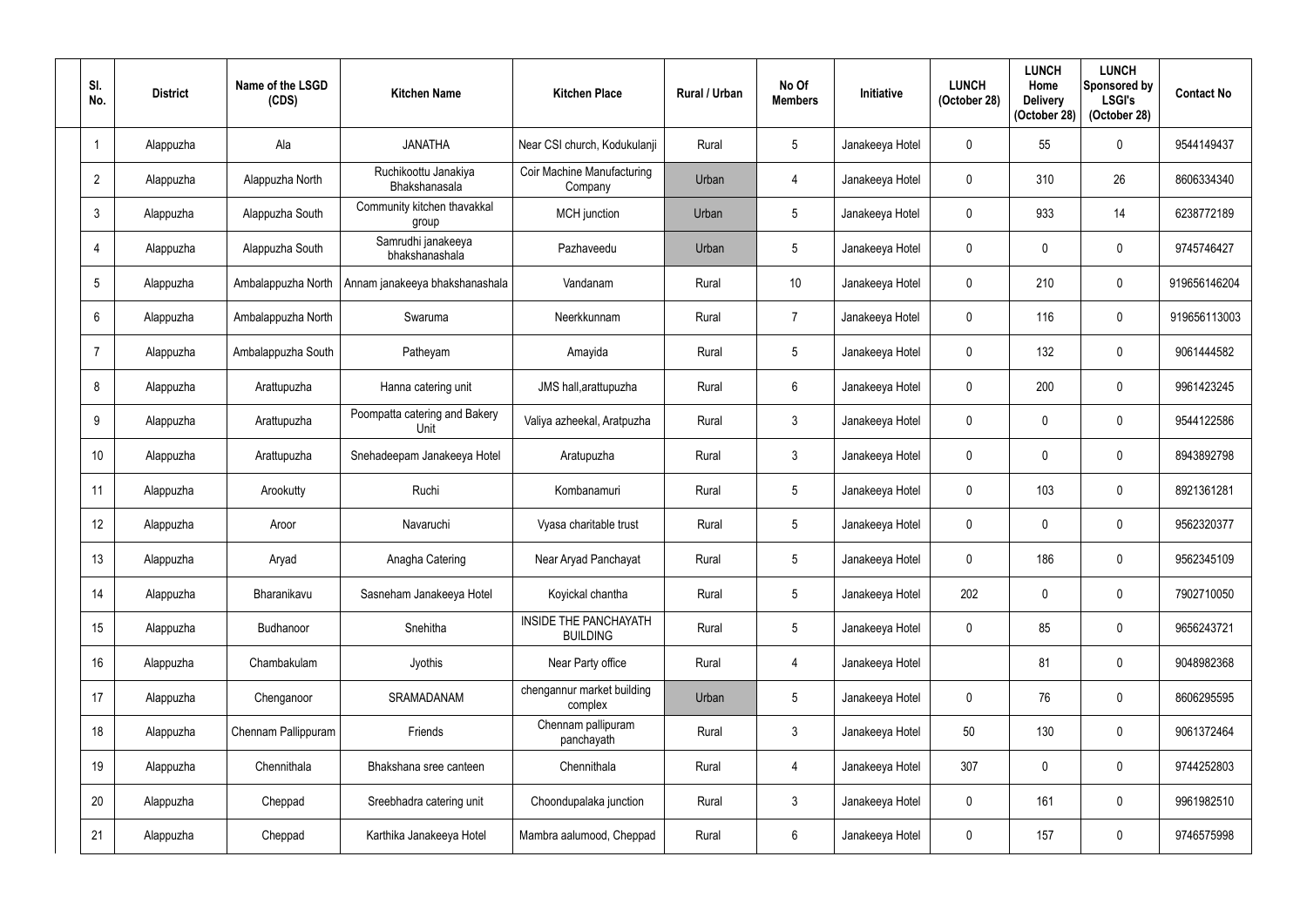| SI.<br>No. | <b>District</b> | Name of the LSGD<br>(CDS)     | <b>Kitchen Name</b>                     | <b>Kitchen Place</b>                    | Rural / Urban | No Of<br><b>Members</b> | <b>Initiative</b> | <b>LUNCH</b><br>(October 28) | <b>LUNCH</b><br>Home<br><b>Delivery</b><br>(October 28) | <b>LUNCH</b><br>Sponsored by<br><b>LSGI's</b><br>(October 28) | <b>Contact No</b> |
|------------|-----------------|-------------------------------|-----------------------------------------|-----------------------------------------|---------------|-------------------------|-------------------|------------------------------|---------------------------------------------------------|---------------------------------------------------------------|-------------------|
| 22         | Alappuzha       | Cheriyanad                    | <b>DARSANA</b>                          | Near GOLDEN PALACE<br><b>AUDITORIUM</b> | Rural         | $5\phantom{.0}$         | Janakeeya Hotel   | $\Omega$                     | 128                                                     | $\mathbf 0$                                                   | 9747958424        |
| 23         | Alappuzha       | <b>Cherthala Municipality</b> | Santwanam                               | Ward 10                                 | Urban         | $5\phantom{.0}$         | Janakeeya Hotel   | $\mathbf{0}$                 |                                                         | $\boldsymbol{0}$                                              | 8848178001        |
| 24         | Alappuzha       | <b>Cherthala Municipality</b> | <b>NULM</b> canteen                     | Cherthala Municipality                  | Urban         | $\overline{5}$          | Janakeeya Hotel   | $\overline{0}$               |                                                         | $\mathbf 0$                                                   | 6282870356        |
| 25         | Alappuzha       | Cherthala South               | Kashinandana                            | Cherthala S                             | Rural         | 10 <sup>°</sup>         | Janakeeya Hotel   | 0                            |                                                         | $\mathbf 0$                                                   | 9745940057        |
| 26         | Alappuzha       | Cheruthana                    | Sreedurga janakeeya hotel               | Near govt HSS aayaparambu               | Rural         | 4                       | Janakeeya Hotel   | $\Omega$                     |                                                         | $\mathbf 0$                                                   | 9961178936        |
| 27         | Alappuzha       | Chettikulangara               | SREE VINAYAKA JANAKEEYA<br><b>HOTEL</b> | <b>KARIPUZHA</b>                        | Rural         | $\mathbf{3}$            | Janakeeya Hotel   | 224                          |                                                         | $\mathbf 0$                                                   | 9656810109        |
| 28         | Alappuzha       | Chettikulangara               | ANNAPOORNESWARI                         | <b>EREZHA SOUTH</b>                     | Rural         | $\overline{7}$          | Janakeeya Hotel   | $\mathbf 0$                  |                                                         | $\mathbf 0$                                                   | 9744381090        |
| 29         | Alappuzha       | Chingoli                      | souhridam unit                          | karthikappally I p school               | Rural         | $\mathbf{3}$            | Janakeeya Hotel   | $\mathbf{0}$                 | 179                                                     | $\mathbf 0$                                                   | 7559808470        |
| 30         | Alappuzha       | Chunakkara                    | Vanitha Canteen                         | Chunakkara                              | Rural         | $\mathbf{3}$            | Janakeeya Hotel   | 113                          |                                                         | $\mathbf 0$                                                   | 9400509985        |
| 31         | Alappuzha       | Devikulangara                 | Thripthi                                | Buds school, devikulangara              | Rural         | 4                       | Janakeeya Hotel   | $\mathbf 0$                  | 85                                                      | $\mathbf 0$                                                   | 9746712528        |
| 32         | Alappuzha       | Edathua                       | Theertham                               | Edathua market                          | Rural         | $\mathfrak{Z}$          | Janakeeya Hotel   | $\overline{0}$               | 84                                                      | $\mathbf 0$                                                   | 9544351169        |
| 33         | Alappuzha       | Ezhupunna                     | Neethipeedam                            | Eramalloor                              | Rural         | 8                       | Janakeeya Hotel   | $\mathbf 0$                  | $\Omega$                                                | $\boldsymbol{0}$                                              | 9946790986        |
| 34         | Alappuzha       | Harippad                      | Swad                                    | A private Hotel's Kitchen               | Urban         | $\overline{4}$          | Janakeeya Hotel   | $\mathbf 0$                  | $\mathbf 0$                                             | $\mathbf 0$                                                   | 9562373933        |
| 35         | Alappuzha       | Kadakkarappally               | Soorya                                  | Kandamangalam temple<br>auditorium      | Rural         | $5\phantom{.0}$         | Janakeeya Hotel   | $\mathbf 0$                  | 0                                                       | $\boldsymbol{0}$                                              | 9895266763        |
| 36         | Alappuzha       | Kainakary                     | Sivakashi                               | Near Panchayath                         | Rural         | $\sqrt{5}$              | Janakeeya Hotel   | $\mathbf 0$                  | 81                                                      | $\pmb{0}$                                                     | 8111821552        |
| 37         | Alappuzha       | Kandalloor                    | Annapoorna Hotel                        | Near Velanchira junction                | Rural         | $\overline{4}$          | Janakeeya Hotel   | $\mathbf 0$                  | 105                                                     | $\pmb{0}$                                                     | -9747600181       |
| 38         | Alappuzha       | Kanjikuzhy                    | Santhwanam                              | Opposite NSS college                    | Rural         | $5\phantom{.0}$         | Janakeeya Hotel   | $\mathbf 0$                  | $\mathbf 0$                                             | $\boldsymbol{0}$                                              | 9605307328        |
| 39         | Alappuzha       | Karthikappally                | Ruchi                                   | Community hall                          | Rural         | $6\phantom{.}$          | Janakeeya Hotel   | $\mathbf 0$                  | $\mathbf 0$                                             | $\pmb{0}$                                                     | 9747607478        |
| 40         | Alappuzha       | Karuvatta                     | Karunya janakeeya hotel                 | Near Aashramam junction                 | Rural         | $6\overline{6}$         | Janakeeya Hotel   | $\pmb{0}$                    |                                                         | $\pmb{0}$                                                     | 916282508791      |
| 41         | Alappuzha       | Kavalam                       | Koottukari Janakeeya Hotel              | <b>Near Permanent Outlet</b>            | Rural         | $5\phantom{.0}$         | Janakeeya Hotel   | $\mathbf 0$                  | $\mathbf{0}$                                            | $\pmb{0}$                                                     | 9744173219        |
| 42         | Alappuzha       | Kayamkulam West               | palazhy catering unit                   | Kallummood junction                     | Urban         | $\sqrt{5}$              | Janakeeya Hotel   | 0                            | 146                                                     | $\pmb{0}$                                                     | 9388819110        |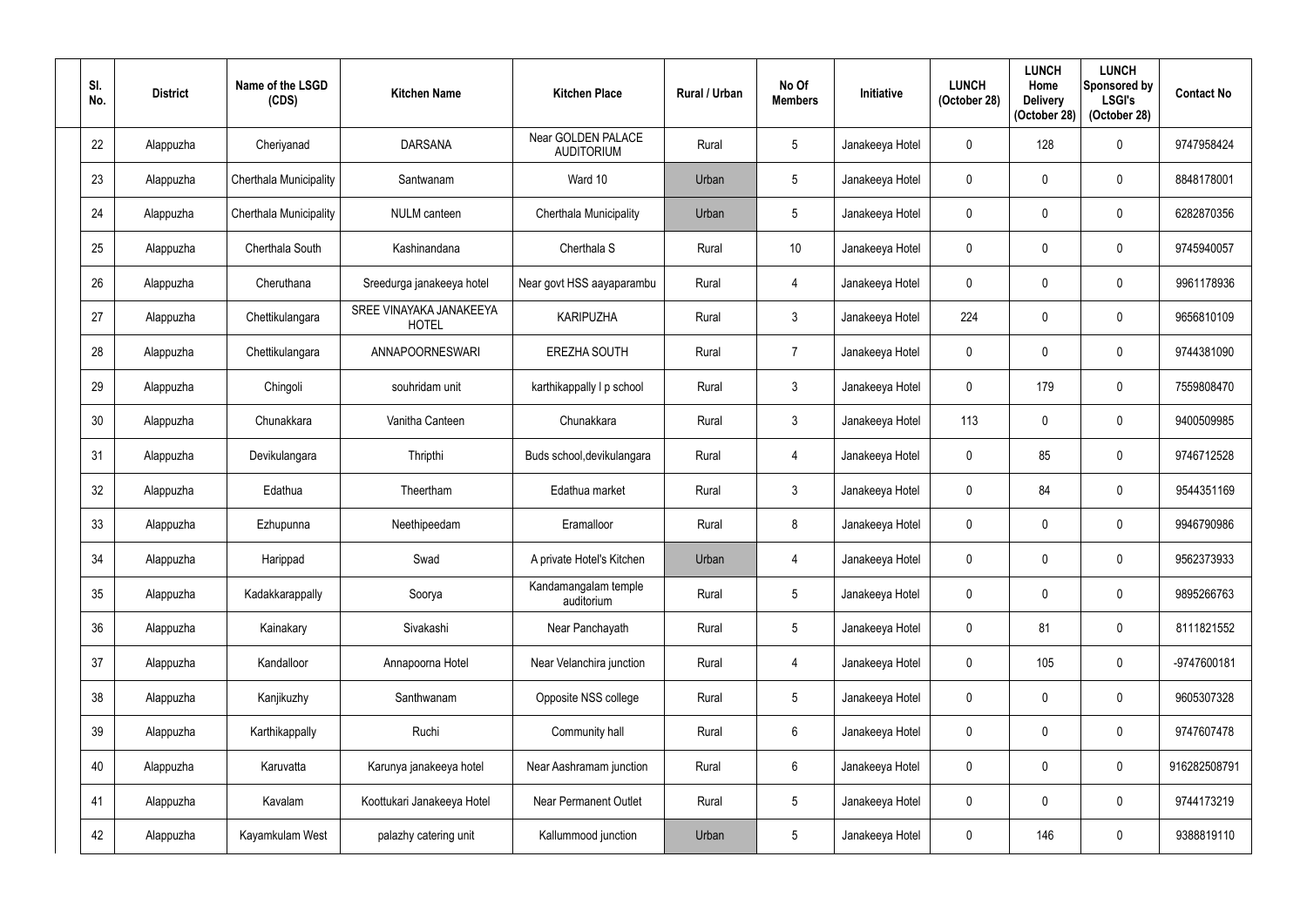|    | SI.<br>No. | <b>District</b> | Name of the LSGD<br>(CDS)   | <b>Kitchen Name</b>                    | <b>Kitchen Place</b>                   | Rural / Urban | No Of<br><b>Members</b> | <b>Initiative</b> | <b>LUNCH</b><br>(October 28) | <b>LUNCH</b><br>Home<br><b>Delivery</b><br>(October 28) | <b>LUNCH</b><br>Sponsored by<br><b>LSGI's</b><br>(October 28) | <b>Contact No</b> |
|----|------------|-----------------|-----------------------------|----------------------------------------|----------------------------------------|---------------|-------------------------|-------------------|------------------------------|---------------------------------------------------------|---------------------------------------------------------------|-------------------|
|    | 43         | Alappuzha       | Kodamthurath                | <b>MATRUSAKTHI</b>                     | <b>KUTHIYATHODE</b>                    | Rural         | 5                       | Janakeeya Hotel   | $\mathbf{0}$                 |                                                         | $\boldsymbol{0}$                                              | 8281687439        |
| 87 | 44         | Alappuzha       | Krishnapuram                | Kanivu catering unit                   | Near SCB, kappil                       | Rural         | $\overline{4}$          | Janakeeya Hotel   | $\mathbf{0}$                 |                                                         | $\mathbf 0$                                                   | 9544047480        |
|    | 45         | Alappuzha       | Kumarapuram                 | Mahadeva jankeeya hotel                | Near kavarattu temple                  | Rural         | $\mathbf{3}$            | Janakeeya Hotel   | $\mathbf 0$                  | $\Omega$                                                | $\mathbf 0$                                                   | 918606736168      |
|    | 46         | Alappuzha       | Kumarapuram                 | Navodhaya janakeeya hotel              | Kumarapuram                            | Rural         | $3\phantom{.0}$         | Janakeeya Hotel   | $\mathbf{0}$                 |                                                         | $\mathbf 0$                                                   | 9037499871        |
|    | 47         | Alappuzha       | Kuthiyathode                | Ruchi Janakeeya Hotel                  | Near kuthiyathode panchayath<br>office | Rural         | $5\overline{)}$         | Janakeeya Hotel   | $\mathbf 0$                  |                                                         | $\mathbf 0$                                                   | 9249269374        |
|    | 48         | Alappuzha       | Mannanchery                 | Snehitha                               | Panchayat building                     | Rural         | 4                       | Janakeeya Hotel   | 44                           | 51                                                      | $\mathbf 0$                                                   | 9544461740        |
|    | 49         | Alappuzha       | Mannar                      | Snehadhara                             | Kunnathur devasom                      | Rural         | 5                       | Janakeeya Hotel   | 168                          |                                                         | $\mathbf 0$                                                   | 9567853570        |
|    | 50         | Alappuzha       | Mararikulam South           | Snehasparsham                          | Kattoor                                | Rural         | $\overline{4}$          | Janakeeya Hotel   | $\mathbf 0$                  | 10 <sup>°</sup>                                         | $\mathbf 0$                                                   | 9747881642        |
|    | 51         | Alappuzha       | Mavelikara<br>Municipality  | Ruchi janakeeya hotel                  | Municipality building                  | Urban         | 10                      | Janakeeya Hotel   | 65                           | $\Omega$                                                | $\mathbf 0$                                                   | 8289996136        |
|    | 52         | Alappuzha       | Mavelikkara<br>Thamarakulam | <b>Thripthi Catering</b>               | Thamarakulam                           | Rural         | 5                       | Janakeeya Hotel   | 12                           |                                                         | $\mathbf 0$                                                   | 8281558036        |
|    | 53         | Alappuzha       | Mavelikkara<br>Thekkekara   | Bhai catering                          | Pallarimangalam                        | Rural         | $5\phantom{.0}$         | Janakeeya Hotel   | 199                          |                                                         | $\mathbf 0$                                                   | 9539851155        |
|    | 54         | Alappuzha       | Mavelikkara<br>Thekkekara   | SNEHATHEERAM JANAKEEYA<br><b>HOTEL</b> | <b>KURATHIKAD</b>                      | Rural         | $\overline{4}$          | Janakeeya Hotel   | $\mathbf 0$                  | 0                                                       | $\mathbf 0$                                                   |                   |
|    | 55         | Alappuzha       | Muhamma                     | <b>SNV Catering</b>                    | Near Community Health<br>Centre        | Rural         | 5                       | Janakeeya Hotel   | $\mathbf 0$                  | 170                                                     | $\boldsymbol{0}$                                              | 9605388763        |
|    | 56         | Alappuzha       | Mulakkuzha                  | Snehathanal                            | Mulakkuzha                             | Rural         | $5\phantom{.0}$         | Janakeeya Hotel   | $\mathbf 0$                  | 25                                                      | $\pmb{0}$                                                     | 9037085079        |
|    | 57         | Alappuzha       | Muttar                      | Ruchi Catering Unit                    | Panchayat Building                     | Rural         |                         | Janakeeya Hotel   | $\overline{0}$               | 0                                                       | $\pmb{0}$                                                     | 9072276826        |
|    | 58         | Alappuzha       | Nedumudy                    | Oruma                                  | Champakulam                            | Rural         | $5\phantom{.0}$         | Janakeeya Hotel   | $\mathbf 0$                  | 60                                                      | $\pmb{0}$                                                     | 9188536147        |
|    | 59         | Alappuzha       | Neelamperoor                | Amrutha Janakeeya<br>Bhakshanasala     | Panchayat Building                     | Rural         | $\mathfrak{Z}$          | Janakeeya Hotel   | $\mathbf 0$                  | $\mathbf{0}$                                            | $\pmb{0}$                                                     | 9656167060        |
|    | 60         | Alappuzha       | Nooranad                    | Amma Canteen                           | Inside market place, Noornad           | Rural         | $5\phantom{.0}$         | Janakeeya Hotel   | 168                          | $\mathbf 0$                                             | $\pmb{0}$                                                     | 7034377340        |
|    | 61         | Alappuzha       | Palamel                     | Arogya Canteen                         | Panchayat office compound              | Rural         | 4                       | Janakeeya Hotel   | 336                          | $\mathbf 0$                                             | $\pmb{0}$                                                     | 9497107651        |
|    | 62         | Alappuzha       | Pallippad                   | Annapoorneswari catering unit          | Irattakulangara junction               | Rural         | $5\phantom{.0}$         | Janakeeya Hotel   | $\overline{0}$               | $\mathbf 0$                                             | $\pmb{0}$                                                     | 9562318624        |
|    | 63         | Alappuzha       | Panavally                   | Harikrishnan                           | near nalpatheneswaram<br>temple        | Rural         |                         | Janakeeya Hotel   | $\pmb{0}$                    | 106                                                     | $\pmb{0}$                                                     | 9961774363        |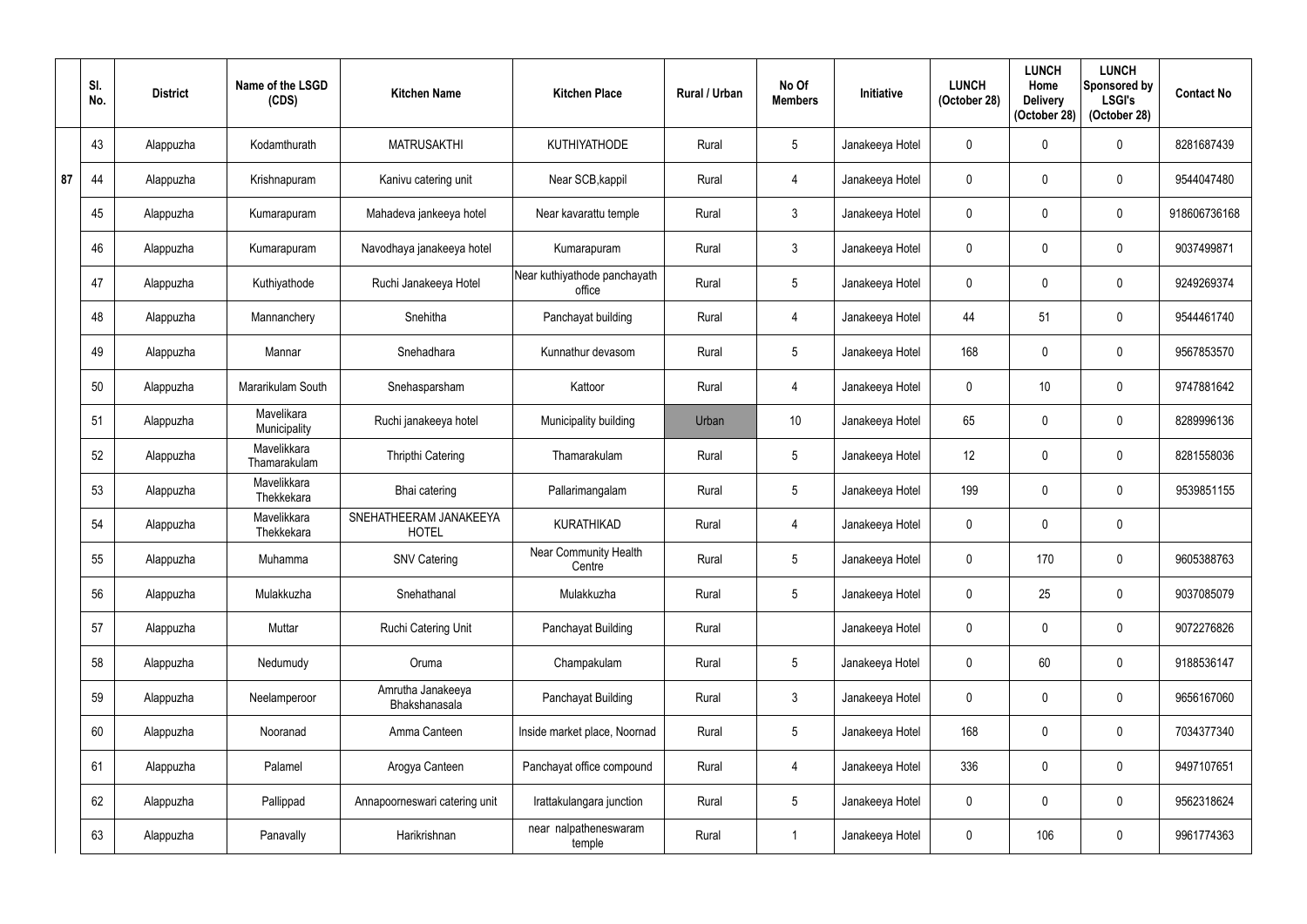| SI.<br>No. | <b>District</b> | Name of the LSGD<br>(CDS) | <b>Kitchen Name</b>         | <b>Kitchen Place</b>                                               | Rural / Urban | No Of<br><b>Members</b> | <b>Initiative</b> | <b>LUNCH</b><br>(October 28) | <b>LUNCH</b><br>Home<br><b>Delivery</b><br>(October 28) | <b>LUNCH</b><br>Sponsored by<br><b>LSGI's</b><br>(October 28) | <b>Contact No</b> |
|------------|-----------------|---------------------------|-----------------------------|--------------------------------------------------------------------|---------------|-------------------------|-------------------|------------------------------|---------------------------------------------------------|---------------------------------------------------------------|-------------------|
| 64         | Alappuzha       | Pandanad                  | Sreebhadra                  | Muthavazhi                                                         | Rural         | $5\phantom{.0}$         | Janakeeya Hotel   | $\Omega$                     | 70                                                      | $\boldsymbol{0}$                                              | 9947120239        |
| 65         | Alappuzha       | Pathiyoor                 | Dakshina catering unit      | Mahalekshmi auditorium,<br>kareelakulangara                        | Rural         | $5\phantom{.0}$         | Janakeeya Hotel   | $\Omega$                     | 149                                                     | $\mathbf 0$                                                   | 9048200655        |
| 66         | Alappuzha       | Pattanakkad               | Aparna                      | Opposite of pattanakkad<br>gramapanchayath                         | Rural         | $5\phantom{.0}$         | Janakeeya Hotel   | $\mathbf 0$                  |                                                         | $\pmb{0}$                                                     | 9037450634        |
| 67         | Alappuzha       | Perumbalam                | Amritham                    | Near by govt hospital                                              | Rural         | 4                       | Janakeeya Hotel   | 0                            | 63                                                      | $\mathbf 0$                                                   | 8592809257        |
| 68         | Alappuzha       | Pulincunnu                | Nanma Janakeeya Hotel       | Near Krishi Bhavan                                                 | Rural         | $5\phantom{.0}$         | Janakeeya Hotel   | $\Omega$                     |                                                         | $\mathbf 0$                                                   | 9544752465        |
| 69         | Alappuzha       | Puliyoor                  | <b>UPPUM MULAKUM</b>        | <b>INSIDE PANCHAYATH</b><br><b>COMPOUND</b>                        | Rural         | $5\phantom{.0}$         | Janakeeya Hotel   | $\mathbf{0}$                 | 127                                                     | $\mathbf 0$                                                   | 6238836314        |
| 70         | Alappuzha       | Punnapra North            | Annapoorneshwary            | Janajagrithi                                                       | Rural         | 4                       | Janakeeya Hotel   | $\mathbf 0$                  | 108                                                     | $\mathbf 0$                                                   | 8129450136        |
| 71         | Alappuzha       | Punnapra South            | Thripthy janakeeya hotel    | Punnapra south                                                     | Rural         | 9                       | Janakeeya Hotel   | $\mathbf{0}$                 | 120                                                     | $\mathbf 0$                                                   | 9846179646        |
| 72         | Alappuzha       | Purakad                   | Pulari                      | Purakkad gp                                                        | Rural         | $5\phantom{.0}$         | Janakeeya Hotel   | $\mathbf{0}$                 | 102                                                     | $\mathbf 0$                                                   | 7034494313        |
| 73         | Alappuzha       | Purakad                   | Thiruvonam catering service | Thottappally                                                       | Rural         | $\overline{4}$          | Janakeeya Hotel   | $\mathbf{0}$                 | 118                                                     | $\mathbf 0$                                                   |                   |
| 74         | Alappuzha       | Ramankary                 | Kudumbashree Vanitha Hotel  | Ramankary Town, Opposite<br><b>Judicial First Class Magistrate</b> | Rural         | $\overline{4}$          | Janakeeya Hotel   | $\mathbf 0$                  |                                                         | $\mathbf 0$                                                   | 8281314746        |
| 75         | Alappuzha       | Thaicattussery            | Unarv                       | Thyakattusheri junction                                            | Rural         | 4                       | Janakeeya Hotel   | $\mathbf{0}$                 | 77                                                      | $\mathbf 0$                                                   | 9605897567        |
| 76         | Alappuzha       | Thakazhy                  | Thripthi Thakazhy           | <b>GBHSS Thakazhy</b>                                              | Rural         | $6\phantom{.0}$         | Janakeeya Hotel   | $\mathbf 0$                  | 107                                                     | $\pmb{0}$                                                     | 9747405368        |
| 77         | Alappuzha       | Thalavady                 | Sakthi                      | Panayanbnoorkavu Temple<br>Auditorium                              | Rural         | $5\phantom{.0}$         | Janakeeya Hotel   | $\mathbf 0$                  | 0                                                       | $\pmb{0}$                                                     |                   |
| 78         | Alappuzha       | Thannermukkom             | Patheyam                    | Panchayath office                                                  | Rural         | $\overline{4}$          | Janakeeya Hotel   | $\mathbf 0$                  | $\mathbf 0$                                             | $\pmb{0}$                                                     | 9633933288        |
| 79         | Alappuzha       | Thazhakkara               | Akshaya catering            | Building at glassfactory<br>junction                               | Rural         | $5\phantom{.0}$         | Janakeeya Hotel   | 0                            | 0                                                       | $\pmb{0}$                                                     | 9847177930        |
| 80         | Alappuzha       | Thiruvanvandoor           | <b>SREE KRISHNA</b>         | Near pravinkoodu junction,                                         | Rural         | $5\phantom{.0}$         | Janakeeya Hotel   | $\mathbf 0$                  | 98                                                      | $\pmb{0}$                                                     | 9446627175        |
| 81         | Alappuzha       | Thrikkunnappuzha          | Akshara janakeeya hotel     | KV jetty road                                                      | Rural         | $5\phantom{.0}$         | Janakeeya Hotel   | $\mathbf 0$                  | $\mathbf 0$                                             | $\pmb{0}$                                                     | 918891921223      |
| 82         | Alappuzha       | Thuravoor                 | RUCHI JANAKEEYA HOTEL       | Near alakkaparambu                                                 | Rural         | $5\phantom{.0}$         | Janakeeya Hotel   | $\mathbf 0$                  |                                                         | $\pmb{0}$                                                     | 8157934346        |
| 83         | Alappuzha       | Vallikunnam               | Samthripthi                 | Padayanivattom temple<br>Auditorium                                | Rural         | $\overline{4}$          | Janakeeya Hotel   | 76                           | 0                                                       | $\pmb{0}$                                                     | 8078962129        |
| 84         | Alappuzha       | Vayalar                   | Five star                   | Near Nagamkulangara Market                                         | Rural         | $\sqrt{5}$              | Janakeeya Hotel   | 0                            | 0                                                       | $\pmb{0}$                                                     | 8606081847        |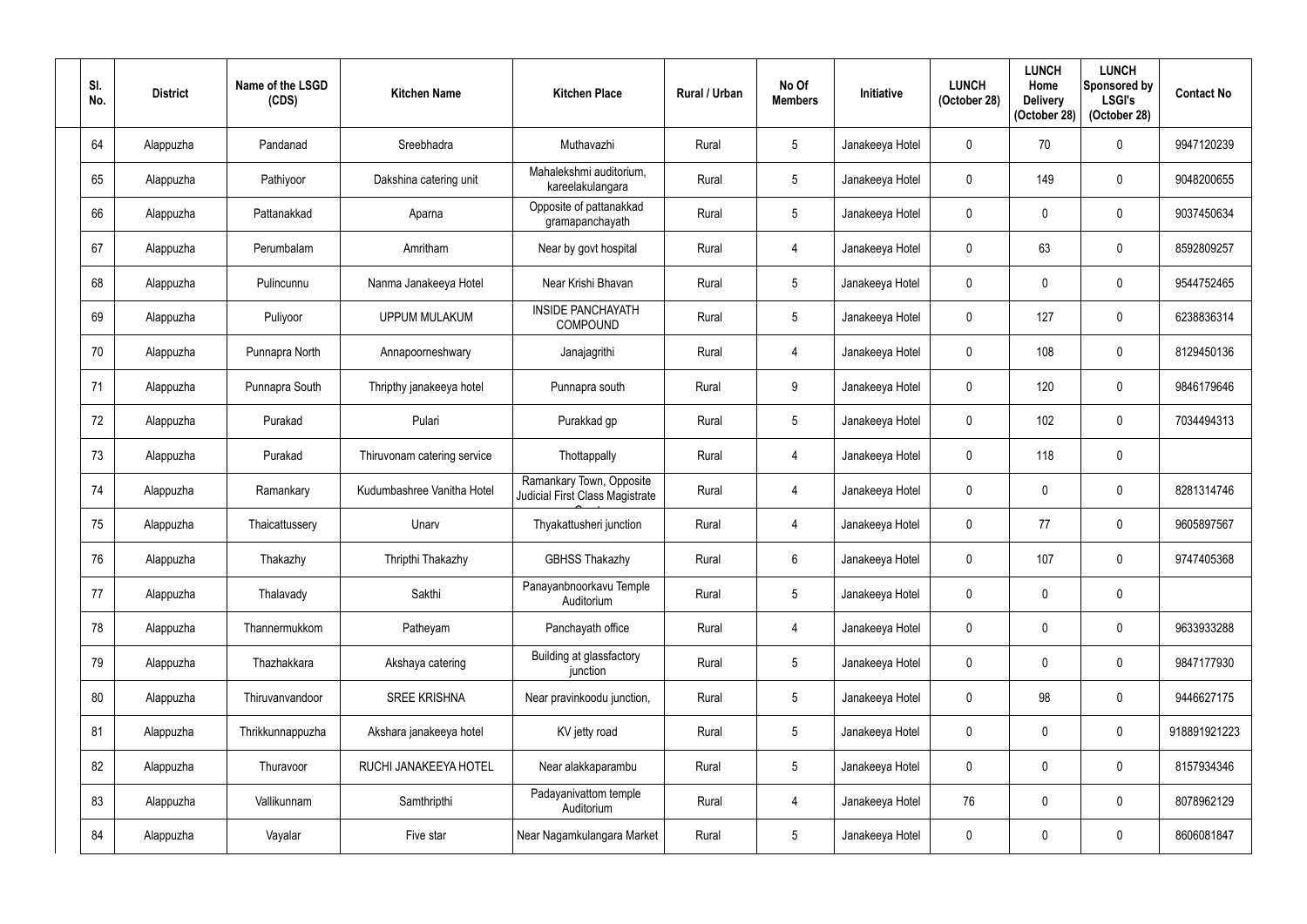|    | SI.<br>No.      | <b>District</b> | Name of the LSGD<br>(CDS) | <b>Kitchen Name</b>              | <b>Kitchen Place</b>                            | Rural / Urban | No Of<br><b>Members</b> | Initiative      | <b>LUNCH</b><br>(October 28) | <b>LUNCH</b><br>Home<br><b>Delivery</b><br>(October 28) | <b>LUNCH</b><br>Sponsored by<br><b>LSGI's</b><br>(October 28) | <b>Contact No</b> |
|----|-----------------|-----------------|---------------------------|----------------------------------|-------------------------------------------------|---------------|-------------------------|-----------------|------------------------------|---------------------------------------------------------|---------------------------------------------------------------|-------------------|
|    | 85              | Alappuzha       | Veeyapuram                | Karuthal                         | Payippad LPS                                    | Rural         | $5\phantom{.0}$         | Janakeeya Hotel | $\mathbf 0$                  |                                                         | $\mathbf 0$                                                   | 8606846513        |
|    | 86              | Alappuzha       | Veliyanad                 | Manus Janakeeya Hotel            | Kurishmoodu, Near Veliyanadu<br>Grama Panchayat | Rural         | $\mathbf{3}$            | Janakeeya Hotel | $\mathbf{0}$                 |                                                         | $\mathbf 0$                                                   | 8086782924        |
|    | 87              | Alappuzha       | Venmoney                  | Annapoorna                       | Poyka                                           | Rural         | $5\phantom{.0}$         | Janakeeya Hotel | $\mathbf 0$                  | 130                                                     | $\pmb{0}$                                                     |                   |
| 87 |                 |                 |                           |                                  |                                                 |               | 414                     |                 | 1964                         | 5434                                                    | 40                                                            |                   |
|    |                 | Ernakulam       | Aikkaranad                | Subiksha Janakeeya Hotel         | Kolancherry                                     | Rural         | $\overline{4}$          | Janakeeya Hotel | 393                          | $\Omega$                                                | $\mathbf 0$                                                   | 9496215730        |
|    | $\overline{2}$  | Ernakulam       | Alengade                  | Thanima foods                    | Koduvazhanga                                    | Rural         | $\mathbf{3}$            | Janakeeya Hotel | 79                           |                                                         | $\mathbf 0$                                                   | 9349013322        |
|    | $\mathfrak{Z}$  | Ernakulam       | Alengade                  | Mr.Bakers                        | Malikam peedika                                 | Rural         | $\mathbf{3}$            | Janakeeya Hotel | 30                           |                                                         | $\mathbf 0$                                                   | 9633887779        |
|    | 4               | Ernakulam       | Alengade                  | Kasthurba kitchen                | Neerikkode                                      | Rural         | $\mathbf{3}$            | Janakeeya Hotel | 101                          |                                                         | $\mathbf 0$                                                   | 9526260253        |
|    | 5               | Ernakulam       | Amballoor                 | Dhanshree catering               | St.ignatius schools Amballur                    | Rural         | $5\phantom{.0}$         | Janakeeya Hotel | 23                           | $\theta$                                                | $\mathbf 0$                                                   | 8330081552        |
|    | 6               | Ernakulam       | Angamaly                  | Cafe Shree Canteen               | <b>Municipality Canteen</b>                     | Urban         | 5                       | Janakeeya Hotel | 257                          |                                                         | $\mathbf 0$                                                   | 9656927253        |
|    | 7               | Ernakulam       | Arakuzha                  | Ruchi Janakeeya hotel, Arakkuzha | Pandappilly                                     | Rural         | $5\phantom{.0}$         | Janakeeya Hotel | 279                          |                                                         | $\mathbf 0$                                                   | 9744864225        |
|    | 8               | Ernakulam       | Assamannoor               | New Life kudumbasree Hotel       | Cherukunnam                                     | Rural         | $3\phantom{.0}$         | Janakeeya Hotel | 155                          | $\Omega$                                                | $\mathbf 0$                                                   | 9656729450        |
|    | 9               | Ernakulam       | Avoly                     | Janakeeya Hotel, Avoli           | Hostel Junction, Avoli                          | Rural         | $\mathfrak{Z}$          | Janakeeya Hotel | $\mathbf 0$                  | $\mathbf 0$                                             | $\mathbf 0$                                                   | 9847983621        |
|    | 10 <sup>°</sup> | Ernakulam       | Ayyampuzha                | Five Star Hotel and Catering     | Panchayat Junction                              | Rural         | $\overline{4}$          | Janakeeya Hotel | 95                           | $\mathbf 0$                                             | $\mathbf 0$                                                   | 9744836324        |
|    | 11              | Ernakulam       | Chendamangalam            | Anugraha Kudumbashree hotel      | Vadakkumpuram                                   | Rural         | $5\phantom{.0}$         | Janakeeya Hotel | 160                          | 0                                                       | $\pmb{0}$                                                     | 9061419729        |
|    | 12              | Ernakulam       | Chengamanade              | Mythri janakeeya hotel           | Purayar                                         | Rural         | $5\overline{)}$         | Janakeeya Hotel | $\mathbf 0$                  | 75                                                      | $\pmb{0}$                                                     | 9496172362        |
|    | 13              | Ernakulam       | Cheranalloor              | Chaithanya                       | <b>Community Hall</b>                           | Rural         | $6\phantom{.0}$         | Janakeeya Hotel | 35                           | $\mathbf 0$                                             | $\mathbf 0$                                                   | 9995156639        |
|    | 14              | Ernakulam       | Cheranalloor              | Adukkala                         | Chittoor                                        | Rural         | $5\overline{)}$         | Janakeeya Hotel | 43                           | $\mathbf 0$                                             | $\pmb{0}$                                                     | 808922128         |
|    | 15              | Ernakulam       | Chittattukara             | krishna cafe                     | chittattukara jn.                               | Rural         | $\mathfrak{Z}$          | Janakeeya Hotel | 269                          | $\mathbf 0$                                             | $\pmb{0}$                                                     |                   |
|    | 16              | Ernakulam       | Choornikkara              | Metro hotel                      | Ambattukavu                                     | Rural         | $\mathfrak{Z}$          | Janakeeya Hotel | 301                          | $\mathbf 0$                                             | $\pmb{0}$                                                     | 9605319455        |
|    | 17              | Ernakulam       | Chottanikkara             | Ahalya Cafe                      | Kottayatthupara                                 | Rural         | $6\phantom{.0}$         | Janakeeya Hotel | 75                           | 0                                                       | $\pmb{0}$                                                     | 9567512337        |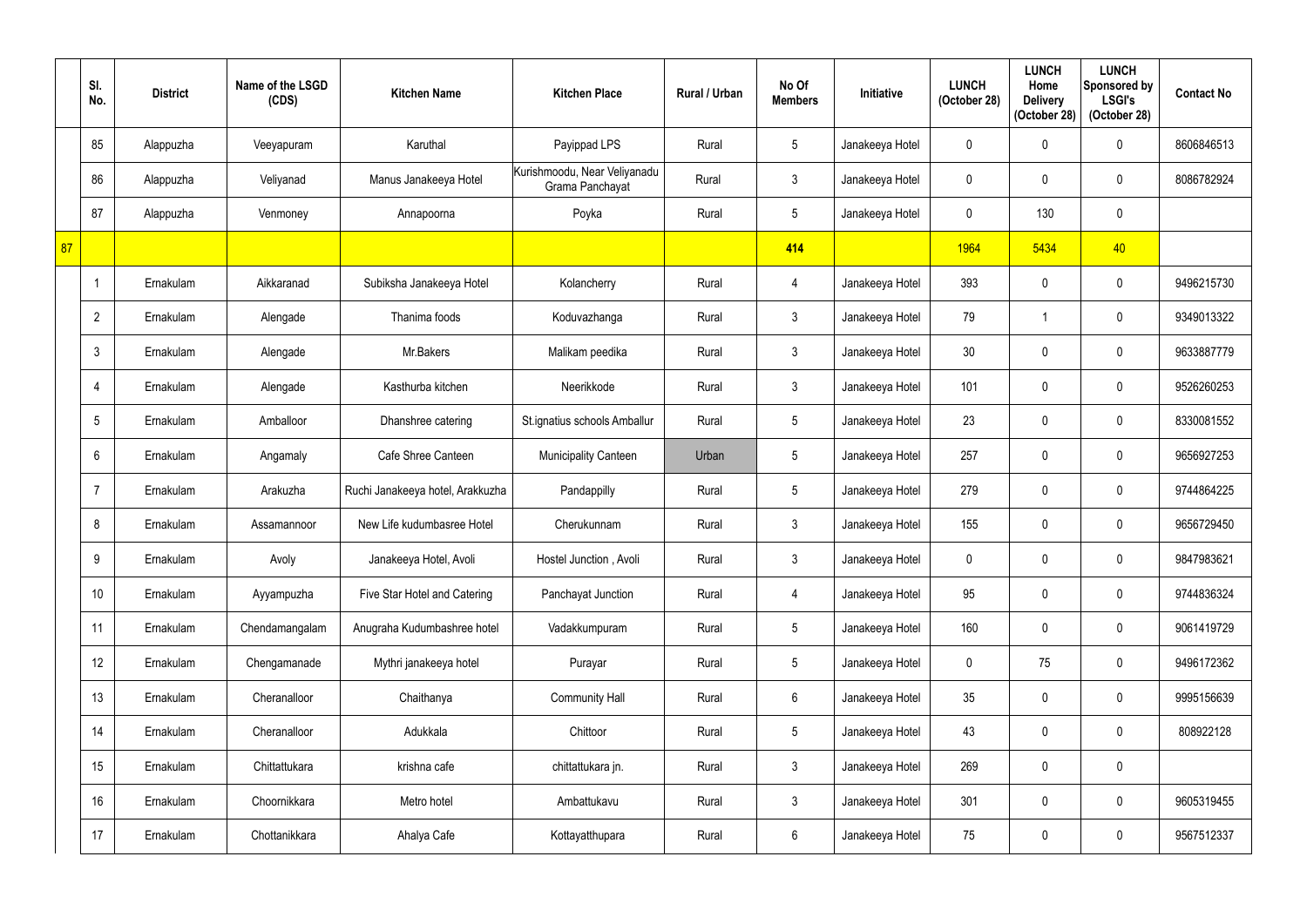| SI.<br>No. | <b>District</b> | Name of the LSGD<br>(CDS) | <b>Kitchen Name</b>                   | <b>Kitchen Place</b>                      | Rural / Urban | No Of<br><b>Members</b> | <b>Initiative</b> | <b>LUNCH</b><br>(October 28) | <b>LUNCH</b><br>Home<br><b>Delivery</b><br>(October 28) | <b>LUNCH</b><br>Sponsored by<br><b>LSGI's</b><br>(October 28) | <b>Contact No</b> |
|------------|-----------------|---------------------------|---------------------------------------|-------------------------------------------|---------------|-------------------------|-------------------|------------------------------|---------------------------------------------------------|---------------------------------------------------------------|-------------------|
| 18         | Ernakulam       | Maneed                    | Coral Island                          | Maneed                                    | Rural         | $\overline{4}$          | Janakeeya Hotel   | 166                          |                                                         | $\mathbf 0$                                                   | 7012652495        |
| 19         | Ernakulam       | Edathala                  | Souhridam Kudumbashree canteen        | Edathala                                  | Rural         | $\mathbf{3}$            | Janakeeya Hotel   | 265                          |                                                         | $\mathbf 0$                                                   | 9745769363        |
| 20         | Ernakulam       | Edathala                  | Veetiloru oonne                       | Manalimukke                               | Rural         | $\mathbf{3}$            | Janakeeya Hotel   | 193                          |                                                         | $\mathbf 0$                                                   | 9745769363        |
| 21         | Ernakulam       | Edavanakkad               | <b>Royal Hotel</b>                    | Edavanakad                                | Rural         | $\mathbf{3}$            | Janakeeya Hotel   | 80                           | 0                                                       | $\mathbf 0$                                                   | 7902933414        |
| 22         | Ernakulam       | Elanji                    | janakiya hotel elanji                 | elanji punjayathu junction                | Rural         | $5\phantom{.0}$         | Janakeeya Hotel   | 52                           |                                                         | $\mathbf 0$                                                   | 9947990787        |
| 23         | Ernakulam       | Eloor                     | Nalanandhana janakeeya hotel          | Eloor                                     | Urban         | $\overline{4}$          | Janakeeya Hotel   | 124                          | $\Omega$                                                | $\mathbf 0$                                                   | 9562885391        |
| 24         | Ernakulam       | Ezhikkara                 | Sree Rajarajeswari Janakeeya<br>Hotel | Ezhikkara                                 | Rural         | $5\overline{)}$         | Janakeeya Hotel   | 126                          |                                                         | $\mathbf 0$                                                   | 8921579011        |
| 25         | Ernakulam       | Kadungalloor              | Snehitha janakeeya hotel              | Kadungalloor                              | Rural         | $\mathbf{3}$            | Janakeeya Hotel   | 143                          |                                                         | 11                                                            | 9567418674        |
| 26         | Ernakulam       | Kalady                    | Jyothi Vanitha Canteen                | Kalady                                    | Rural         | $5\phantom{.0}$         | Janakeeya Hotel   | 288                          | $\Omega$                                                | $\mathbf 0$                                                   | 9544624439        |
| 27         | Ernakulam       | Kalamassery East          | Nanma janakeeya hotel                 | HMT, kalammassery                         | Urban         | $3\phantom{.0}$         | Janakeeya Hotel   | 396                          |                                                         | $\mathbf 0$                                                   | 9895535089        |
| 28         | Ernakulam       | <b>Kalamassery West</b>   | Pulari janakeeya hotel                | Kunamthai                                 | Urban         | $\mathfrak{Z}$          | Janakeeya Hotel   | 419                          |                                                         | $\mathbf 0$                                                   | 7736594305        |
| 29         | Ernakulam       | <b>Kalamassery West</b>   | Kismath janakeeya hotel               | Vattekkunnam                              | Urban         | $3\phantom{.0}$         | Janakeeya Hotel   | 210                          | $\mathbf{0}$                                            | $\mathbf 0$                                                   | 8075879290        |
| 30         | Ernakulam       | Kalloorkkad               | Puthuma Janakeeya Hotel               | Kallorkkad                                | Rural         | $\mathfrak{Z}$          | Janakeeya Hotel   | 144                          | $\boldsymbol{0}$                                        | $\mathbf 0$                                                   | 7558091353        |
| 31         | Ernakulam       | Kanjoor                   | Ammachiyude Adukkala                  | Parappuram                                | Rural         | $3\phantom{a}$          | Janakeeya Hotel   | 103                          | 0                                                       | $\boldsymbol{0}$                                              | 6238583699        |
| 32         | Ernakulam       | Karumalloor               | Koottayma janakeeya hotel             | Kariyachira                               | Rural         | $\overline{4}$          | Janakeeya Hotel   | 30                           | 0                                                       | $\mathbf 0$                                                   | 9746484979        |
| 33         | Ernakulam       | Kavalangad                | Five star Janakeeya Hotel             | Nellimattom                               | Rural         | $5\overline{)}$         | Janakeeya Hotel   | $\mathbf 0$                  | 0                                                       | $\pmb{0}$                                                     | 9744705648        |
| 34         | Ernakulam       | Keezhmad                  | Sadyalayam janakeeya hotel            | Keezhmad                                  | Rural         | $5\phantom{.0}$         | Janakeeya Hotel   | 125                          | 0                                                       | $\mathbf 0$                                                   | 9846027221        |
| 35         | Ernakulam       | Kochi East                | ANNAPOORNA JANAKEEYA<br><b>HOTEL</b>  | ALINCHUVADU                               | Urban         | 5                       | Janakeeya Hotel   | 417                          | $\mathbf 0$                                             | $\pmb{0}$                                                     | 9567529849        |
| 36         | Ernakulam       | Kochi East                | YUMMEES KITCHEN                       | VADUTHALA                                 | Urban         | 5                       | Janakeeya Hotel   | 92                           | 29                                                      | $\pmb{0}$                                                     |                   |
| 37         | Ernakulam       | Kochi East                | <b>ORUMA KITCHEN</b>                  | <b>PACHALAM</b>                           | Urban         | $3\phantom{a}$          | Janakeeya Hotel   | 295                          | 88                                                      | $\pmb{0}$                                                     | 9744763589        |
| 38         | Ernakulam       | Kochi East                | <b>PONPULARI</b>                      | <b>KEERHI NAGAR,</b><br><b>ELAMAKKARA</b> | Urban         | $\mathfrak{Z}$          | Janakeeya Hotel   | 190                          | 0                                                       | $\pmb{0}$                                                     | 8289818357        |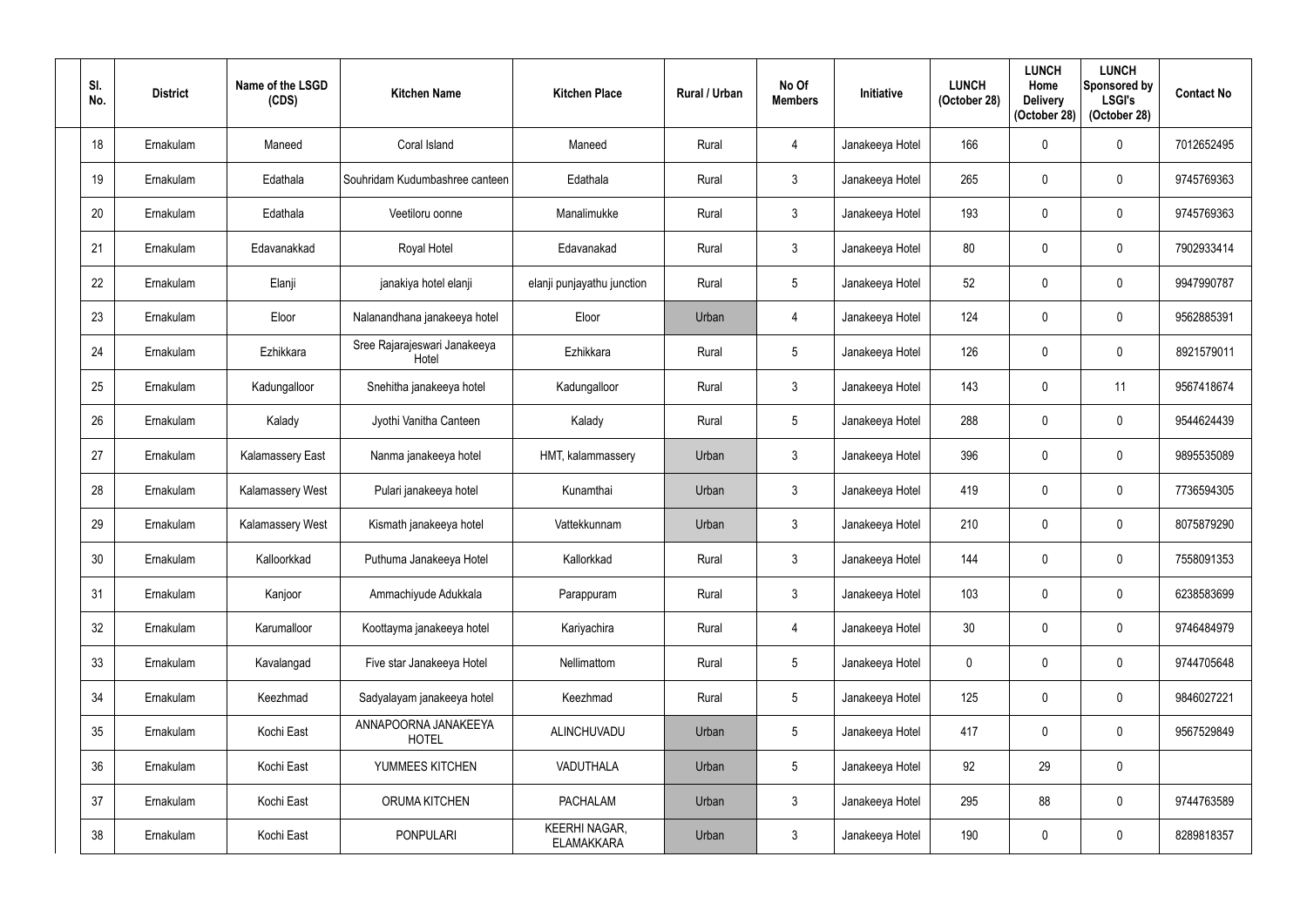|     | SI.<br>No. | <b>District</b> | Name of the LSGD<br>(CDS) | <b>Kitchen Name</b>                  | <b>Kitchen Place</b>      | Rural / Urban | No Of<br><b>Members</b> | <b>Initiative</b> | <b>LUNCH</b><br>(October 28) | <b>LUNCH</b><br>Home<br><b>Delivery</b><br>(October 28) | <b>LUNCH</b><br>Sponsored by<br><b>LSGI's</b><br>(October 28) | <b>Contact No</b> |
|-----|------------|-----------------|---------------------------|--------------------------------------|---------------------------|---------------|-------------------------|-------------------|------------------------------|---------------------------------------------------------|---------------------------------------------------------------|-------------------|
|     | 39         | Ernakulam       | Kochi East                | <b>RUCHI CATERING</b>                | PUNNACKAL                 | Urban         | 5                       | Janakeeya Hotel   | 318                          | 68                                                      | $\mathbf 0$                                                   | 9947080022        |
|     | 40         | Ernakulam       | Kochi South               | <b>AMMAS KITCHEN</b>                 | <b>THEVARA</b>            | Urban         | 4                       | Janakeeya Hotel   | 875                          |                                                         | $\mathbf 0$                                                   | 7994618127        |
|     | 41         | Ernakulam       | Kochi South               | <b>NEW AKSHAYA HOTEL</b>             | <b>PONNURUNNI</b>         | Urban         | 5                       | Janakeeya Hotel   | 713                          | $\Omega$                                                | $\mathbf 0$                                                   | 9895292721        |
|     | 42         | Ernakulam       | Kochi South               | <b>FRIENDS</b>                       | <b>MINI PARK</b>          | Urban         | 5 <sup>5</sup>          | Janakeeya Hotel   | 168                          |                                                         | $\mathbf 0$                                                   | 9048207287        |
|     | 43         | Ernakulam       | Kochi West                | PUTHUMA KUDUMBASHREE<br><b>HOTEL</b> | PALLURUTHY NADA           | Urban         | 5                       | Janakeeya Hotel   | 210                          | $\Omega$                                                | $\mathbf 0$                                                   | 9947611626        |
|     | 44         | Ernakulam       | Kochi West                | NAMMUDE ADUKKALA                     | <b>ERAVELI COLONY</b>     | Urban         | 5                       | Janakeeya Hotel   | 687                          | 0                                                       | $\mathbf 0$                                                   | 9746033279        |
|     | 45         | Ernakulam       | Koovappady                | Kaipunyam Janakeeya hotel            | Koovappady                | Rural         | 5                       | Janakeeya Hotel   | 152                          | $\Omega$                                                | $\mathbf 0$                                                   |                   |
|     | 46         | Ernakulam       | Kothamangalam             | Thanima catering unit                | Kothamangalam             | Urban         | $\mathfrak{Z}$          | Janakeeya Hotel   | 95                           |                                                         | $\mathbf 0$                                                   | 9846664377        |
|     | 47         | Ernakulam       | Kottapady                 | Janakeeya Hotel                      | Kottappady junction       | Rural         | $3\phantom{.0}$         | Janakeeya Hotel   | 69                           | $\Omega$                                                | $\mathbf 0$                                                   | 9497406993        |
|     | 48         | Ernakulam       | Kottuvally                | subhiksha vanitha canteen            | kottuvally                | Rural         | 5 <sup>5</sup>          | Janakeeya Hotel   | 70                           |                                                         | $\mathbf 0$                                                   | 8590034196        |
|     | 49         | Ernakulam       | kumbalangi                | st.antoneys kudumbashree             | old post office           | Rural         | $\mathfrak{Z}$          | Janakeeya Hotel   | 155                          |                                                         | $\mathbf 0$                                                   | 8138860764        |
|     | 50         | Ernakulam       | kunnathunadu              | thripthy janakeeya hotel             | pallikkara                | Rural         | 6 <sup>1</sup>          | Janakeeya Hotel   | 156                          | $\mathbf 0$                                             | $\mathbf 0$                                                   | 9744561425        |
|     | 51         | Ernakulam       | Kunnukara                 | Greenchilly cafe                     | Kunnukara                 | Rural         | $\mathfrak{Z}$          | Janakeeya Hotel   | $\mathbf 0$                  | 47                                                      | $\boldsymbol{0}$                                              | 9496852989        |
| 114 | 52         | Ernakulam       | Kunnukara                 | Thanima canteen                      | North aduvassery          | Rural         | $5\phantom{.0}$         | Janakeeya Hotel   | $\mathbf 0$                  | 38                                                      | $\mathbf 0$                                                   | 9744200583        |
|     | 53         | Ernakulam       | Kuttampuzha               | Nila kudumbashree janakiya hotel     | Mini stadium, vadattupara | Rural         | $6\phantom{.}$          | Janakeeya Hotel   | 58                           | 0                                                       | $\pmb{0}$                                                     | 9496754018        |
|     | 54         | Ernakulam       | Kuzhippilly               | Janakeeya hotel                      | Kuzhupilli                | Rural         | $\mathbf 0$             | Janakeeya Hotel   | $\mathbf 0$                  | 0                                                       | $\pmb{0}$                                                     | 9847371780        |
|     | 55         | Ernakulam       | Malayattoor               | Whats app Janakeeya Hotel            | Thottuva                  | Rural         | $\mathfrak{Z}$          | Janakeeya Hotel   | 314                          | $\mathbf{0}$                                            | $\mathbf 0$                                                   | 9497796828        |
|     | 56         | Ernakulam       | Malayattoor               | Natturuchi Janakeeya Hotel           | Ettakkadavu               | Rural         | $\mathfrak{Z}$          | Janakeeya Hotel   | 252                          | $\mathbf 0$                                             | $\pmb{0}$                                                     | 9745470234        |
|     | 57         | Ernakulam       | Manjalloor                | Thanima Kudumbashree hotel           | Vazhakkulam               | Rural         | $5\phantom{.0}$         | Janakeeya Hotel   | 250                          | 0                                                       | $\mathbf 0$                                                   | 9526215854        |
|     | 58         | Ernakulam       | Manjapra                  | Sara's Kitchen                       | Puthenpalli               | Rural         | $\mathfrak{Z}$          | Janakeeya Hotel   | 189                          | $\mathbf 0$                                             | $\pmb{0}$                                                     | 8547392730        |
|     | 59         | Ernakulam       | Maradu                    | <b>VANITHA HOTEL</b>                 | <b>KUNDANNOR JN</b>       | Urban         | $\overline{4}$          | Janakeeya Hotel   | 204                          | 0                                                       | $\pmb{0}$                                                     |                   |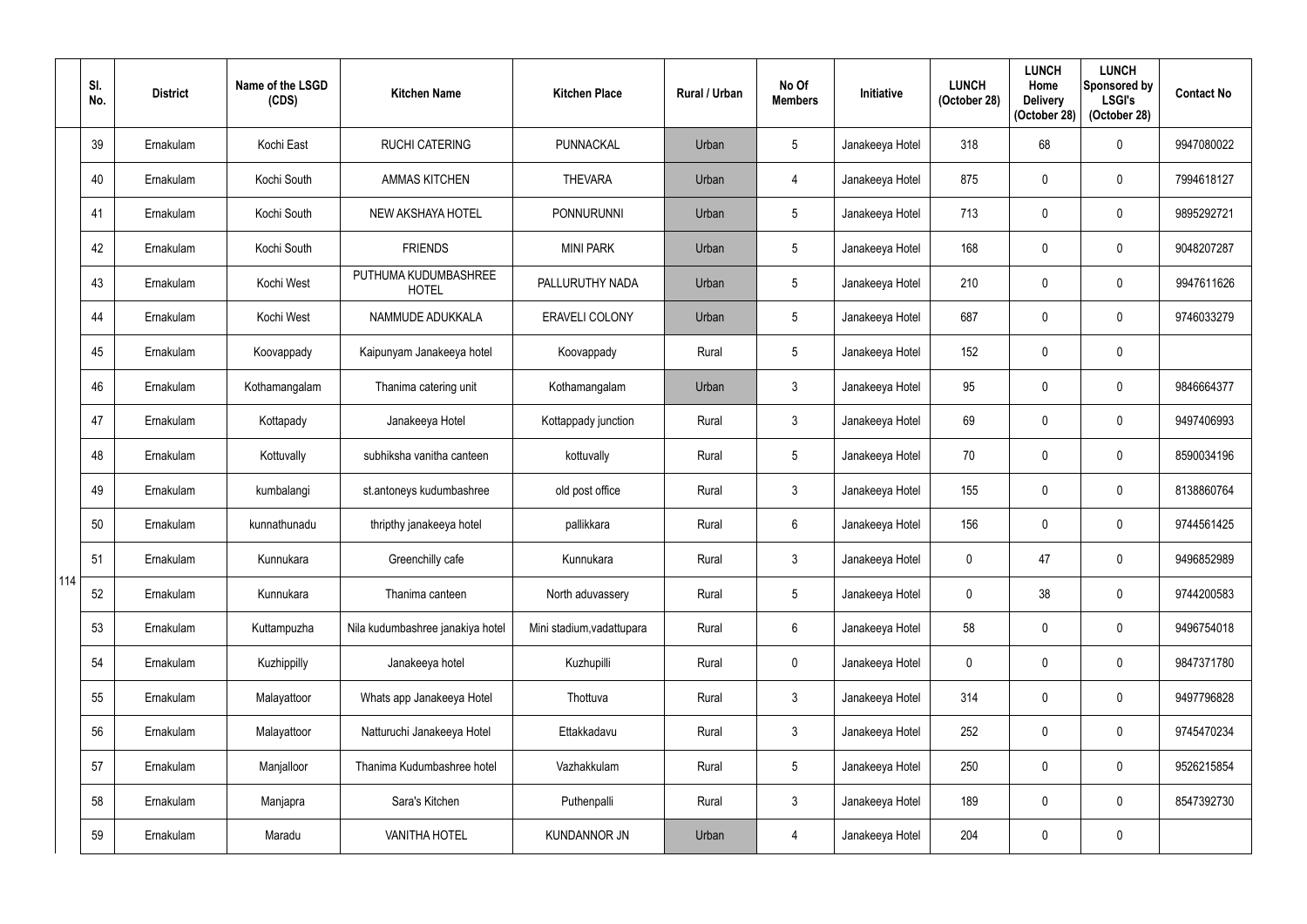| SI.<br>No. | <b>District</b> | Name of the LSGD<br>(CDS) | <b>Kitchen Name</b>            | <b>Kitchen Place</b>                        | <b>Rural / Urban</b> | No Of<br><b>Members</b> | <b>Initiative</b> | <b>LUNCH</b><br>(October 28) | <b>LUNCH</b><br>Home<br><b>Delivery</b><br>(October 28) | <b>LUNCH</b><br>Sponsored by<br><b>LSGI's</b><br>(October 28) | <b>Contact No</b> |
|------------|-----------------|---------------------------|--------------------------------|---------------------------------------------|----------------------|-------------------------|-------------------|------------------------------|---------------------------------------------------------|---------------------------------------------------------------|-------------------|
| 60         | Ernakulam       | Marady                    | Janakeeya Hotel Marady         | Unnakkuppa                                  | Rural                | 4                       | Janakeeya Hotel   | 42                           | $\mathbf{0}$                                            | $\mathbf 0$                                                   | 9947943177        |
| 61         | Ernakulam       | Mazhuvannoor              | Sruthi Janakeeya Hotel         | Valayanchirangara                           | Rural                | $\mathbf{3}$            | Janakeeya Hotel   | 175                          | $\mathbf 0$                                             | $\pmb{0}$                                                     | 9747924485        |
| 62         | Ernakulam       | Mulavukad                 | Kudumbashree Veetile bakshanam | Mulavukad                                   | Rural                | $5\overline{)}$         | Janakeeya Hotel   | $\mathbf 0$                  | $\mathbf 0$                                             | $\pmb{0}$                                                     | 9061339557        |
| 63         | Ernakulam       | Muvattupuzha              | Oottupura                      | Muvattupuzha                                | Urban                | $\mathbf{3}$            | Janakeeya Hotel   | 249                          | $\mathbf 0$                                             | $\pmb{0}$                                                     | 7736573412        |
| 64         | Ernakulam       | Nayarambalam              | Four star cafe                 | Nayarambalam                                | Rural                | $\mathfrak{Z}$          | Janakeeya Hotel   | 104                          | $\mathbf{0}$                                            | $\pmb{0}$                                                     | 8075349161        |
| 65         | Ernakulam       | Nellikuzhy                | Janakeeya Hotel                | Nellikkuzhi                                 | Rural                | $\mathfrak{Z}$          | Janakeeya Hotel   | 334                          | $\mathbf 0$                                             | $\mathbf 0$                                                   | 9744641099        |
| 66         | Ernakulam       | Njarakkal                 | Kripa Catering Unit            | Njarakkal                                   | Rural                | $\mathbf{3}$            | Janakeeya Hotel   | 105                          | $\mathbf 0$                                             | $\pmb{0}$                                                     | 9567534006        |
| 67         | Ernakulam       | Okkal                     | Manna Janakeeya Hotel          | Edavoor                                     | Rural                | $\overline{4}$          | Janakeeya Hotel   | 111                          | $\mathbf{0}$                                            | $\pmb{0}$                                                     | 8086822888        |
| 68         | Ernakulam       | Paingottoor               | Janakeeya hotel                | Paingottoor                                 | Rural                | $\overline{7}$          | Janakeeya Hotel   | $\mathbf 0$                  | $\mathbf 0$                                             | $\mathbf 0$                                                   | 9656855730        |
| 69         | Ernakulam       | Pallarimangalam           | Janakeeya Hotel                | Janakeeya Hotel, Koovalloor                 | Rural                | 4                       | Janakeeya Hotel   | 137                          | $\mathbf 0$                                             | $\mathbf 0$                                                   | 7025992310        |
| 70         | Ernakulam       | Pallipuram                | Kadumanga Food court           | Pothen valav                                | Rural                | 5                       | Janakeeya Hotel   | 237                          | $\mathbf 0$                                             | $\pmb{0}$                                                     | 9747525176        |
| 71         | Ernakulam       | Pambakkuda                | viswastha catering unit        | pambakkuda block punjayathu<br>building     | Rural                | 4                       | Janakeeya Hotel   | 48                           | $\mathbf 0$                                             | $\pmb{0}$                                                     | 7510382367        |
| 72         | Ernakulam       | Parakkadave               | Thejus catering unit           | Moozhikkulam                                | Rural                | 10 <sup>°</sup>         | Janakeeya Hotel   | $\mathbf 0$                  | 102                                                     | $\pmb{0}$                                                     | 9847936303        |
| 73         | Ernakulam       | Paravoor                  | sreevikneswara                 | Govt.boys' HSS, N.Paravur                   | Urban                | 4                       | Janakeeya Hotel   | 99                           | $\mathbf 0$                                             | $\boldsymbol{0}$                                              | 9567581698        |
| 74         | Ernakulam       | Perumbavoor               | Swath kudumbashree canteen     | Perumbavoor                                 | Urban                | $\mathbf{3}$            | Janakeeya Hotel   | 300                          | $\mathbf 0$                                             | $\pmb{0}$                                                     | 8156881057        |
| 75         | Ernakulam       | Pindimana                 | Janakeeya hotel                | Muthamkuzhi                                 | Rural                | 4                       | Janakeeya Hotel   | $\mathbf 0$                  | $\mathbf 0$                                             | $\pmb{0}$                                                     | 9656297799        |
| 76         | Ernakulam       | Piravam                   | sneha canteen                  | municipality building base floor<br>piravom | Urban                | 4                       | Janakeeya Hotel   | 250                          | $\mathbf 0$                                             | $\pmb{0}$                                                     | 9605594018        |
| 77         | Ernakulam       | Pothanikkad               | Taj hotel                      | Pothanikkad                                 | Rural                | $\mathbf{3}$            | Janakeeya Hotel   | 175                          | $\mathbf 0$                                             | $\pmb{0}$                                                     | 8943961843        |
| 78         | Ernakulam       | Puthanvelikkara           | Panjami cafe kudumbashree      | Near panjayath office                       | Rural                | $5\phantom{.0}$         | Janakeeya Hotel   | $\pmb{0}$                    | 87                                                      | $\pmb{0}$                                                     | 9645530669        |
| 79         | Ernakulam       | Ramamangalam              | cafe kudumbashree              | ramamngalam                                 | Rural                | $\overline{4}$          | Janakeeya Hotel   | $\mathbf 0$                  | 217                                                     | $\pmb{0}$                                                     | 9961344346        |
| 80         | Ernakulam       | Rayamangalam              | Arya canteen                   | Kuruppampady                                | Rural                | $\mathbf{3}$            | Janakeeya Hotel   | 115                          | 0                                                       | $\pmb{0}$                                                     | 9072147163        |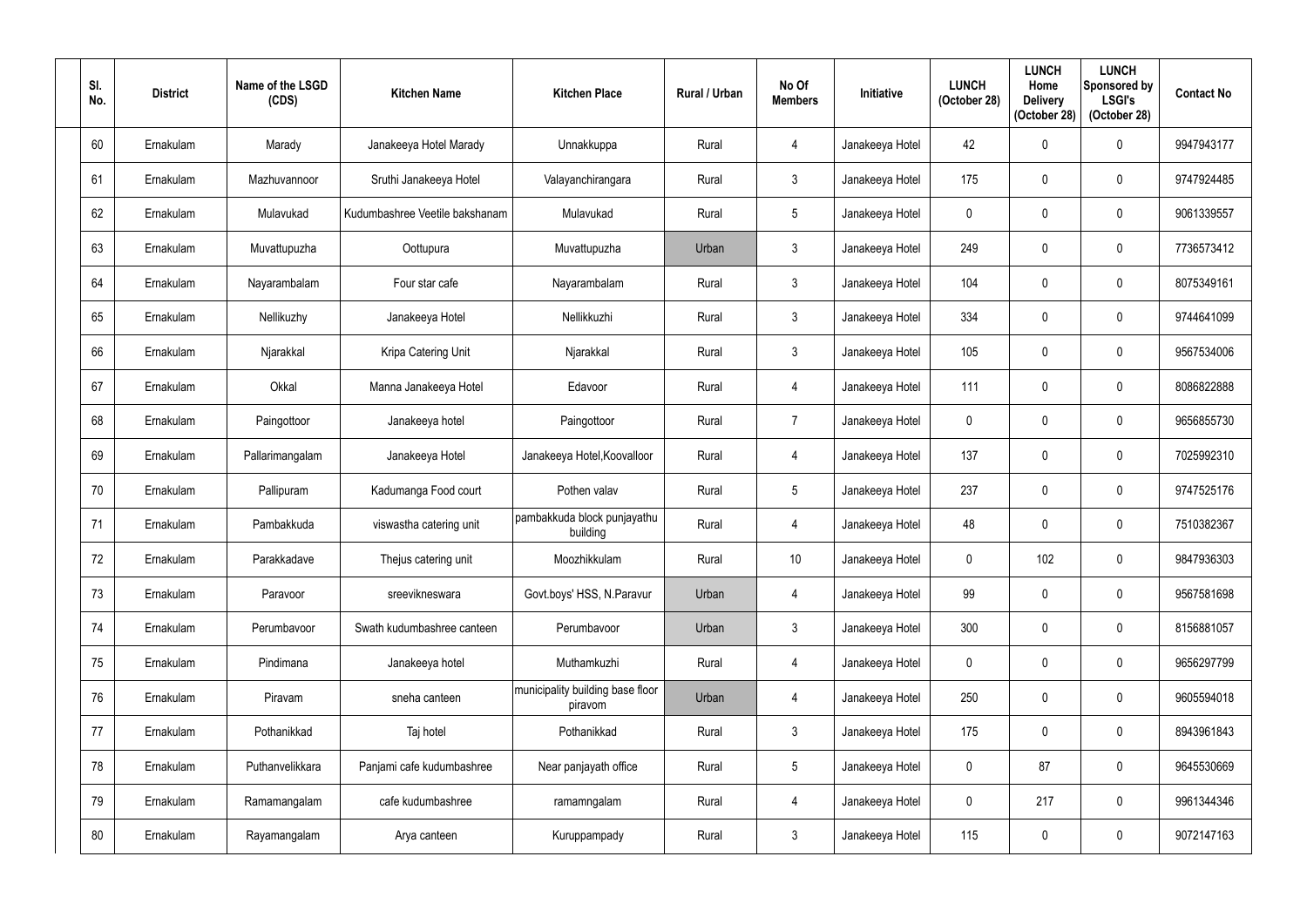| SI.<br>No. | <b>District</b> | Name of the LSGD<br>(CDS) | <b>Kitchen Name</b>                                             | <b>Kitchen Place</b> | Rural / Urban | No Of<br><b>Members</b> | <b>Initiative</b> | <b>LUNCH</b><br>(October 28) | <b>LUNCH</b><br>Home<br><b>Delivery</b><br>(October 28) | <b>LUNCH</b><br>Sponsored by<br><b>LSGI's</b><br>(October 28) | <b>Contact No</b> |
|------------|-----------------|---------------------------|-----------------------------------------------------------------|----------------------|---------------|-------------------------|-------------------|------------------------------|---------------------------------------------------------|---------------------------------------------------------------|-------------------|
| 81         | Ernakulam       | Thirumarady               | janakiya hotel thirumarady                                      | edappara jn.         | Rural         | $\mathbf{3}$            | Janakeeya Hotel   | 42                           |                                                         | $\mathbf 0$                                                   | 7594811868        |
| 82         | Ernakulam       | Thiruvaniyoor             | Thanima                                                         | Thiruvaniyoor        | Rural         | $5\phantom{.0}$         | Janakeeya Hotel   | 161                          |                                                         | $\boldsymbol{0}$                                              | 9061239698        |
| 83         | Ernakulam       | Thrikkakkara East         | Thanima Janakeeya Hotel                                         | Kakkanad             | Urban         | $8\phantom{1}$          | Janakeeya Hotel   | 96                           |                                                         | $\mathbf 0$                                                   | 9207134763        |
| 84         | Ernakulam       | Thrikkakkara west         | Janakeeya Hotel                                                 | Chembumukku          | Urban         | $5\phantom{.0}$         | Janakeeya Hotel   | 91                           |                                                         | $\mathbf 0$                                                   | 9496530576        |
| 85         | Ernakulam       | Thuravoor                 | E Grill                                                         | Yudapuram            | Rural         | 4                       | Janakeeya Hotel   | 297                          |                                                         | $\mathbf 0$                                                   | 9526845935        |
| 86         | Ernakulam       | Tripunithura              | Janakeeya Hotel Tripunithura                                    | Eroor                | Urban         | $\mathfrak{Z}$          | Janakeeya Hotel   | 150                          |                                                         | $\mathbf 0$                                                   | 8089117821        |
| 87         | Ernakulam       | Vadakkekkara              | vadakkekkara kudumbasree<br>janakeeya hotel                     | Madaplathuruth       | Rural         | 4                       | Janakeeya Hotel   | 151                          |                                                         | $\mathbf 0$                                                   | 8301806778        |
| 88         | Ernakulam       | Vadavukode<br>Puthancruz  | Janakeeya Hotel                                                 | Vadavukod            | Rural         | 4                       | Janakeeya Hotel   | 120                          |                                                         | $\mathbf 0$                                                   |                   |
| 89         | Ernakulam       | Valakom                   | Ruchi kudumbashree catering                                     | Valakom              | Rural         | $5\phantom{.0}$         | Janakeeya Hotel   | 113                          | $\Omega$                                                | $\mathbf 0$                                                   |                   |
| 90         | Ernakulam       | Varapuzha                 | <b>DURGA ACTIVITY</b>                                           | CHETTIBHAGAM         | Rural         | 8                       | Janakeeya Hotel   | 110                          |                                                         | $\overline{2}$                                                | 9496160074        |
| 91         | Ernakulam       | Vazhakulam                | Three Star Hotel                                                | Marampally           | Rural         | $\mathfrak{Z}$          | Janakeeya Hotel   | 261                          |                                                         | $\mathbf 0$                                                   | 8547309874        |
| 92         | Ernakulam       | Vengola                   | Janakeeya Hotel                                                 | Pathipalam           | Rural         | $5\phantom{.0}$         | Janakeeya Hotel   | 78                           | $\Omega$                                                | $\boldsymbol{0}$                                              | 8113030921        |
| 93         | Ernakulam       | Vengoor                   | <b>JANAKEEYA HOTEL</b>                                          | Choorathod           | Rural         | $\overline{4}$          | Janakeeya Hotel   | 118                          | $\boldsymbol{0}$                                        | $\mathbf 0$                                                   | 6238320991        |
| 94         | Ernakulam       | Angamaly                  | <b>JANAKEEYA HOTEL</b>                                          | <b>TB Junction</b>   | Urban         | $\mathbf{3}$            | Janakeeya Hotel   | 257                          | $\mathbf 0$                                             | $\boldsymbol{0}$                                              | 9447924974        |
| 95         | Ernakulam       | kothamangalam             | P.K janakeeya hotel                                             | kothamangalam        | Urban         | $6\,$                   | Janakeeya Hotel   | 290                          | 0                                                       | $\pmb{0}$                                                     | 8156869114        |
| 96         | Ernakulam       | Nedumbassery              | thani nadan                                                     | athani               | rural         | $5\phantom{.0}$         | Janakeeya Hotel   | $\mathbf 0$                  | 259                                                     | $\pmb{0}$                                                     | 9961277604        |
| 97         | Ernakulam       | Perumbavoor               | <b>JANAKEEYA HOTEL MINI CIVIL</b><br><b>STATION PERUMBAVOOR</b> | Perumbavoor          | Urban         | $\mathbf{3}$            | Janakeeya Hotel   | 388                          | $\mathbf 0$                                             | $\boldsymbol{0}$                                              | 9847008734        |
| 98         | Ernakulam       | Kumblam                   | JANAKEEYA HOTEL, KUMBALAM                                       | <b>KUMBALAM</b>      | rural         | $5\overline{)}$         | Janakeeya Hotel   | 367                          | $\mathbf 0$                                             | $\pmb{0}$                                                     | 9746652714        |
| 99         | Ernakulam       | Ayavana                   | Keralasree Janakeeya Hotel                                      | Ayavana              | Rural         | $5\overline{)}$         | Janakeeya Hotel   | 144                          | 0                                                       | $\pmb{0}$                                                     | 9744607799        |
| 100        | Ernakulam       | Aluva                     | Ruchi Janakeeya hotel                                           | Aluva                | Urban         | $\overline{4}$          | Janakeeya Hotel   | $\mathbf 0$                  | 79                                                      | $\pmb{0}$                                                     |                   |
| 101        | Ernakulam       | Payipra                   | Nanma janakeeya hotel                                           | Pezhakkappilly       | Rural         | $\mathbf{3}$            | Janakeeya Hotel   | 182                          | $\mathbf 0$                                             | $\pmb{0}$                                                     | 9567747725        |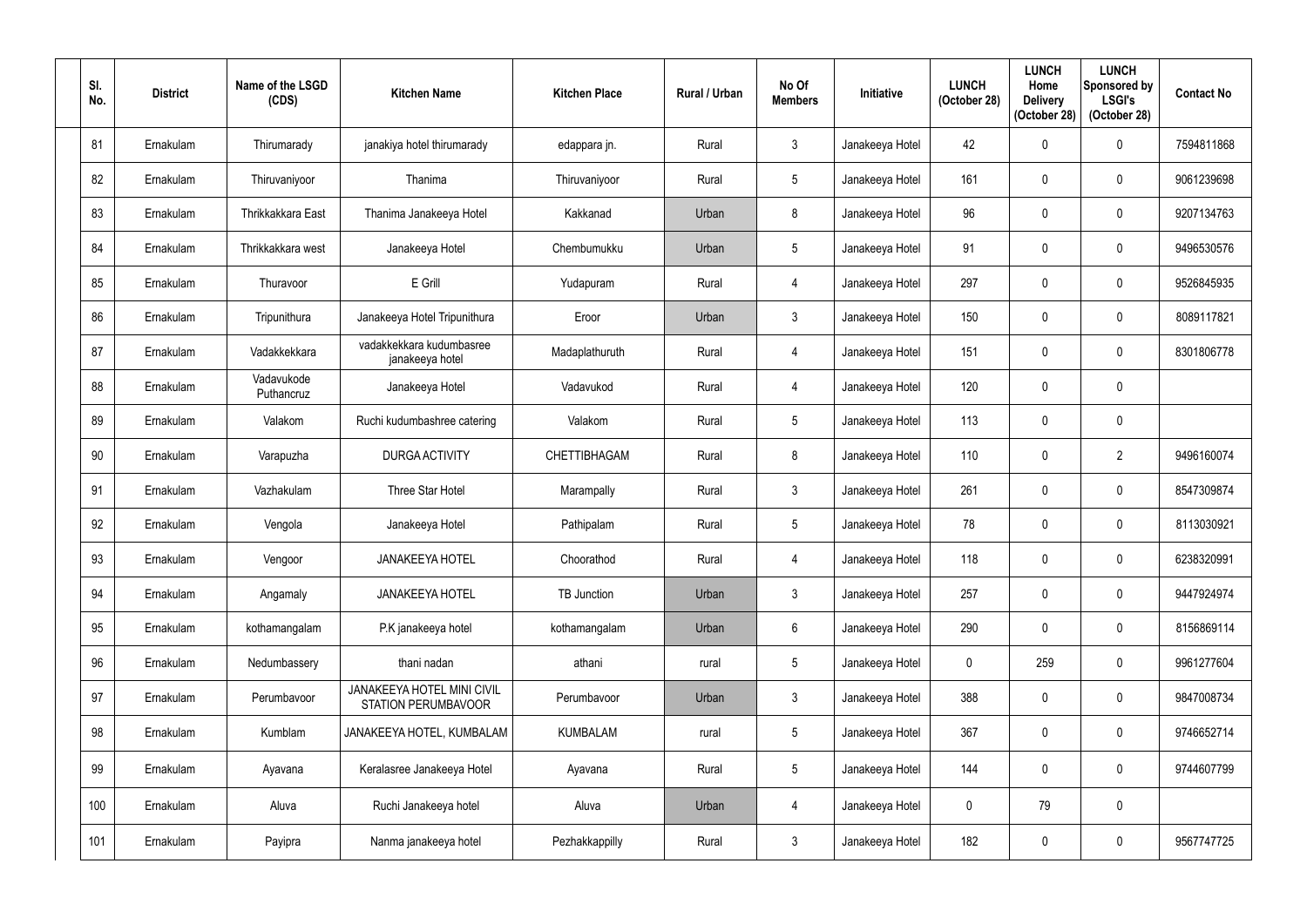|     | SI.<br>No.     | <b>District</b> | Name of the LSGD<br>(CDS) | <b>Kitchen Name</b>          | <b>Kitchen Place</b>                             | Rural / Urban | No Of<br><b>Members</b> | Initiative      | <b>LUNCH</b><br>(October 28) | <b>LUNCH</b><br>Home<br><b>Delivery</b><br>(October 28) | <b>LUNCH</b><br>Sponsored by<br><b>LSGI's</b><br>(October 28) | <b>Contact No</b> |
|-----|----------------|-----------------|---------------------------|------------------------------|--------------------------------------------------|---------------|-------------------------|-----------------|------------------------------|---------------------------------------------------------|---------------------------------------------------------------|-------------------|
|     | 102            | Ernakulam       | Kochi West                | Ushas Kudumbashree Hotel     | <b>FORT KOCHI</b>                                | Urban         | $\overline{4}$          | Janakeeya Hotel | 236                          | $\mathbf{0}$                                            | $\boldsymbol{0}$                                              | 7510713668        |
|     | 103            | Ernakulam       | Mookkannoor               | Mamma's Kitchen              | Mookkannoor                                      | Rural         | 3 <sup>1</sup>          | Janakeeya Hotel | 175                          |                                                         | $\mathbf 0$                                                   | 8593835285        |
|     | 104            | Ernakulam       | Edakkattuvayal            | Santhwanam                   | Arakunnam                                        | Rural         | $\mathfrak{Z}$          | Janakeeya Hotel | 36                           | $\Omega$                                                | $\pmb{0}$                                                     | 9447047980        |
|     | 105            | Ernakulam       | Karukutti                 | Anugraha Janakeeya Hotel     | Pallissery                                       | Rural         | $5\phantom{.0}$         | Janakeeya Hotel | 90                           |                                                         | $\pmb{0}$                                                     | 9846161486        |
|     | 106            | Ernakulam       | poothrukka                | Grandma Janakeeya hotel      | choondi                                          | Rural         | $\mathfrak{Z}$          | Janakeeya hotel | 78                           | $\mathbf{0}$                                            | $\pmb{0}$                                                     | 9400550287        |
|     | 107            | Ernakulam       | kalamasshery east         | thanima Janakeeya hotel      | kangarappadi                                     | urban         | $\mathfrak{Z}$          | Janakeeya hotel | 351                          |                                                         | $\mathbf 0$                                                   | 9745481742        |
|     | 108            | Ernakulam       | Ayyampuzha                | Sneha janakeeya hotel        | ayyampuzha junction                              | Rural         | $\overline{4}$          | Janakeeya hotel | 183                          | $\Omega$                                                | $\pmb{0}$                                                     | 8590753551        |
|     | 109            | Ernakulam       | Keerampara                | Abhaya Janakeeya Hotel       | Punnekkad                                        | Rural         | $\overline{4}$          | Janakeeya hotel | 201                          | 0                                                       | $\pmb{0}$                                                     | 8301059431        |
|     | 110            | Ernakulam       | Mudakkuzha                | janakeeya hotel              | mudakkuzha                                       | Rural         | $\mathbf{3}$            | Janakeeya hotel | 104                          | 0                                                       | $\boldsymbol{0}$                                              | 9496431218        |
| 109 |                |                 |                           |                              |                                                  |               | 449                     |                 | 18335                        | 1090                                                    | 13                                                            | 19438             |
|     |                | Idukki          | Adimaly                   | Friends Janakeeya Hotel      | Adimaly                                          | Rural         | $\overline{4}$          | Janakeeya Hotel | 177                          | $\mathbf 0$                                             | 4                                                             | 9961635779        |
|     | 2              | Idukki          | Alackode                  | Five Star Canteen            | Elamdesham Block<br>Panchayath Building, Alakode | Rural         | $5\overline{)}$         | Janakeeya Hotel | 32                           | 0                                                       | $\boldsymbol{0}$                                              | 9961482164        |
|     | $\mathfrak{Z}$ | Idukki          | Arakkulam                 | Sabhalyam                    | Moolamattom                                      | Rural         | $\overline{4}$          | Janakeeya Hotel | 328                          | $\mathbf{0}$                                            | $\mathbf 0$                                                   | 8848124921        |
|     | $\overline{4}$ | Idukki          | Ayyappancovil             | Maria Janakeeya Hotel        | Parappu                                          | Rural         | $3\overline{3}$         | Janakeeya Hotel | 108                          | $\mathbf 0$                                             | $\pmb{0}$                                                     | 9544622096        |
|     | 5              | Idukki          | Bysonvalley               | Famous Janakiya Hotel        | Pottankad                                        | Rural         | $\overline{4}$          | Janakeeya Hotel | 84                           | 0                                                       | $\boldsymbol{0}$                                              | 9744566398        |
|     | 6              | Idukki          | Chakkupallam              | Vanithasree Janakeeya Hotel  | Anakkara                                         | Rural         | $\mathbf{3}$            | Janakeeya Hotel | 228                          | 0                                                       | $\boldsymbol{0}$                                              | 8075143547        |
|     | 7              | Idukki          | Devikulam                 | Kudumbashree Janakeeya Hotel | Echo point                                       | Rural         | $\mathfrak{Z}$          | Janakeeya Hotel | 107                          | 0                                                       | $\pmb{0}$                                                     | 8281640208        |
|     | 8              | Idukki          | Edavetty                  | Kudumbashree Janakeeya Hotel | Edavetty                                         | Rural         | $\mathbf{3}$            | Janakeeya Hotel | 115                          | 0                                                       | $\pmb{0}$                                                     | 6238694173        |
|     |                |                 |                           |                              |                                                  |               |                         |                 |                              |                                                         |                                                               |                   |
|     | 9              | Idukki          | Erattayar                 | Vanitha Janakeeya Hotel      | Erattayar                                        | Rural         | $\overline{4}$          | Janakeeya Hotel | 125                          | $\mathbf{0}$                                            | $\pmb{0}$                                                     | 9188166929        |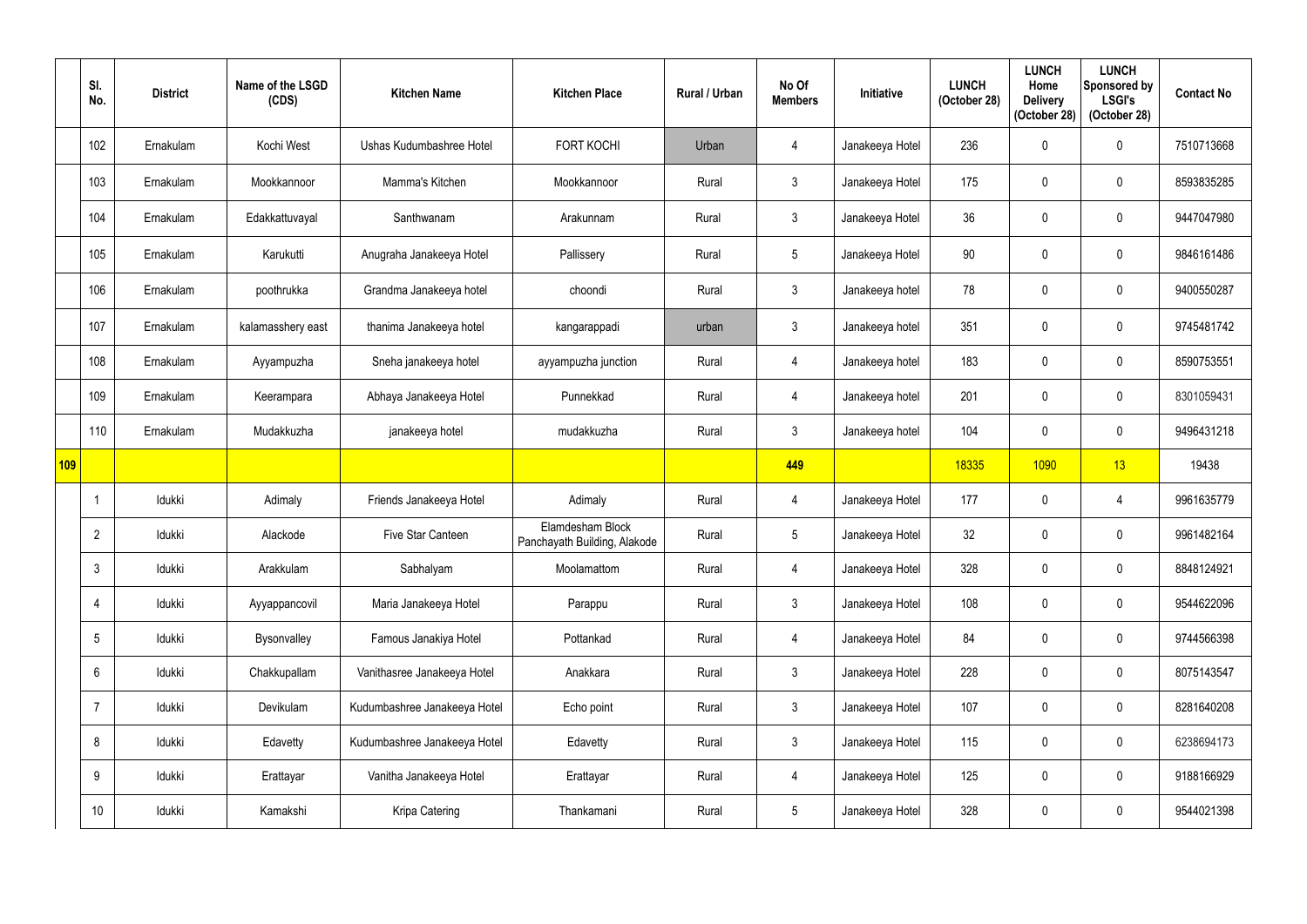|    | SI.<br>No. | <b>District</b> | Name of the LSGD<br>(CDS) | <b>Kitchen Name</b>                   | <b>Kitchen Place</b>                              | Rural / Urban | No Of<br><b>Members</b> | Initiative      | <b>LUNCH</b><br>(October 28) | <b>LUNCH</b><br>Home<br><b>Delivery</b><br>(October 28) | <b>LUNCH</b><br>Sponsored by<br><b>LSGI's</b><br>(October 28) | <b>Contact No</b> |
|----|------------|-----------------|---------------------------|---------------------------------------|---------------------------------------------------|---------------|-------------------------|-----------------|------------------------------|---------------------------------------------------------|---------------------------------------------------------------|-------------------|
|    | 11         | Idukki          | Kanchiyar                 | Swadh Janakeeya Hotel                 | Kanchiyar                                         | Rural         | $5\overline{)}$         | Janakeeya Hotel | 128                          | 0                                                       | $\mathbf 0$                                                   | 8606856496        |
|    | 12         | Idukki          | Kanjikkuzhi               | Samarppanam                           | Kanjikkuzhi                                       | Rural         | 4                       | Janakeeya Hotel | 113                          | 0                                                       | $\overline{2}$                                                | 9447169262        |
|    | 13         | Idukki          | Kanthaloor                | Morningstar Janakeeya Hotel           | Sahayagiri complex, near<br>Kanthalloor Bus stand | Rural         | 4                       | Janakeeya Hotel | 173                          | $\Omega$                                                | $\pmb{0}$                                                     | 9447941632        |
|    | 14         | Idukki          | Karimannoor               | Rujiya Catering Unit                  | Karimannoor                                       | Rural         | $5\overline{)}$         | Janakeeya Hotel | 66                           |                                                         | $\mathbf 0$                                                   | 9497454952        |
|    | 15         | Idukki          | Karunapuram               | Karuna Hotel                          | Panchayathu complex                               | Rural         | $\overline{4}$          | Janakeeya Hotel | 212                          | $\Omega$                                                | $\boldsymbol{0}$                                              | 9961152820        |
|    | 16         | Idukki          | Kattappana                | Karunya Janakeeya Hotel               | Kattappana                                        | Urban         | $5\overline{)}$         | Janakeeya Hotel | 390                          | $\mathbf 0$                                             | $\mathbf 0$                                                   | 9497684477        |
|    | 17         | Idukki          | Kodikkulam                | Kulirma Janakiya Hotel                | Kodikkulam                                        | Rural         | 6                       | Janakeeya Hotel | 33                           |                                                         | $\mathbf 0$                                                   | 9605111852        |
|    | 18         | Idukki          | Kokkayar                  | Sevana Janakeeya hotel                | 35th Mile                                         | Rural         | $\mathfrak{Z}$          | Janakeeya Hotel | 26                           |                                                         | $\mathbf 0$                                                   | 9562067674        |
|    | 19         | Idukki          | Konnathadi                | Friends Janakeeya Hotel               | Panickankudi                                      | Rural         | $6\phantom{.}6$         | Janakeeya Hotel | 62                           | $\mathbf 0$                                             | $\pmb{0}$                                                     | 9544048878        |
|    | 20         | Idukki          | Kumili                    | Ruchi Hotel                           | Kumili                                            | Rural         | 4                       | Janakeeya Hotel | 158                          | 0                                                       | $\mathbf 0$                                                   | 9447980637        |
|    | 21         | Idukki          | Manakkadu                 | Vanitha Hotel                         | Chittoor                                          | Rural         | $\mathfrak{Z}$          | Janakeeya Hotel | 52                           |                                                         | $\pmb{0}$                                                     | 8330097933        |
|    | 22         | Idukki          | Mankulam                  | Jeevanam Catering Janakeeya<br>Hotel  | Panchayathu Building                              | Rural         | $\overline{4}$          | Janakeeya Hotel | 90                           | $\mathbf 0$                                             | $\mathbf 0$                                                   | 9495060505        |
| 46 | 23         | Idukki          | Marayoor                  | Malabar food court Janakeeya<br>Hotel | Marayoor Near IDCB bank                           | Rural         | 4                       | Janakeeya Hotel | 141                          | $\boldsymbol{0}$                                        | $\pmb{0}$                                                     | 9446925610        |
|    | 24         | Idukki          | Mariyapuram               | Anaswara Hotel & Catering             | Idukki                                            | Rural         | 4                       | Janakeeya Hotel | 336                          | $\mathbf 0$                                             | $\overline{2}$                                                | 9526329438        |
|    | 25         | Idukki          | Munnar                    | Annapoorna catering                   | Lorry stand, old munnar                           | Rural         | $5\phantom{.0}$         | Janakeeya Hotel | 190                          | $\mathbf 0$                                             | $\pmb{0}$                                                     | 8281009478        |
|    | 26         | Idukki          | Muttom                    | Nila Janakeeya Hotel                  | Muttom                                            | Rural         | $3\phantom{.0}$         | Janakeeya hotel | 255                          | 0                                                       | $\pmb{0}$                                                     | 9961104818        |
|    | 27         | Idukki          | Nedumkandam               | Annus catering                        | Nedumkandam<br>Kizhakkekavala                     | Rural         | $\overline{4}$          | Janakeeya Hotel | 188                          | $\mathbf 0$                                             | $\pmb{0}$                                                     | 9747458576        |
|    | 28         | Idukki          | Pallivasal                | <b>Blessing Janakeeya Hotel</b>       | Pallivasal                                        | Rural         | 4                       | Janakeeya Hotel | 83                           | $\boldsymbol{0}$                                        | $\pmb{0}$                                                     | 9947981574        |
|    | 29         | Idukki          | Pampadumpara              | Thripthy Janakeeya Hotel              | Pampadumpara                                      | Rural         | $\mathbf{3}$            | Janakeeya Hotel | 187                          | $\mathbf 0$                                             | $\pmb{0}$                                                     | 9207150558        |
|    | 30         | Idukki          | Peermedu                  | Thripthy Janakeeya Hotel              | Peermedu                                          | Rural         | $\mathbf{3}$            | Janakeeya Hotel | 97                           | $\mathbf 0$                                             | $\pmb{0}$                                                     | 9633311267        |
|    | 31         | Idukki          | Peruvanthanam             | Janakeeya Hotel                       | Peruvanthanam                                     | Rural         | $\overline{5}$          | Janakeeya Hotel | 55                           | $\pmb{0}$                                               | $\pmb{0}$                                                     | 9562274720        |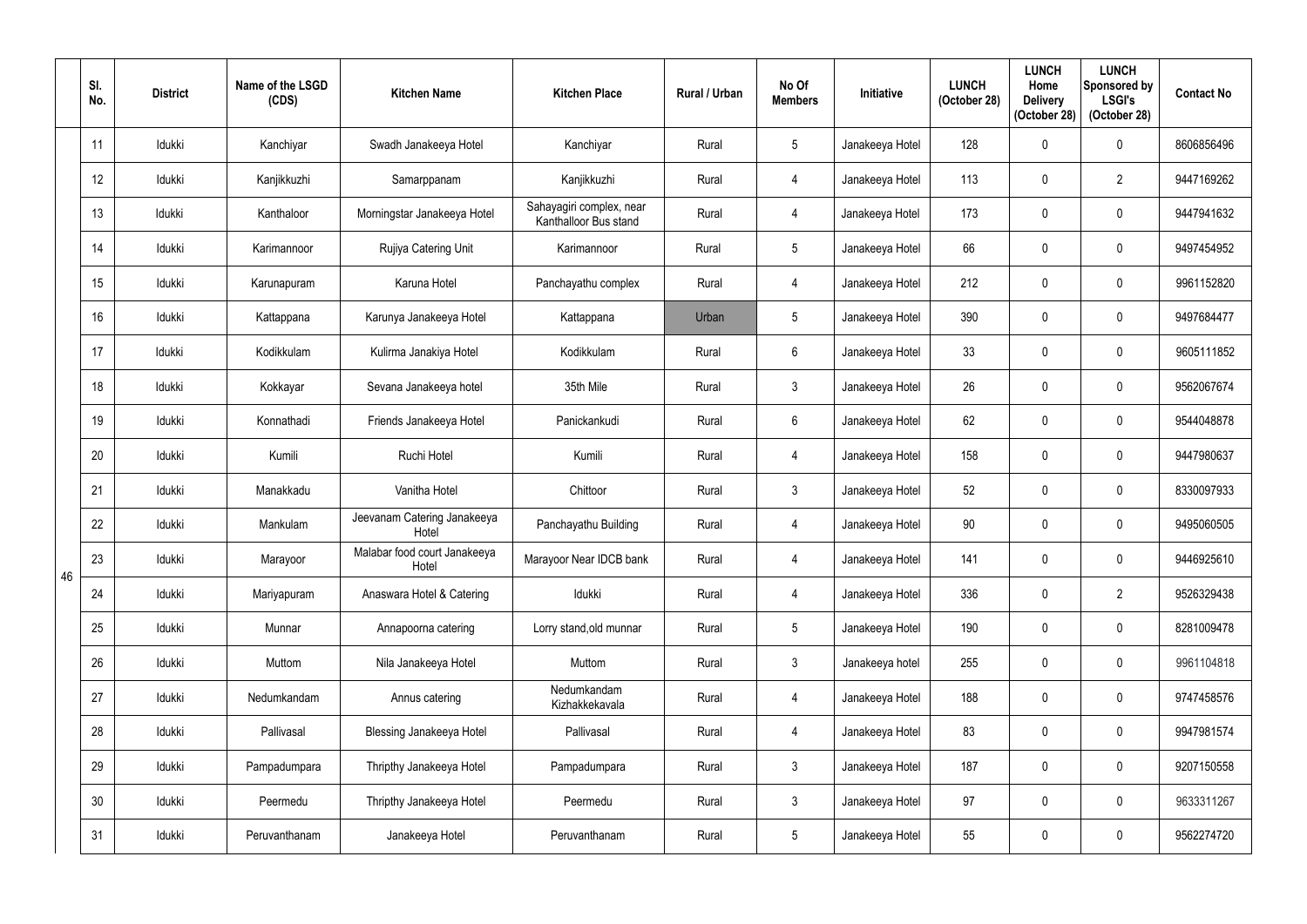|    | SI.<br>No.     | <b>District</b> | Name of the LSGD<br>(CDS) | <b>Kitchen Name</b>                       | <b>Kitchen Place</b>                      | <b>Rural / Urban</b> | No Of<br><b>Members</b> | Initiative      | <b>LUNCH</b><br>(October 28) | <b>LUNCH</b><br>Home<br><b>Delivery</b><br>(October 28) | <b>LUNCH</b><br>Sponsored by<br><b>LSGI's</b><br>(October 28) | <b>Contact No</b> |
|----|----------------|-----------------|---------------------------|-------------------------------------------|-------------------------------------------|----------------------|-------------------------|-----------------|------------------------------|---------------------------------------------------------|---------------------------------------------------------------|-------------------|
|    | 32             | Idukki          | Purappuzha                | Ammas Janakeeya Hotel                     | Purappuzha                                | Rural                | $\mathfrak{Z}$          | Janakeeya Hotel | 30 <sup>°</sup>              | 0                                                       | $\mathbf 0$                                                   | 9744954032        |
|    | 33             | Idukki          | Rajakkadu                 | Janakeeya Hotel                           | Rajakkadu Town                            | Rural                | $\mathbf{3}$            | Janakeeya Hotel | 326                          |                                                         | $\mathbf 0$                                                   | 9446766999        |
|    | 34             | Idukki          | Rajakumari                | Aiswarya Vanitha Restaurent               | Rajakumari South                          | Rural                | $\overline{4}$          | Janakeeya Hotel | 312                          | $\Omega$                                                | $\mathbf 0$                                                   | 9526570410        |
|    | 35             | Idukki          | Santhanpara               | Janakeeya Hotel                           | Santhanpara                               | Rural                | 4                       | Janakeeya Hotel | 135                          |                                                         | $\mathbf 0$                                                   | 9526174553        |
|    | 36             | Idukki          | Senapathy                 | Ammoose Hotel                             | Mangathotty                               | Rural                | $\mathfrak{Z}$          | Janakeeya Hotel | 99                           | U                                                       | $\mathbf 0$                                                   | 9539396626        |
|    | 37             | Idukki          | Udumbannoor               | Kudumbashree Janakeeya Hotel              | Udumbannor                                | Rural                | $\mathbf{3}$            | Janakeeya Hotel | 223                          | 0                                                       | $\mathbf 0$                                                   | 9633678438        |
|    | 38             | Idukki          | Upputhara                 | Samarppitha Janakeeya hotel               | Upputhara                                 | Rural                | $5\overline{)}$         | Janakeeya Hotel | 80                           | 0                                                       | $\mathbf 0$                                                   | 9526590710        |
|    | 39             | Idukki          | Vandanmedu                | Dharshana Janakeeya Hotel                 | Vandanmedu                                | Rural                | 4                       | Janakeeya Hotel | 131                          |                                                         | $\mathbf 0$                                                   | 9744038737        |
|    | 40             | Idukki          | Vandiperiyar              | Vandiperiyar Janakeeya Hotel              | Vandiperiyar                              | Rural                | $5\phantom{.0}$         | Janakeeya Hotel | 315                          | $\mathbf{0}$                                            | $\mathbf 0$                                                   | 8086863254        |
|    | 41             | Idukki          | Vannappuram               | Souhrudham Janakeeya Hotel                | Vannappuram                               | Rural                | $5\overline{)}$         | Janakeeya Hotel | 60                           |                                                         | $\mathbf 0$                                                   | 8113054492        |
|    | 42             | Idukki          | Vathikudy                 | Karthika                                  | Thopramkudi                               | Rural                | 4                       | Janakeeya Hotel | 334                          | $\Omega$                                                | $\mathbf 0$                                                   | 9947636989        |
|    | 43             | Idukki          | Vattavada                 | Vattavada Kudumbashree<br>Janakeeya Hotel | Keekkara, Kovilur                         | Rural                | 4                       | Janakeeya Hotel | $\mathbf 0$                  | 0                                                       | $\mathbf 0$                                                   | 9497790469        |
|    | 44             | Idukki          | Vazhathoppu               | Grahalakshmi Hotel & Catering             | Cheruthoni                                | Rural                | 4                       | Janakeeya Hotel | 212                          | $\mathbf 0$                                             |                                                               | 9496178884        |
|    | 45             | Idukki          | Vellathooval              | Flowers Janakeeya Hotel                   | Vellathooval                              | Rural                | $\overline{4}$          | Janakeeya Hotel | 100                          | $\mathbf 0$                                             | $\pmb{0}$                                                     | 9961419892        |
|    | 46             | Idukki          | Velliyamattam             | Padhayam Kudumbashree<br>Janakeeya Hotel  | Velliyamattam                             | Rural                | $\overline{4}$          | Janakeeya Hotel | 52                           | $\pmb{0}$                                               | $\pmb{0}$                                                     | 7902854627        |
| 46 |                |                 |                           |                                           |                                           |                      | <b>185</b>              |                 | 7076                         | 0                                                       | 9                                                             |                   |
|    |                | Kannur          | Maloor                    | Maloor Janakeeya Hotel                    | Thrikandaripoyil, PO-<br>Thrikandaripoyil | Rural                | $\mathfrak{Z}$          | Janakeeya Hotel | 130                          | $\mathbf 0$                                             | $\pmb{0}$                                                     | 9656132294        |
|    | $\overline{2}$ | Kannur          | Kolachery                 | Janakeeya Hotel                           | Kolachery Paramba, PO-<br>Kolacheri       | Rural                | $5\phantom{.0}$         | Janakeeya Hotel | 204                          | $\mathbf 0$                                             | $\overline{2}$                                                | 9895324699        |
|    | $\mathbf{3}$   | Kannur          | Pinarayi                  | Janakeeya hotel, Pinarayi                 | Pinarayi                                  | Rural                | $6\phantom{.}$          | Janakeeya Hotel | 139                          | $\mathbf 0$                                             | $\pmb{0}$                                                     | 9447215211        |
|    | $\overline{4}$ | Kannur          | Muzhakunnu                | Thripthy Janakeeya Hotel                  | Kakkayangad, Muzhakkunnu                  | Rural                | $5\phantom{.0}$         | Janakeeya Hotel | 270                          | $\mathbf 0$                                             | $\overline{2}$                                                | 9526047538        |
|    | $\overline{5}$ | Kannur          | Chapparappadavu           | Kudumbasree janakeeya hotel               | Near village office,<br>Chapparappadav    | Rural                | $\mathfrak{Z}$          | Janakeeya Hotel | 171                          | 0                                                       | $\pmb{0}$                                                     | 9605413324        |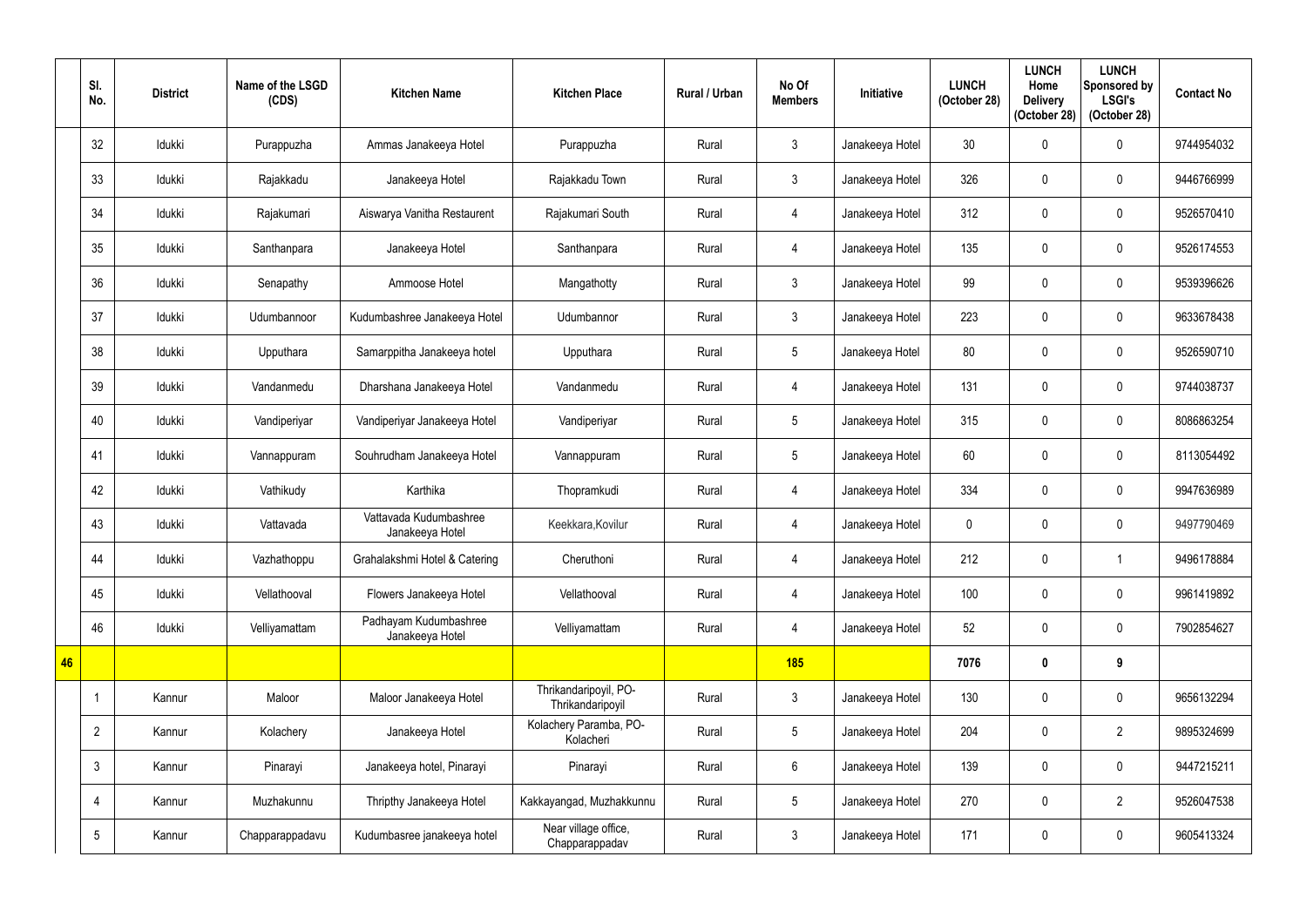| SI.<br>No. | <b>District</b> | Name of the LSGD<br>(CDS)   | <b>Kitchen Name</b>                                | <b>Kitchen Place</b>                           | Rural / Urban | No Of<br><b>Members</b> | <b>Initiative</b> | <b>LUNCH</b><br>(October 28) | <b>LUNCH</b><br>Home<br><b>Delivery</b><br>(October 28) | <b>LUNCH</b><br>Sponsored by<br><b>LSGI's</b><br>(October 28) | <b>Contact No</b> |
|------------|-----------------|-----------------------------|----------------------------------------------------|------------------------------------------------|---------------|-------------------------|-------------------|------------------------------|---------------------------------------------------------|---------------------------------------------------------------|-------------------|
| 6          | Kannur          | Iritty                      | Roopasree Kudumbashree hotel                       | Koolichembra                                   | Urban         | 8                       | Janakeeya Hotel   | 400                          | $\Omega$                                                | $\mathbf 0$                                                   | 8589921533        |
|            | Kannur          | Dharmadam                   | Dharmadam Janakeeya hotel                          | Near Andalloor kav,<br>Dharmadam               | Rural         | $\mathbf{3}$            | Janakeeya Hotel   | 91                           |                                                         | $\mathbf 0$                                                   | 9526975778        |
| 8          | Kannur          | Peralassery                 | Janakeeya Hotel                                    | Peralassery Town, PO -<br>Mundallur            | Rural         | 9                       | Janakeeya Hotel   | 428                          | $\theta$                                                | $\mathbf 0$                                                   | 70256213909       |
| 9          | Kannur          | Kadannappalli<br>Panappuzha | Kudumbasree janakeeya hotel                        | Chanthappura                                   | Rural         | 4                       | Janakeeya Hotel   | 133                          |                                                         | $\mathbf 0$                                                   | 9961089935        |
| 10         | Kannur          | Anthur                      | Janakeeya hotel                                    | Dharmasala                                     | Urban         | 5                       | Janakeeya Hotel   | 264                          |                                                         | $\mathbf 0$                                                   | 9544138650        |
| 11         | Kannur          | Cheruthazham                | Janakeeya Hotel (Thripthi<br>Kudumbashree Canteen) | Pilathara                                      | Rural         | $\mathbf{3}$            | Janakeeya Hotel   | 201                          |                                                         | $\mathbf 0$                                                   | 9947540361        |
| 12         | Kannur          | Peravoor                    | Kudumbashree Janakeeya Hotel                       | Peravoor Bus stand, Peravoor<br>P <sub>O</sub> | Rural         | 3                       | Janakeeya Hotel   | 171                          |                                                         | $\mathbf 0$                                                   | 9947567857        |
| 13         | Kannur          | Kalliassery                 | Janakeeya Hotel                                    | Irinav Road, Payyattam, PO-<br>Irinav          | Rural         | $\overline{4}$          | Janakeeya Hotel   | 187                          |                                                         | $\mathbf 0$                                                   | 8848330570        |
| 14         | Kannur          | Panniyannur                 | Janakeeya Hotel                                    | Panoor Block office compound                   | Rural         | 6                       | Janakeeya Hotel   | 362                          | $\theta$                                                | $\mathbf 0$                                                   | 9447449875        |
| 15         | Kannur          | Kannapuram                  | Janakeeya Hotel                                    | Chynaclay road, Kannapuram                     | Rural         | 5                       | Janakeeya Hotel   | 203                          |                                                         | $\overline{2}$                                                | 8089127045        |
| 16         | Kannur          | Sreekandapuram              | Janakeeya Hotel                                    | Sreekandapuram, near bus<br>stand              | Urban         | 5                       | Janakeeya Hotel   | 254                          |                                                         |                                                               | 7591948757        |
| 17         | Kannur          | Thalasseri                  | Janakeeya Hotel                                    | New bus stand, Thalasseri                      | Urban         | 6                       | Janakeeya Hotel   | 652                          | $\mathbf 0$                                             | $\mathbf 0$                                                   | 9446263864        |
| 18         | Kannur          | Chokli                      | Janakeeya Hotel                                    | Olavilam, Chokli                               | Rural         | 5                       | Janakeeya Hotel   | 133                          | 0                                                       | $\mathbf 0$                                                   | 9846892821        |
| 19         | Kannur          | Udayagiri                   | Janakeeya Hotel                                    | Karthikapuram                                  | Rural         | $\overline{4}$          | Janakeeya Hotel   | $\mathbf 0$                  | 0                                                       | $\pmb{0}$                                                     | 9562375342        |
| 20         | Kannur          | Karivellur Peralam          | Janakeeya Hotel                                    | Panchayah building,<br>Onakkunnu               | Rural         | $\overline{4}$          | Janakeeya Hotel   | 124                          | $\mathbf 0$                                             | $\pmb{0}$                                                     | 7025519714        |
| 21         | Kannur          | Muzhappilangad              | Janakeeya Hotel                                    | Near FCI godown,<br>Muzhappilangad             | Rural         | $5\overline{)}$         | Janakeeya Hotel   | 165                          | 0                                                       | $\overline{4}$                                                | 7306005267        |
| 22         | Kannur          | Narath                      | Janakeeya Hotel                                    | Janakeeya Hotel, Kambil,<br>Narath             | Rural         | $\overline{7}$          | Janakeeya Hotel   | 207                          | $\mathbf{0}$                                            | $\overline{1}$                                                | 9747441162        |
| 23         | Kannur          | Payyannur                   | Janakeeya Hotel                                    | Municipality compoud,<br>Payyannur             | Urban         | $\mathfrak{Z}$          | Janakeeya Hotel   | 335                          | $\mathbf 0$                                             | $\pmb{0}$                                                     | 9526620805        |
| 24         | Kannur          | Kangol Alappadamba          | Janakeeya Hotel                                    | Mathil, Near Kangol<br>Alappadamba Panchayath  | Rural         | $\overline{4}$          | Janakeeya Hotel   | 122                          | 0                                                       | $\pmb{0}$                                                     | 9495296142        |
| 25         | Kannur          | Naduvil                     | Janakeeya Hotel                                    | Panchayath compound,<br>Naduvil town           | Rural         | $\overline{4}$          | Janakeeya Hotel   | 125                          | $\mathbf 0$                                             | $\pmb{0}$                                                     | 7902902490        |
| 26         | Kannur          | Koothuparamba               | Janakeeya Hotel                                    | Manghad Vayal, Near HSS<br>Koothuparamba, PO-  | Urban         | $8\phantom{.}$          | Janakeeya Hotel   | 368                          | $\mathbf 0$                                             | $\pmb{0}$                                                     | 9645608253        |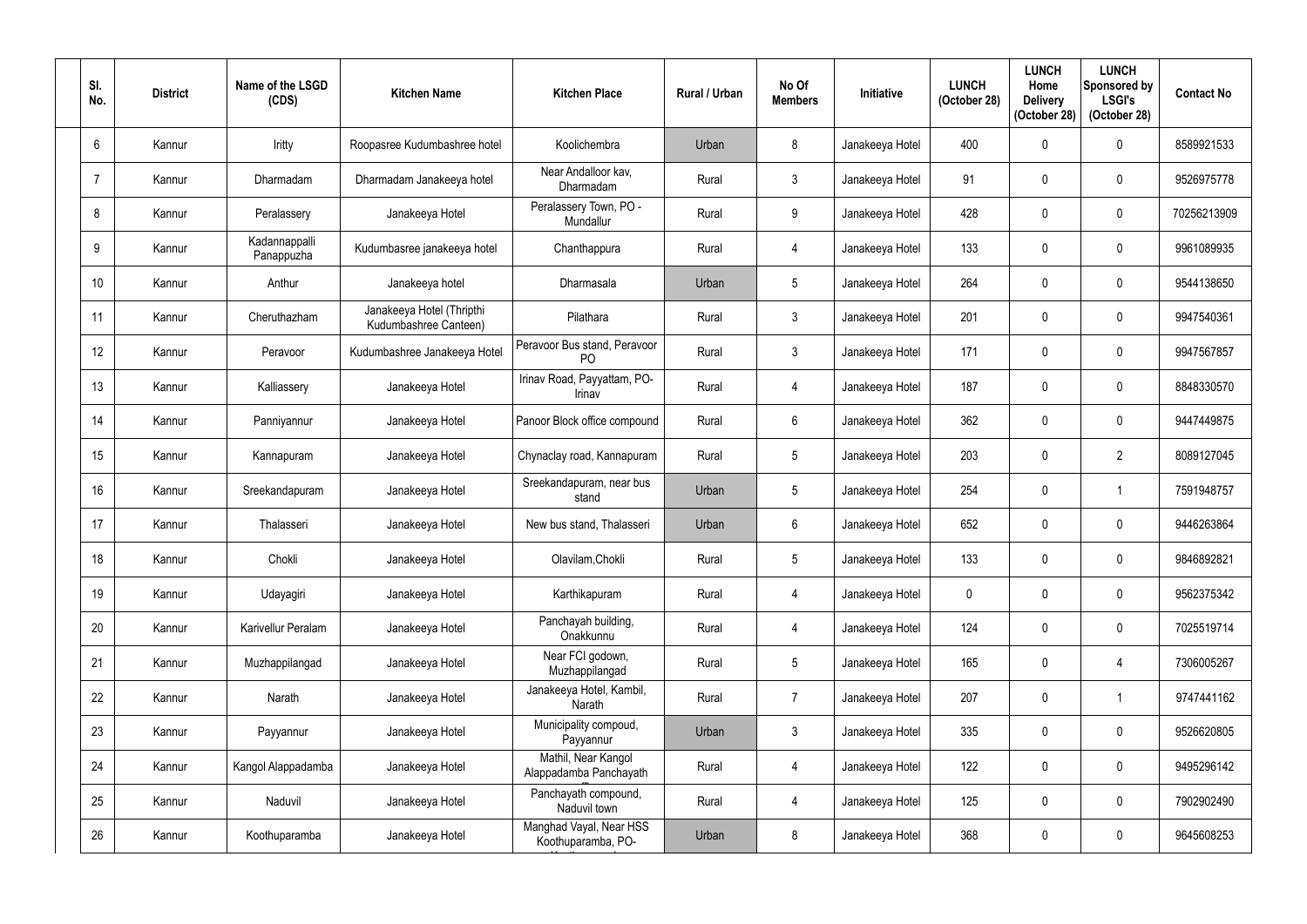|    | SI.<br>No. | <b>District</b> | Name of the LSGD<br>(CDS) | <b>Kitchen Name</b> | <b>Kitchen Place</b>                                           | Rural / Urban | No Of<br><b>Members</b> | Initiative      | <b>LUNCH</b><br>(October 28) | <b>LUNCH</b><br>Home<br><b>Delivery</b><br>(October 28) | <b>LUNCH</b><br>Sponsored by<br><b>LSGI's</b><br>(October 28) | <b>Contact No</b> |
|----|------------|-----------------|---------------------------|---------------------|----------------------------------------------------------------|---------------|-------------------------|-----------------|------------------------------|---------------------------------------------------------|---------------------------------------------------------------|-------------------|
|    | 27         | Kannur          | Kuttiatoor                | Janakeeya Hotel     | Near Panchayath office,<br>Chattukappara                       | Rural         | 5                       | Janakeeya Hotel | 52                           | 0                                                       | $\boldsymbol{0}$                                              | 9544644195        |
|    | 28         | Kannur          | Kathirur                  | Janakeeya Hotel     | Panchayath office building,<br>Kathirur                        | Rural         | $5\phantom{.0}$         | Janakeeya Hotel | 156                          | $\mathbf{0}$                                            | $\mathbf 1$                                                   | 8129404833        |
|    | 29         | Kannur          | Panoor                    | Janakeeya Hotel     | Elangode, Panoor                                               | Urban         | $5\phantom{.0}$         | Janakeeya Hotel | 168                          | $\mathbf{0}$                                            | $\pmb{0}$                                                     | 9605852157        |
|    | 30         | Kannur          | Chirakkal                 | Janakeeya Hotel     | Chirakkal weavers,<br>Puthiyatheru                             | Rural         | 5 <sub>5</sub>          | Janakeeya Hotel | 310                          |                                                         | $\mathbf 0$                                                   | 9895854873        |
|    | 31         | Kannur          | Eranjoli                  | Janakeeya Hotel     | Near Thalassery RTO office,<br>Chungam                         | Rural         | $5\phantom{.0}$         | Janakeeya Hotel | 130                          | $\Omega$                                                | $\boldsymbol{0}$                                              | 9656368808        |
|    | 32         | Kannur          | Payam                     | Janakeeya Hotel     | Near Panchayath office,<br>Madathil                            | Rural         | 4                       | Janakeeya Hotel | 192                          | 0                                                       | $\pmb{0}$                                                     | 9496554678        |
|    | 33         | Kannur          | Eramam Kuttoor            | Janakeeya Hotel     | Mathamangalam, Near CDS<br>office                              | Rural         | $\overline{4}$          | Janakeeya Hotel | 147                          |                                                         | $\mathbf 0$                                                   | 9562473576        |
|    | 34         | Kannur          | Ramanthally               | Janakeeya hotel     | Ramanthally                                                    | Rural         | $\overline{4}$          | Janakeeya Hotel | 211                          |                                                         | $\mathbf 0$                                                   | 9496705429        |
|    | 35         | Kannur          | Thripangottur             | Janakeeya Hotel     | Kallikkandy, Thripangottur                                     | Rural         | $\mathfrak{Z}$          | Janakeeya Hotel | 260                          | $\mathbf{0}$                                            | $\pmb{0}$                                                     | 9495191659        |
|    | 36         | Kannur          | Madayi                    | Janakeeya Hotel     | Eripuram, Near Vrindhavan<br>Residency, PO Pazhayangadi        | Rural         | $\mathfrak{Z}$          | Janakeeya Hotel | 176                          | 0                                                       | $\mathbf 0$                                                   | 7561006271        |
|    | 37         | Kannur          | Kelakam                   | Janakeeya Hotel     | Kelakam PO                                                     | Rural         | $\mathfrak{Z}$          | Janakeeya Hotel | 152                          | 0                                                       | $\mathbf 0$                                                   | 8113866296        |
|    | 38         | Kannur          | Kurumathoor               | Janakeeya Hotel     | Near GVHSS, Kurumathoor                                        | Rural         | $\mathfrak{Z}$          | Janakeeya Hotel | 105                          | $\mathbf 0$                                             | $\mathbf 0$                                                   | 9633816470        |
|    | 39         | Kannur          | Peringome Vayakkara       | Janakeeya Hotel     | Peringome, Near Police station                                 | Rural         | $5\phantom{.0}$         | Janakeeya Hotel | 103                          | $\mathbf{0}$                                            | $\mathbf 0$                                                   | 9961413726        |
|    | 40         | Kannur          | Munderi                   | Janakeeya Hotel     | Kanjirode Karakkadu, Munderi                                   | Rural         | $\overline{4}$          | Janakeeya Hotel | 221                          |                                                         | $\pmb{0}$                                                     | 8547609196        |
|    | 41         | Kannur          | Anjarakandy               | Janakeeya Hotel     | Panayatham Paramba,<br>Anjarankandy                            | Rural         | $\overline{4}$          | Janakeeya Hotel | 190                          | 0                                                       | $\pmb{0}$                                                     | 9496900755        |
| 87 | 42         | Kannur          | Ayyankkunnu               | Janakeeya Hotel     | Ayyankunnu Panchayth<br>Anghadikkadavu                         | Rural         | $\overline{4}$          | Janakeeya Hotel | 170                          | $\Omega$                                                | $\pmb{0}$                                                     | 9946734976        |
|    | 43         | Kannur          | Padiyoor                  | Janakeeya Hotel     | Padiyoor PO                                                    | Rural         | $\overline{4}$          | Janakeeya Hotel | 81                           | 0                                                       | $\pmb{0}$                                                     | 9539028498        |
|    | 44         | Kannur          | Ezhome                    | Janakeeya Hotel     | Pazhayangadi bus stand,<br>Ezhom                               | Rural         | $5\phantom{.0}$         | Janakeeya Hotel | 281                          |                                                         | $\pmb{0}$                                                     | 8086910862        |
|    | 45         | Kannur          | Koodali                   | Janakeeya Hotel     | Near Koodali Panchayath<br>Office, Kololam, PO -<br>Edavannoor | Rural         | $\overline{4}$          | Janakeeya Hotel | 252                          |                                                         | $\mathbf 1$                                                   | 9526524230        |
|    | 46         | Kannur          | Pappinisseri              | Janakeeya Hotel     | Near EMS Smaraka Govt.<br>Higher secondary school,             | Rural         | $\overline{4}$          | Janakeeya Hotel | 205                          | 0                                                       | $\pmb{0}$                                                     | 9605727307        |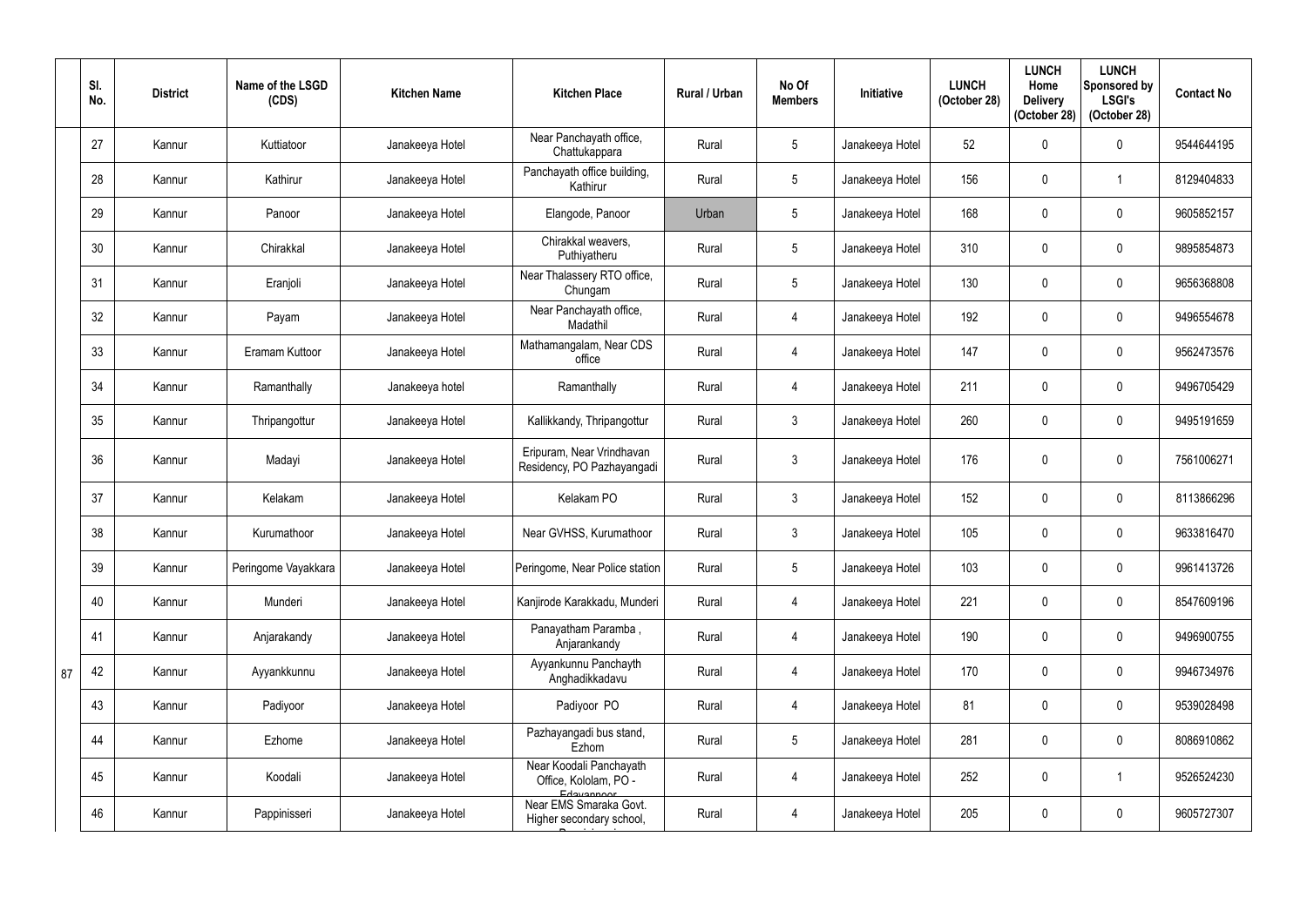| SI.<br>No. | <b>District</b> | Name of the LSGD<br>(CDS) | <b>Kitchen Name</b>                          | <b>Kitchen Place</b>                                    | Rural / Urban | No Of<br><b>Members</b> | <b>Initiative</b> | <b>LUNCH</b><br>(October 28) | <b>LUNCH</b><br>Home<br><b>Delivery</b><br>(October 28) | <b>LUNCH</b><br>Sponsored by<br><b>LSGI's</b><br>(October 28) | <b>Contact No</b> |
|------------|-----------------|---------------------------|----------------------------------------------|---------------------------------------------------------|---------------|-------------------------|-------------------|------------------------------|---------------------------------------------------------|---------------------------------------------------------------|-------------------|
| 47         | Kannur          | Mattannur                 | Janakeeya Hotel                              | Near Municipality office,<br>Mattannur                  | Urban         | $5\overline{)}$         | Janakeeya Hotel   | 472                          |                                                         | $\boldsymbol{0}$                                              | 7510706897        |
| 48         | Kannur          | Chenghalayi               | Janakeeya Hotel                              | Valakai, Chenghalayi                                    | Rural         | $\mathfrak{Z}$          | Janakeeya Hotel   | 123                          |                                                         | $\mathbf 0$                                                   | 8547696233        |
| 49         | Kannur          | Pattiam                   | Janakeeya Hotel                              | Cheruvancheri PO,<br>Cheruvancheri                      | Rural         | $\overline{4}$          | Janakeeya Hotel   | 281                          | $\theta$                                                | $\overline{2}$                                                | 7025025275        |
| 50         | Kannur          | Thaliparamba              | Janakeeya Hotel                              | Municipality compoud,<br>Thaliparamba                   | Urban         | 4                       | Janakeeya Hotel   | 151                          |                                                         | $\mathbf 0$                                                   | 8547849019        |
| 51         | Kannur          | Payyavoor                 | Janakeeya Hotel                              | Payyavoor - PO, Payyavoor                               | Rural         | $5\phantom{.0}$         | Janakeeya Hotel   | 286                          |                                                         | $\mathbf 0$                                                   | 9495311608        |
| 52         | Kannur          | Kottiyoor                 | Janakeeya Hotel                              | Neendunokki, Kottiyoor - PO                             | Rural         | $5\phantom{.0}$         | Janakeeya Hotel   | 115                          | $\mathbf{0}$                                            | $\boldsymbol{0}$                                              | 6282565854        |
| 53         | Kannur          | Kunnothparamba            | Janakeeya Hotel                              | Kunnothparamba PO,<br>Kunnothparamba                    | Rural         | $\mathfrak{Z}$          | Janakeeya Hotel   | 276                          |                                                         | $\mathbf 0$                                                   | 8156840487        |
| 54         | Kannur          | Pariyaram                 | Janakeeya Hotel                              | Near Panchayath Office,<br>Chithappile poyil, Pariyaram | Rural         | 4                       | Janakeeya Hotel   | 150                          |                                                         | $\mathbf 0$                                                   | 9744385083        |
| 55         | Kannur          | Kunjimangalam             | Janakeeya Hotel                              | Old Post office building,<br>Andamkovil, Kunjimangalam  | Rural         | 4                       | Janakeeya Hotel   | 154                          |                                                         | $\mathbf 0$                                                   | 9526981326        |
| 56         | Kannur          | Thillenkeri               | Janakeeya Hotel                              | Thekkam poyil, Near Uliyil<br>Town                      | Rural         | $\mathfrak{Z}$          | Janakeeya Hotel   | 263                          |                                                         | $\mathbf 0$                                                   | 9745059451        |
| 57         | Kannur          | Chittariparamba           | Janakeeya Hotel                              | Poovathinkeezhil, PO-<br>Chittariparamba                | Rural         | 6                       | Janakeeya Hotel   | 178                          | $\mathbf{0}$                                            | $\mathbf 0$                                                   | 8943506825        |
| 58         | Kannur          | Mayyil                    | Janakeeya Hotel                              | Near Mayyil Panchayath office,<br>Mayyil                | Rural         | $\overline{4}$          | Janakeeya Hotel   | 155                          |                                                         | $\mathbf 0$                                                   | 9526072638        |
| 59         | Kannur          | Cherukunnu                | Janakeeya Hotel                              | Pallichal, PO - Cherukunnu,<br>Pin -670301              | Rural         | $\overline{4}$          | Janakeeya Hotel   | 157                          | $\mathbf{0}$                                            | $\overline{2}$                                                | 8547361298        |
| 60         | Kannur          | Aaralam                   | Janakeeya Hotel                              | Athikkal, PO - Keezhpally                               | Rural         | $5\phantom{.0}$         | Janakeeya Hotel   | 192                          |                                                         | $\pmb{0}$                                                     | 9961285762        |
| 61         | Kannur          | Alakkode                  | Janakeeya Hotel                              | Therthally, Therthally PO,<br>Alakkode                  | Rural         | $5\phantom{.0}$         | Janakeeya Hotel   | 164                          | 0                                                       | $\boldsymbol{0}$                                              | 8547045070        |
| 62         | Kannur          | Malappattam               | Janakeeya Hotel                              | Near Malappattam<br>panchayath, Malappattam             | Rural         | $\mathfrak{Z}$          | Janakeeya Hotel   | 100                          |                                                         | $\boldsymbol{0}$                                              | 9400571842        |
| 63         | Kannur          | Kanichar                  | Janakeeya Hotel                              | Kanichar PO, Kanichar                                   | Rural         | $\mathbf{3}$            | Janakeeya Hotel   | 160                          | 0                                                       | $\pmb{0}$                                                     | 9526167667        |
| 64         | Kannur          | Mokeri                    | Kudumbashree Janakeeya Hotel,<br>Mokeri      | Vallangad, Mokeri                                       | Rural         | $5\phantom{.0}$         | Janakeeya Hotel   | 307                          |                                                         | $\mathbf 0$                                                   | 9947037223        |
| 65         | Kannur          | Anjarakandy 2             | Kudumbashree Janakeeya Hotel,<br>Anjarakandy | Kavinmoola, Anjarakandy                                 | Rural         | $5\phantom{.0}$         | Janakeeya Hotel   | 191                          | $\Omega$                                                | $\pmb{0}$                                                     | 9446657510        |
| 66         | Kannur          | Newmahi                   | Kudumbashree Janakeeya Hotel                 | Newmahi bridge, Newmahi                                 | Rural         | $\mathfrak{Z}$          | Janakeeya Hotel   | 228                          | 0                                                       | $\boldsymbol{0}$                                              | 9946056862        |
| 67         | Kannur          | Keezhallur                | Janakeeya Hotel                              | Kummanam, Elambara                                      | Rural         | $\mathbf{3}$            | Janakeeya Hotel   | 249                          | 0                                                       | $\pmb{0}$                                                     | 9947648580        |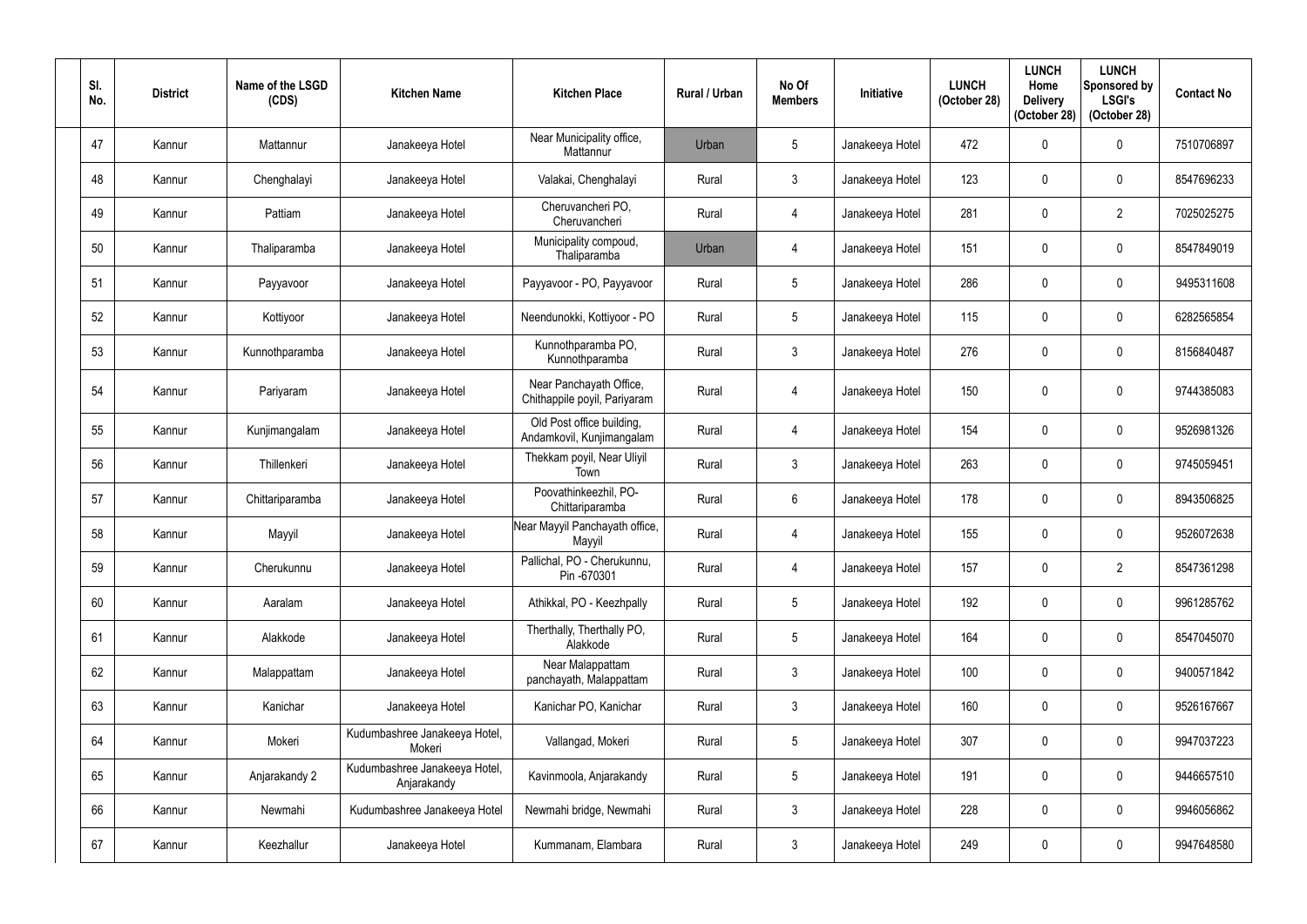|    | SI.<br>No. | <b>District</b> | Name of the LSGD<br>(CDS) | <b>Kitchen Name</b>        | <b>Kitchen Place</b>                                        | <b>Rural / Urban</b> | No Of<br><b>Members</b> | <b>Initiative</b> | <b>LUNCH</b><br>(October 28) | <b>LUNCH</b><br>Home<br><b>Delivery</b><br>(October 28) | <b>LUNCH</b><br>Sponsored by<br><b>LSGI's</b><br>(October 28) | <b>Contact No</b> |
|----|------------|-----------------|---------------------------|----------------------------|-------------------------------------------------------------|----------------------|-------------------------|-------------------|------------------------------|---------------------------------------------------------|---------------------------------------------------------------|-------------------|
|    | 68         | Kannur          | Chembilode                | Janakeeya hotel            | Chakkarakal bus stand,<br>mowanchery                        | Rural                | 5                       | Janakeeya Hotel   | 523                          | 0                                                       | $\pmb{0}$                                                     | 9847951631        |
|    | 69         | Kannur          | vengad                    | Janakeeya hotel            | mambaram                                                    | Rural                | $6\phantom{.}6$         | Janakeeya Hotel   | 147                          | N                                                       | $\mathbf 0$                                                   | 7902970902        |
|    | 70         | Kannur          | Azhikode                  | Janakeeya hotel            | vankulathvayayal                                            | Rural                | 4                       | Janakeeya Hotel   | 145                          | $\mathbf{0}$                                            | $\mathfrak{Z}$                                                | 9895910633        |
|    | 71         | Kannur          | Kolayad                   | Janakeeya hotel            | kolayad                                                     | rural                | 3                       | janakeeya hotel   | 150                          | 0                                                       | $\mathbf 0$                                                   | 8592065431        |
|    | 72         | Kannur          | valapattanam              | janakeeya hotel            | mill road, valapattanam                                     | rural                | 3                       | janakeeya hotel   | $\overline{0}$               |                                                         | $\pmb{0}$                                                     | 9061345312        |
|    | 73         | Kannur          | Anthur 2                  | annapoorna janakeeya hotel | paliyath valapp, po morazha                                 | urban                | 3                       | janakeeya hotel   | 134                          | $\theta$                                                | $\mathbf 0$                                                   | 9526183004        |
|    | 74         | Kannur          | payyannur 2               | janakeeya hotel            | kaniyeri, po vellur                                         | urban                | 3                       | janakeeya hotel   | 53                           | 0                                                       | $\mathbf 0$                                                   | 8301817232        |
|    | 75         | Kannur          | cherupuzha                | janakeeya hotel            | near panjayath office,<br>cherupuzha, 670511                | rural                | 4                       | janakeeya hotel   | 270                          | <sup>0</sup>                                            | $\mathbf 0$                                                   | 8547114024        |
|    | 76         | Kannur          | Eruvessy                  | Janakeeya hotel            | Panchayath office road,<br>Chemberi                         | Rural                | 4                       | Janakeeya hotel   | 242                          | $\mathbf 0$                                             | $\pmb{0}$                                                     | 9544893463        |
|    | 77         | Kannur          | Pattuvam                  | Janakeeya Hotel            | Near Pattuvam panchayath<br>office, Pattuvam                | Rural                | $5\overline{)}$         | Janakeeya hotel   | 157                          | 0                                                       | $\mathbf 0$                                                   | 9539731430        |
|    | 78         | Kannur          | Mangattidom               | Janakeeya Hotel            | Kaitheri idam, Nirmalagiri PO,<br>Mangattidom               | Rural                | $\overline{7}$          | Janakeeya hotel   | 160                          | 0                                                       | $\mathbf 0$                                                   | 9207253934        |
|    | 79         | Kannur          | Panoor                    | Janakeeya Hotel            | Thundayi peedika, Pukkom,<br>Panoor PO                      | Urban                | $5\phantom{.0}$         | Janakeeya hotel   | 132                          | $\mathbf 0$                                             | $\mathbf 0$                                                   | 9605852157        |
|    | 80         | Kannur          | Kottayam                  | Janakeeya hotel            | Kottayam malabar, Kottayam<br>panchayath building, Kottayam | Rural                | 5                       | Janakeeya hotel   | 140                          | $\boldsymbol{0}$                                        | $\boldsymbol{0}$                                              | 9656672187        |
|    | 81         | Kannur          | Ulikkal                   | Janakeeya hotel            | Vattiyam thodu (po) Mattara,<br>Ulikkal, 670705             | Rural                | $5\phantom{.0}$         | Janakeeya hotel   | 68                           | 0                                                       | $\pmb{0}$                                                     | 8086777517        |
|    | 82         | Kannur          | Kadambur                  | Janakeeya hotel            | Kadachira, Kadambur                                         | Rural                | $5\phantom{.0}$         | Janakeeya hotel   | 123                          | 0                                                       | $\pmb{0}$                                                     | 9847178332        |
|    | 83         | Kannur          | Irikkoor                  | Janakeeya hotel            | Peruvalathuparambu, PO -<br>Irikkoor                        | Rural                | $\overline{4}$          | Janakeeya hotel   | 154                          | 0                                                       | $\pmb{0}$                                                     | 9746864255        |
|    | 84         | Kannur          | Mattool                   | Janakeeya hotel            | Mattool central, Mattool                                    | Rural                | $5\phantom{.0}$         | Janakeeya hotel   | $\mathbf 0$                  | 0                                                       | $\boldsymbol{0}$                                              | 9895321842        |
|    | 85         | Kannur          | Thalasseri -2             | Janakeeya hotel            | Thalayi harbour, Thalasseri                                 | Urban                | $5\phantom{.0}$         | Janakeeya hotel   | 251                          | 0                                                       | $\pmb{0}$                                                     | 9605745402        |
|    | 86         | Kannur          | Kannur                    | Janakeeya hotel            | Pallipoyil division, Kannur<br>corporation                  | Urban                | $\mathfrak{Z}$          | Janakeeya hotel   | 291                          | 0                                                       | $\pmb{0}$                                                     | 9745243643        |
|    | 87         | Kannur          | Ulikkal                   | Janakeeya hotel            | Manikkadavu PO,<br>Manikkadadavu - 670705                   | Rural                | $\sqrt{5}$              | Janakeeya hotel   | 200                          | $\mathbf 0$                                             | $\pmb{0}$                                                     | 8547972988        |
| 87 |            |                 |                           |                            |                                                             |                      | 385                     |                   | 17093                        | $\mathbf 0$                                             | 21                                                            |                   |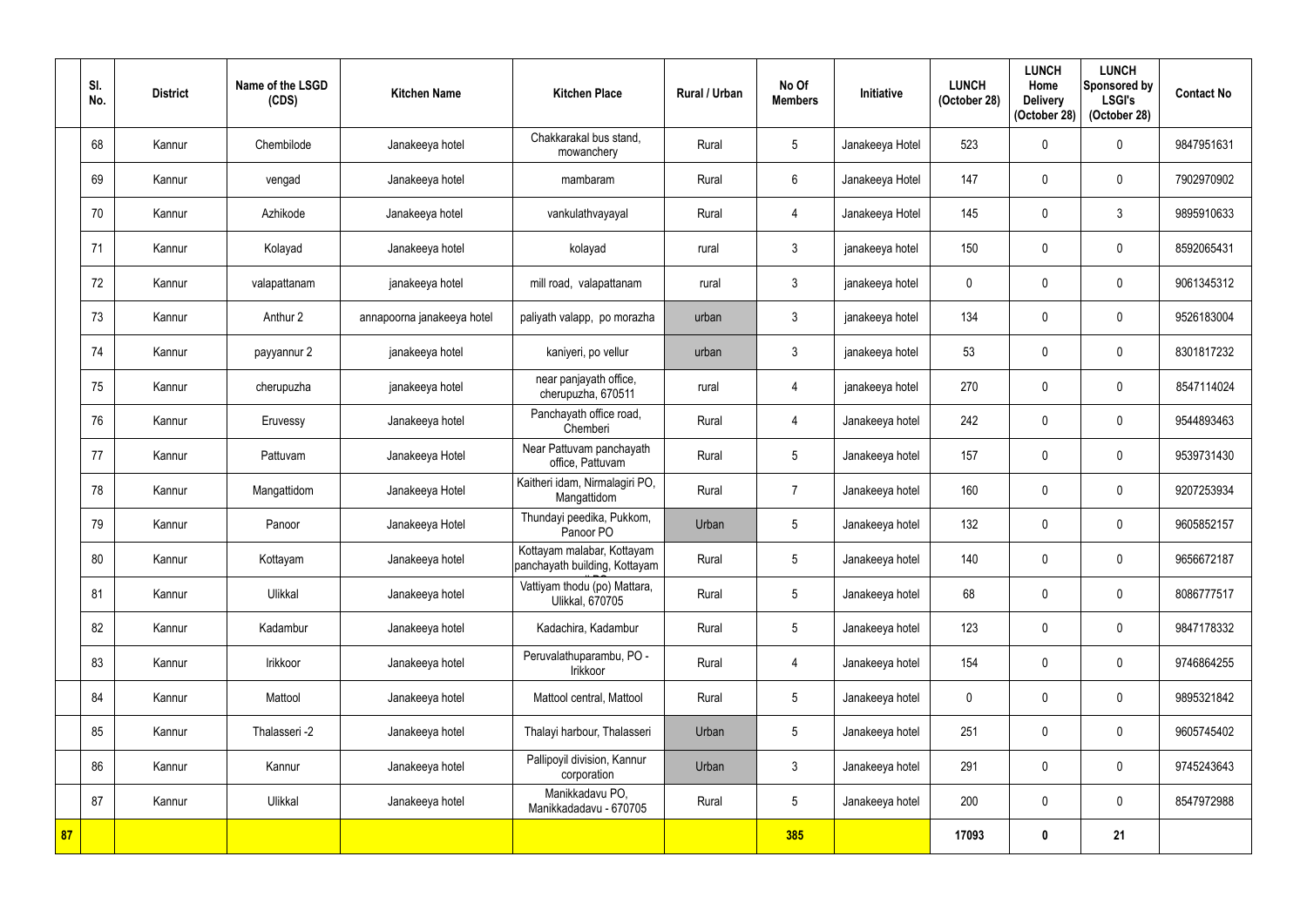| SI.<br>No.      | <b>District</b> | Name of the LSGD<br>(CDS) | <b>Kitchen Name</b>             | <b>Kitchen Place</b>  | Rural / Urban | No Of<br><b>Members</b> | <b>Initiative</b> | <b>LUNCH</b><br>(October 28) | <b>LUNCH</b><br>Home<br><b>Delivery</b><br>(October 28) | <b>LUNCH</b><br>Sponsored by<br><b>LSGI's</b><br>(October 28) | <b>Contact No</b> |
|-----------------|-----------------|---------------------------|---------------------------------|-----------------------|---------------|-------------------------|-------------------|------------------------------|---------------------------------------------------------|---------------------------------------------------------------|-------------------|
|                 | Kasaragod       | Pilicode                  | Janakeeya Hotel, Pilicode       | Kalikkadavu           | Rural         | 4                       | Janakeeya Hotel   | 198                          |                                                         | 0                                                             | 9944087661        |
| $\overline{2}$  | Kasaragod       | Kodom belur               | janakeeya hotel kalichanadukkam | Kalichanadukkam       | Rural         | $\overline{4}$          | Janakeeya Hotel   | 113                          |                                                         | 0                                                             | 9562820280        |
| $\mathbf{3}$    | Kasaragod       | Chemnad                   | Oruma janakeeya hotel           | Koliyadkam            | Rural         | $5\phantom{.0}$         | Janakeeya Hotel   | 250                          |                                                         | 0                                                             | 9567660603        |
| $\overline{4}$  | Kasaragod       | Trikarpur                 | Janakeeya Hotel                 | Trikaripur            | Rural         | $5\overline{)}$         | Janakeeya Hotel   | 189                          |                                                         | $\boldsymbol{0}$                                              | 8086392698        |
| $5\phantom{.0}$ | Kasaragod       | Panathady                 | janakeeya hotel panthoor        | Panathoor             | Rural         | 4                       | Janakeeya Hotel   | 116                          |                                                         | 0                                                             | 8943109804        |
| 6               | Kasaragod       | West eleri                | Thripthi Janakeeya hotel        | Bheemanadi            | Rural         | $\overline{4}$          | Janakeeya Hotel   | 382                          |                                                         | $\boldsymbol{0}$                                              | 9497847040        |
|                 | Kasaragod       | Madikai                   | Salkara Janakeeya hotel         | Madikai               | Rural         | $\mathfrak{Z}$          | Janakeeya Hotel   | 97                           |                                                         | 0                                                             | 8281850733        |
| 8               | Kasaragod       | Valiyaparamba             | Janakeeya hotel                 | Valiyaparamba         | Rural         | $\mathfrak{Z}$          | Janakeeya Hotel   | 100                          |                                                         | $\boldsymbol{0}$                                              | 9745962447        |
| 9               | Kasaragod       | Ajanur                    | Janakeeya hotel                 | Vellikkoth            | Rural         | $\mathfrak{Z}$          | Janakeeya Hotel   | 288                          | 0                                                       | 0                                                             | 7558068272        |
| 10              | Kasaragod       | Badiadka                  | Janakeeya hotel                 | Badiadka              | Rural         | $\overline{4}$          | Janakeeya Hotel   | 101                          |                                                         | 0                                                             | 9539359291        |
| 11              | Kasaragod       | Kuttikkol                 | Janakeeya hotel                 | Kuttikkol             | Rural         | 4                       | Janakeeya Hotel   | 114                          |                                                         | $\pmb{0}$                                                     | 8547062480        |
| 12              | Kasaragod       | Delampadi                 | Janakeeya hotel                 | Delampadi             | Rural         | 4                       | Janakeeya hotel   | 86                           |                                                         | 0                                                             | 9496702505        |
| 13              | Kasaragod       | Muliyar                   | Janakeeya hotel                 | Bovikkanam            | Rural         | 9                       | Janakeeya Hotel   | 82                           | 0                                                       | $\pmb{0}$                                                     | 7034632654        |
| 14              | Kasaragod       | Meenja                    | Janakeeya hotel                 | Miyapadav             | Rural         | $\overline{4}$          | Janakeeya hotel   | 52                           | 0                                                       | $\pmb{0}$                                                     | 9497161960        |
| 15              | Kasaragod       | Puthige                   | Janakeeya hotel                 | Puthige               | Rural         | $\mathfrak{Z}$          | Janakeeya hotel   | 163                          | 0                                                       | $\pmb{0}$                                                     | 8592071686        |
| 16              | Kasaragod       | Bedaduka                  | Janakeeya Hotel                 | Kundamkuzhi           | Rural         | $\mathfrak{Z}$          | Janakeeya Hotel   | 304                          |                                                         | $\pmb{0}$                                                     | 8281092860        |
| 17              | Kasaragod       | Pallikara                 | Janakeeya Hotel                 | Pallikara             | Rural         | $\overline{4}$          | Janakeeya Hotel   | 188                          | 0                                                       | $\pmb{0}$                                                     | 7034016505        |
| 18              | Kasaragod       | Kinanoor karinthalam      | Janakeeya Hotel                 | Parappa               | Rural         | $5\phantom{.0}$         | Janakeeya hotel   | 224                          | 0                                                       | $\pmb{0}$                                                     | 9526063885        |
| 19              | Kasaragod       | Nileswaram                | Janakeeya Hotel                 | Nileswaram market     | Urban         | $5\phantom{.0}$         | Janakeeya hotel   | 212                          | 0                                                       | $\pmb{0}$                                                     | 6235177323        |
| 20              | Kasaragod       | Kanhangad 1               | Janakeeya hotel                 | Kanhangad town        | Urban         | $5\phantom{.0}$         | Janakeeya hotel   | 456                          | 0                                                       | $\pmb{0}$                                                     | 8111858204        |
| 21              | Kasaragod       | Kanhangad 1               | Janakeeya hotel                 | Nr.Mini civil station | Urban         | $\mathfrak{Z}$          | Janakeeya hotel   | 198                          | 0                                                       | $\pmb{0}$                                                     | 9495561250        |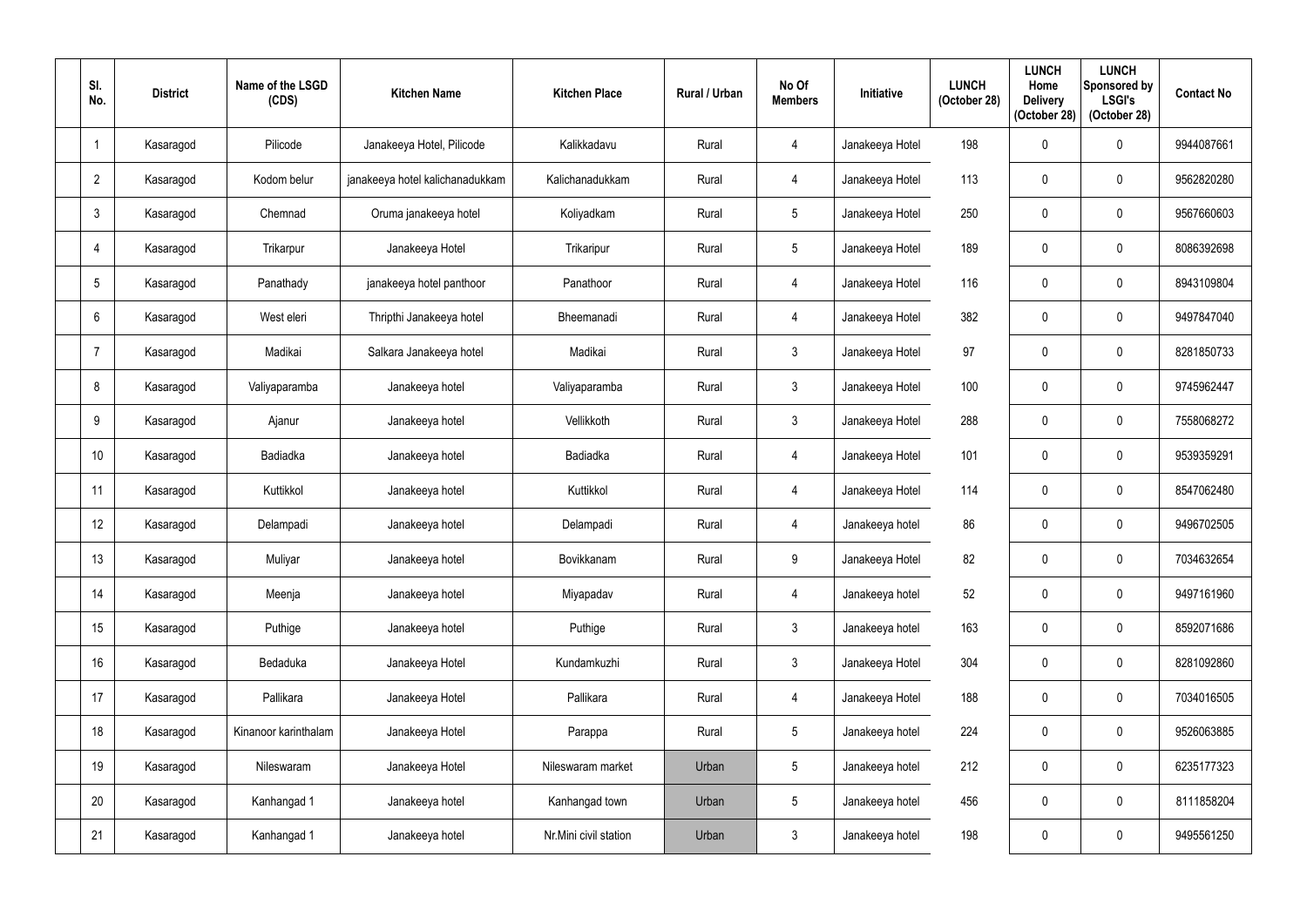|    | SI.<br>No. | <b>District</b> | Name of the LSGD<br>(CDS) | <b>Kitchen Name</b>     | <b>Kitchen Place</b> | Rural / Urban | No Of<br><b>Members</b> | Initiative      | <b>LUNCH</b><br>(October 28) | <b>LUNCH</b><br>Home<br><b>Delivery</b><br>(October 28) | <b>LUNCH</b><br>Sponsored by<br><b>LSGI's</b><br>(October 28) | <b>Contact No</b> |
|----|------------|-----------------|---------------------------|-------------------------|----------------------|---------------|-------------------------|-----------------|------------------------------|---------------------------------------------------------|---------------------------------------------------------------|-------------------|
|    | 22         | Kasaragod       | Paivalige                 | Janakeeya hotel         | Paivalige            | Rural         | 4                       | Janakeeya hotel | 120                          | $\mathbf{0}$                                            | $\mathbf 0$                                                   | 7356491447        |
|    | 23         | Kasaragod       | Manjeswaram               | Janakeeya Hotel         | Manjeswaram          | Rural         | 4                       | Janakeeya Hotel | 81                           |                                                         | $\boldsymbol{0}$                                              | 9562867549        |
|    | 24         | Kasaragod       | Kanhangad 2               | Janakeeya Hotel         | Kottrachal           | Urban         | $\mathfrak{Z}$          | Janakeeya Hotel | 135                          | $\mathbf 0$                                             | $\mathbf 0$                                                   | 7025961094        |
|    | 25         | Kasaragod       | Cheruvathur               | Janakeeya hotel         | Kavumchira           | Rural         | $5\phantom{.0}$         | Janakeeya Hotel | 230                          | 0                                                       | $\mathbf 0$                                                   | 9562358039        |
|    | 26         | Kasaragod       | Padne                     | Janakeeya Hotel         | Nadakkavu            | Rural         | $\mathfrak{Z}$          | Janakeeya Hotel | 206                          | $\Omega$                                                | $\mathbf 0$                                                   | 9744087661        |
|    | 27         | Kasaragod       | Kasaragod                 | Janakeeya Hotel         | Kasaragod            | Urban         | 4                       | Janakeeya Hotel | 178                          | 0                                                       | $\mathbf 0$                                                   | 9633400269        |
|    | 28         | Kasarkode       | Pallikkara                | Janakeeya Hotel         | Perladukkam          | Rural         | 4                       | Janakeeya Hotel | 211                          | 0                                                       | $\mathbf 0$                                                   | 9544582935        |
|    | 29         | Kasargode       | Kumbala                   | Janakeeya Hotel         | Kumbala              | Rural         | $\mathbf{3}$            | Janakeeya Hotel | 51                           | $\mathbf{0}$                                            | $\mathbf 0$                                                   | 7012142329        |
|    | 30         | Kasargode       | Karadka                   | Janakeeya Hotel         | Mulleria             | Rural         | $\overline{7}$          | Janakeeya Hotel | 125                          | $\mathbf{0}$                                            | $\mathbf 0$                                                   | 8281395910        |
|    | 31         | Kasaragode      | Vorkady                   | Janakeeya Hotel         | Vorkady              | Rural         | $\mathbf{3}$            | Janakeeya Hotel | $\mathbf 0$                  | 0                                                       | $\mathbf 0$                                                   | 8547223339        |
|    | 32         | Kasaragode      | <b>Balal</b>              | Janakeeya hotel         | <b>Balal</b>         | Rural         | $\mathfrak{Z}$          | Janakeeya hotel | 82                           | $\mathbf 0$                                             | $\mathbf 0$                                                   | 7510839676        |
|    | 33         | Kasaragod       | Nileswaram                | mahima janakeeya hotel  | kanichira            | urban         | 4                       | janakeeya hotel | 145                          | 0                                                       | $\mathbf 0$                                                   | 8590121681        |
|    | 34         | Kasaragode      | Kallar                    | janakeeya hotel         | kallar               | rural         | $\overline{4}$          | janakeeya hotel | 145                          | 0                                                       | $\pmb{0}$                                                     | 9562820280        |
|    | 35         | Kasaragode      | Mangalpady                | janakeeya hotel         | mangalpady           | rural         | $\overline{4}$          | janakeeya hotel | 172                          | $\mathbf 0$                                             | $\pmb{0}$                                                     | 9633488309        |
|    | 36         | kasaragod       | Uduma                     | granma janakeeya hotel  | palakkunnu           | Rural         | $\overline{4}$          | janakeeya hotel | 320                          | $\mathbf 0$                                             | $\pmb{0}$                                                     | 8129957159        |
|    | 37         | Kasaragod       | pullur periya             | Salkara Janakeeya hotel | periya               | Rural         | $5\phantom{.0}$         | janakeeya hotel | 419                          | $\mathbf 0$                                             | $\pmb{0}$                                                     | 8547309266        |
|    | 38         | kasaragod       | kumbadaje                 | janakeeya hotel         | kumbadaje            | Rural         | $\mathfrak{Z}$          | janakeeya hotel | $\boldsymbol{0}$             | 0                                                       | $\pmb{0}$                                                     | 8593848698        |
|    | 39         | Kasaragod       | Chengala                  | Janakeeya Hotel         | Cherkkala            | Rural         | $\mathfrak{Z}$          | Janakeeya Hotel | $\boldsymbol{0}$             | $\mathbf 0$                                             | $\pmb{0}$                                                     |                   |
|    | 40         | kasaragod       | East eleri                | janakeeya hotel         | east eleri           | Rural         | $\mathfrak{Z}$          | janakeeya hotel | 148                          | $\mathbf 0$                                             | $\pmb{0}$                                                     |                   |
| 40 |            |                 |                           |                         |                      |               | <b>161</b>              |                 | 6681                         | $\mathbf 0$                                             | $\pmb{0}$                                                     |                   |
|    |            | Kollam          | Chathannur                | Memsahib                | Sheemaaty junction   | Rural         | $5\phantom{.0}$         | Janakeeya Hotel | $\pmb{0}$                    | 0                                                       | $\pmb{0}$                                                     | 9446246685        |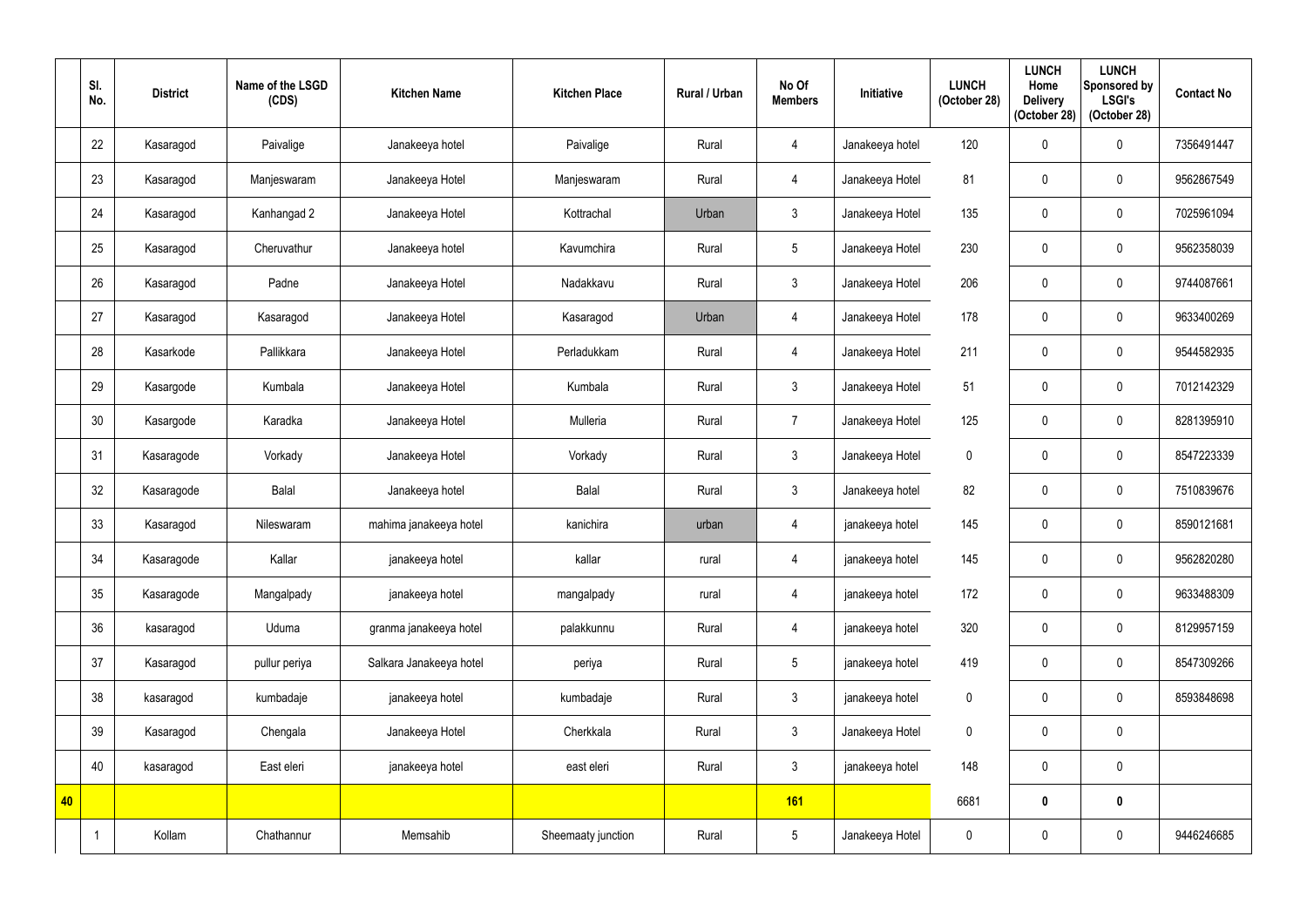| SI.<br>No.     | <b>District</b> | Name of the LSGD<br>(CDS) | <b>Kitchen Name</b>              | <b>Kitchen Place</b>                 | Rural / Urban | No Of<br><b>Members</b> | Initiative      | <b>LUNCH</b><br>(October 28) | <b>LUNCH</b><br>Home<br><b>Delivery</b><br>(October 28) | <b>LUNCH</b><br>Sponsored by<br><b>LSGI's</b><br>(October 28) | <b>Contact No</b> |
|----------------|-----------------|---------------------------|----------------------------------|--------------------------------------|---------------|-------------------------|-----------------|------------------------------|---------------------------------------------------------|---------------------------------------------------------------|-------------------|
| $\overline{2}$ | Kollam          | Melila                    | <b>Atham Unit</b>                | Melila                               | Rural         | $\overline{7}$          | Janakeeya Hotel | 190                          |                                                         | $\mathbf 0$                                                   | 9961178040        |
| 3              | Kollam          | Kulakkada                 | Ruchi Snacks & Catering Unit     | Poovattoor                           | Rural         | $\overline{4}$          | Janakeeya Hotel | 185                          |                                                         | $\mathbf 0$                                                   | 7907941183        |
| 4              | Kollam          | Ittiva                    | Nanma Janakeeya hotel            | Kattampally                          | Rural         | $5\phantom{.0}$         | Janakeeya Hotel | $\mathbf 0$                  |                                                         | $\mathbf 0$                                                   | 9809171887        |
| 5              | Kollam          | Sooranad North            | Nanma catering unit              | Sooranadu higher secondary<br>school | Rural         | $5\phantom{.0}$         | Janakeeya Hotel | 267                          |                                                         | $\mathbf 0$                                                   | 9846082469        |
| 6              | Kollam          | Clappana                  | Bismi catering                   | Palakulangara                        | Rural         | $5\phantom{.0}$         | Janakeeya Hotel | 88                           |                                                         | $\mathbf 0$                                                   | 9847901413        |
| 7              | Kollam          | Mayyanad                  | Krishnas Janakeeya hotel         | Eravipuram                           | Rural         | $\mathbf{3}$            | Janakeeya Hotel | 178                          | $\mathbf{0}$                                            | $\mathbf 0$                                                   | 9656477455        |
| 8              | Kollam          | Mayyanad                  | Souhridha Janakeeya hotel        | Pattarumukku,                        | Rural         | 9                       | Janakeeya Hotel | 248                          |                                                         | $\mathbf 0$                                                   | 7902645448        |
| 9              | Kollam          | Kulasekharapuram          | adi sakthi                       | Puthentheruvu.                       | Rural         | $5\phantom{.0}$         | Janakeeya Hotel | $\mathbf{0}$                 |                                                         | $\mathbf 0$                                                   | 9656890790        |
| 10             | Kollam          | Thekkumbhagam             | Krishna hotel                    | Nadakavu junction                    | Rural         | $\overline{4}$          | Janakeeya Hotel | 42                           | $\Omega$                                                | $\mathbf 0$                                                   | 9961070031        |
| 11             | Kollam          | Oachira                   | Parabhramam catering             | near oachira , ITI canteen,          | Rural         | 4                       | Janakeeya Hotel | $\mathbf{0}$                 |                                                         | $\mathbf 0$                                                   | 9562283927        |
| 12             | Kollam          | Thodiyoor                 | Samridhi activity group          | Lpschool thodiyoor                   | Rural         | $5\overline{)}$         | Janakeeya Hotel | 58                           |                                                         | $\mathbf 0$                                                   | 9895703572        |
| 13             | Kollam          | Thrikkovilvattom          | Murari catering, janakeeya hotel | Mukhathala                           | Rural         | $\overline{4}$          | Janakeeya Hotel | 68                           | $\mathbf{0}$                                            | $\mathbf 0$                                                   | 9847072544        |
| 14             | Kollam          | Sasthamcotta              | Sreedurgha catering              | Jemini hotel sasthamcotta            | Rural         | $\overline{7}$          | Janakeeya Hotel | 279                          | $\mathbf 0$                                             | $\mathbf 0$                                                   | 9744368496        |
| 15             | Kollam          | Kollam                    | Athulya catering                 | Thirumullavaram                      | Urban         | $\overline{4}$          | Janakeeya Hotel | 198                          | 0                                                       | $\mathbf 0$                                                   | 9048646080        |
| 16             | Kollam          | West Kallada              | Keerthi catering                 | Karalimukku                          | Rural         | $5\phantom{.0}$         | Janakeeya Hotel | 248                          | $\mathbf 0$                                             | $\pmb{0}$                                                     | 9605206907        |
| 17             | Kollam          | Thazhava                  | Pavizham                         | Karutheri junction                   | Rural         | $5\phantom{.0}$         | Janakeeya Hotel | 202                          | $\mathbf 0$                                             | $\pmb{0}$                                                     | 8086704216        |
| 18             | Kollam          | Kollam                    | Niravu catering                  | Chinnakkada                          | Urban         | $5\phantom{.0}$         | Janakeeya Hotel | 238                          | 0                                                       | $\mathbf 0$                                                   | 9633073613        |
| 19             | Kollam          | Kundara                   | Ammu Catering unit               | Mulavana LP school                   | Rural         | $\overline{4}$          | Janakeeya Hotel | 168                          | $\mathbf 0$                                             | $\pmb{0}$                                                     | 9633518572        |
| 20             | Kollam          | Neduvathur                | Pooja hotel                      | Thevalappuram                        | Rural         | $\mathfrak{Z}$          | Janakeeya Hotel | 37                           | $\mathbf 0$                                             | $\pmb{0}$                                                     | 9745376675        |
| 21             | Kollam          | Punalur                   | Jyothi Catering                  | Punalur                              | Urban         | $\overline{4}$          | Janakeeya Hotel | 310                          | 0                                                       | $\pmb{0}$                                                     | 9961249345        |
| 22             | Kollam          | Punalur                   | Mahima Catering                  | Punalur                              | Urban         | $5\phantom{.0}$         | Janakeeya Hotel | 230                          | 0                                                       | $\pmb{0}$                                                     | 9496112957        |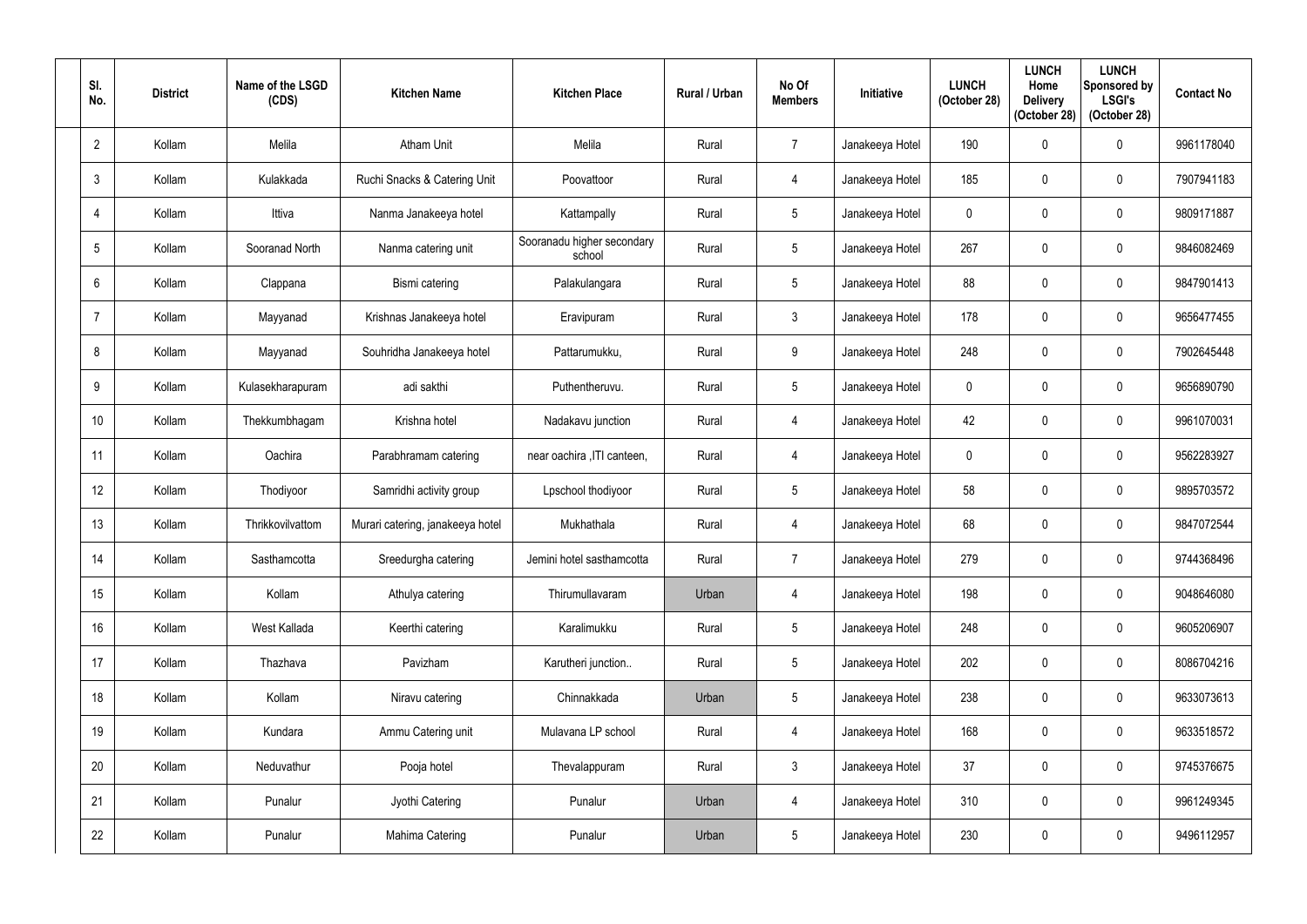|    | SI.<br>No. | <b>District</b> | Name of the LSGD<br>(CDS) | <b>Kitchen Name</b>      | <b>Kitchen Place</b>              | Rural / Urban | No Of<br><b>Members</b> | Initiative      | <b>LUNCH</b><br>(October 28) | <b>LUNCH</b><br>Home<br><b>Delivery</b><br>(October 28) | <b>LUNCH</b><br>Sponsored by<br><b>LSGI's</b><br>(October 28) | <b>Contact No</b> |
|----|------------|-----------------|---------------------------|--------------------------|-----------------------------------|---------------|-------------------------|-----------------|------------------------------|---------------------------------------------------------|---------------------------------------------------------------|-------------------|
|    | 23         | Kollam          | Punalur                   | Safalyam Catering        | Punalur                           | Urban         | $5\phantom{.0}$         | Janakeeya Hotel | 366                          | 0                                                       | $\mathbf 0$                                                   | 9495476197        |
|    | 24         | Kollam          | Thrikkaruva               | Janakeeya Bhakshanashala | Thinavila Junction Kanjaveli      | Rural         | 4                       | Janakeeya Hotel | 118                          | 0                                                       | $\mathbf 0$                                                   | 9645069880        |
|    | 25         | Kollam          | Chithara                  | AKG Janakeeya Hotel      | Kizhakkumbagom                    | Rural         | $5\phantom{.0}$         | Janakeeya Hotel | 142                          | $\mathbf{0}$                                            | $\boldsymbol{0}$                                              | 9495701987        |
|    | 26         | Kollam          | South Paravur             | Kshree janakeeya hotel   | Busstand , paravur                | Urban         | $5\overline{)}$         | Janakeeya Hotel | 150                          |                                                         | $5\phantom{.0}$                                               | 8606179380        |
|    | 27         | Kollam          | Mynagappally              | Anugraha hotel           | Kadappa                           | Rural         | $5\overline{)}$         | Janakeeya Hotel | 298                          | $\Omega$                                                | $\mathbf 0$                                                   | 9995085705        |
|    | 28         | Kollam          | Mandrothuruthu            | Janakeeya Bhakshanashala | Thoombummukham                    | Rural         | $\overline{4}$          | Janakeeya Hotel | 84                           | 0                                                       | $\mathbf 0$                                                   | 9526648057        |
|    | 29         | Kollam          | Karungappally             | Bagya catering           | Muncipality                       | Urban         | 4                       | Janakeeya Hotel | $\mathbf 0$                  | 0                                                       | $\mathbf 0$                                                   | 9947702130        |
|    | 30         | Kollam          | Kollam East               | Bharathlekshmi           | Vadakkevila                       | Urban         | $\mathfrak{Z}$          | Janakeeya Hotel | 367                          | $\Omega$                                                | $\mathbf 0$                                                   | 9744300901        |
|    | 31         | Kollam          | Chavara                   | Harisree janakeya hotel  | Panchayath                        | Rural         | $\mathbf{3}$            | Janakeeya Hotel | 47                           | $\mathbf{0}$                                            | $\mathbf 0$                                                   | 9995166343        |
|    | 32         | Kollam          | Pavithreswaram            | Kairali                  | Pavithreswaram                    | Rural         | 4                       | Janakeeya Hotel | 238                          | 0                                                       | $\mathbf 0$                                                   | 9605836414        |
|    | 33         | Kollam          | Veliyam                   | Kantharees               | Panchayathu building              | Rural         | $5\phantom{.0}$         | Janakeeya Hotel | 95                           | $\mathbf{0}$                                            | $\mathbf 0$                                                   | 9562111715        |
|    | 34         | Kollam          | Velinalloor               | Quality Janakeeya hotel  | Alummod, Velinalloor              | Rural         | 4                       | Janakeeya Hotel | 112                          | 0                                                       | $\mathbf 0$                                                   | 9605896303        |
|    | 35         | Kollam          | Elamadu                   | Swaruma janakeeya hotel  | Near cooperative bank,<br>Elamadu | Rural         | $\mathfrak{Z}$          | Janakeeya Hotel | 185                          | $\pmb{0}$                                               | $\mathfrak{Z}$                                                | 8129611321        |
|    | 36         | Kollam          | Kadakkal                  | Nanma janakeeya hotel    | Kadakkal                          | Rural         | $\overline{4}$          | Janakeeya Hotel | 316                          | $\mathbf 0$                                             | $\pmb{0}$                                                     | 9847936390        |
|    | 37         | Kollam          | Perayam                   | Janakeeya hotel          | Onambalam                         | Rural         | $\overline{4}$          | Janakeeya Hotel | $\overline{0}$               | $\mathbf 0$                                             | $\pmb{0}$                                                     | 9446855866        |
|    | 38         | Kollam          | Ezhukone                  | Ezhukone janakeeya hotel | Near panchayathu office           | Rural         | $5\phantom{.0}$         | Janakeeya Hotel | 195                          | $\mathbf 0$                                             | $\pmb{0}$                                                     | 8086757275        |
| 80 | 39         | Kollam          | Adichanalloor             | Ruchikkoottu             | Mylakkaadu                        | Rural         | $\overline{4}$          | Janakeeya Hotel | $\mathbf 0$                  | $\mathbf 0$                                             | $\mathbf 0$                                                   | 8136954461        |
|    | 40         | Kollam          | Poruvazhi                 | Amma janakeeya hotel     | Poruvaxhy                         | Rural         | $5\phantom{.0}$         | Janakeeya Hotel | 242                          | $\mathbf 0$                                             | $\pmb{0}$                                                     | 9656421272        |
|    | 41         | Kollam          | Nilamel                   | Vanitha Janakeeya Hotel  | Nilamel                           | Rural         | $\overline{4}$          | Janakeeya Hotel | $\pmb{0}$                    | $\mathbf 0$                                             | $\pmb{0}$                                                     | 9447407264        |
|    | 42         | Kollam          | Panmana                   | SV janakeeya hotel       | Kollaka CN junction               | Rural         | $\mathfrak{Z}$          | Janakeeya Hotel | 90 <sup>°</sup>              | $\mathbf 0$                                             | $\pmb{0}$                                                     | 8113020216        |
|    | 43         | Kollam          | Ummannoor                 | Thanal                   | Nellikunnam                       | Rural         | $\overline{4}$          | Janakeeya Hotel | 172                          | $\mathbf 0$                                             | $\pmb{0}$                                                     | 9656194614        |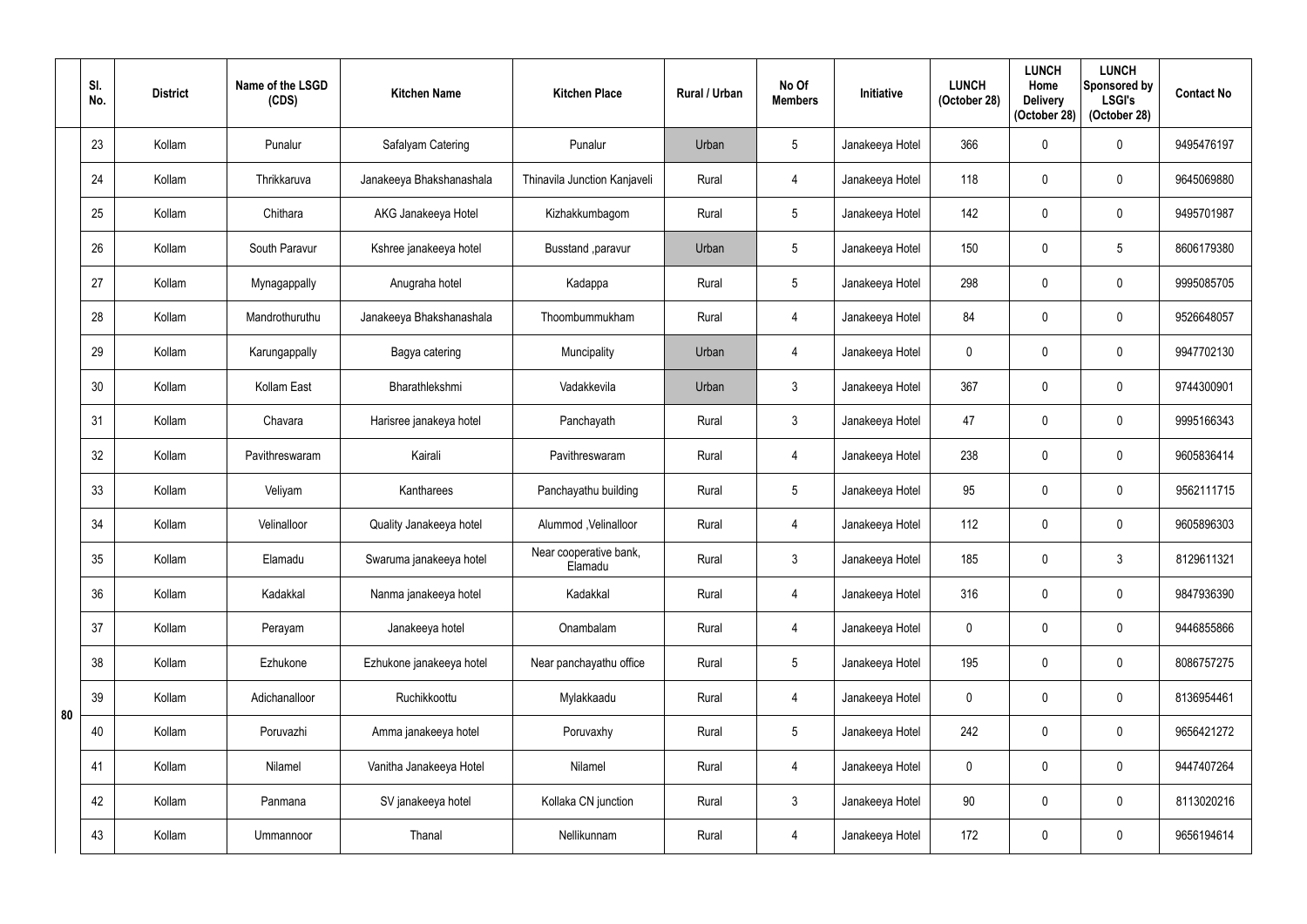| SI.<br>No. | <b>District</b> | Name of the LSGD<br>(CDS) | <b>Kitchen Name</b>                   | <b>Kitchen Place</b>                                 | Rural / Urban | No Of<br><b>Members</b> | <b>Initiative</b> | <b>LUNCH</b><br>(October 28) | <b>LUNCH</b><br>Home<br><b>Delivery</b><br>(October 28) | <b>LUNCH</b><br>Sponsored by<br><b>LSGI's</b><br>(October 28) | <b>Contact No</b> |
|------------|-----------------|---------------------------|---------------------------------------|------------------------------------------------------|---------------|-------------------------|-------------------|------------------------------|---------------------------------------------------------|---------------------------------------------------------------|-------------------|
| 44         | Kollam          | Kulathupuzha              | Karunya Janakeeya Hotel               | Thinkal karikkam                                     | Rural         | 4                       | Janakeeya Hotel   | 176                          | 0                                                       | $\boldsymbol{0}$                                              | 9048034267        |
| 45         | Kollam          | Kareepra                  | Kareepra janakeeya hotel              | Panchayathu office junction                          | Rural         | $5\phantom{.0}$         | Janakeeya Hotel   | 54                           |                                                         | 0                                                             | 9656783244        |
| 46         | Kollam          | Piravanthur               | Thanima catering unit                 | Piravanthoor                                         | Rural         | $5\phantom{.0}$         | Janakeeya Hotel   | $\overline{0}$               | $\Omega$                                                | $\boldsymbol{0}$                                              | 9207907284        |
| 47         | Kollam          | Karavaloor                | Sreelekshmi Janakeeya Hotel           | Karavalur                                            | Rural         | $5\phantom{.0}$         | Janakeeya Hotel   | 173                          | $\theta$                                                | $\mathbf 0$                                                   | 9745719860        |
| 48         | Kollam          | Kunnathur                 | Sneha janakeeya hotel                 | Bhoothakuzhi                                         | Rural         | $\mathbf{3}$            | Janakeeya Hotel   | 113                          | $\Omega$                                                | $\mathbf 0$                                                   | 9061504141        |
| 49         | Kollam          | Alayaman                  | Sreelakam Janakeeya Hotel             | Karukone                                             | Rural         | $\overline{4}$          | Janakeeya Hotel   | 236                          | $\mathbf 0$                                             | $\mathbf 0$                                                   | 8592858448        |
| 50         | Kollam          | Kottarakkara              | Ruchi                                 | Kottarakkara christuraj hospital<br>hospital canteen | Urban         | $\overline{5}$          | Janakeeya Hotel   | 197                          | 0                                                       | $\mathbf 0$                                                   | 9447997809        |
| 51         | Kollam          | Chirakkara                | Bhoomika Jh                           | Bhajanamadam mukku                                   | Rural         | $5\phantom{.0}$         | Janakeeya Hotel   | 138                          | $\Omega$                                                | $\mathbf 0$                                                   | 9567024263        |
| 52         | Kollam          | Kalluvathukkal            | Deepam Jh                             | Parippally                                           | Rural         | 4                       | Janakeeya Hotel   | 18                           | $\mathbf{0}$                                            | $\mathbf 0$                                                   | 8593984144        |
| 53         | Kollam          | Chirakkara                | Niram Jh                              | Vadakkemukku ,chirakkara                             | Rural         | 4                       | Janakeeya Hotel   | 172                          | $\Omega$                                                | $\mathbf 0$                                                   | 9847286593        |
| 54         | Kollam          | Velinalloor               | Mathrika janakeeya hotel              | Govt PHC canteen                                     | Rural         | 4                       | Janakeeya Hotel   | 142                          | $\Omega$                                                | $\mathbf 0$                                                   | 7592859804        |
| 55         | Kollam          | East Kallada              | kudumbashree janakeeya hotel          | marthandapuram                                       | Rural         | $5\overline{)}$         | Janakeeya Hotel   | 233                          | $\mathbf 0$                                             | 0                                                             | 9746964557        |
| 56         | Kollam          | Anchal                    | Malu janakeeya hotel                  | Anchal, Town ward                                    | Rural         | $\mathfrak{Z}$          | Janakeeya Hotel   | 275                          | $\mathbf 0$                                             | $\mathbf 0$                                                   | 9656920091        |
| 57         | Kollam          | Kummil                    | Sreebhadra janakeeya hotel            | Thachonam                                            | Rural         | $\mathbf{3}$            | Janakeeya Hotel   | 85                           | $\mathbf 0$                                             | $\pmb{0}$                                                     | 9846327312        |
| 58         | Kollam          | Yeroor                    | Oottupura janakeeya hotel             | yeroor                                               | Rural         | $6\,$                   | Janakeeya Hotel   | 168                          | $\mathbf 0$                                             | $\pmb{0}$                                                     | 9526031467        |
| 59         | Kollam          | Nedumpana                 | Samthripthy janakeeya hotel           | Pallimon                                             | Rural         | $\overline{4}$          | Janakeeya Hotel   | 51                           | $\mathbf 0$                                             | $\pmb{0}$                                                     | 9539780119        |
| 60         | Kollam          | Kollam                    | Ishwarya janakeeya hotel              | Near collectorate, Thevally<br>division              | Urban         | $\mathbf{3}$            | Janakeeya Hotel   | 290                          | $\mathbf 0$                                             | $\boldsymbol{0}$                                              | 8848893882        |
| 61         | Kollam          | Edamulakkal               | Sahya janakeeya hotel                 | Edamulackal                                          | Rural         | $\overline{4}$          | Janakeeya Hotel   | 168                          | $\mathbf 0$                                             | $\pmb{0}$                                                     | 7025532998        |
| 62         | Kollam          | Mylom                     | Amrutha                               | Inchakkadu                                           | Rural         | $5\phantom{.0}$         | Janakeeya Hotel   | 78                           | $\mathbf 0$                                             | $\pmb{0}$                                                     | 9539780965        |
| 63         | Kollam          | Thevalakkara              | Kerala Janakeeya Hotel                | Thevalakkara                                         | Rural         | $\mathbf{3}$            | Janakeeya Hotel   | 97                           | $\mathbf 0$                                             | $\pmb{0}$                                                     | 9847291089        |
| 64         | Kollam          | Thalavoor                 | Kudumbasheree Nadan<br>Bhakshanashala | Pidavoor                                             | Rural         | $\overline{4}$          | Janakeeya Hotel   | 110                          | 0                                                       | $\pmb{0}$                                                     | 9747324839        |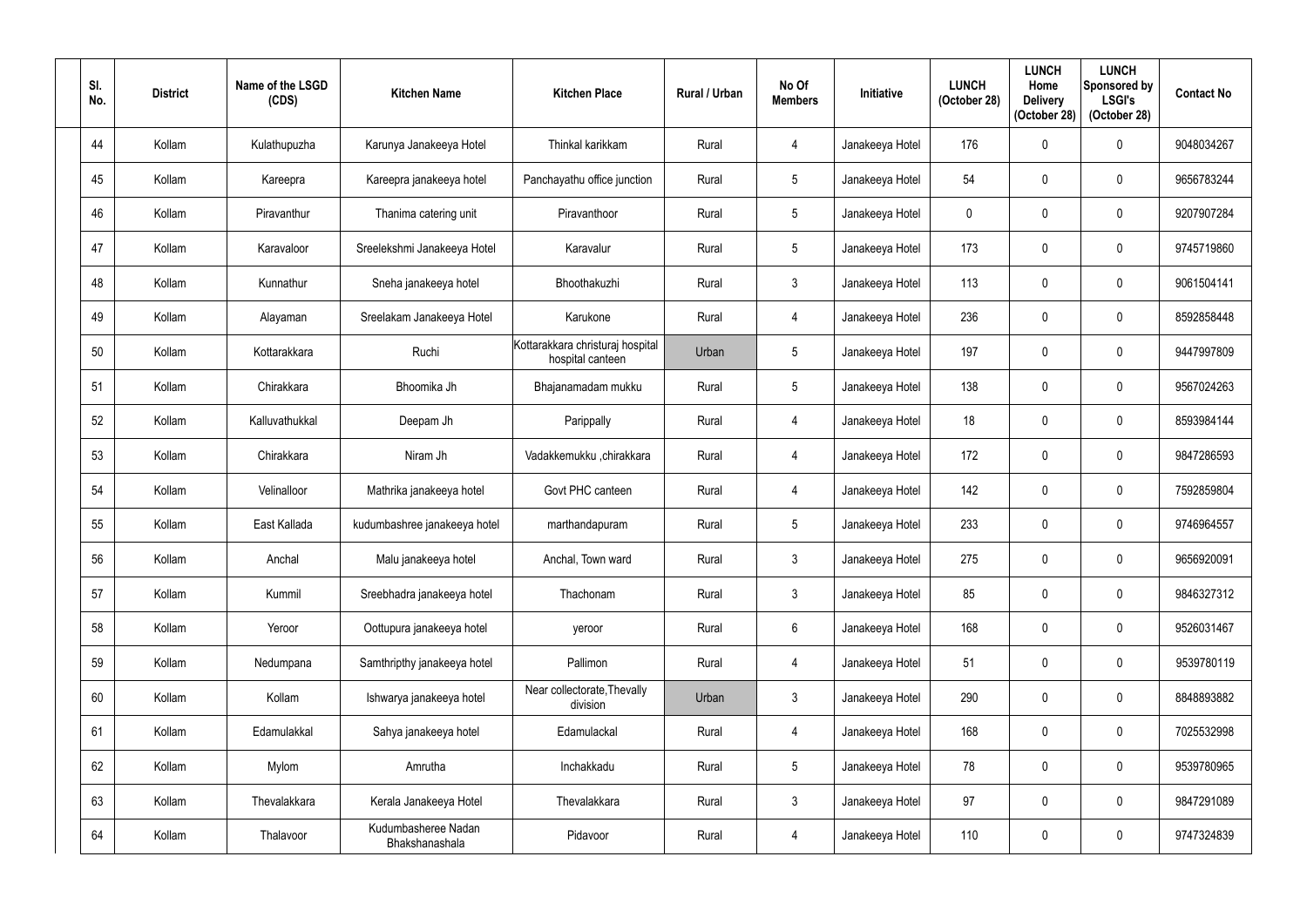|    | SI.<br>No.     | <b>District</b> | Name of the LSGD<br>(CDS) | <b>Kitchen Name</b>                              | <b>Kitchen Place</b>      | Rural / Urban | No Of<br><b>Members</b> | <b>Initiative</b> | <b>LUNCH</b><br>(October 28) | <b>LUNCH</b><br>Home<br><b>Delivery</b><br>(October 28) | <b>LUNCH</b><br>Sponsored by<br><b>LSGI's</b><br>(October 28) | <b>Contact No</b> |
|----|----------------|-----------------|---------------------------|--------------------------------------------------|---------------------------|---------------|-------------------------|-------------------|------------------------------|---------------------------------------------------------|---------------------------------------------------------------|-------------------|
|    | 65             | Kollam          | Vilakkudy                 | vadhanam                                         | <b>KUNNICODU</b>          | Rural         | $5\phantom{.0}$         | Janakeeya Hotel   | 180                          | $\mathbf{0}$                                            | $\mathbf 0$                                                   | 9526354689        |
|    | 66             | Kollam          | Poothakkulam              | Avani catering                                   | Poothakkulam gp           | Rural         | 4                       | Janakeeya Hotel   | 80                           |                                                         | $\mathbf 0$                                                   | 9562782082        |
|    | 67             | Kollam          | Pathanapuram              | Pathanapuram Grama Panchayath<br>Janakeeya Hotel | Pathanapuram              | Rural         | 4                       | Janakeeya Hotel   | 94                           | $\Omega$                                                | $\mathbf 0$                                                   | 9061291033        |
|    | 68             | Kollam          | Chadayamangalam           | Real janakeeya hotel                             | Chadayamangalam           | Rural         | 3                       | Janakeeya Hotel   | 78                           | 0                                                       | $\mathbf 0$                                                   | 9562123039        |
|    | 69             | Kollam          | Elampalloor               | Kalavara janakeeya hotel                         | Ashupathri mukku, Kundara | Rural         | $5\phantom{.0}$         | Janakeeya Hotel   | 165                          |                                                         | $\mathbf 0$                                                   | 8943182967        |
|    | 70             | Kollam          | Kottamkara                | Ishwarya janakeeya hotel                         | Keralapuram               | Rural         | $5\phantom{.0}$         | Janakeeya Hotel   | $\mathbf 0$                  | 0                                                       | $\mathbf 0$                                                   | 9747765979        |
|    | 71             | Kollam          | Vettikavala               | Nanma                                            | Vettikkavala              | Rural         | 3                       | Janakeeya Hotel   | 154                          | 0                                                       | $\mathbf 0$                                                   | 9645070430        |
|    | 72             | Kollam          | Pooyappally               | Anaswara janakeeya hotel                         | Maruthamanpally           | Rural         | $5\phantom{.0}$         | Janakeeya Hotel   | 196                          | <sup>0</sup>                                            | $\mathbf 0$                                                   | 9947289476        |
|    | 73             | Kollam          | Thenmala                  | Nanma janakeeya hotel                            | Thennala                  | Rural         | 4                       | Janakeeya Hotel   | 108                          | $\mathbf{0}$                                            | $\mathbf 0$                                                   | 9446274943        |
|    | 74             | Kollam          | Pattazhi                  | Suprabhatham Catering Unit                       | pattazhy                  | Rural         | 4                       | Janakeeya Hotel   | 56                           | $\theta$                                                | $\mathbf 0$                                                   | 9495195796        |
|    | 75             | Kollam          | Neendakara                | Darshana Janakeeya Hotel                         | Puthenthura Junction      | Rural         | $\mathfrak{Z}$          | Janakeeya Hotel   | 162                          |                                                         | $\mathbf 0$                                                   | 9633106463        |
|    | 76             | Kollam          | Panayam                   | snehadeepam activity group                       | Thanikkamukku             | Rural         | 4                       | Janakeeya Hotel   | $\boldsymbol{0}$             | 0                                                       | $\mathbf 0$                                                   | 8606117577        |
|    | 77             | Kollam          | Clappana                  | Vijayasree                                       | Near alumpeedika junction | Rural         | $5\phantom{.0}$         | Janakeeya Hotel   | $\mathbf 0$                  | $\boldsymbol{0}$                                        | $\boldsymbol{0}$                                              | 9567797660        |
|    | 78             | Kollam          | Sooranad South            | Akshaya janakeeya hotel                          | Patharam                  | Rural         | $\overline{4}$          | Janakeeya Hotel   | 298                          | $\mathbf 0$                                             | $\boldsymbol{0}$                                              | 9746919825        |
|    | 79             | Kollam          | Edamulakkal               | Deepam janakeeya hotel                           | Edamulackal               | Rural         | $\mathfrak{Z}$          | Janakeeya Hotel   | 297                          | $\mathbf 0$                                             | $\pmb{0}$                                                     | 9400684494        |
|    | 80             | Kollam          | Aryankavu                 | Sevana janakeeya hotel                           | Kazhuthurutty             | Rural         | $\mathfrak{Z}$          | Janakeeya Hotel   | 108                          | $\mathbf 0$                                             | $\pmb{0}$                                                     | 8921381398        |
|    | 81             | Kollam          | Pattazhi Vadakkekara      | Annapoorna                                       | Kaduvathode               | Rural         | $\overline{4}$          | Janakeeya Hotel   | 85                           | 0                                                       | $\boldsymbol{0}$                                              | 7561013776        |
| 81 |                |                 |                           |                                                  |                           |               | 350                     |                   | 11486                        | $\bullet$                                               | $\boldsymbol{8}$                                              |                   |
|    |                | Kottayam        | Akalakkunnam              | Navaruchi                                        | Chengalam                 | Rural         | $5\phantom{.0}$         | Janakeeya Hotel   | 109                          | 0                                                       | $\pmb{0}$                                                     | 9188362235        |
|    | $\overline{2}$ | Kottayam        | Arpookkara                | Niravu                                           | <b>Medical College</b>    | Rural         | 8                       | Janakeeya Hotel   | 189                          | $\pmb{0}$                                               | $\pmb{0}$                                                     | 9744719092        |
|    | $\mathbf{3}$   | Kottayam        | Arpookkara                | Ruchi Janakeeya Hotel                            | Kaippuzha mutt            | Rural         | $\overline{4}$          | Janakeeya Hotel   | 122                          | $\pmb{0}$                                               | $\pmb{0}$                                                     | 9847147156        |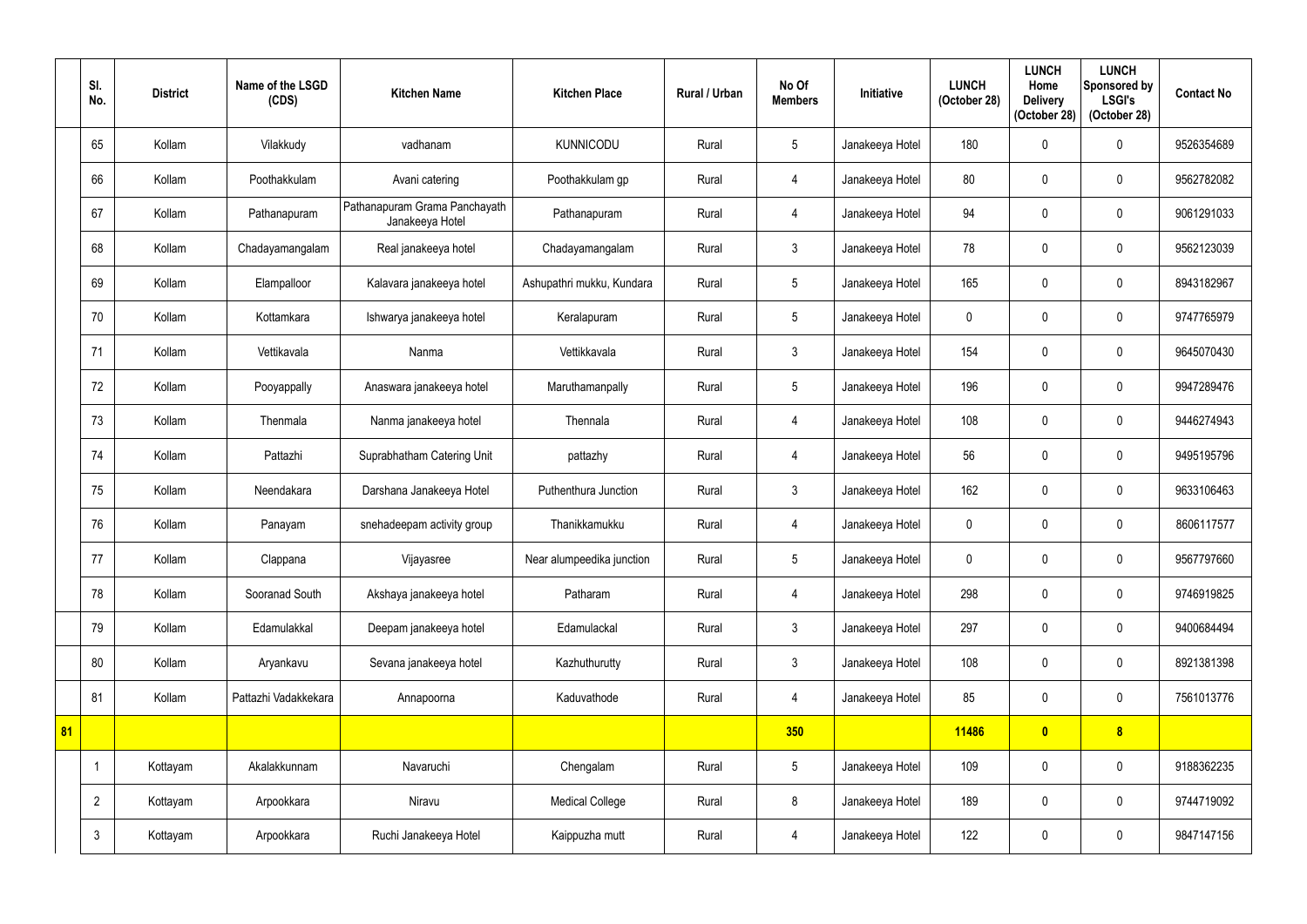| SI.<br>No.      | <b>District</b> | Name of the LSGD<br>(CDS) | <b>Kitchen Name</b>                | <b>Kitchen Place</b>                   | Rural / Urban | No Of<br><b>Members</b> | <b>Initiative</b> | <b>LUNCH</b><br>(October 28) | <b>LUNCH</b><br>Home<br><b>Delivery</b><br>(October 28) | <b>LUNCH</b><br>Sponsored by<br><b>LSGI's</b><br>(October 28) | <b>Contact No</b> |
|-----------------|-----------------|---------------------------|------------------------------------|----------------------------------------|---------------|-------------------------|-------------------|------------------------------|---------------------------------------------------------|---------------------------------------------------------------|-------------------|
| $\overline{4}$  | Kottayam        | Athirampuzha              | Hannas                             | Mannanam                               | Rural         | $\overline{4}$          | Janakeeya Hotel   | 40                           |                                                         | $\mathbf 0$                                                   | 9496136682        |
| $5\overline{)}$ | Kottayam        | Ayarkunnam                | Panchami Unit                      | Near PHC Ayarkunnam                    | Rural         | $5\phantom{.0}$         | Janakeeya Hotel   | 30                           |                                                         | $\mathbf 0$                                                   | 9744560994        |
| 6               | Kottayam        | Aymanam                   | Bisiya                             | Aymanam panchayath hall                | Rural         | $\mathfrak{Z}$          | Janakeeya Hotel   | 73                           |                                                         | $\mathbf 0$                                                   | 9544560606        |
| 7               | Kottayam        | Bharananganam             | Kudumbshree nadan<br>bhakshanasala | Bharananganam                          | Rural         | $\mathbf{3}$            | Janakeeya Hotel   | 110                          |                                                         | $\mathbf 0$                                                   | 8113827680        |
| 8               | Kottayam        | Changanassery             | Janakeeya Hotel                    | Near Railway station                   | Urban         | $\mathbf{3}$            | Janakeeya Hotel   | 98                           |                                                         | $\mathbf 0$                                                   | 7560866821        |
| 9               | Kottayam        | Chemp                     | Thanima                            | Chemp                                  | Rural         | $\overline{4}$          | Janakeeya Hotel   | $\mathbf{0}$                 |                                                         | $\mathbf 0$                                                   | 9809940907        |
| 10 <sup>°</sup> | Kottayam        | Chirakkadav               | <b>Udaya Catering Unit</b>         | Mahatma Gandhi Town Hall,<br>Ponkunnam | Rural         | $5\phantom{.0}$         | Janakeeya Hotel   | 35                           |                                                         | $\mathbf 0$                                                   | 6282479410        |
| 11              | Kottayam        | Chirakkadav               | Sargam                             | Thekkethu Kavala                       | Rural         | $\mathbf{3}$            | Janakeeya Hotel   | 45                           |                                                         | $\mathbf 0$                                                   | 9656087110        |
| 12              | Kottayam        | Elikulam                  | Janakeeya Hotel Elikkulam          | Manchakuzhy                            | Rural         | $\mathbf{3}$            | Janakeeya Hotel   | 145                          |                                                         | $\mathbf 0$                                                   | 9074768314        |
| 13              | Kottayam        | Ettumanoor                | Gramashree cafe kudumbasree        | Nandanam auditorium,<br>Ettumanoor     | Urban         | $5\overline{)}$         | Janakeeya Hotel   | 104                          |                                                         | $\mathbf 0$                                                   | 9847334071        |
| 14              | Kottayam        | Kadanad                   | Thanal catering                    | Kadanad                                | Rural         | $5\phantom{.0}$         | Janakeeya Hotel   | 102                          |                                                         | $\mathbf 0$                                                   | 9048099040        |
| 15              | Kottayam        | Kadaplamattam             | Salt &pepper                       | Near Kadaplamattom CDS                 | Rural         | 4                       | Janakeeya Hotel   | 88                           | $\Omega$                                                | $\mathbf 0$                                                   | 9645400860        |
| 16              | Kottayam        | Kadaplamattam             | Kadaplamattam Janakeeya Hotel      | Vayala                                 | Rural         | $\overline{4}$          | Janakeeya Hotel   | 48                           | 32                                                      | $\pmb{0}$                                                     | 9446804954        |
| 17              | Kottayam        | Kaduthuruthy              | Janakeeya Hotel                    | Panchayath premise                     | Rural         | $6\phantom{.}6$         | Janakeeya Hotel   | 94                           | $\mathbf{0}$                                            | $\mathbf 0$                                                   | 9847166464        |
| 18              | Kottayam        | Kallara                   | Vasuki Janakeeya hotel             | Kallara                                | Rural         | $\mathfrak{Z}$          | Janakeeya Hotel   | 76                           | $\mathbf 0$                                             | $\pmb{0}$                                                     | 9846103478        |
| 19              | Kottayam        | Kanakkari                 | Jesus                              | Pattithanam                            | Rural         | $5\phantom{.0}$         | Janakeeya Hotel   | 128                          | 0                                                       | $\pmb{0}$                                                     | 9447192439        |
| 20              | Kottayam        | Kangazha                  | Sulabha                            | Pathanadu                              | Rural         | $5\phantom{.0}$         | Janakeeya Hotel   | 68                           | $\mathbf 0$                                             | $\mathbf 0$                                                   | 9847438293        |
| 21              | Kottayam        | Kanjirapally              | Vanitha canteen                    | Panchayath premise                     | Rural         | $3\phantom{.0}$         | Janakeeya Hotel   | 145                          | $\mathbf 0$                                             | $\pmb{0}$                                                     | 9605391868        |
| 22              | Kottayam        | Karoor                    | Unarvu janakeeya hotel             | Valavoor                               | Rural         | $5\phantom{.0}$         | Janakeeya Hotel   | 70                           | $\mathbf 0$                                             | $\pmb{0}$                                                     | 8304903250        |
| 23              | Kottayam        | Karukachal                | <b>Sukrutham Catering Unit</b>     | Karukachal                             | Rural         | $5\phantom{.0}$         | Janakeeya Hotel   | 42                           | $\mathbf 0$                                             | $\pmb{0}$                                                     | 9847766843        |
| 24              | Kottayam        | Kidangoor                 | Janakeeya hotel                    | Kidangoor Panchayath                   | Rural         | $\mathfrak{Z}$          | Janakeeya Hotel   | 75                           | $\boldsymbol{0}$                                        | $\pmb{0}$                                                     | 9048080292        |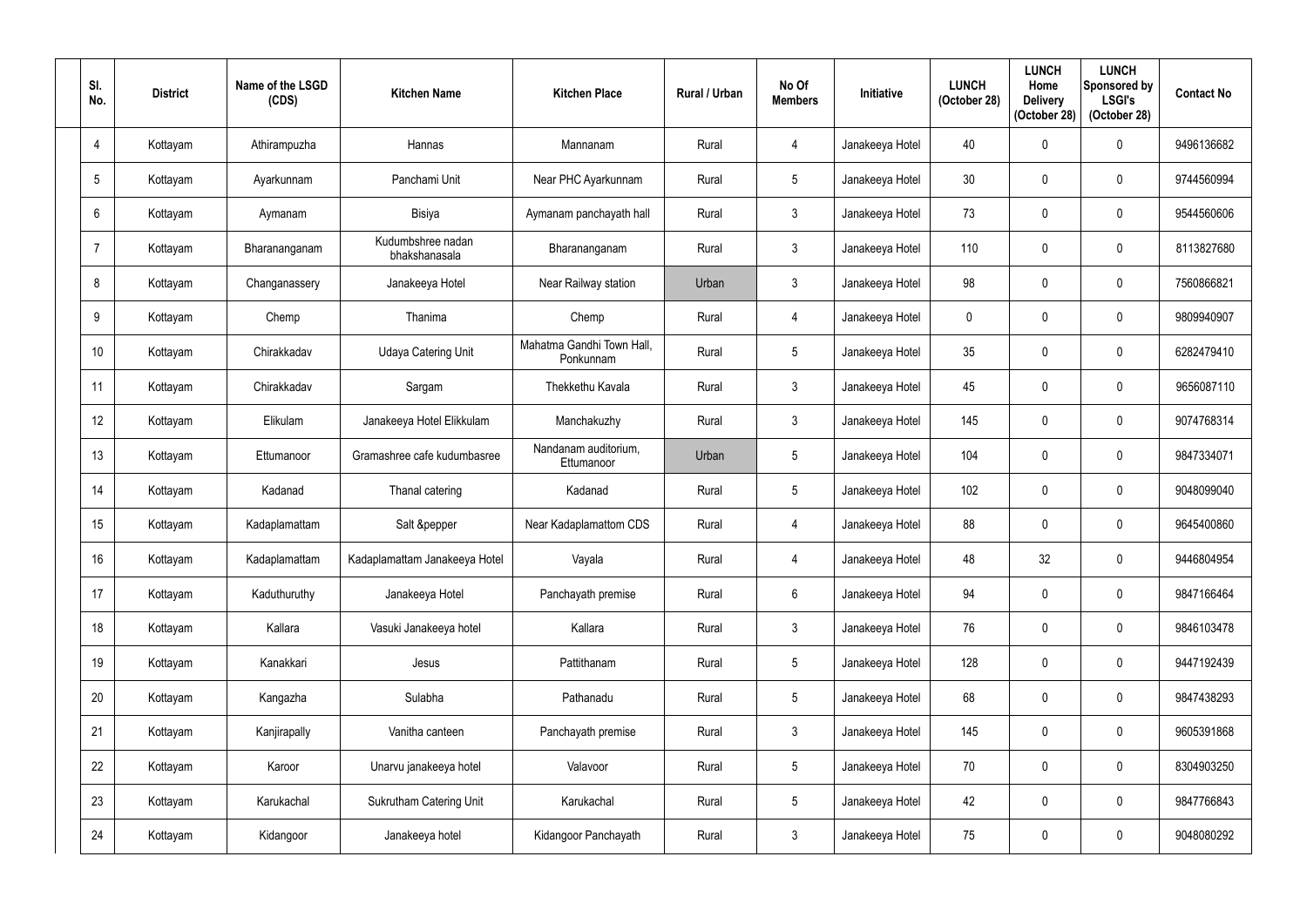|    | SI.<br>No. | <b>District</b> | Name of the LSGD<br>(CDS) | <b>Kitchen Name</b>             | <b>Kitchen Place</b>           | Rural / Urban | No Of<br><b>Members</b> | <b>Initiative</b> | <b>LUNCH</b><br>(October 28) | <b>LUNCH</b><br>Home<br><b>Delivery</b><br>(October 28) | <b>LUNCH</b><br>Sponsored by<br><b>LSGI's</b><br>(October 28) | <b>Contact No</b> |
|----|------------|-----------------|---------------------------|---------------------------------|--------------------------------|---------------|-------------------------|-------------------|------------------------------|---------------------------------------------------------|---------------------------------------------------------------|-------------------|
|    | 25         | Kottayam        | Kooroppada                | Achus Janakeeya Hotel           | Panchayath                     | Rural         | $\mathfrak{Z}$          | Janakeeya Hotel   | 56                           |                                                         | $\boldsymbol{0}$                                              | 9778121989        |
|    | 26         | Kottayam        | Koottickal                | Janakeeya hotel                 | Koottickal                     | Rural         | $5\overline{)}$         | Janakeeya Hotel   | 120                          |                                                         | $\mathbf 0$                                                   | 9645219929        |
|    | 27         | Kottayam        | Koruthodu                 | Koruthodu Janakeeya Hotel       | Koruthodu                      | Rural         | 6                       | Janakeeya Hotel   | 102                          |                                                         | $\pmb{0}$                                                     | 7510770418        |
|    | 28         | Kottayam        | KottayamNorth             | Alfa Canteen                    | Municipality Kottayam          | Urban         | 5 <sub>5</sub>          | Janakeeya Hotel   | 165                          |                                                         | $\mathbf 0$                                                   | 9846571923        |
|    | 29         | Kottayam        | KottayamNorth             | Kerala cafe janakeeya hotel     | Choottuveli                    | Urban         | 3                       | Janakeeya Hotel   | 378                          |                                                         | $\pmb{0}$                                                     | 8129337294        |
|    | 30         | Kottayam        | KottayamNorth             | Maria Janakeeya Hotel           | Chungam                        | Urban         | 5                       | Janakeeya Hotel   | 245                          |                                                         | $\mathbf 0$                                                   | 9744843928        |
|    | 31         | Kottayam        | KottayamNorth             | Ambady Janakeeya Hotel          | Karapuzha                      | Urban         | $\overline{4}$          | Janakeeya Hotel   | $\mathbf 0$                  |                                                         | $\mathbf 0$                                                   | 9496374594        |
|    | 32         | Kottayam        | Kozhuvanal                | Rohini Janakeeya Hotel          | Vakkappulam                    | Rural         | $\mathbf{3}$            | Janakeeya Hotel   | 108                          |                                                         | $\mathbf 0$                                                   | 9400216885        |
|    | 33         | Kottayam        | Kuravilangadu             | kudumbashree janakeeya hotel    | kuravilangady by pass junction | Rural         | 5                       | Janakeeya Hotel   | 156                          | $\Omega$                                                | $\pmb{0}$                                                     | 7559022364        |
|    | 34         | Kottayam        | Kurichi                   | Swad Catering                   | Cheruvelippadi                 | Rural         | $\overline{4}$          | Janakeeya Hotel   | 287                          |                                                         | $\mathbf 0$                                                   | 9847891917        |
|    | 35         | Kottayam        | Madappally                | SR catering                     | Mammoodu                       | Rural         | $\mathfrak{Z}$          | Janakeeya Hotel   | 120                          |                                                         | $\pmb{0}$                                                     | 9747702203        |
|    | 36         | Kottayam        | Manimala                  | Vanitha canteen                 | Manimala                       | Rural         | $\mathbf{3}$            | Janakeeya Hotel   | 123                          | $\mathbf{0}$                                            | $\mathbf 0$                                                   | 9946318069        |
|    | 37         | Kottayam        | Manjoor                   | Oruma catering unit             | Kuruppanthara                  | Rural         | $5\phantom{.0}$         | Janakeeya Hotel   | 75                           | 37                                                      | $\overline{2}$                                                | 9349189590        |
|    | 38         | Kottayam        | Manjoor                   | Deepam                          | Manjoor                        | Rural         | $5\overline{)}$         | Janakeeya Hotel   | $\mathbf 0$                  | 0                                                       | $\boldsymbol{0}$                                              | 8547676135        |
|    | 39         | Kottayam        | Marangattupilly           | Marangattupilly Janakeeya Hotel | Marangattupilly                | Rural         | $\overline{4}$          | Janakeeya Hotel   | 169                          | $\mathbf 0$                                             | $\pmb{0}$                                                     | 9544416772        |
| 79 | 40         | Kottayam        | Maravanthuruth            | Changathi                       | Maravanthuruth                 | Rural         | $\overline{4}$          | Janakeeya Hotel   | 63                           | 0                                                       | $\pmb{0}$                                                     | 9744598169        |
|    | 41         | Kottayam        | Meenachil                 | Akshaya Janakeeya hotel         | Idamattam                      | Rural         | $\overline{4}$          | Janakeeya Hotel   | 95                           | $\mathbf{0}$                                            | $\overline{2}$                                                | 9747190979        |
|    | 42         | Kottayam        | Meenachil                 | Archana janakeeya Hotel         | Paika                          | Rural         | $5\overline{)}$         | Janakeeya Hotel   | 167                          | $\mathbf 0$                                             | $\pmb{0}$                                                     | 9048759539        |
|    | 43         | Kottayam        | Meenadom                  | Nainus                          | Meenadom                       | Rural         | $\mathfrak{Z}$          | Janakeeya Hotel   | 34                           | $\mathbf 0$                                             | $\pmb{0}$                                                     | 9539752801        |
|    | 44         | Kottayam        | Melukavu                  | Seenayi Cafe centre             | Melukavumattam                 | Rural         | $5\phantom{.0}$         | Janakeeya Hotel   | $\mathbf 0$                  | $\mathbf{0}$                                            | $\pmb{0}$                                                     | 9744546703        |
|    | 45         | Kottayam        | Moonnilav                 | Aiswarya                        | Moonnilav                      | Rural         | $\mathfrak{Z}$          | Janakeeya Hotel   | 96                           | $\boldsymbol{0}$                                        | $\pmb{0}$                                                     | 8281227689        |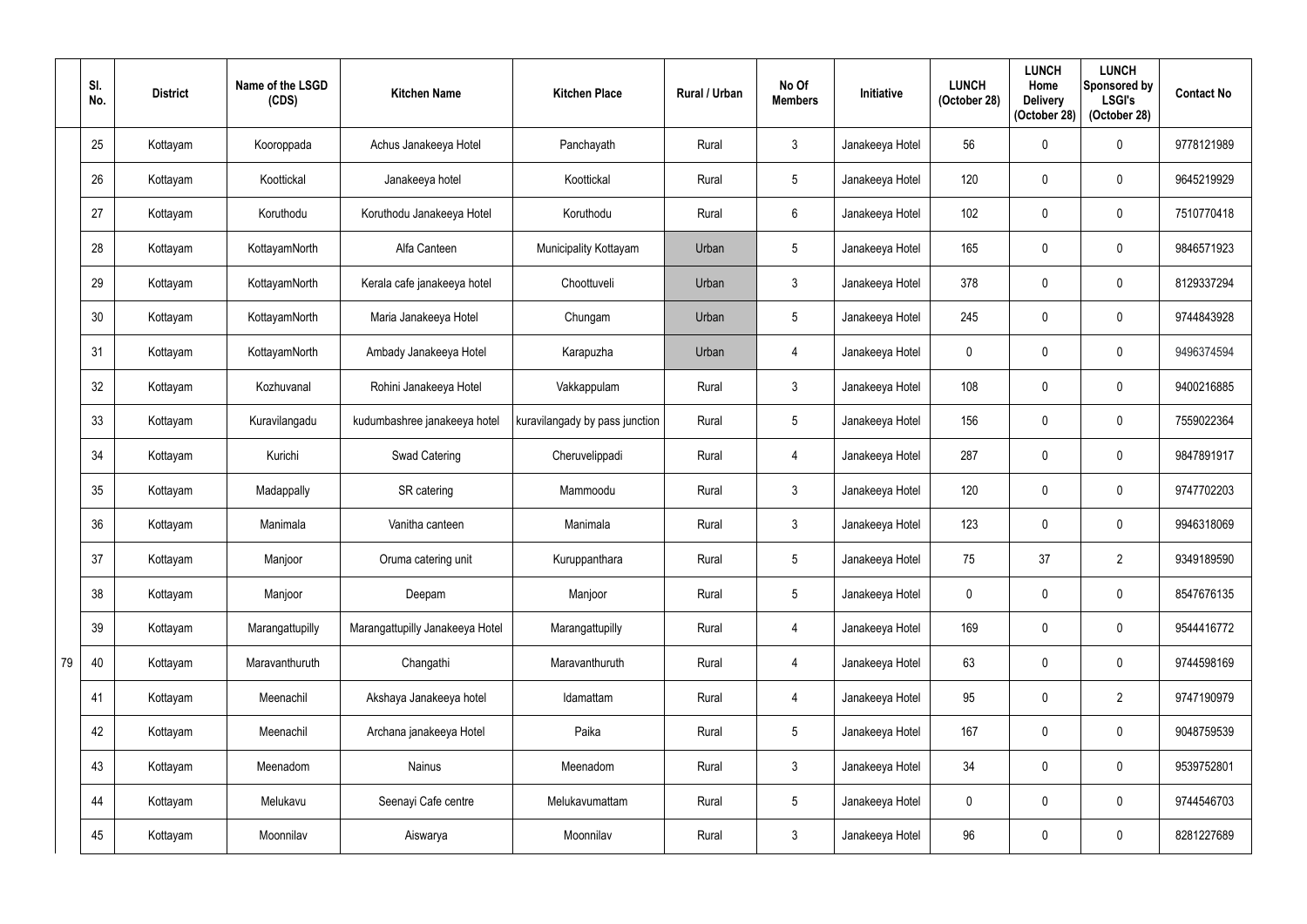| SI.<br>No. | <b>District</b> | Name of the LSGD<br>(CDS) | <b>Kitchen Name</b>          | <b>Kitchen Place</b>     | Rural / Urban | No Of<br><b>Members</b> | <b>Initiative</b> | <b>LUNCH</b><br>(October 28) | <b>LUNCH</b><br>Home<br><b>Delivery</b><br>(October 28) | <b>LUNCH</b><br>Sponsored by<br><b>LSGI's</b><br>(October 28) | <b>Contact No</b> |
|------------|-----------------|---------------------------|------------------------------|--------------------------|---------------|-------------------------|-------------------|------------------------------|---------------------------------------------------------|---------------------------------------------------------------|-------------------|
| 46         | Kottayam        | Mulakkulam                | Janakeeya Hotel              | Moorkkattilpadi          | Rural         | 4                       | Janakeeya Hotel   | 48                           |                                                         | $\boldsymbol{0}$                                              | 9747856382        |
| 47         | Kottayam        | Mundakkayam               | Janakeeya Hotel Mundakkayam  | Mundakkayam              | Rural         | $6\phantom{.}$          | Janakeeya Hotel   | 170                          |                                                         | $\mathbf 0$                                                   | 9495314979        |
| 48         | Kottayam        | Nedumkunnam               | Nanma Kudumbashree Unit      | Nedumkunnam              | Rural         | $5\phantom{.0}$         | Janakeeya Hotel   | 75                           | 0                                                       | $\pmb{0}$                                                     | 7306791612        |
| 49         | Kottayam        | Neendoor                  | <b>Gruhasree ME Unit</b>     | Panchayath               | Rural         | $\mathbf{3}$            | Janakeeya Hotel   | 40                           |                                                         | $\mathbf 0$                                                   | 9847756958        |
| 50         | Kottayam        | Njeezhoor                 | Annapoorna Janakeeya Hotel   | Panchayath               | Rural         | 4                       | Janakeeya Hotel   | 73                           |                                                         | $\mathbf 0$                                                   | 9745246839        |
| 51         | Kottayam        | Pala                      | Harithasree catering         | Chethimattam             | Urban         | $\overline{5}$          | Janakeeya Hotel   | 248                          | 0                                                       | $\mathbf 0$                                                   | 9895154240        |
| 52         | Kottayam        | Pampady                   | Thrupthi                     | Pampady Town             | Rural         | $5\phantom{.0}$         | Janakeeya Hotel   | 16                           |                                                         | $\mathbf 0$                                                   | 9633013622        |
| 53         | Kottayam        | Panachikkadu              | Ruchi Canteen                | Paruthumpara             | Rural         | $5\phantom{.0}$         | Janakeeya Hotel   | 105                          |                                                         | $\mathbf 0$                                                   | 9656411494        |
| 54         | Kottayam        | Parathodu                 | Janakeeya Hotel Parathodu    | Panchayath               | Rural         | 4                       | Janakeeya Hotel   | 104                          | $\Omega$                                                | $\boldsymbol{0}$                                              | 7907455541        |
| 55         | Kottayam        | Paippadu                  | Thejus                       | Paippadu                 | Rural         | $5\phantom{.0}$         | Janakeeya Hotel   | 212                          |                                                         | $\mathbf 0$                                                   | 7034621426        |
| 56         | Kottayam        | Poonjar                   | Haritham                     | Poonjar                  | Rural         | $\overline{5}$          | Janakeeya Hotel   | 70                           |                                                         | $6\phantom{.}$                                                | 9495235348        |
| 57         | Kottayam        | Ramapuram                 | Ruchi                        | Ramapuram                | Rural         | 4                       | Janakeeya Hotel   | 120                          | 40                                                      | $\mathbf 0$                                                   | 9495107277        |
| 58         | Kottayam        | T.V.Puram                 | Vijaya Janakeeya Hotel       | TV Puram                 | Rural         | $\mathbf{3}$            | Janakeeya Hotel   | 27                           | $\boldsymbol{0}$                                        | $\pmb{0}$                                                     | 9847614136        |
| 59         | Kottayam        | Teekkoy                   | Kairali                      | Vagamattom, Kallambhagam | Rural         | $\mathfrak{Z}$          | Janakeeya Hotel   | 93                           | 0                                                       | $\mathbf 0$                                                   | 7025702768        |
| 60         | Kottayam        | Thalanad                  | Nanma                        | Muttambhagam Kavala      | Rural         | $\mathfrak{Z}$          | Janakeeya Hotel   | 52                           | $\mathbf 0$                                             | $\pmb{0}$                                                     | 9961289547        |
| 61         | Kottayam        | Thalappalam               | Ameya                        | Thalappalam              | Rural         | $\overline{4}$          | Janakeeya Hotel   | 121                          | $\Omega$                                                | $\pmb{0}$                                                     | 7025932626        |
| 62         | Kottayam        | Thalayolaparambu          | kudumbashree janakeeya hotel | Thalayolaparambu         | Rural         | $\mathfrak{Z}$          | Janakeeya Hotel   | 98                           | $\mathbf 0$                                             | $\mathbf 0$                                                   | 7994830570        |
| 63         | Kottayam        | Thidanadu                 | Janani                       | Chemmlamattam            | Rural         | $6\phantom{.0}$         | Janakeeya Hotel   | 132                          | $\mathbf 0$                                             | 0\$                                                           | 9562695545        |
| 64         | Kottayam        | Thiruvarppu               | Sreeparvathy food products   | Illickal                 | Rural         | $\mathbf{3}$            | Janakeeya Hotel   | 143                          | 0                                                       | $\pmb{0}$                                                     | 9747289846        |
| 65         | Kottayam        | Thrikkodithanam           | Swanthanam                   | Thrikkodithanam          | Rural         | $5\overline{)}$         | Janakeeya Hotel   | 82                           | 0                                                       | $\pmb{0}$                                                     | 7902729237        |
| 66         | Kottayam        | Udayanapuram              | Uppum Mulakum                | Nerekadavu               | Rural         | $\mathfrak{Z}$          | Janakeeya Hotel   | 48                           | 0                                                       | $\pmb{0}$                                                     | 8111850728        |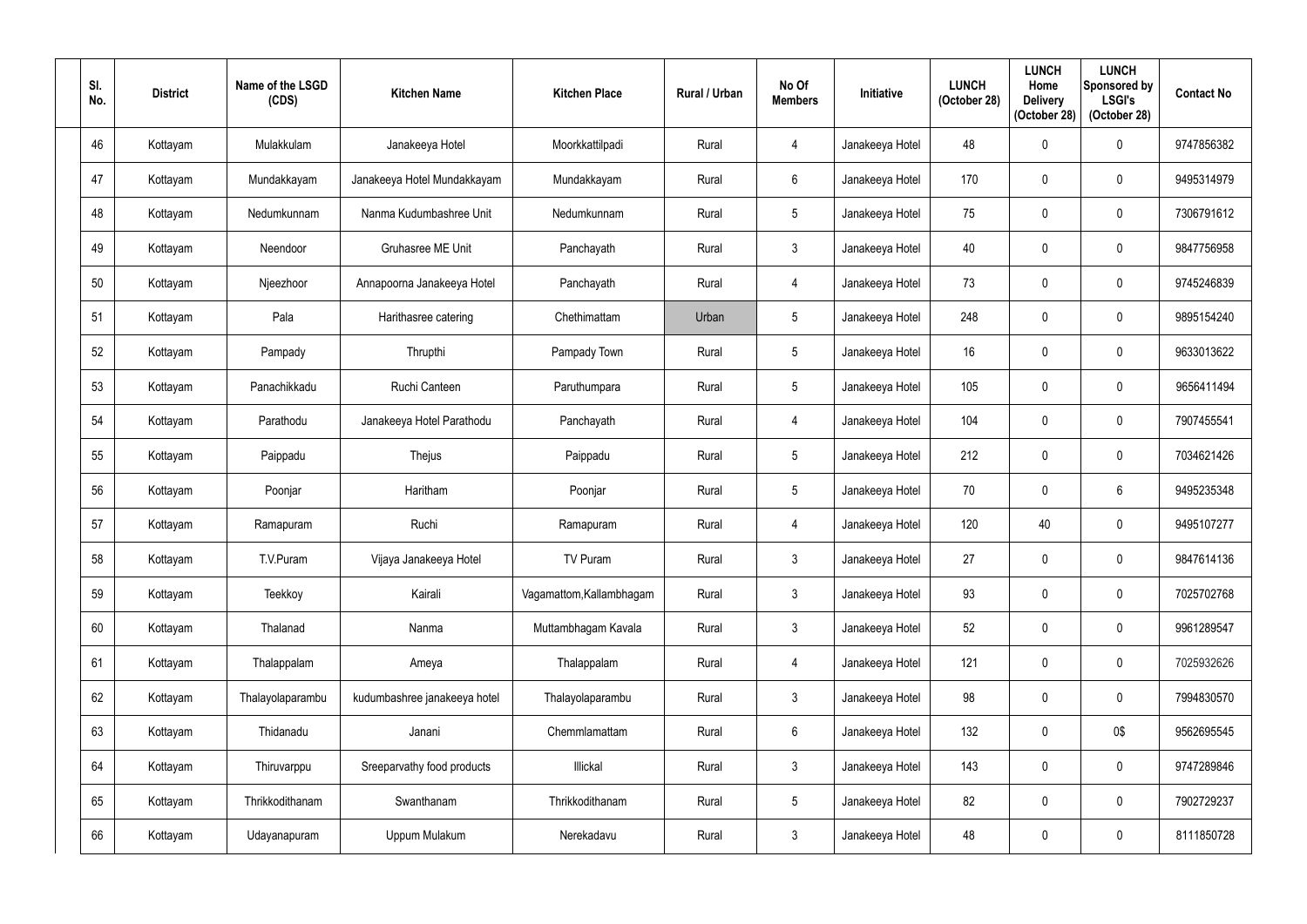|    | SI.<br>No.      | <b>District</b> | Name of the LSGD<br>(CDS) | <b>Kitchen Name</b>                                      | <b>Kitchen Place</b>                        | Rural / Urban | No Of<br><b>Members</b> | <b>Initiative</b> | <b>LUNCH</b><br>(October 28) | <b>LUNCH</b><br>Home<br><b>Delivery</b><br>(October 28) | <b>LUNCH</b><br>Sponsored by<br><b>LSGI's</b><br>(October 28) | <b>Contact No</b> |
|----|-----------------|-----------------|---------------------------|----------------------------------------------------------|---------------------------------------------|---------------|-------------------------|-------------------|------------------------------|---------------------------------------------------------|---------------------------------------------------------------|-------------------|
|    | 67              | Kottayam        | Udayanapuram              | Aiswarya Activity Group                                  | Vaikom Block Panchayath                     | Rural         | $5\overline{)}$         | Janakeeya Hotel   | 49                           | 0                                                       | $\mathbf 0$                                                   | 9847437286        |
|    | 68              | Kottayam        | Uzhavoor                  | Uzhavoor Janakeeya Hotel                                 | Uzhavoor Town                               | Rural         | 8                       | Janakeeya Hotel   | 235                          | 135                                                     | 15                                                            | 9746074266        |
|    | 69              | Kottayam        | Vaikom                    | <b>Chanees Eats</b>                                      | Chalapparambu                               | Urban         | 4                       | Janakeeya Hotel   | 79                           | $\theta$                                                | $\boldsymbol{0}$                                              | 9446467389        |
|    | 70              | Kottayam        | Vakathanam                | Padheyam                                                 | Njaliakuzhi                                 | Rural         | $6\phantom{.0}$         | Janakeeya Hotel   | 162                          |                                                         | $\mathbf 0$                                                   | 9495010073        |
|    | 71              | Kottayam        | Vazhappally               | Udayam                                                   | Vazhappally                                 | Rural         | 4                       | Janakeeya Hotel   | 127                          | $\Omega$                                                | $\mathbf 0$                                                   | 9562267564        |
|    | 72              | Kottayam        | Vazhoor                   | Kudumbashree Canteen Unit At<br>Vazhoor Grama Panchayath | Vazhoor Grama Panchayath<br><b>Building</b> | Rural         | $5\overline{)}$         | Janakeeya Hotel   | 45                           | 0                                                       | $\mathbf 0$                                                   | 9544717796        |
|    | 73              | Kottayam        | Vazhoor                   | New India                                                | Nedumavu                                    | Rural         | $\mathbf{3}$            | Janakeeya Hotel   | 31                           | 0                                                       | $\mathbf 0$                                                   | 9744581242        |
|    | 74              | Kottayam        | Vechoor                   | <b>Treeland Annapoorna</b>                               | <b>Bund Road</b>                            | Rural         | $\mathbf{3}$            | Janakeeya Hotel   | 92                           | 0                                                       | $\mathbf 0$                                                   | 8606814487        |
|    | 75              | Kottayam        | Veliyannoor               | Thanima foods                                            | Veliyannoor                                 | Rural         | $\mathfrak{Z}$          | Janakeeya Hotel   | 192                          | $\mathbf 0$                                             |                                                               | 9744392147        |
|    | 76              | Kottayam        | Vellavoor                 | Uppum Mulakum Janakeeya Hotel                            | Panchayath premise                          | Rural         | $5\overline{)}$         | Janakeeya Hotel   | 92                           | 0                                                       | $\mathbf 0$                                                   | 9188317288        |
|    | 77              | Kottayam        | Velloor                   | Puzhayoram catering                                      | Near Velloor cds office                     | Rural         | 4                       | Janakeeya Hotel   | 142                          | $\mathbf{0}$                                            | $\mathbf 0$                                                   | 9895522286        |
|    | 78              | Kottayam        | Vijayapuram               | Niravu                                                   | Iranjal                                     | Rural         | $\mathbf{3}$            | Janakeeya Hotel   | 204                          | 0                                                       | $\mathbf 0$                                                   | 9495245895        |
|    | 79              | Kottayam        | Vijayapuram               | Renown Janakeeya Hotel                                   | Vadavathoor                                 | Rural         | $5\phantom{.0}$         | Janakeeya Hotel   | 153                          | $\mathbf 0$                                             | $\boldsymbol{0}$                                              | 8606536302        |
| 79 |                 |                 |                           |                                                          |                                             |               | 336                     |                   | 8275                         | 244                                                     | 25                                                            |                   |
|    |                 | Kozhikode       | Balussery                 | Unarvu Janakeeya Hotel                                   | Balussery                                   | Rural         | $5\phantom{.0}$         | Janakeeya Hotel   | 136                          | 0                                                       | $\pmb{0}$                                                     | 95440 03929       |
|    | $\overline{2}$  | Kozhikode       | Panangad                  | Kairali Janakeeya Hotel                                  | Balussery mukku at KK<br>hospital           | Rural         | $\mathfrak{Z}$          | Janakeeya Hotel   | 409                          | 0                                                       | $\pmb{0}$                                                     | 97450 85782       |
|    | $\mathfrak{Z}$  | Kozhikode       | Koorachundu               | Koorachundu Janakeeya hotel                              | Koorachundu                                 | Rural         | $\overline{4}$          | Janakeeya Hotel   | 249                          | 0                                                       | $\pmb{0}$                                                     | 94967 07886       |
|    | 4               | Kozhikode       | Koorachundu               | Koottayma Janakeeya Hotel                                | Kallanode                                   | Rural         | $5\phantom{.0}$         | Janakeeya Hotel   | 365                          | $\mathbf 0$                                             | $\pmb{0}$                                                     | 94967 26850       |
|    | $5\phantom{.0}$ | Kozhikode       | Kottur                    | Sneha Janakeeya Hotel                                    | Kottur                                      | Rural         | $5\phantom{.0}$         | Janakeeya Hotel   | 125                          | 0                                                       | $\pmb{0}$                                                     | 97456 72101       |
|    | 6               | Kozhikode       | Naduvannur                | Naduvannur Janakeeya Hotel                               | Naduvannur                                  | Rural         | $\overline{7}$          | Janakeeya Hotel   | 386                          | 0                                                       | $\pmb{0}$                                                     | 8592-031802       |
|    | -7              | Kozhikode       | Naduvannur                | Kudumbashree Janakeeya Hotel                             | Anjolimukku                                 | Rural         | $\mathfrak{Z}$          | Janakeeya Hotel   | 163                          | 0                                                       | $\pmb{0}$                                                     | 9995947043        |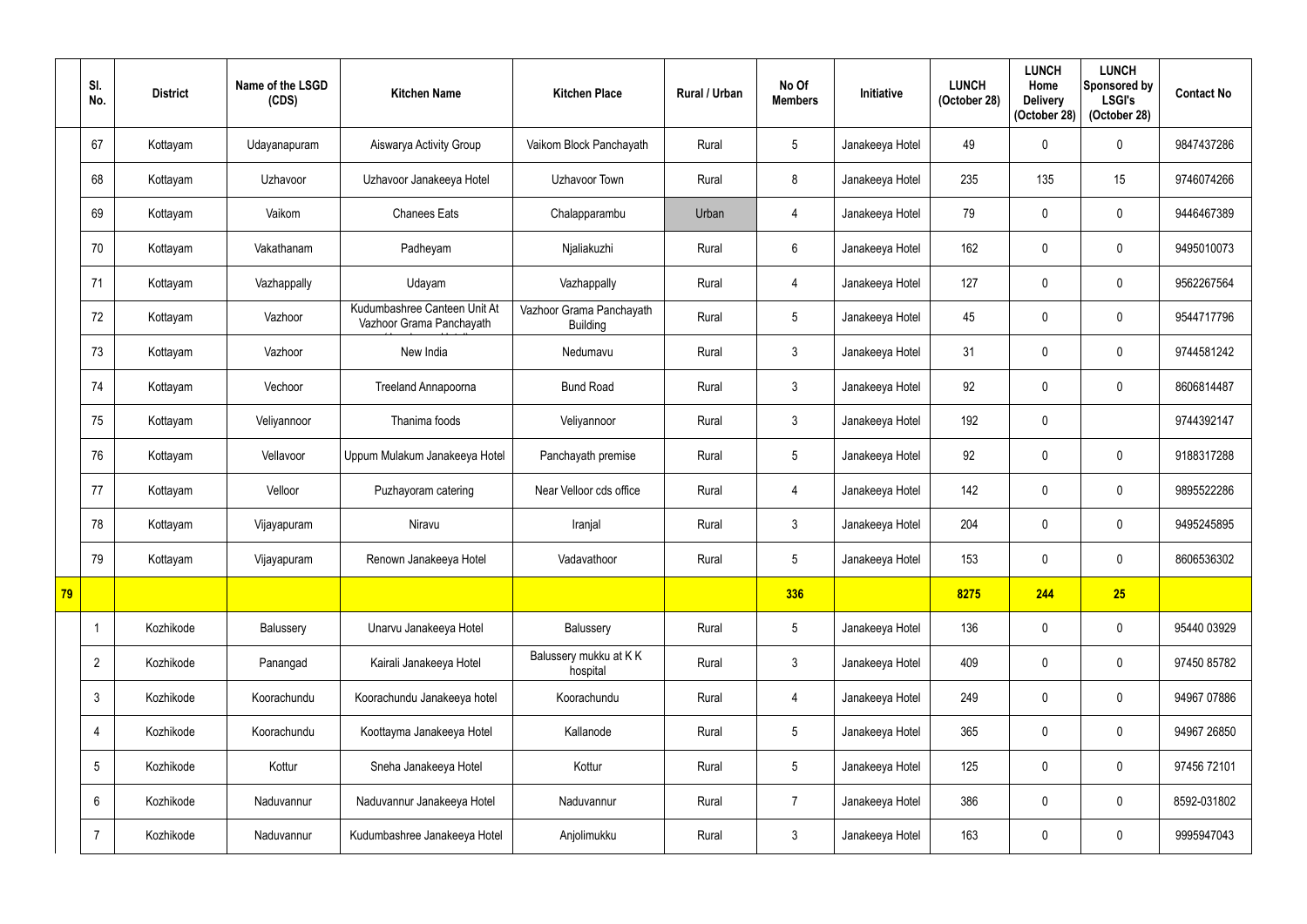| SI.<br>No. | <b>District</b> | Name of the LSGD<br>(CDS) | <b>Kitchen Name</b>            | <b>Kitchen Place</b>                  | Rural / Urban | No Of<br><b>Members</b> | <b>Initiative</b> | <b>LUNCH</b><br>(October 28) | <b>LUNCH</b><br>Home<br><b>Delivery</b><br>(October 28) | <b>LUNCH</b><br>Sponsored by<br><b>LSGI's</b><br>(October 28) | <b>Contact No</b> |
|------------|-----------------|---------------------------|--------------------------------|---------------------------------------|---------------|-------------------------|-------------------|------------------------------|---------------------------------------------------------|---------------------------------------------------------------|-------------------|
| 8          | Kozhikode       | Ulliyeri                  | Ulliyeri Janakeeya Hotel       | Ulliyeri                              | Rural         | 4                       | Janakeeya Hotel   | 318                          |                                                         | $\boldsymbol{0}$                                              | 89434 06681       |
| 9          | Kozhikode       | Unnikulam                 | Swad Janakeeya Hotel           | Ekarool Kaappil Road                  | Rural         | $\mathbf{3}$            | Janakeeya Hotel   | 638                          |                                                         | $\mathbf 0$                                                   | 85475 75474       |
| 10         | Kozhikode       | Unnikulam                 | Chaithanya Janakeeya Hotel     | Opposite unnikulam<br>gramapanchayath | Rural         | $\mathfrak{Z}$          | Janakeeya Hotel   | 544                          |                                                         | $\pmb{0}$                                                     | 87141 31460       |
| 11         | Kozhikode       | Nanminda                  | Akshaya vanitha hotel          | Nanminda panchayath building          | Rural         | $\mathbf{3}$            | Janakeeya Hotel   | 107                          |                                                         | $\mathbf 0$                                                   | 9961184212        |
| 12         | Kozhikode       | Thalakkulathur            | Thalakkulathur Janakeeya Hotel | Parambath                             | Rural         | $\overline{4}$          | Janakeeya Hotel   | 213                          |                                                         | $\mathbf 0$                                                   | 7593067511        |
| 13         | Kozhikode       | Kakkodi                   | Kakkodi Janakeeya Hotel        | Kakkodi Bazar                         | Rural         | $\overline{7}$          | Janakeeya Hotel   | 231                          | 0                                                       | $\boldsymbol{0}$                                              | 8943123615        |
| 14         | Kozhikode       | Chelannur                 | Oottupura Janakeeya Hotel      | Ambalathukulangara                    | Rural         | 7                       | Janakeeya Hotel   | 90                           |                                                         | $\mathbf 0$                                                   | 9846010528        |
| 15         | Kozhikode       | Narikkuni                 | Amma Janakeeya Hotel           | Narikkuni                             | Rural         | $\mathbf{3}$            | Janakeeya Hotel   | 198                          |                                                         | $\mathbf 0$                                                   | 9645606562        |
| 16         | Kozhikode       | Kakkoor                   | Janakeeya Hotel Kakkoor        | Kakkoor                               | Rural         | $5\phantom{.0}$         | Janakeeya Hotel   | 135                          | $\Omega$                                                | 3                                                             | 8592050112        |
| 17         | Kozhikode       | Koduvally                 | Sadhya Janakeeya Hotel         | G M L P School, Koduvally             | Urban         | $5\phantom{.0}$         | Janakeeya Hotel   | 461                          |                                                         | $\mathbf 0$                                                   | 8593898831        |
| 18         | Kozhikode       | Koduvally                 | KKN Janakeeya Hotel Koduvally  | Nellamkandi                           | Urban         | $\mathbf{3}$            | Janakeeya Hotel   | 188                          |                                                         | $\mathbf 0$                                                   | 9847650894        |
| 19         | Kozhikode       | Koduvally                 | Swad Janakeeya Hotel           | Manipuram                             | Urban         | $5\overline{)}$         | Janakeeya Hotel   | 240                          | 0                                                       | $\mathbf 0$                                                   | 9946991995        |
| 20         | Kozhikode       | Madavoor                  | Madavoor Janakeeya Hotel       | Near madavoor panchayath              | Rural         | 5                       | Janakeeya Hotel   | 234                          | $\mathbf 0$                                             | $\mathbf 0$                                                   | 8547590842        |
| 21         | Kozhikode       | Omasseri                  | Annapoornna Janakeeya Hotel    | Omasseri                              | Rural         | $\overline{4}$          | Janakeeya Hotel   | 288                          | 0                                                       | $\boldsymbol{0}$                                              | 9605102599        |
| 22         | Kozhikode       | Puthuppadi                | Ruchi Janakeeya Hotel          | Puthupadi                             | Rural         | $5\phantom{.0}$         | Janakeeya Hotel   | 240                          | 0                                                       | $\pmb{0}$                                                     | 7909113114        |
| 23         | Kozhikode       | Kizhakkoth                | Swad Janakeeya Hotel           | Mariveettilthazham                    | Rural         | 4                       | Janakeeya Hotel   | 127                          | 0                                                       | $\boldsymbol{0}$                                              | 9847086665        |
| 24         | Kozhikode       | Thamarassery              | Pavithram Janakeeya hotel      | Thamarassery old stand                | Rural         | $6\overline{6}$         | Janakeeya Hotel   | 341                          | $\mathbf 0$                                             | $\pmb{0}$                                                     | 9048389661        |
| 25         | Kozhikode       | Kodenchery                | Kairali Janakeeya Hotel        | Kodenchery                            | Rural         | $\overline{4}$          | Janakeeya Hotel   | 94                           | 0                                                       | $\boldsymbol{0}$                                              | 9446037829        |
| 26         | Kozhikode       | Koodaranji                | Ruchikkoot Janakeeya Hotel     | Koodaranji                            | Rural         | $6\overline{6}$         | Janakeeya Hotel   | 282                          |                                                         | $\pmb{0}$                                                     | 9496439278        |
| 27         | Kozhikode       | Thiruvambadi              | Pulari Janakeeya Hotel         | Thondimmal                            | Rural         | $5\phantom{.0}$         | Janakeeya Hotel   | 106                          | $\mathbf 0$                                             | $\pmb{0}$                                                     | 7034264232        |
| 28         | Kozhikode       | Kattippara                | Ruchi Janakeeya Hotel          | Chamal                                | Rural         | $6\phantom{.0}$         | Janakeeya Hotel   | 208                          | 0                                                       | $\pmb{0}$                                                     | 7591974045        |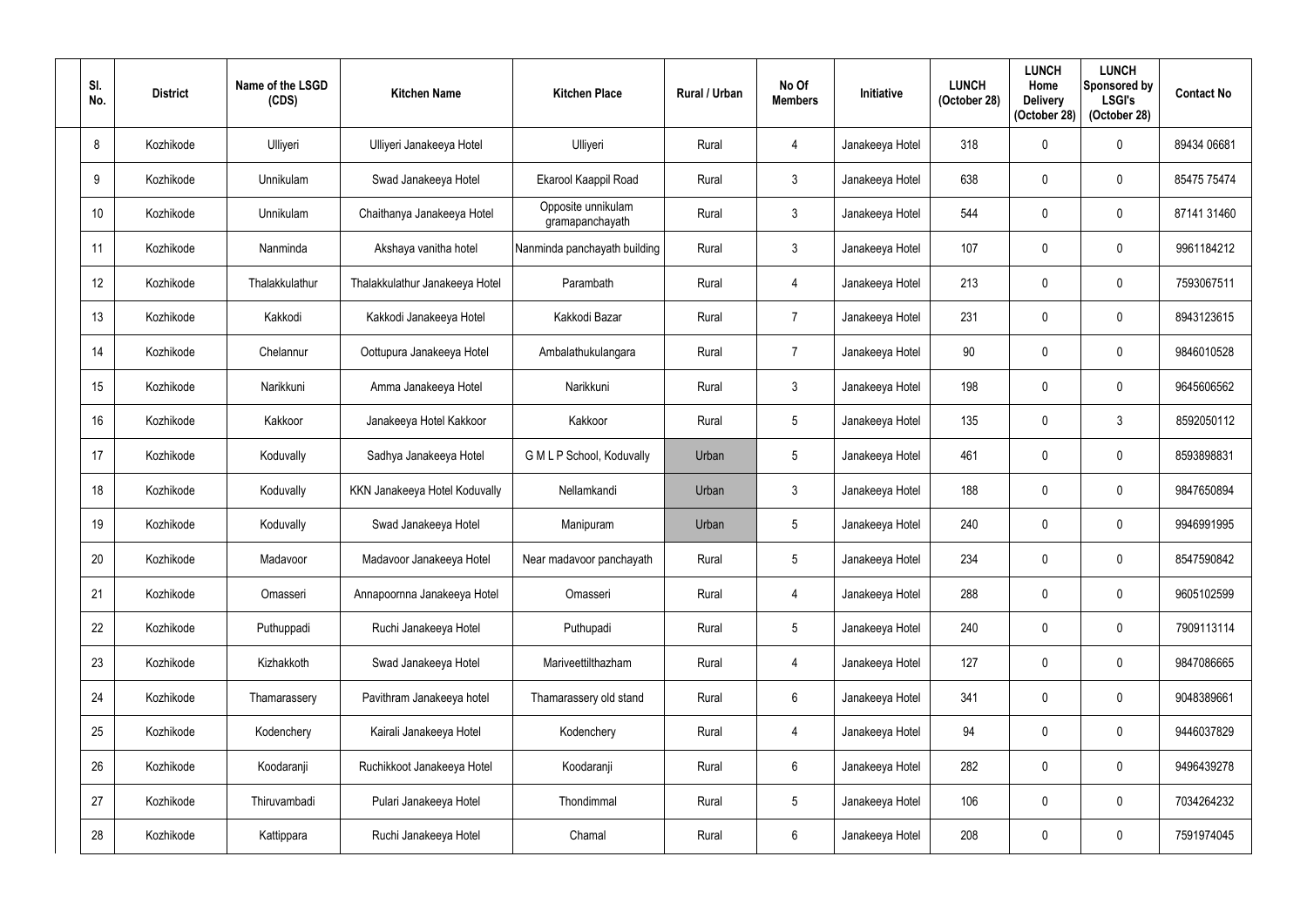| SI.<br>No. | <b>District</b> | Name of the LSGD<br>(CDS) | <b>Kitchen Name</b>                      | <b>Kitchen Place</b>                        | Rural / Urban | No Of<br><b>Members</b> | <b>Initiative</b> | <b>LUNCH</b><br>(October 28) | <b>LUNCH</b><br>Home<br><b>Delivery</b><br>(October 28) | <b>LUNCH</b><br>Sponsored by<br><b>LSGI's</b><br>(October 28) | <b>Contact No</b> |
|------------|-----------------|---------------------------|------------------------------------------|---------------------------------------------|---------------|-------------------------|-------------------|------------------------------|---------------------------------------------------------|---------------------------------------------------------------|-------------------|
| 29         | Kozhikode       | Koyilandy North           | Naveena canteen                          | Near new bus stand                          | Urban         | $\overline{7}$          | Janakeeya Hotel   | 618                          |                                                         | $\overline{2}$                                                | 9544185262        |
| 30         | Kozhikode       | Koyilandy North           | Koyilandi Nagarasabha Janakeeya<br>Hotel | Near Kollamchira                            | Urban         | 10 <sup>°</sup>         | Janakeeya Hotel   | 430                          |                                                         | $\mathbf 0$                                                   | 8943191728        |
| 31         | Kozhikode       | Koyilandi South           | Snehadeepam Janakeeya Hotel              | Muthambi                                    | Urban         | 6                       | Janakeeya Hotel   | 188                          |                                                         | $\boldsymbol{0}$                                              | 9188198658        |
| 32         | Kozhikode       | Chengottukavu             | Amma Janakeeya Hotel                     | Edakkulam                                   | Rural         | 5 <sup>5</sup>          | Janakeeya Hotel   | 134                          |                                                         | $\mathbf 0$                                                   | 9048235785        |
| 33         | Kozhikode       | Atholi                    | Atholi Janakeeya Hotel                   | Kodassery                                   | Rural         | $\overline{4}$          | Janakeeya Hotel   | 164                          |                                                         | $\mathbf 0$                                                   | 9072499251        |
| 34         | Kozhikode       | Moodadi                   | Ruchi Janakeeya Hotel                    | Moodadi                                     | Rural         | $5\overline{)}$         | Janakeeya Hotel   | 293                          |                                                         | $\mathbf 0$                                                   | 8281226403        |
| 35         | Kozhikode       | Chemancheri               | Annapoornna Janakeeya Hotel              | Pookkad                                     | Rural         | $5\overline{)}$         | Janakeeya Hotel   | 240                          |                                                         |                                                               | 9048235785        |
| 36         | Kozhikode       | Arikkulam                 | Thanima Janakeeya Hotel                  | Kurudimukku                                 | Rural         | 4                       | Janakeeya Hotel   | 160                          |                                                         | $\mathbf 0$                                                   | 9645137125        |
| 37         | Kozhikode       | Arikkulam                 | Ruchiyidam Janakeeya Hotel               | Arikkulam                                   | Rural         | $\overline{4}$          | Janakeeya Hotel   | 66                           | $\Omega$                                                | $\mathbf 0$                                                   | 9048410803        |
| 38         | Kozhikode       | Kozhikode Central.        | Ruchikkoott                              | <b>District Veterinary Hospital</b>         | Urban         | 3                       | Janakeeya Hotel   | 785                          | 239                                                     | $\mathbf 0$                                                   | 7025774213        |
| 39         | Kozhikode       | Kozhikode Central         | Sneha Ruchikkoott                        | Mankavu                                     | Urban         | $\overline{4}$          | Janakeeya Hotel   | 322                          | 40                                                      | $\mathbf 0$                                                   | 8921995031        |
| 40         | Kozhikode       | Kozhikode Central         | Tripthi Janakeeya Hotel                  | Near AMLP School,<br>Moozhikkal             | Urban         | $\mathbf{3}$            | Janakeeya Hotel   | 643                          | 158                                                     | $\mathbf 0$                                                   | 8129200288        |
| 41         | Kozhikode       | Kozhikode Central         | New Ganesh                               | Kovoor, near library                        | Urban         | 5                       | Janakeeya Hotel   | 845                          | 80                                                      | $\pmb{0}$                                                     | 9349123701        |
| 42         | Kozhikode       | Kozhikode Central         | Ruchippura Janakeeya Hotel               | Near Focus mall, New bus<br>stand Kozhikode | Urban         | $\mathfrak{Z}$          | Janakeeya Hotel   | 893                          | 0                                                       | $\boldsymbol{0}$                                              | 9605602806        |
| 43         | Kozhikode       | Kozhikode Central         | Souparnika Janakeeya Hotel               | Medical college near chest<br>hospital      | Urban         | $6\phantom{.}6$         | Janakeeya Hotel   | 453                          | 0                                                       | $\pmb{0}$                                                     | 8281709784        |
| 44         | Kozhikode       | Kozhikode North           | Udayam kudumbasree canteen               | Thadambattuthazham                          | Urban         | $5\phantom{.0}$         | Janakeeya Hotel   | 650                          | 62                                                      | $\pmb{0}$                                                     | 7736850096        |
| 45         | Kozhikode       | Kozhikode North           | Ruchi                                    | Elathoor, Chettikulam                       | Urban         | $\overline{4}$          | Janakeeya Hotel   | 306                          | $\mathbf{0}$                                            | $\boldsymbol{0}$                                              | 9947743713        |
| 46         | Kozhikode       | Kozhikode North           | Tasty Janakeeya Hotel                    | Butt road                                   | Urban         | $5\phantom{.0}$         | Janakeeya Hotel   | 675                          | 131                                                     | $\pmb{0}$                                                     | 9074462795        |
| 47         | Kozhikode       | Kozhikode North           | Oruma                                    | Eranjikkal                                  | Urban         | 4                       | Janakeeya Hotel   | 218                          | 10 <sup>°</sup>                                         | $\pmb{0}$                                                     |                   |
| 48         | Kozhikode       | Feroke                    | Ruchi vanitha mess                       | Feroke Muncipality                          | Urban         | $\overline{7}$          | Janakeeya Hotel   | 165                          | $\mathbf 0$                                             | $\pmb{0}$                                                     | 9544468026        |
| 49         | Kozhikode       | Feroke                    | Mithra Janakeeya Hotel                   | Ambalangadi                                 | Urban         | $\sqrt{5}$              | Janakeeya Hotel   | 241                          | 0                                                       | $\pmb{0}$                                                     | 9847657229        |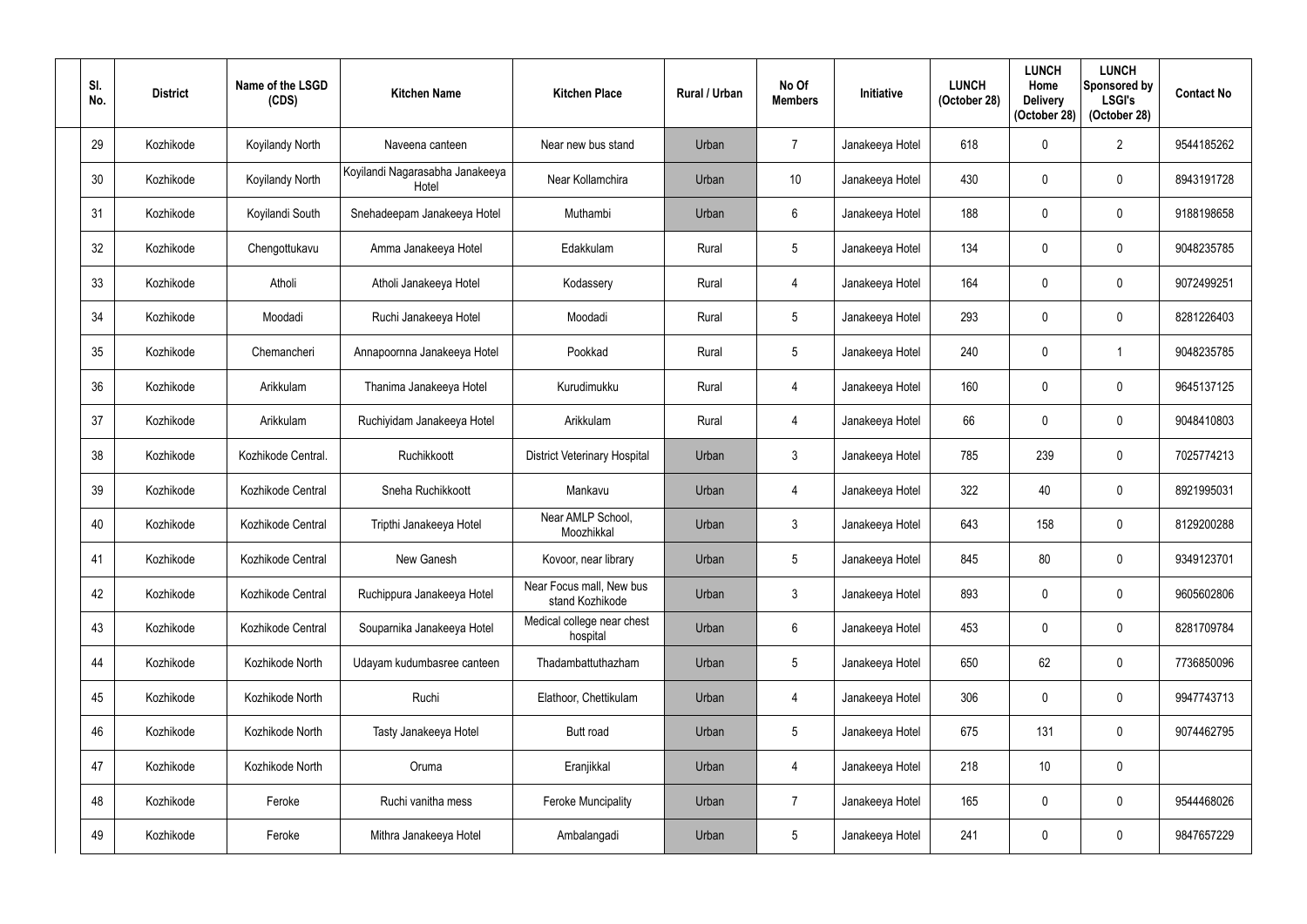|     | SI.<br>No. | <b>District</b> | Name of the LSGD<br>(CDS) | <b>Kitchen Name</b>                       | <b>Kitchen Place</b>               | Rural / Urban | No Of<br><b>Members</b> | <b>Initiative</b> | <b>LUNCH</b><br>(October 28) | <b>LUNCH</b><br>Home<br><b>Delivery</b><br>(October 28) | <b>LUNCH</b><br>Sponsored by<br><b>LSGI's</b><br>(October 28) | <b>Contact No</b> |
|-----|------------|-----------------|---------------------------|-------------------------------------------|------------------------------------|---------------|-------------------------|-------------------|------------------------------|---------------------------------------------------------|---------------------------------------------------------------|-------------------|
|     | 50         | Kozhikode       | Ramanattukara             | Tasty catering unit                       | Ramanattukara                      | Urban         | $6\phantom{.}$          | Janakeeya Hotel   | 399                          | $\Omega$                                                | $\mathbf 0$                                                   | 9961004004        |
|     | 51         | Kozhikode       | <b>KozhikodeSouth</b>     | Ushass cattering                          | Meenchantha school                 | Urban         | 5                       | Janakeeya Hotel   | 779                          |                                                         | $\mathbf 0$                                                   | 9645629224        |
| 104 | 52         | Kozhikode       | Kozhikode South           | Oruma                                     | Naduvattam                         | Urban         | $\overline{4}$          | Janakeeya Hotel   | 345                          | $\Omega$                                                | $\boldsymbol{0}$                                              | 9747405960        |
|     | 53         | Kozhikode       | Kozhikode South           | Ruchi Janakeeya Hotel                     | Kundayithode                       | Urban         | 5                       | Janakeeya Hotel   | 555                          |                                                         | $\mathbf 0$                                                   | 9526521036        |
|     | 54         | Kozhikode       | Kozhikode South           | Five star                                 | Palayam                            | Urban         | $\overline{4}$          | Janakeeya Hotel   | 468                          |                                                         | $\mathbf 0$                                                   | 9744307041        |
|     | 55         | Kozhikode       | Olavanna                  | Kailamadam Janakeeya Hotel                | Pantheerankavu bypass              | Rural         | $6\phantom{.}$          | Janakeeya Hotel   | 430                          | 200                                                     | $\mathbf 0$                                                   | 9526123535        |
|     | 56         | Kozhikode       | Olavanna                  | Snehitha Janakeeya Hotel                  | Kunnathupalam                      | Rural         | $6\phantom{.}$          | Janakeeya Hotel   | 157                          | 254                                                     | $\mathbf 0$                                                   | 9072771905        |
|     | 57         | Kozhikode       | Kadalundi                 | Kadambhari Janakeeya Hotel                | Mannoor valavil                    | Rural         | $6\phantom{.}$          | Janakeeya Hotel   | 157                          |                                                         | $\mathbf 0$                                                   | 9349923675        |
|     | 58         | Kozhikode       | Mukkam                    | Mukkam Friends Janakeeya hotel            | Mukkam                             | Urban         | $\overline{4}$          | Janakeeya Hotel   | 432                          | $\mathbf{0}$                                            | $\mathbf 0$                                                   | 9497215604        |
|     | 59         | Kozhikode       | Mukkam                    | Oottupura Janakeeya Hotel                 | Manassery                          | Urban         | $\overline{4}$          | Janakeeya Hotel   | 341                          |                                                         | $\mathbf 0$                                                   | 9645563417        |
|     | 60         | Kozhikode       | Chathamangalam            | Prakruthi                                 | Chathamangalam vipanana<br>kendram | Rural         | 5                       | Janakeeya Hotel   | 120                          |                                                         | $\mathbf 0$                                                   | 9745828787        |
|     | 61         | Kozhikode       | Perumanna                 | Thushara Janakeeya Hotel                  | Vallikkunnu                        | Rural         | 5                       | Janakeeya Hotel   | 190                          | $\mathbf 0$                                             | $\mathbf 0$                                                   | 8113873612        |
|     | 62         | Kozhikode       | Kodiyathur                | Kanivu                                    | Eranjimavu                         | Rural         | $\overline{4}$          | Janakeeya Hotel   | 165                          | $\mathbf 0$                                             | $\boldsymbol{0}$                                              | 9048094053        |
|     | 63         | Kozhikode       | Karassery                 | Karassery CDS Janakeeya Hotel             | Near karassery panchayath          | Rural         | $\overline{4}$          | Janakeeya Hotel   | 130                          | 0                                                       | $\mathbf 0$                                                   | 9645120636        |
|     | 64         | Kozhikode       | Kuruvattoor               | Nanma Janakeeya Hotel                     | Payambra                           | Rural         | $\overline{4}$          | Janakeeya Hotel   | 347                          | 0                                                       | $\pmb{0}$                                                     | 8547413299        |
|     | 65         | Kozhikode       | Mavoor                    | Koottayma Janakeeya Hotel                 | Mavoor                             | Rural         | 4                       | Janakeeya Hotel   | 125                          | 0                                                       | $\mathbf 0$                                                   | 9961856227        |
|     | 66         | Kozhikode       | Peruvayal                 | Tripthi Janakeeya Hotel                   | Velliparambu                       | Rural         | $5\phantom{.0}$         | Janakeeya Hotel   | 135                          | $\mathbf{0}$                                            | $\pmb{0}$                                                     | 6238723687        |
|     | 67         | Kozhikode       | Kunnamangalam             | Snehapuram Janakeeya Hotel                | Karanthoor                         | Rural         | $\mathfrak{Z}$          | Janakeeya Hotel   | $\mathbf 0$                  | $\mathbf 0$                                             | $\pmb{0}$                                                     | 9048545152        |
|     | 68         | Kozhikode       | Kuttiadi                  | Janakeeya Hotel                           | Kuttiadi Town                      | Rural         | 9                       | Janakeeya Hotel   | 258                          | 0                                                       | $\boldsymbol{0}$                                              | 8606099575        |
|     | 69         | Kozhikode       | Kavilumpara               | Kavilumpara panchayath<br>Janakeeya Hotel | Thottilpalam                       | Rural         | $\overline{4}$          | Janakeeya Hotel   | 305                          | $\mathbf 0$                                             | $\pmb{0}$                                                     | 8157900256        |
|     | 70         | Kozhikode       | Maruthonkara              | Thanima Janakeeya Hotel                   | Adukkath                           | Rural         | $5\phantom{.0}$         | Janakeeya Hotel   | 396                          | 0                                                       | $\pmb{0}$                                                     | 9846974198        |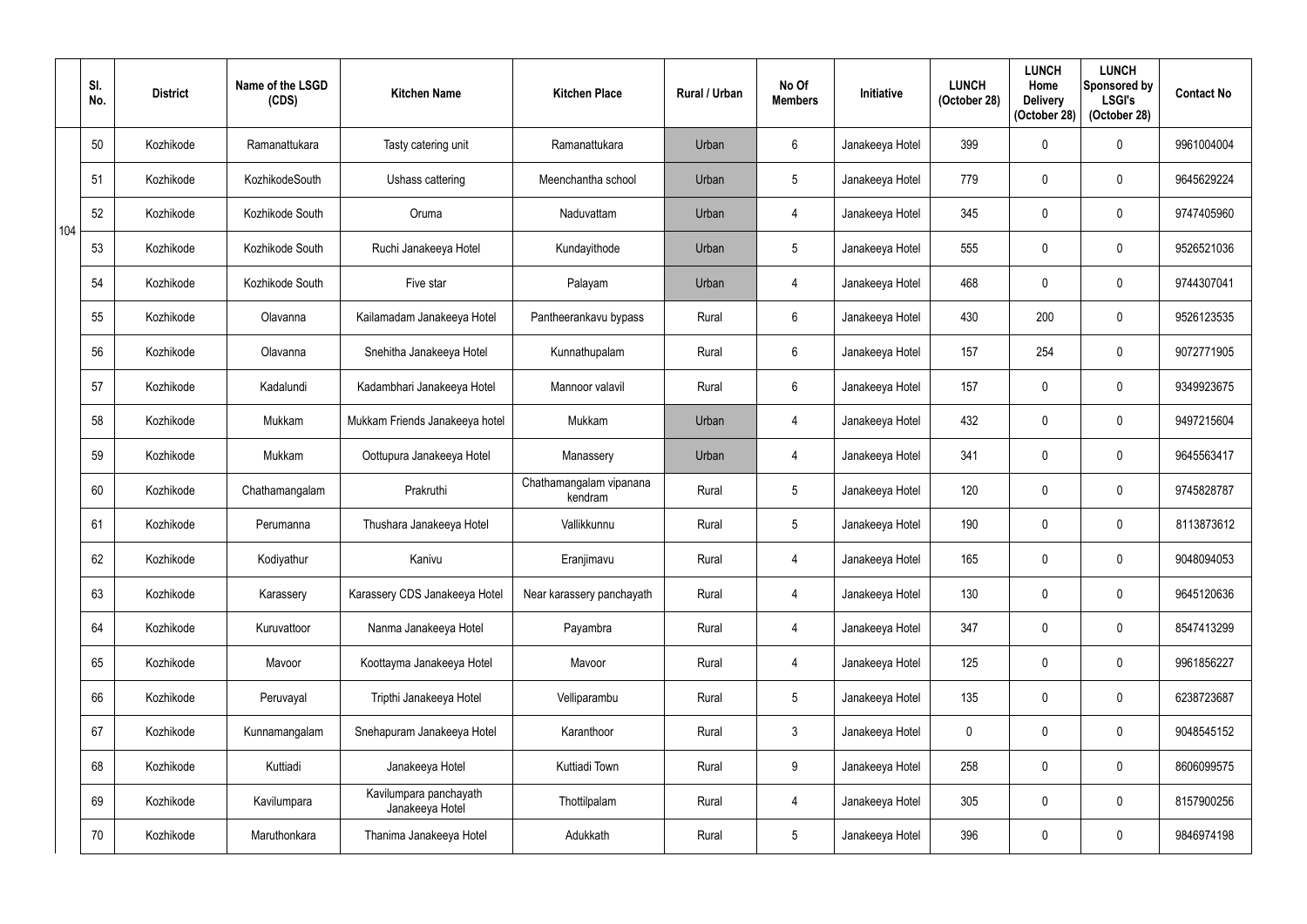| SI.<br>No. | <b>District</b> | Name of the LSGD<br>(CDS) | <b>Kitchen Name</b>                                  | <b>Kitchen Place</b>                               | Rural / Urban | No Of<br><b>Members</b> | <b>Initiative</b> | <b>LUNCH</b><br>(October 28) | <b>LUNCH</b><br>Home<br><b>Delivery</b><br>(October 28) | <b>LUNCH</b><br>Sponsored by<br><b>LSGI's</b><br>(October 28) | <b>Contact No</b> |
|------------|-----------------|---------------------------|------------------------------------------------------|----------------------------------------------------|---------------|-------------------------|-------------------|------------------------------|---------------------------------------------------------|---------------------------------------------------------------|-------------------|
| 71         | Kozhikode       | Velom                     | Samridhi                                             | Kallumpuram - Theekkuni                            | Rural         | $5\phantom{.0}$         | Janakeeya Hotel   | 202                          |                                                         | $\boldsymbol{0}$                                              | 9846813401        |
| 72         | Kozhikode       | Kunnummal                 | Ruchi Janakeeya Hotel                                | Kakkattil                                          | Rural         | $5\phantom{.0}$         | Janakeeya Hotel   | 296                          |                                                         | $\mathbf 0$                                                   | 9605800608        |
| 73         | Kozhikode       | Naripatta                 | Sthree sakthi Janakeeya Hotel                        | Kaiveli                                            | Rural         | $5\phantom{.0}$         | Janakeeya Hotel   | 136                          | 0                                                       | $\pmb{0}$                                                     | 9645339232        |
| 74         | Kozhikode       | Kayakkodi                 | Samridhi Janakeeya Hotel                             | Kayakkodi                                          | Rural         | $5\overline{)}$         | Janakeeya Hotel   | 213                          |                                                         | $\mathbf 0$                                                   | 9495587551        |
| 75         | Kozhikode       | Thurayur                  | Cds coffee house                                     | Thurayur                                           | Rural         | $5\phantom{.0}$         | Janakeeya Hotel   | 195                          |                                                         | $\mathbf 0$                                                   | 9048028293        |
| 76         | Kozhikode       | Payyoli                   | Mithra                                               | Payyoli Municipality                               | Urban         | $\overline{5}$          | Janakeeya Hotel   | 260                          | 0                                                       | $\mathbf 0$                                                   | 8606505900        |
| 77         | Kozhikode       | Meppayur                  | Ruchi canteen                                        | Meppayur                                           | Rural         | $5\phantom{.0}$         | Janakeeya Hotel   | 282                          |                                                         | $\mathbf 0$                                                   | 9447469729        |
| 78         | Kozhikode       | Thikkodi                  | Kaippunnyam Janakeeya Hotel                          | Thikkodi                                           | Rural         | $5\phantom{.0}$         | Janakeeya Hotel   | 192                          |                                                         | $\mathbf 0$                                                   | 9526071250        |
| 79         | Kozhikode       | Keezhariyur               | Tripthi Janakeeya Hotel                              | Arayanattu para                                    | Rural         | 8                       | Janakeeya Hotel   | 268                          | $\Omega$                                                | $\mathbf 0$                                                   | 8592834034        |
| 80         | Kozhikode       | Chakkittappara            | Chakkittapara cds Hotel                              | Chakkittapara CDS                                  | Rural         | $\mathbf{3}$            | Janakeeya Hotel   | 237                          |                                                         | $\mathbf 0$                                                   | 9526881089        |
| 81         | Kozhikode       | Cheruvannur               | Vanitha canteen                                      | near cheruvannur panchayath<br>office, Cheruvannur | Rural         | $\overline{5}$          | Janakeeya Hotel   | 190                          |                                                         | $\mathbf 0$                                                   | 9400676505        |
| 82         | Kozhikode       | Koothali                  | Salkara stationary cum Coffee<br>house and photostat | Near Koothali panchayath<br>office                 | Rural         | $6\overline{6}$         | Janakeeya Hotel   | 295                          | 0                                                       | $\mathbf 0$                                                   | 9847642496        |
| 83         | Kozhikode       | Changaroth                | Changorath Janakeeya Hotel                           | Near Vadakkumbad HSS                               | Rural         | $\sqrt{5}$              | Janakeeya Hotel   | 120                          | $\mathbf 0$                                             | $\pmb{0}$                                                     | 9747353283        |
| 84         | Kozhikode       | Perambra                  | Perambra Janakeeya Hotel                             | Perambra                                           | Rural         | $\overline{4}$          | Janakeeya Hotel   | $\mathbf 0$                  | 0                                                       | $\boldsymbol{0}$                                              | 6238677483        |
| 85         | Kozhikode       | Kayanna                   | Kudumbashree Janakeeya Hotel<br>Kayanna              | Kayanna Bazar                                      | Rural         | $\mathfrak{Z}$          | Janakeeya Hotel   | 36                           | 0                                                       | $\pmb{0}$                                                     | 9496130121        |
| 86         | Kozhikode       | Nochad                    | Kudumbashree Janakeeya Hotel                         | Muliyangal                                         | Rural         | $5\phantom{.0}$         | Janakeeya Hotel   | 210                          | 0                                                       | $\boldsymbol{0}$                                              | 7034944936        |
| 87         | Kozhikode       | Ayenchery                 | Janakeeya Hotel Ayanchery                            | Ayanchery                                          | Rural         | $\overline{4}$          | Janakeeya Hotel   | $\mathbf 0$                  | $\mathbf{0}$                                            | $\boldsymbol{0}$                                              | 8078369520        |
| 88         | Kozhikode       | Maniyur                   | Ruchikoott Vanitha Hotel                             | Near maniyur panchayath<br>office, Navodaya stop   | Rural         | $\overline{4}$          | Janakeeya Hotel   | 118                          | 0                                                       | $\boldsymbol{0}$                                              | 9400097895        |
| 89         | Kozhikode       | Villiappally              | Janakeeya Hotel Villiappally                         | Keezhal Mukku                                      | Rural         | 4                       | Janakeeya Hotel   | 140                          | 0                                                       | $\pmb{0}$                                                     | 8086472039        |
| 90         | Kozhikode       | Thiruvallur               | Ruchi Janakeeya Hotel                                | Thiruvallur                                        | Rural         | $5\phantom{.0}$         | Janakeeya Hotel   | 180                          | 0                                                       | $\pmb{0}$                                                     | 9400723619        |
| 91         | Kozhikode       | Edachery                  | Kudumbasree cafe and helpdesk                        | Edachery                                           | Rural         | $\overline{4}$          | Janakeeya Hotel   | 283                          | 0                                                       | $\pmb{0}$                                                     | 7736287974        |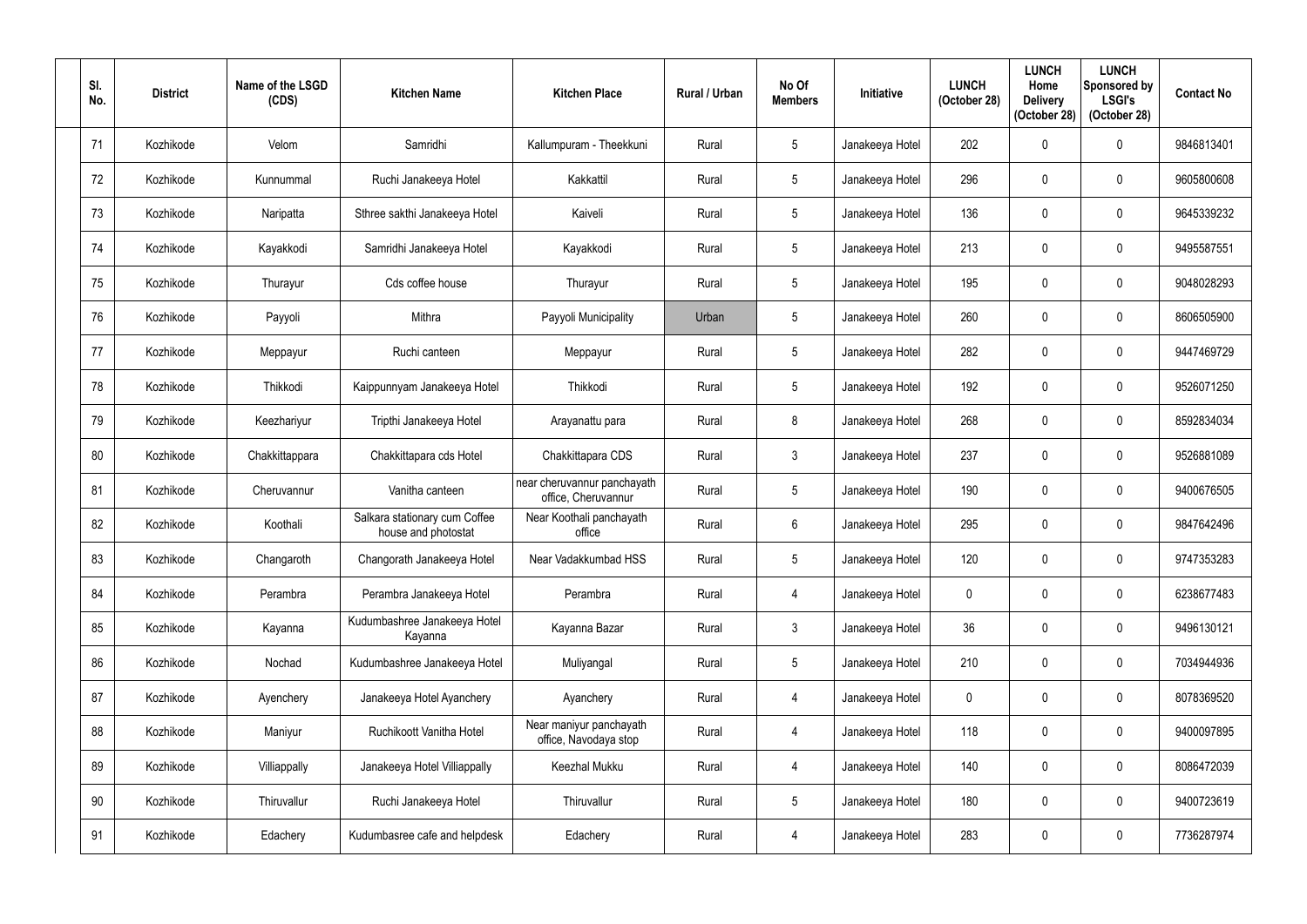|     | SI.<br>No.      | <b>District</b> | Name of the LSGD<br>(CDS) | <b>Kitchen Name</b>                      | <b>Kitchen Place</b>       | Rural / Urban | No Of<br><b>Members</b> | Initiative      | <b>LUNCH</b><br>(October 28) | <b>LUNCH</b><br>Home<br><b>Delivery</b><br>(October 28) | <b>LUNCH</b><br>Sponsored by<br><b>LSGI's</b><br>(October 28) | <b>Contact No</b> |
|-----|-----------------|-----------------|---------------------------|------------------------------------------|----------------------------|---------------|-------------------------|-----------------|------------------------------|---------------------------------------------------------|---------------------------------------------------------------|-------------------|
|     | 92              | Kozhikode       | Nadapuram                 | Uttupura canteen and catering            | Kallachi                   | Rural         | $6^{\circ}$             | Janakeeya Hotel | 388                          | $\mathbf 0$                                             | $\mathbf 0$                                                   | 9946448011        |
|     | 93              | Kozhikode       | Chekkyad                  | Ruchi vanitha hotel                      | Puliyav                    | Rural         | $\overline{4}$          | Janakeeya Hotel | 171                          | 0                                                       | $\mathbf 0$                                                   | 9048541152        |
|     | 94              | Kozhikode       | Valayam                   | Nanma Janakeeya Hotel                    | Valayam                    | Rural         | $5\phantom{.0}$         | Janakeeya Hotel | 188                          | $\mathbf 0$                                             | $\boldsymbol{0}$                                              | 9207821783        |
|     | 95              | Kozhikode       | Purameri                  | Nanma Janakeeya Hotel                    | Purameri                   | Rural         | $6^{\circ}$             | Janakeeya Hotel | 296                          | 0                                                       | $\mathbf 0$                                                   | 9745393164        |
|     | 96              | Kozhikode       | Vanimel                   | Vanimel Janakeeya Hotel                  | Bhoomivathukkal            | Rural         | $5\overline{)}$         | Janakeeya Hotel | 245                          | $\Omega$                                                | $\mathbf 0$                                                   | 9048163049        |
|     | 97              | Kozhikode       | Tuneri                    | Menma Oottupura Janakeeya Hotel          | Tuneri                     | Rural         | $\mathbf{3}$            | Janakeeya Hotel | 220                          | $\mathbf 0$                                             | $\mathbf 0$                                                   | 9745251928        |
|     | 98              | Kozhikode       | Onchiyam                  | Adukkala                                 | Kannookkara                | Rural         | $\mathbf{3}$            | Janakeeya Hotel | 208                          | 0                                                       | $\mathbf 0$                                                   | 8606115054        |
|     | 99              | Kozhikode       | Chorode                   | Janani Hotel and Catering Unit           | Chorode                    | Rural         | $\overline{4}$          | Janakeeya Hotel | 275                          | 0                                                       | $\mathbf 0$                                                   | 9645426343        |
|     | 100             | Kozhikode       | Eramala                   | Janakeeya Hotel - Eramala                | Orkkatteri                 | Rural         | 8                       | Janakeeya Hotel | 135                          | $\mathbf 0$                                             | $\mathbf 0$                                                   | 9645239675        |
|     | 101             | Kozhikode       | Vadakara West             | Janakeeya Hotel - Vadakara west          | Vadakara                   | Urban         | $\mathbf{3}$            | Janakeeya Hotel | 412                          | 0                                                       | $\mathbf 0$                                                   | 8943703596        |
|     | 102             | Kozhikode       | Vadakara West             | Chithra Janakeeya Hotel                  | Vadakara New bus stand     | Urban         | $\mathbf{3}$            | Janakeeya Hotel | 324                          | $\mathbf 0$                                             | $\mathbf 0$                                                   | 9387762939        |
|     | 103             | Kozhikode       | Vadakara East             | Janakeeya Hotel Vadakara<br>Municipality | Edodi                      | Urban         | $6\overline{6}$         | Janakeeya Hotel | 494                          | $\mathbf 0$                                             | $\mathbf 0$                                                   | 9207604876        |
|     | 104             | Kozhikode       | Azhiyoor                  | Janakeeya Hotel Azhiyoor                 | Chombala near Block Office | Rural         | $\mathbf{3}$            | Janakeeya Hotel | 194                          | $\mathbf 0$                                             | $\boldsymbol{0}$                                              | 8086159250        |
| 104 |                 |                 |                           |                                          |                            |               | 494                     |                 | 29242                        | 1174                                                    | $6\phantom{a}$                                                |                   |
|     | $\overline{1}$  | Malappuram      | Triprangode               | Vishista Vanitha Canteen                 | Ottumpuram                 | Rural         | $5\phantom{.0}$         | Janakeeya Hotel | 103                          | 27                                                      | $\pmb{0}$                                                     | 9526951352        |
|     | $\overline{2}$  | Malappuram      | Kondotty-2                | Amrutham Janakeeya Hotel                 | Kondotty busstand          | Urban         | 4                       | Janakeeya Hotel | 497                          | $\mathbf 0$                                             | $\sqrt{5}$                                                    | 7356582539        |
|     | $\mathfrak{Z}$  | Malappuram      | Ponmundam                 | Janakeeya hotel                          | Athanikkal                 | Rural         | $\overline{4}$          | Janakeeya Hotel | 210                          | $\mathbf 0$                                             | $\pmb{0}$                                                     | 9746986753        |
|     | $\overline{4}$  | Malappuram      | Ponnani-1                 | Samridhi                                 | Ponnani                    | Urban         | $5\phantom{.0}$         | Janakeeya Hotel | 92                           | $\mathbf 0$                                             | $\pmb{0}$                                                     | 9526810552        |
|     | $5\phantom{.0}$ | Malappuram      | Parappanangadi            | Thathoos janakeeya hotel                 | Parappanangadi             | Urban         | $\mathfrak{Z}$          | Janakeeya Hotel | $\mathbf 0$                  | 309                                                     | $\pmb{0}$                                                     | 9048515158        |
|     | $6\phantom{1}$  | Malappuram      | Edayur                    | mathuraka vanita hotel                   | vattaparamb                | Rural         | $\mathfrak{Z}$          | Janakeeya Hotel | 122                          | $\mathbf 0$                                             | $\pmb{0}$                                                     | 9995857550        |
|     |                 | Malappuram      | Kaladi                    | Thripthi Janakeeya Hotel                 | Naripparamb                | Rural         | $\overline{4}$          | Janakeeya Hotel | 91                           | 0                                                       | $\pmb{0}$                                                     | 9048111134        |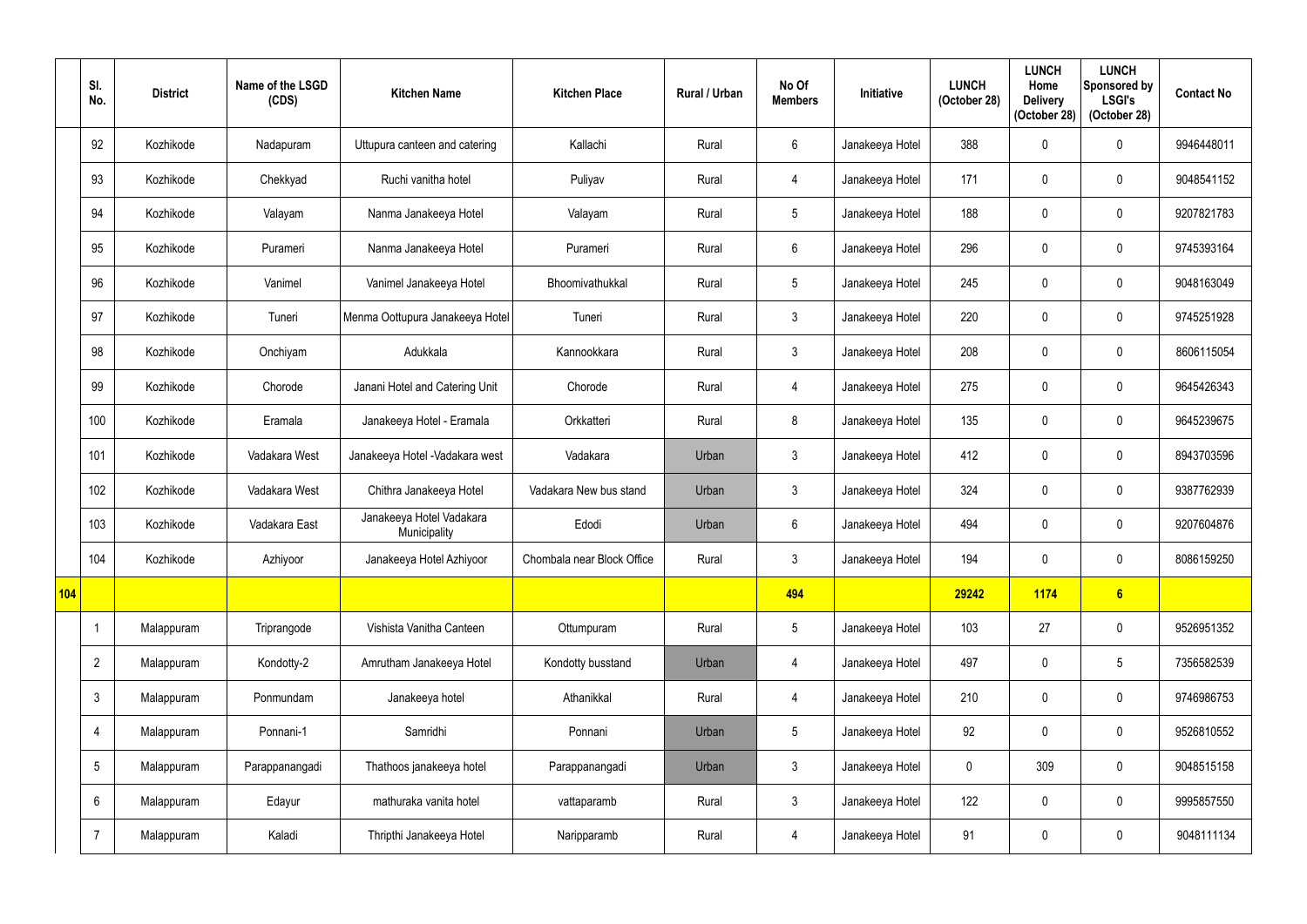| SI.<br>No. | <b>District</b> | Name of the LSGD<br>(CDS) | <b>Kitchen Name</b>         | <b>Kitchen Place</b>                     | Rural / Urban | No Of<br><b>Members</b> | <b>Initiative</b> | <b>LUNCH</b><br>(October 28) | <b>LUNCH</b><br>Home<br><b>Delivery</b><br>(October 28) | <b>LUNCH</b><br>Sponsored by<br><b>LSGI's</b><br>(October 28) | <b>Contact No</b> |
|------------|-----------------|---------------------------|-----------------------------|------------------------------------------|---------------|-------------------------|-------------------|------------------------------|---------------------------------------------------------|---------------------------------------------------------------|-------------------|
| 8          | Malappuram      | Tavanur                   | Snehitha                    | Ayankalam                                | Rural         | $5\phantom{.0}$         | Janakeeya Hotel   | 39                           |                                                         | $\boldsymbol{0}$                                              | 9995887155        |
| 9          | Malappuram      | Karulai                   | Janakeeya Hotel             | Karulayi Town                            | Rural         | $\overline{4}$          | Janakeeya Hotel   | 50                           | 25                                                      | $\mathbf 0$                                                   | 9388070564        |
| 10         | Malappuram      | Melattur                  | Melattur Janakeeya Hotel    | Melattur                                 | Rural         | $5\phantom{.0}$         | Janakeeya Hotel   | 252                          |                                                         | $\pmb{0}$                                                     | 9497644650        |
| 11         | Malappuram      | Vallikkunnu               | Ruchikootu                  | Anangadi                                 | Rural         | 4                       | Janakeeya Hotel   | 0                            | 241                                                     | $\mathbf 0$                                                   | 9846828029        |
| 12         | Malappuram      | Parappanangadi            | Sobhika Janakeeya hotel     | Parappanangadi                           | Urban         | $5\phantom{.0}$         | Janakeeya Hotel   | $\Omega$                     | 498                                                     | $\mathbf 0$                                                   | 9048220552        |
| 13         | Malappuram      | Vazhakkad                 | Ruchi hotel vazhakkad       | Gup school vazhakkad                     | Rural         | $5\phantom{.0}$         | Janakeeya Hotel   | 326                          | 172                                                     | $\mathbf 0$                                                   | 9656316072        |
| 14         | Malappuram      | Amarambalam               | Janakeeya Hotel             | Opposite Federal Bank<br>Pookkottumpadam | Rural         | 4                       | Janakeeya Hotel   | 86                           | 6                                                       | $\mathbf 0$                                                   | 8157060589        |
| 15         | Malappuram      | Marakkara                 | <b>Famous Hotel</b>         | marakkara                                | Rural         | $\mathbf{3}$            | Janakeeya Hotel   | 86                           |                                                         | $\mathbf 0$                                                   | 6238909658        |
| 16         | Malappuram      | Ozhur                     | Archana Vanitha Canteen     | Pulparambu                               | Rural         | $\overline{2}$          | Janakeeya Hotel   | $\mathbf{0}$                 | 0                                                       | $\boldsymbol{0}$                                              | 9645906084        |
| 17         | Malappuram      | Keezhuparambu             | Sisiram hotel keezhuparambu | New bazar kuniyil                        | Rural         | $5\phantom{.0}$         | Janakeeya Hotel   | 64                           | 51                                                      | $\mathbf 0$                                                   | 8086830582        |
| 18         | Malappuram      | Irimbiliyam               | nandanam vanita hotel       | kotappuram                               | Rural         | 5                       | janakeeya Hotel   | 227                          |                                                         | $\mathbf 0$                                                   | 7306302029        |
| 19         | Malappuram      | Porur                     | Kudumbasree vanitha canteen | Cherukod                                 | Rural         | 4                       | Janakeeya Hotel   | 120                          | $\overline{0}$                                          | $\mathbf 0$                                                   | 9745425647        |
| 20         | Malappuram      | Tirunavaya                | Vibhava Cafesree            | Karathoor                                | Rural         | $\overline{4}$          | Janakeeya Hotel   | 85                           | 17                                                      | $\pmb{0}$                                                     | 9645414837        |
| 21         | Malappuram      | Moothedam                 | Moothedam janakeeya hotel   | Karappuram                               | Rural         | $\mathfrak{Z}$          | Janakeeya Hotel   | $\mathbf 0$                  | 157                                                     | $\pmb{0}$                                                     | 9447630154        |
| 22         | Malappuram      | Vazhayur                  | Three Star Janakeeya Hotel  | Karad                                    | Rural         | $\overline{4}$          | Janakeeya Hotel   | 354                          | 169                                                     | $\pmb{0}$                                                     | 9744305921        |
| 23         | Malappuram      | urngattiri                | Oottupura                   | Therattummal                             | Rural         | $5\phantom{.0}$         | Janakeeya Hotel   | 94                           | 120                                                     | $\pmb{0}$                                                     | 9562851125        |
| 24         | Malappuram      | Maranchery                | Janakeeya Hotel maranchey   | Panambad                                 | Rural         | $5\phantom{.0}$         | Janakeeya Hotel   | 42                           | 83                                                      | $\pmb{0}$                                                     | 9048081621        |
| 25         | Malappuram      | Athavanad                 | Janakeeya Bhakshanasala     | Vettichira                               | Rural         | $5\phantom{.0}$         | Janakeeya Hotel   | 135                          | $\mathbf 0$                                             | $\pmb{0}$                                                     | 9495291580        |
| 26         | Malappuram      | Pothukal                  | Vanitha Canteen             | Nettikulam                               | Rural         | $6\overline{6}$         | Janakeeya Hotel   | $\mathbf 0$                  | 175                                                     | $\pmb{0}$                                                     | 9048501397        |
| 27         | Malappuram      | Mampad                    | <b>Bismi Cafe</b>           | Mampad                                   | Rural         | $\mathfrak{Z}$          | Janakeeya Hotel   | 128                          | 81                                                      | $\pmb{0}$                                                     | 9961170251        |
| 28         | Malappuram      | Marakkara                 | Ruchikoottu                 | <b>AC Nirappu</b>                        | Rural         | $5\phantom{.0}$         | Janakeeya Hotel   | 44                           | $\pmb{0}$                                               | $\pmb{0}$                                                     | 9745625415        |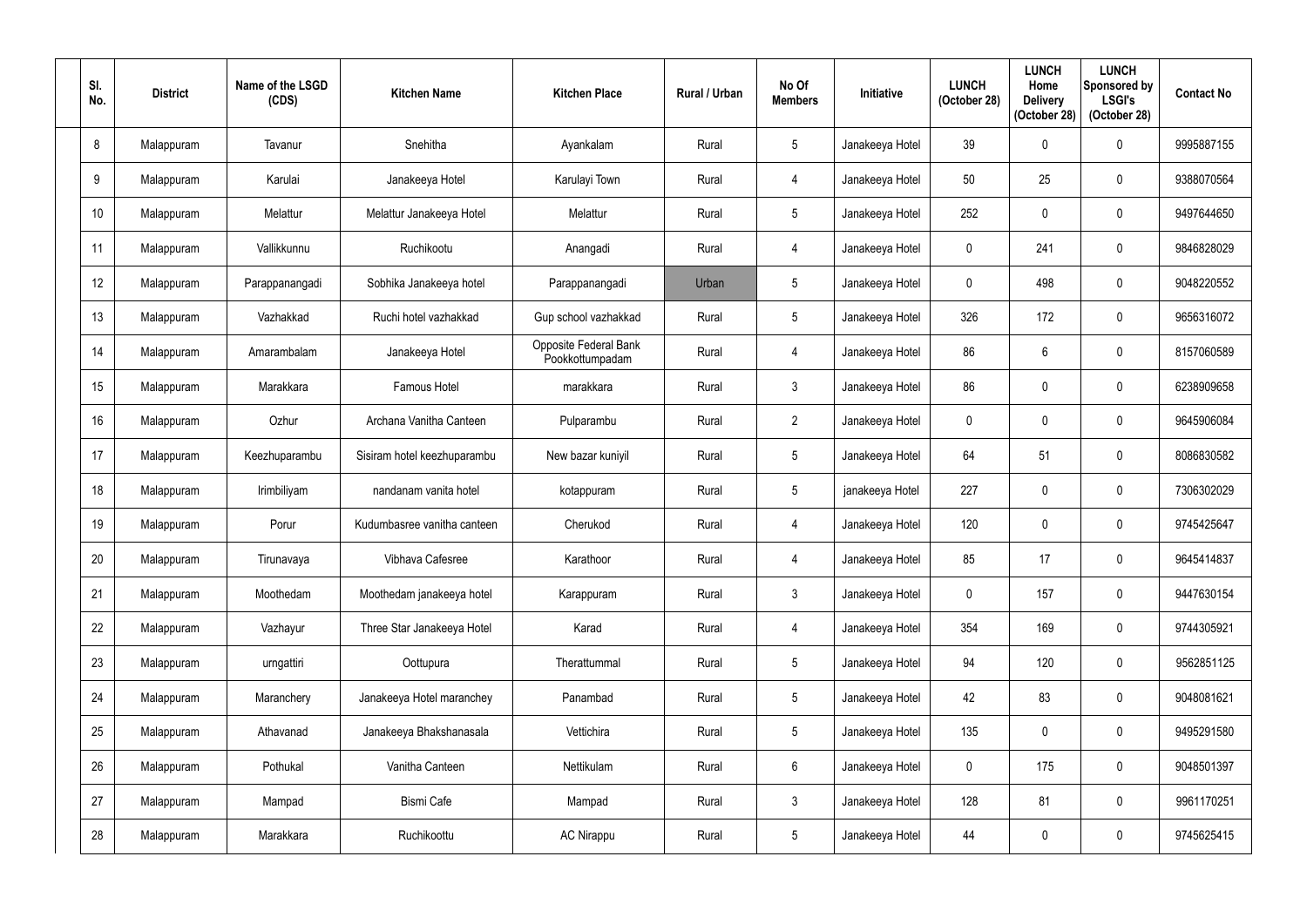| SI.<br>No. | <b>District</b> | Name of the LSGD<br>(CDS) | <b>Kitchen Name</b>                               | <b>Kitchen Place</b> | <b>Rural / Urban</b> | No Of<br><b>Members</b> | <b>Initiative</b> | <b>LUNCH</b><br>(October 28) | <b>LUNCH</b><br>Home<br><b>Delivery</b><br>(October 28) | <b>LUNCH</b><br>Sponsored by<br><b>LSGI's</b><br>(October 28) | <b>Contact No</b> |
|------------|-----------------|---------------------------|---------------------------------------------------|----------------------|----------------------|-------------------------|-------------------|------------------------------|---------------------------------------------------------|---------------------------------------------------------------|-------------------|
| 29         | Malappuram      | Alipparambu               | Oottupura                                         | Alipparambu          | Rural                | $5\phantom{.0}$         | Janakeeya Hotel   | 146                          | 0                                                       | $\boldsymbol{0}$                                              | 9847690941        |
| 30         | Malappuram      | Valanchery                | Janakkeeya Hotel                                  | Valanchery           | Urban                | $5\phantom{.0}$         | Janakeeya Hotel   | 146                          | 0                                                       | $\mathbf 0$                                                   | 8593812408        |
| 31         | Malappuram      | Chaliyar                  | Chaliyar Janakeeya Hotel                          | Akambaadam           | Rural                | $\mathbf{3}$            | Janakeeya Hotel   | 94                           | 38                                                      | $\pmb{0}$                                                     | 9605274841        |
| 32         | Malappuram      | Kalikavu                  | Friends Janakeeya Hotel                           | Kalikavu             | Rural                | 4                       | Janakeeya Hotel   | 100                          |                                                         | $\mathbf 0$                                                   | 9745751684        |
| 33         | Malappuram      | Angadipuram               | Janakeeya Hotel                                   | Angadipuram          | Rural                | $\overline{4}$          | Janakeeya Hotel   | 198                          | $\Omega$                                                | $\pmb{0}$                                                     | 7902314724        |
| 34         | Malappuram      | Puzhakkattri              | Jasmin                                            | Puzhakkattiri        | Rural                | $5\phantom{.0}$         | Janakeeya Hotel   | 145                          | 110                                                     | $\pmb{0}$                                                     | 9495497872        |
| 35         | Malappuram      | Nannamukku                | Tanima                                            | Nannamukku           | Rural                | $5\phantom{.0}$         | Janakeeya Hotel   | 181                          | 157                                                     | $\mathbf 0$                                                   | 8943417885        |
| 36         | Malappuram      | Moorkkanad                | Oruma Janakeeya Hotel                             | Moorkkanad           | Rural                | $5\phantom{.0}$         | Janakeeya Hotel   | 50                           | 90                                                      | $\mathbf 0$                                                   | 9605728248        |
| 37         | Malappuram      | Edavanna                  | Souhrtham Janakeeya Hotel                         | Edavanna             | Rural                | $5\phantom{.0}$         | Janakeeya Hotel   | 339                          | 141                                                     | $\mathbf 0$                                                   | 9746986110        |
| 38         | Malappuram      | Tirur                     | Ruchi Janakeeya Hotel                             | Tirur                | Urban                | $\overline{4}$          | Janakeeya Hotel   | 338                          | 53                                                      | $\mathbf 0$                                                   | 9895409528        |
| 39         | Malappuram      | Tirur                     | Amrutham Janakeeya Hotel                          | Tirur                | Urban                | $\overline{4}$          | Janakeeya Hotel   | 275                          | 0                                                       | $\pmb{0}$                                                     | 9745074259        |
| 40         | Malappuram      | Edappal                   | Daya Cafesree                                     | Edappal              | Rural                | $5\phantom{.0}$         | Janakeeya Hotel   | 183                          | 0                                                       | $\mathbf 0$                                                   | 9895439056        |
| 41         | Malappuram      | Koottilangadi             | Janakeeya Hotel                                   | Koottilangadi        | Rural                |                         | Janakeeya Hotel   | 52                           | 45                                                      | $\pmb{0}$                                                     | 9539471939        |
| 42         | Malappuram      | Vattamkulam               | Vibhava Janakeeya Hotel                           | Edappal              | Rural                | $\overline{4}$          | Janakeeya Hotel   | 163                          | 0                                                       | $\mathbf 0$                                                   | 9744844512        |
| 43         | Malappuram      | Nilambur                  | Annapporna Janakeeya Hotel                        | Nilambur             | Urban                | $8\phantom{.}$          | Janakeeya Hotel   | 352                          | 102                                                     | $\pmb{0}$                                                     | 8547795364        |
| 44         | Malappuram      | Puzhakkattri              | PT Group                                          | Ramapuram            | Rural                | $\overline{4}$          | Janakeeya Hotel   | 130                          | 46                                                      | $\pmb{0}$                                                     | 9745108676        |
| 45         | Malappuram      | Vazhikkadavu              | Vanitha Janakeeya Hotel                           | Manimooli            | Rural                | $\overline{4}$          | Janakeeya Hotel   | 76                           | 29                                                      | $\pmb{0}$                                                     | 8943046755        |
| 46         | Malappuram      | Chungathara               | Chungathara Annapoorna Vanitha<br>Janakeeya Hotel | Chalikkulam          | Rural                | $\mathbf{3}$            | Janakeeya Hotel   | $\pmb{0}$                    | 32                                                      | $\pmb{0}$                                                     | 9745674102        |
| 47         | Malappuram      | Vallikunnu                | Punathil Janakeeya Hotel                          | Vallikunnu           | Rural                | $\overline{4}$          | Janakeeya Hotel   | $\mathbf 0$                  | 258                                                     | $\pmb{0}$                                                     | 9946051042        |
| 48         | Malappuram      | Tirurangadi               | Nirmalyam Janakeeya Hotel                         | Chanthappadi         | Urban                | $5\phantom{.0}$         | Janakeeya Hotel   | $\mathbf 0$                  | 387                                                     | $\pmb{0}$                                                     | 9895168511        |
| 49         | Malappuram      | Purathur                  | Purathur Janakeeya Hotel                          | Kavilakkad           | Rural                | $\mathbf{3}$            | Janakeeya Hotel   | 108                          | 54                                                      | $\pmb{0}$                                                     | 9645170119        |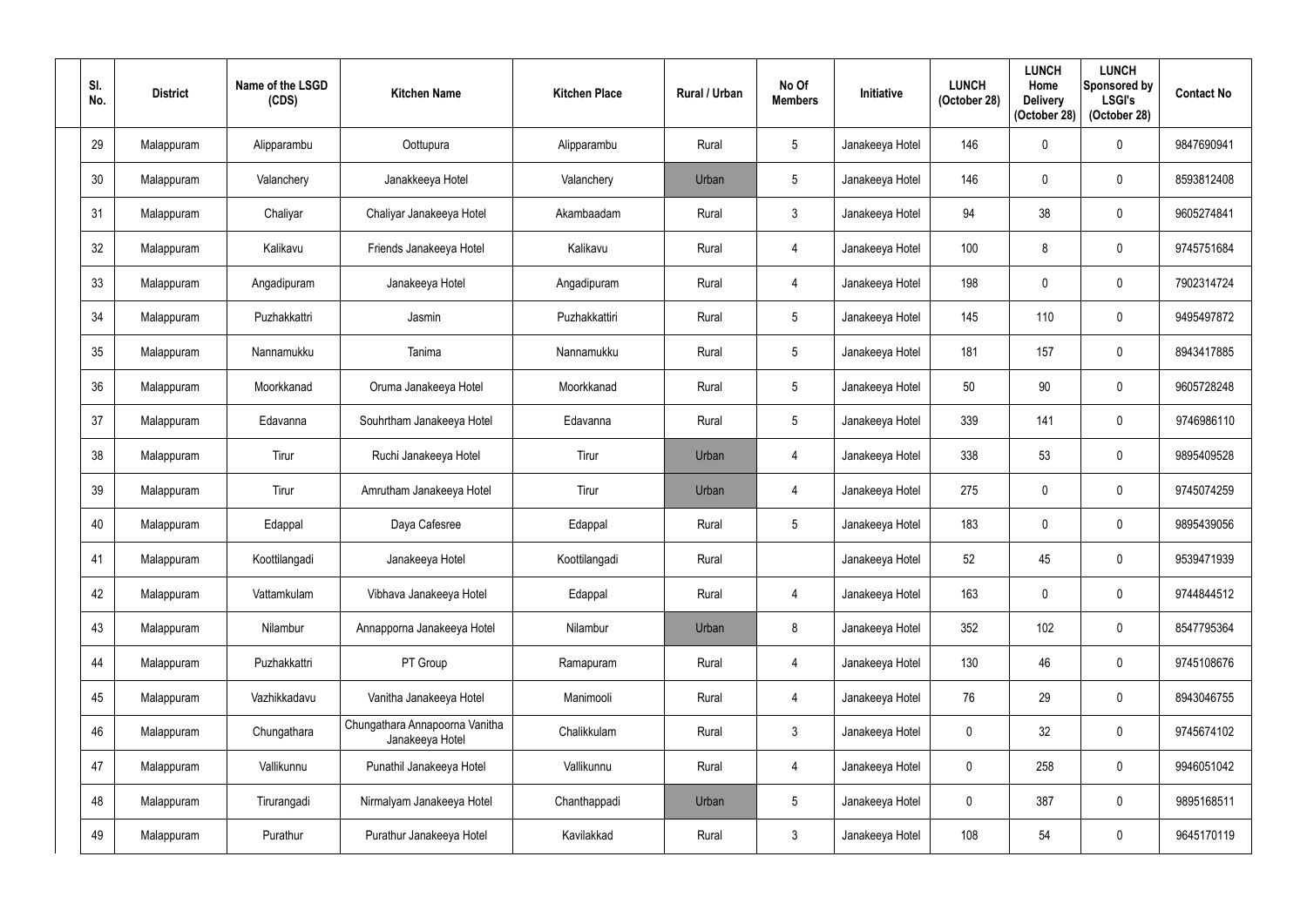|     | SI.<br>No. | <b>District</b> | Name of the LSGD<br>(CDS) | <b>Kitchen Name</b>             | <b>Kitchen Place</b>   | Rural / Urban | No Of<br><b>Members</b> | <b>Initiative</b> | <b>LUNCH</b><br>(October 28) | <b>LUNCH</b><br>Home<br><b>Delivery</b><br>(October 28) | <b>LUNCH</b><br>Sponsored by<br><b>LSGI's</b><br>(October 28) | <b>Contact No</b> |
|-----|------------|-----------------|---------------------------|---------------------------------|------------------------|---------------|-------------------------|-------------------|------------------------------|---------------------------------------------------------|---------------------------------------------------------------|-------------------|
|     | 50         | Malappuram      | Kuruva                    | Swad                            | Ambalaparamb           | Rural         | $\overline{4}$          | Janakeeya Hotel   | $\mathbf 0$                  | $\Omega$                                                | $\mathbf 0$                                                   | 9495993543        |
|     | 51         | Malappuram      | Perumanna Klari           | Perumanna Klari Janakeeya Hotel | Near Panjayathu office | Rural         | 3 <sup>1</sup>          | Janakeeya Hotel   | 108                          |                                                         | $\mathbf 0$                                                   | 7306197556        |
|     | 52         | Malappuram      | Kuttippuram               | Janakeeya Hotel Kuttippurram    | Kuttipuram             | Rural         | $5\phantom{.0}$         | Janakeeya Hotel   | 136                          | $\mathbf{0}$                                            | $\mathbf 0$                                                   | 8921459017        |
|     | 53         | Malappuram      | Niramaruthur              | Annapporna Janakeeya Hotel      | Mangad                 | Rural         | 3 <sup>1</sup>          | Janakeeya Hotel   | 99                           |                                                         | $\mathbf 0$                                                   | 9746334349        |
|     | 54         | Malappuram      | Veliyancode               | Cafe Kudumbashree               | Eramangalam            | Rural         | $\mathfrak{Z}$          | Janakeeya Hotel   | 64                           | 86                                                      | $\mathbf 0$                                                   | 9567575145        |
|     | 55         | Malappuram      | Pulilkal                  | Ruchi Koottu Janakeeya Hotel    | Pulikkal               | Rural         | $\overline{4}$          | Janakeeya Hotel   | 126                          | 40                                                      | $\mathbf 0$                                                   | 9947039208        |
| 111 | 56         | Malappuram      | Karuvarakund              | Janakeeya Hotel                 | Karuvarakund           | Rural         | $\overline{4}$          | Janakeeya Hotel   | 147                          | 30                                                      | $\mathbf 0$                                                   | 9562233316        |
|     | 57         | Malappuram      | Thuvvur                   | Janakeeya Hotel                 | Thuvvur                | Rural         | 5 <sup>5</sup>          | Janakeeya Hotel   | 114                          | 56                                                      | $\mathbf 0$                                                   | 8075365565        |
|     | 58         | Malappuram      | Kottakkal                 | Kottakkal Janakeeya Hotel       | Kottakkal              | Urban         | $\mathfrak{Z}$          | Janakeeya Hotel   | 407                          | $\mathbf{0}$                                            | $\mathbf 0$                                                   | 9946216609        |
|     | 59         | Malappuram      | Kuzhimanna                | Mythri Janakkeeya Hotel         | Cheruparamb            | Rural         | $\overline{4}$          | Janakeeya Hotel   | 167                          | 140                                                     | $\mathbf 0$                                                   | 9961738543        |
|     | 60         | Malappuram      | Talakkad                  | Talakkad Janakeeya Hotel        | <b>BP</b> Angadi       | Rural         | $\overline{4}$          | Janakeeya Hotel   | 50                           | 30                                                      | $\mathbf 0$                                                   | 9447824517        |
|     | 61         | Malappuram      | Areecode                  | Haritha sree Janakeeya Hotel    | Pookottuchola          | Rural         | $\overline{4}$          | Janakeeya Hotel   | 101                          | 16                                                      | $\mathbf 0$                                                   | 7025072558        |
|     | 62         | Malappuram      | Cherukkavu                | Kitchen Hut Janakeeya Hotel     | Chevayoor              | Rural         | $\overline{4}$          | Janakeeya Hoel    | 164                          | 115                                                     | $\pmb{0}$                                                     | 9895195887        |
|     | 63         | Malappuram      | Thiruvali                 | Janakeeya hotel                 | Thiruvali              | Rural         | $5\overline{)}$         | Janakeeya Hotal   | 110                          | $\mathbf 0$                                             | $\pmb{0}$                                                     | 9746385945        |
|     | 64         | Malappuram      | Alamcode                  | Janakeeya hotel                 | Alamcode               | Rural         | $5\overline{)}$         | Janakeeya Hotal   | 119                          | 108                                                     | $\pmb{0}$                                                     | 8129368109        |
|     | 65         | Malappuram      | Manjeri 1                 | Cafe Janakeeya hotel            | Manjeri                | Urban         | 6                       | Janakeeya Hotal   | 266                          | 29                                                      | $\pmb{0}$                                                     | 7336671011        |
|     | 66         | Malappuram      | kalpakanchery             | Janakeeya HOTEL                 | Kalpakanchery          | Rural         | $\overline{4}$          | Janakeeya Hotel   | $90\,$                       | $\mathbf 0$                                             | $\pmb{0}$                                                     | 9048929947        |
|     | 67         | Malappuram      | Kodur                     | Janakeeya hotel                 | vadakkemanna           | Rural         | $\mathbf{3}$            | Janakeeya hotel   | 115                          | 34                                                      | $\pmb{0}$                                                     | 9605430938        |
|     | 68         | Malappuram      | Anakayam                  | janakeeya hotel                 | Anakayam               | Rural         | $5\phantom{.0}$         | Janakeeya hotel   | 194                          | 0                                                       | $\pmb{0}$                                                     | 7025840671        |
|     | 69         | Malappuram      | Malappuram                | Janakeeya Hotel                 | Malappuram             | Urban         | $\mathbf{3}$            | Janakeeya Hotal   | 95                           | 46                                                      | $\pmb{0}$                                                     | 8281125864        |
|     | 70         | Malappuram      | Tanur                     | Azhimukham Janakeeya hotel      | tanur                  | Urban         | $\mathbf{3}$            | Janakeeya Hotel   | 227                          | 0                                                       | $\pmb{0}$                                                     | 7594914843        |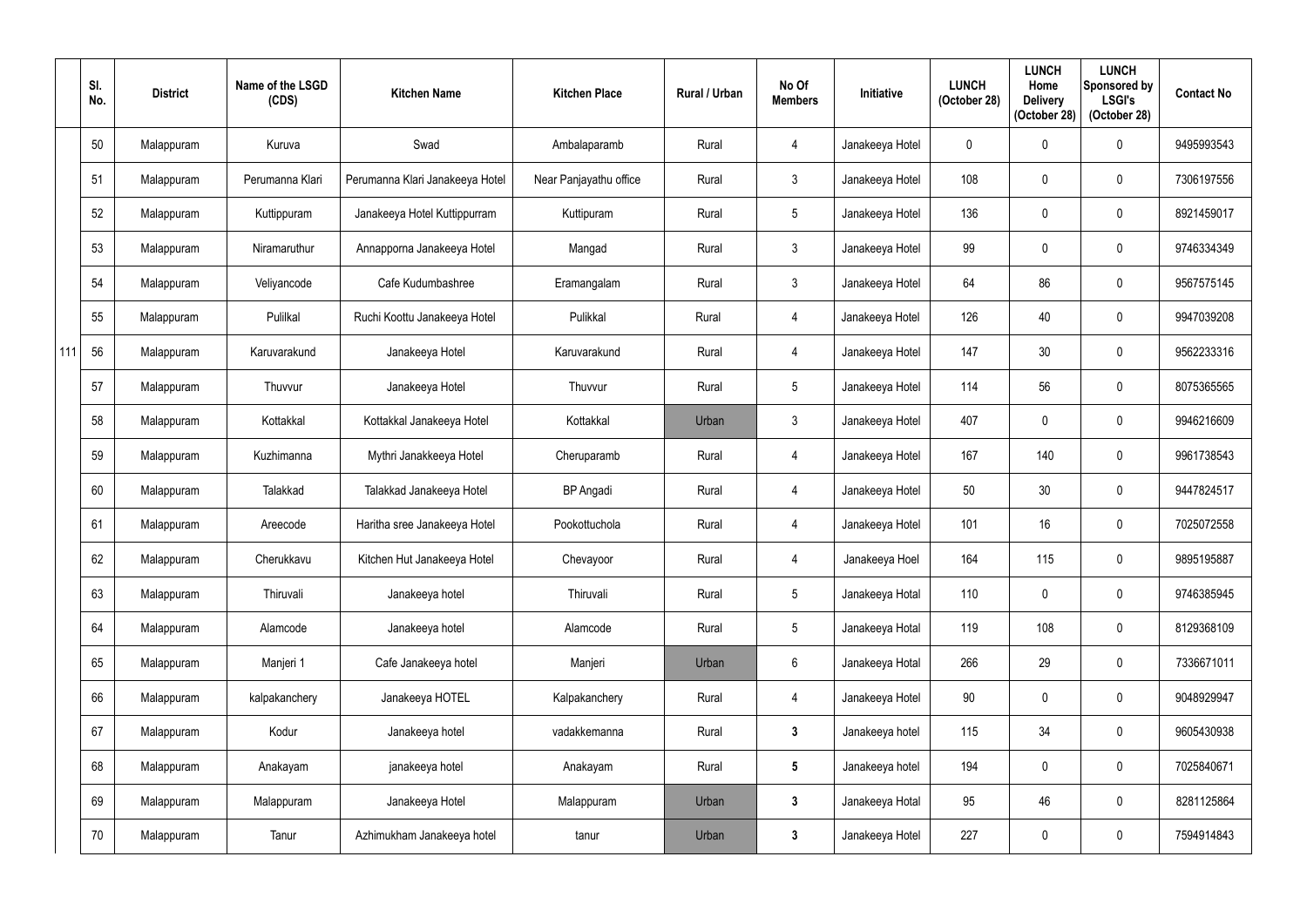| SI.<br>No. | <b>District</b>   | Name of the LSGD<br>(CDS) | <b>Kitchen Name</b>        | <b>Kitchen Place</b> | Rural / Urban | No Of<br><b>Members</b> | <b>Initiative</b> | <b>LUNCH</b><br>(October 28) | <b>LUNCH</b><br>Home<br><b>Delivery</b><br>(October 28) | <b>LUNCH</b><br>Sponsored by<br><b>LSGI's</b><br>(October 28) | <b>Contact No</b> |
|------------|-------------------|---------------------------|----------------------------|----------------------|---------------|-------------------------|-------------------|------------------------------|---------------------------------------------------------|---------------------------------------------------------------|-------------------|
| 71         | Malappuram        | Elamkulam                 | Janapriya                  | Kunnakav             | Rural         | 4                       | Janakeeya Hotel   | 159                          | 0                                                       | $\boldsymbol{0}$                                              | 9496725446        |
| 72         | <b>MALAPPURAM</b> | Wandoor                   | Janakeeya Hotel            | wandoor              | Rural         | 4                       | Janakeeya Hotel   | 105                          | 41                                                      | $\mathbf 0$                                                   | 8086064498        |
| 73         | Malappuram        | Perinthalmanna            | samrthi janakeeya hotei    | Perinthalmanna       | Urban         | $5\phantom{.0}$         | Janakeeya hotel   | 167                          | 0                                                       | $\pmb{0}$                                                     | 7994259773        |
| 74         | Malappuram        | Munniyur                  | Oottupura                  | Munniyur             | Rural         | $5\phantom{.0}$         | Janakeeya Hotel   | 178                          | 61                                                      | $\mathbf 0$                                                   |                   |
| 75         | Malappuram        | AR Nagar                  | Aiswarya                   | AR Nagar             | Rural         | $\mathbf{3}$            | Janakeeya Hotel   | 155                          | 0                                                       | $\pmb{0}$                                                     |                   |
| 76         | Malappuram        | Thenjippalam              | Nanma                      | Thenjippalam         | Rural         |                         | Janakeeya Hotel   | 328                          | 143                                                     | $\pmb{0}$                                                     |                   |
| 77         | Malappuram        | Peruvallur                | Anugraha                   | Super bazar          | Rural         | $5\phantom{.0}$         | Jankeeya Hotel    | $\mathbf 0$                  | 523                                                     | $\mathbf{3}$                                                  | 9747037665        |
| 78         | Malappuram        | Muthuvallur               | Nanma janakeeya hotel      | Muthuparambu         | Rural         | $\mathbf{3}$            | Janakeeya hotel   | 408                          |                                                         | 4                                                             | 9744406501        |
| 79         | Malappuram        | mankada                   | janakeeya hatel            | Aryiranazhipadi      | Rural         | $\mathbf{3}$            | janakeeya hotel   | 194                          | 78                                                      | $\mathbf 0$                                                   | 9539855520        |
| 80         | Malappuram        | Vengara                   | Ponnoos hotel              | Vengara              | Rural         | 4                       | Janakeeya hotel   | 284                          | 0                                                       | $\mathbf 0$                                                   | 9947424618        |
| 81         | Malappuram        | Pulpatta                  | Santhwanam Janakeeya hotel | Padikkal parambil    | Rural         | $\sqrt{5}$              | Janakeeya hotel   | 350                          | 125                                                     | $\pmb{0}$                                                     | 9526367569        |
| 82         | Malappuram        | Keezhattur                | Keezhattur Janakeeya hotel | Keezhattur           | Rural         | 4                       | Janakeeya hotel   | 75                           | 0                                                       | $\mathbf 0$                                                   | 9539209640        |
| 83         | Malappuram        | Cherumundam               | Nanma janakeeya hotel      | Manchingapara        | Rural         | 4                       | Janakeeya hotel   | $90\,$                       | $\boldsymbol{0}$                                        | $\pmb{0}$                                                     | 9496048689        |
| 84         | Malappuram        | Chelambre                 | Soorya Janakeeya hotel     | Pulluparamb          | Rural         | $\mathbf{3}$            | Janakeeya hotel   | $\mathbf 0$                  | 221                                                     | $\pmb{0}$                                                     | 7994179285        |
| 85         | Malappuram        | Ponmala                   | Janakeeya hotel            | Chappangadi          | Rural         | $\boldsymbol{4}$        | Janakeeya hotel   | 188                          | $\boldsymbol{0}$                                        | $\pmb{0}$                                                     | 9605811748        |
| 86         | Malappuram        | Thennala                  | <b>Bismi Hotel</b>         | Pookkiparamb         | Rural         | 4                       | Jankeeya Hotel    | 235                          | 0                                                       | $\pmb{0}$                                                     | 9995757092        |
| 87         | Malappuram        | Tanalur                   | Janakeeya Hotel            | Tanalur              | Rural         |                         | Jankeeya Hotel    | 130                          | $\mathbf 0$                                             | $\pmb{0}$                                                     |                   |
| 88         | Malappuram        | Parappur                  | Janakeeya Hotel            | chullipparambu       | Rural         | $5\phantom{.0}$         | Janakeeya Hotel   | 111                          | $\mathbf 0$                                             | $\pmb{0}$                                                     | 9961091317        |
| 89         | Malappuram        | Edarikkode                | Janakeeya Hotel            | Edarikkod            | Rural         | $\mathbf{3}$            | Janakeeya Hotel   | $\mathbf 0$                  | 0                                                       | $\pmb{0}$                                                     | 8089003770        |
| 90         | Malappuram        | Oorakam                   | Ammoos                     | Panchayath padi      | Rural         | $\mathbf{3}$            | Janakeeya Hotel   | 287                          | $\mathbf 0$                                             | $\pmb{0}$                                                     | 9526449294        |
| 91         | Malappuram        | Nannambra                 | Veeturuchi                 | Kundoor Athani       | Rural         | $\overline{\mathbf{4}}$ | Janakeeya Hotel   | 22                           | 193                                                     | $\sqrt{5}$                                                    | 9400618659        |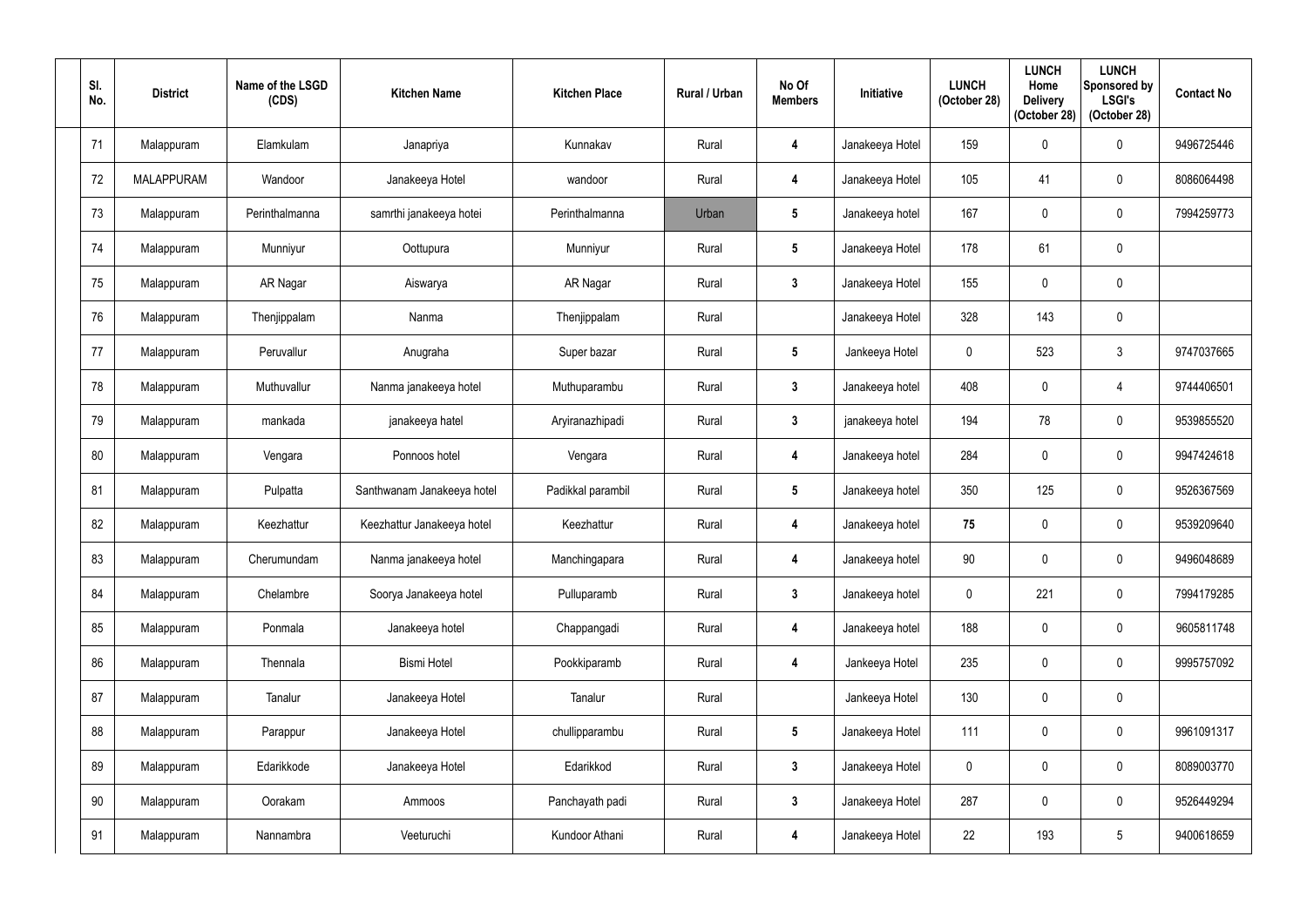|     | SI.<br>No. | <b>District</b> | Name of the LSGD<br>(CDS) | <b>Kitchen Name</b>      | <b>Kitchen Place</b> | Rural / Urban | No Of<br><b>Members</b> | Initiative      | <b>LUNCH</b><br>(October 28) | <b>LUNCH</b><br>Home<br><b>Delivery</b><br>(October 28) | <b>LUNCH</b><br>Sponsored by<br><b>LSGI's</b><br>(October 28) | <b>Contact No</b> |
|-----|------------|-----------------|---------------------------|--------------------------|----------------------|---------------|-------------------------|-----------------|------------------------------|---------------------------------------------------------|---------------------------------------------------------------|-------------------|
|     | 92         | Malappuram      | Pandikkad                 | Janakeeya Hotel          | Pandikkad            | Rural         | 4                       | Janakeeya Hotel | 158                          |                                                         | $\pmb{0}$                                                     |                   |
|     | 93         | Malappuram      | Chokkad                   | Natturuchi               | Chokkad              | Rural         |                         | Janakeeya Hotel | 74                           | 0                                                       | $\mathbf 0$                                                   |                   |
|     | 94         | Malappuram      | Cheekode                  | Cheekode Janakeeya Hotel | Cheekode             | Rural         |                         | Janakeeya Hotel | 68                           | 50                                                      | $\pmb{0}$                                                     |                   |
|     | 95         | Malappuram      | Makkarapparamb            | Subiksha                 | Makkarapparamb       | Rural         | $\mathbf{3}$            | Janakeeya Hotel | 32                           | 20                                                      | $\mathbf 0$                                                   | 8089003770        |
|     | 96         | Malappuram      | Ponnani-1                 | Devi Janakeeya Hotel     | Ponnani              | Urban         | $5\phantom{.0}$         | Janakeeya Hotel | $\mathbf 0$                  |                                                         | $\mathbf 0$                                                   | 9961919097        |
|     | 97         | malappuram      | mangalam                  | Soubagya                 | mangalam             | Rural         | $5\phantom{.0}$         | janakeeya hotel | 72                           | 66                                                      | $\pmb{0}$                                                     |                   |
|     | 98         | Malappuram      | Trikkalangode             | janakeeya hotel          | karakkunnu           | Rural         | $6\phantom{a}$          | Janakeeya Hotel | 176                          |                                                         | $\pmb{0}$                                                     |                   |
|     | 99         | Malppuram       | Morayoor                  | Janakeeya hotel          | Valanchery           | Rural         | $\mathbf{3}$            | Janakeeya hotel | 130                          | $\mathbf{0}$                                            | $\mathbf 0$                                                   |                   |
|     | 100        | Malappuram      | Perumbadapp               | Janakeeya hotel          | Perumbadapp          | Rural         | $\overline{\mathbf{4}}$ | Janakeeya hotel | $\mathbf 0$                  | $\mathbf 0$                                             | $\pmb{0}$                                                     |                   |
|     | 101        | Malappuram      | Tirur                     | Samruthi Janakeeya Hotel | Vettom               | <b>RURAL</b>  |                         | Janakeeya hotel | 143                          | 214                                                     | $\pmb{0}$                                                     |                   |
|     | 102        | Malappuram      | Kondotty                  | Janakeeya hotel          | vazhakad             | <b>RURAL</b>  |                         | janakeeya hotel | 378                          | 308                                                     | $\pmb{0}$                                                     |                   |
|     | 103        | Malappuram      | Perinthalmanna            | Janakeeya hotel          | pulamanthole         | <b>RURAL</b>  | $\overline{\mathbf{4}}$ | Janakeeya hotel | 168                          | $\mathbf 0$                                             | $\pmb{0}$                                                     |                   |
|     | 104        | Malappuram      | Tanur                     | Jankeeya hotel           | Valavannur           | <b>RURAL</b>  |                         | Janakeeya hotel | 175                          | 0                                                       | $\pmb{0}$                                                     |                   |
|     | 105        | Malappuram      | kottakkal                 | Janakeeya hotel          | kotakkal             | <b>URBAN</b>  |                         | Janakeeya hotel | 291                          | 0                                                       | $\pmb{0}$                                                     |                   |
|     | 106        | Malappuram      | Vettom                    | Thripthi Janakeeya Hotel | vettom               | <b>RURAL</b>  |                         | Janakeeya hotel | 100                          | 47                                                      | $\pmb{0}$                                                     |                   |
|     | 107        | Malappuram      | Nilambur                  | Janakeeya hotel          | nilambur             | <b>URBAN</b>  |                         | Janakeeya hotel | 220                          | 30 <sup>°</sup>                                         | $\pmb{0}$                                                     |                   |
|     | 108        | Malappuram      | Nilambur                  | Janakeeya hotel          | nilambur             | <b>URBAN</b>  |                         | Janakeeya hotel | 211                          | $\mathbf 0$                                             | $\pmb{0}$                                                     |                   |
|     | 109        | Malappuram      | Vallikkunn                | Rasakkut                 |                      | Rural         |                         | janakeeyahotel  | $\mathbf 0$                  | 228                                                     | $\pmb{0}$                                                     |                   |
|     | 110        | Malappuram      | kuruva                    | Ruchi                    |                      | Rural         | $5\phantom{.0}$         | Janakeeyahotel  | $\pmb{0}$                    | 0                                                       | $\pmb{0}$                                                     | 9745414800        |
|     | 111        | Malappuram      | Kannamangalam             |                          |                      |               |                         |                 | 288                          | $\mathbf 0$                                             | $\pmb{0}$                                                     |                   |
| 111 |            |                 |                           |                          |                      |               |                         |                 | 15372                        | 6759                                                    | 17                                                            |                   |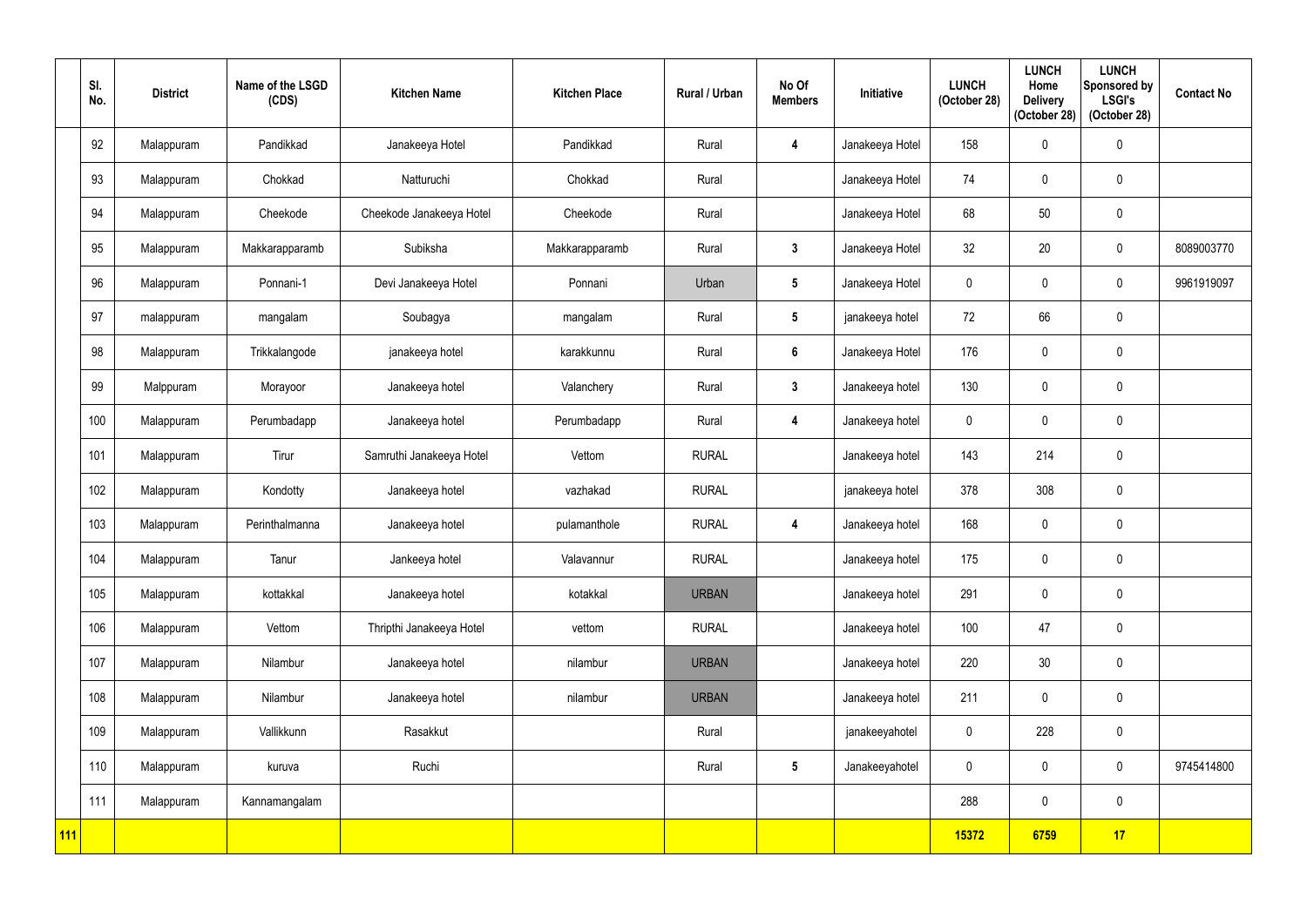| SI.<br>No.     | <b>District</b> | Name of the LSGD<br>(CDS) | <b>Kitchen Name</b>             | <b>Kitchen Place</b>                      | Rural / Urban | No Of<br><b>Members</b> | <b>Initiative</b> | <b>LUNCH</b><br>(October 28) | <b>LUNCH</b><br>Home<br><b>Delivery</b><br>(October 28) | <b>LUNCH</b><br>Sponsored by<br><b>LSGI's</b><br>(October 28) | <b>Contact No</b> |
|----------------|-----------------|---------------------------|---------------------------------|-------------------------------------------|---------------|-------------------------|-------------------|------------------------------|---------------------------------------------------------|---------------------------------------------------------------|-------------------|
|                | Palakkad        | Elapully                  | Nakshathra Vanitha canteen      | Canteen                                   | Rural         | 4                       | Janakeeya Hotel   | 185                          |                                                         | $\mathbf 0$                                                   | 8547384972        |
| $\overline{2}$ | Palakkad        | Nalleppilly               | Vanitha Canteen                 | Canteen                                   | Rural         | $\overline{4}$          | Janakeeya Hotel   | 145                          |                                                         | $\boldsymbol{0}$                                              | 9656232569        |
| 3              | Palakkad        | Chittur                   | Thanal vanitha Canteen          | Thathamangalam, Mettuvalavu               | Urban         | $\mathfrak{Z}$          | Janakeeya Hotel   | 366                          |                                                         | $\boldsymbol{0}$                                              | 9447105400        |
| 4              | Palakkad        | polpully                  | subiksha janakeeya hotel        | kallootiyal                               | Rural         | 5                       | Janakeeya hotel   | 180                          |                                                         | $\mathbf{0}$                                                  | 9495197498        |
| 5              | Palakkad        | Eruthenpathy              | Nila janakeeya hotel            | Mooniilmada muniyappan<br>kshethram near  | Rural         | $5\phantom{.0}$         | Janakeeya hotel   | 122                          |                                                         | $\boldsymbol{0}$                                              | 9037290925        |
| 6              | Palakkad        | Perumatty                 | Nanam Janakeeya hotel           | kannimari                                 | Rural         | $\mathbf{3}$            | Janakeeya hotel   | 96                           |                                                         | $\mathbf 0$                                                   | 9605529657        |
| -7             | Palakkad        | Vadakarapathy             | soubhagya janakeeya hotel       | vadakarapathy panchayath                  | Rural         | $5\overline{)}$         | Janakeeya hotel   | 140                          |                                                         | $\mathbf 0$                                                   | 9633578756        |
| 8              | Palakkad        | Kozhinjampara             | Sreesakthi Janakeeya hotel      | Kozhinjampara<br>gramapanchayth, near bus | Rural         | $5\phantom{.0}$         | Janakeeya hotel   | 140                          |                                                         | $\mathbf 0$                                                   | 9847121105        |
| 9              | Palakkad        | Vadakkenchery             | Oottupura Vanitha Canteen       | Panchayath building,<br>Vadakkenchery     | Rural         | 4                       | Janakeeya Hotel   | 252                          |                                                         | $\mathbf 0$                                                   | 9656360141        |
| 10             | Palakkad        | PKD North                 | Cafesree                        | opp. ksrtc bus stand,<br>Manjakulam road  | Urban         | 5                       | Janakeeya Hotel   | 326                          |                                                         | $\mathbf 0$                                                   | 9037332005        |
| 11             | Palakkad        | Ongallur                  | Amma canteen                    | Ongallur vipanana kendram                 | Rural         | 4                       | Janakeeya Hotel   | 120                          |                                                         | $\mathbf 0$                                                   | 7560924507        |
| 12             | Palakkad        | Muthuthala                | Sreelakshmi vanitha canteen     | Muthuthala panchayath                     | Rural         | 4                       | Janakeeya Hotel   | 92                           |                                                         | $\mathbf 0$                                                   | 7558865485        |
| 13             | Palakkad        | Koppam                    | Natturuchi kudumbashree cafe    | Near koppam village                       | Rural         | $5\phantom{.0}$         | Janakeeya Hotel   | 127                          | $\mathbf 0$                                             | $\mathbf 0$                                                   | 8075779172        |
| 14             | Palakkad        | Paruthur                  | Mamatty vanitha canteen         | Near panchayath                           | Rural         | $5\phantom{.0}$         | Janakeeya Hotel   | 98                           | 0                                                       | $\boldsymbol{0}$                                              | 9544847874        |
| 15             | Palakkad        | Vilayur                   | Souhritha caffesree (Ruchipura) | Near Vilayur Panchayath                   | Rural         | 6                       | Janakeeya Hotel   | 200                          | 0                                                       | $\pmb{0}$                                                     | 9747342046        |
| 16             | palakkad        | Kulukkallur               | Snehitha Janakeeya hotel        | Kulukkallur panchayath                    | Rural         | $5\phantom{.0}$         | Janakeeya hotel   | 75                           | 0                                                       | $\boldsymbol{0}$                                              | 9746701454        |
| 17             | Palakkad        | Pattambi                  | Janakeeya hotel                 | near Govt samskritha college,<br>Pattambi | Urban         | $\overline{\mathbf{4}}$ | Janakeeya hotel   | $\mathbf 0$                  | $\Omega$                                                | $\boldsymbol{0}$                                              | 9562043428        |
| 18             | Palakkad        | Erimayur                  | Thanima Vanitha Canteen         | Panchayath building, Erimayur             | Rural         | $5\phantom{.0}$         | Janakeeya Hotel   | 60                           | 0                                                       | 4                                                             | 9746440633        |
| 19             | Palakkad        | Kizhekkencheri            | Vanitha Canteen                 | Panchayath Building,<br>Kizhakkenchery    | Rural         | 4                       | Janakeeya Hotel   | 70                           | 0                                                       |                                                               | 9747923418        |
| 20             | Palakkad        | Peringottukkurrissi       | Aiswarya Vanitha canteen        | Panchayth building                        | Rural         | $\mathbf{3}$            | Janakeeya Hotel   | 74                           | $\mathbf{0}$                                            | $\boldsymbol{0}$                                              | 9048665884        |
| 21             | Palakkad        | Mundoor                   | Bharath vanitha canteen         | Panchayath building                       | Rural         | $\mathfrak{Z}$          | Janakeeya Hotel   | 150                          | 0                                                       | $\pmb{0}$                                                     | 8592830607        |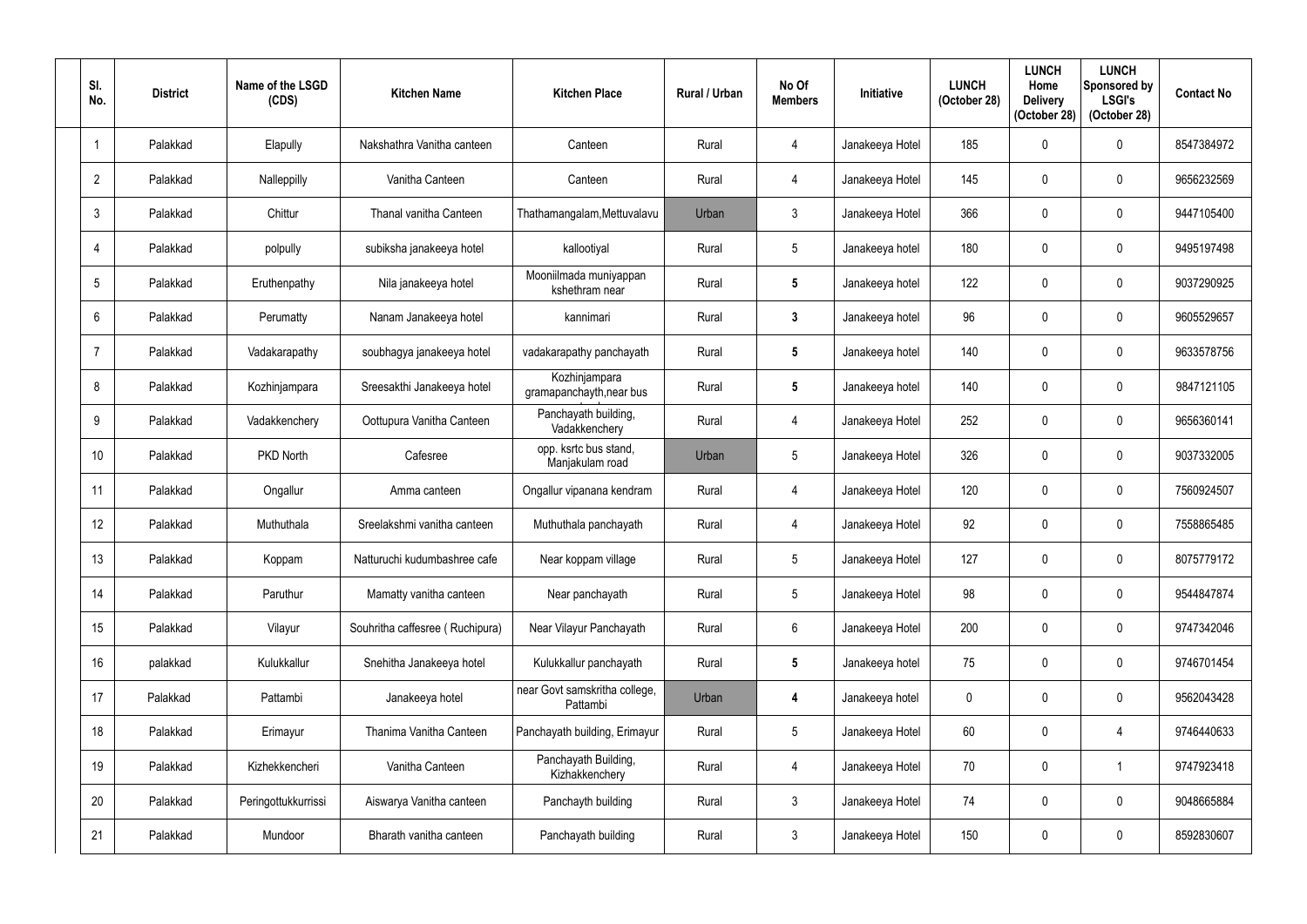| SI.<br>No. | <b>District</b> | Name of the LSGD<br>(CDS) | <b>Kitchen Name</b>                      | <b>Kitchen Place</b>                   | Rural / Urban | No Of<br><b>Members</b> | <b>Initiative</b> | <b>LUNCH</b><br>(October 28) | <b>LUNCH</b><br>Home<br><b>Delivery</b><br>(October 28) | <b>LUNCH</b><br>Sponsored by<br><b>LSGI's</b><br>(October 28) | <b>Contact No</b> |
|------------|-----------------|---------------------------|------------------------------------------|----------------------------------------|---------------|-------------------------|-------------------|------------------------------|---------------------------------------------------------|---------------------------------------------------------------|-------------------|
| 22         | Palakkad        | Kodumbu                   | kripa                                    | kodumb panchayath                      | Rural         | $\overline{4}$          | Janakeeya HoteL   | 35                           |                                                         | $\mathbf 0$                                                   | 9048682860        |
| 23         | Palakkad        | Thirumittakode            | Thirumuttam Janakeeya Hotel              | Karukaputhur                           | Rural         | 6                       | Janakeeya Hotel   | 120                          |                                                         | $\mathbf 0$                                                   | 9072841599        |
| 24         | Palakkad        | Akathethara               | Nanma canteen                            | kalyanamandapam                        | Rural         | $\mathbf{3}$            | Janakeeya Hotel   | 40                           |                                                         | $\mathbf 0$                                                   | 7025563510        |
| 25         | Palakkad        | Marutharoad               | flavours cantteen                        | panchayath                             | Rural         | 5                       | Janakeeya Hotela  | 110                          |                                                         | $\mathbf 0$                                                   | 9746227966        |
| 26         | Palakkad        | Trithala                  | Kairali Vanitha Hotel                    | Thirthala                              | Rural         | $5\phantom{.0}$         | Janakeeya Hotel   | 95                           |                                                         | $\mathfrak{Z}$                                                | 9048710155        |
| 27         | Palakkad        | Kongad                    | Annapoorna vanitha canteen               | Near Kongad village office             | Rural         | 5                       | Janakeeya Hotel   | 130                          |                                                         | $\mathbf 0$                                                   | 9645425774        |
| 28         | Palakkad        | Sreekrishnapuram          | Subiksha canteen                         | Near panchayath office                 | Rural         | 3                       | Janakeeya Hotel   | 64                           |                                                         | $\mathbf 0$                                                   | 8086697226        |
| 29         | Palakkad        | Pallassana                | dhanalakshmi vanitha canteen             | pallassana panchayath<br>building      | Rural         | $5\phantom{.0}$         | Janakeeya Hotel   | 223                          |                                                         | $\mathbf 0$                                                   | 8943225892        |
| 30         | Palakkad        | Nenmmara                  | Nemmara Janakeeya hotel                  | Nemmara junction                       | Rural         | $\overline{4}$          | Janakeeya hotel   | 268                          | $\Omega$                                                | $\mathbf 0$                                                   | 8157850935        |
| 31         | Palakkad        | Ayilur                    | Janakeeya hotel                          | Thalavettanpara, Ayilur                | Rural         | $\mathbf{3}$            | Janakeeya hotel   | 157                          |                                                         | $\mathbf 0$                                                   | 9539517856        |
| 32         | Palakkad        | Melarkode                 | Janakeeya Hotel                          | near Melarkode panchayath              | Rural         | $\overline{4}$          | Janakeeya hotel   | 148                          |                                                         | $\mathbf 0$                                                   | 8606193918        |
| 33         | Palakkad        | Vandazhi                  | janakeeya hotel                          | Kaniyamangalam                         | Rural         | $\mathbf{3}$            | Janakeeya hotel   | 53                           | 0                                                       | $\mathbf 0$                                                   | 9645919937        |
| 34         | Palakkad        | Nelliayampathy            | Janakeeya hotel                          | near Panchayat, kaikaty                | Rural         | $\overline{4}$          | Janakeeya hotel   | 89                           | $\mathbf 0$                                             | $\mathbf 0$                                                   | 9497123529        |
| 35         | Palakkad        | Elavanchery               | Snehatheeram                             | Near GUPS, Vattekkad                   | Rural         | $5\phantom{.0}$         | Janakeeya Hotel   | 210                          | 0                                                       | $\mathbf 0$                                                   | 9744195274        |
| 36         | Palakkad        | Kollemkode                | Priya Vanitha Canteen                    | Block Panchayath Office,<br>Kollengode | Rural         | 4                       | Janakeeya Hotel   | 287                          | $\mathbf{0}$                                            | $\pmb{0}$                                                     | 9745456764        |
| 37         | Palakkad        | Koduvayur                 | Samridhi Kudumbashree Vanitha<br>Canteen | Panchayath Building                    | Rural         | $5\phantom{.0}$         | Janakeeya Hotel   | 97                           | 0                                                       | $\mathbf 0$                                                   | 8086263595        |
| 38         | Palakkad        | Pattanchery               | Sreelakshmi vanitha canteen              | Panchayath Building                    | Rural         | $\overline{4}$          | Janakeeya Hotel   | 65                           | $\Omega$                                                | $\mathbf 0$                                                   | 8086916932        |
| 39         | Palakkad        | Pudunagaram               | Janakeeya Hotel                          | Near KSEB, Pudunagaram                 | Rural         | $\overline{\mathbf{r}}$ | Janakeeya hotel   | 182                          | 0                                                       | $\mathbf 0$                                                   | 9497241598        |
| 40         | Palakkad        | Vadavanoor                | Sree Muruka Janakeeya Hotel              | Vydhyasala, Vadavanoor                 | Rural         | $5\phantom{.0}$         | Janakeeya hotel   | 178                          |                                                         | $\mathbf 0$                                                   | 9567011729        |
| 41         | Palakkad        | Peruvemba                 | Samridi Janakeeya Hotel                  | Peruvemba Junction                     | Rural         | $\overline{\mathbf{4}}$ | Jankeeya hotel    | 24                           | $\mathbf 0$                                             | $\pmb{0}$                                                     | 918089611261      |
| 42         | Palakkad        | Muthalamada               | Janakeeya Hotel                          | Chulliyarmedu                          | Rural         | $\boldsymbol{4}$        | Jankeeya hotel    | 237                          | 0                                                       | $\pmb{0}$                                                     | 9633730067        |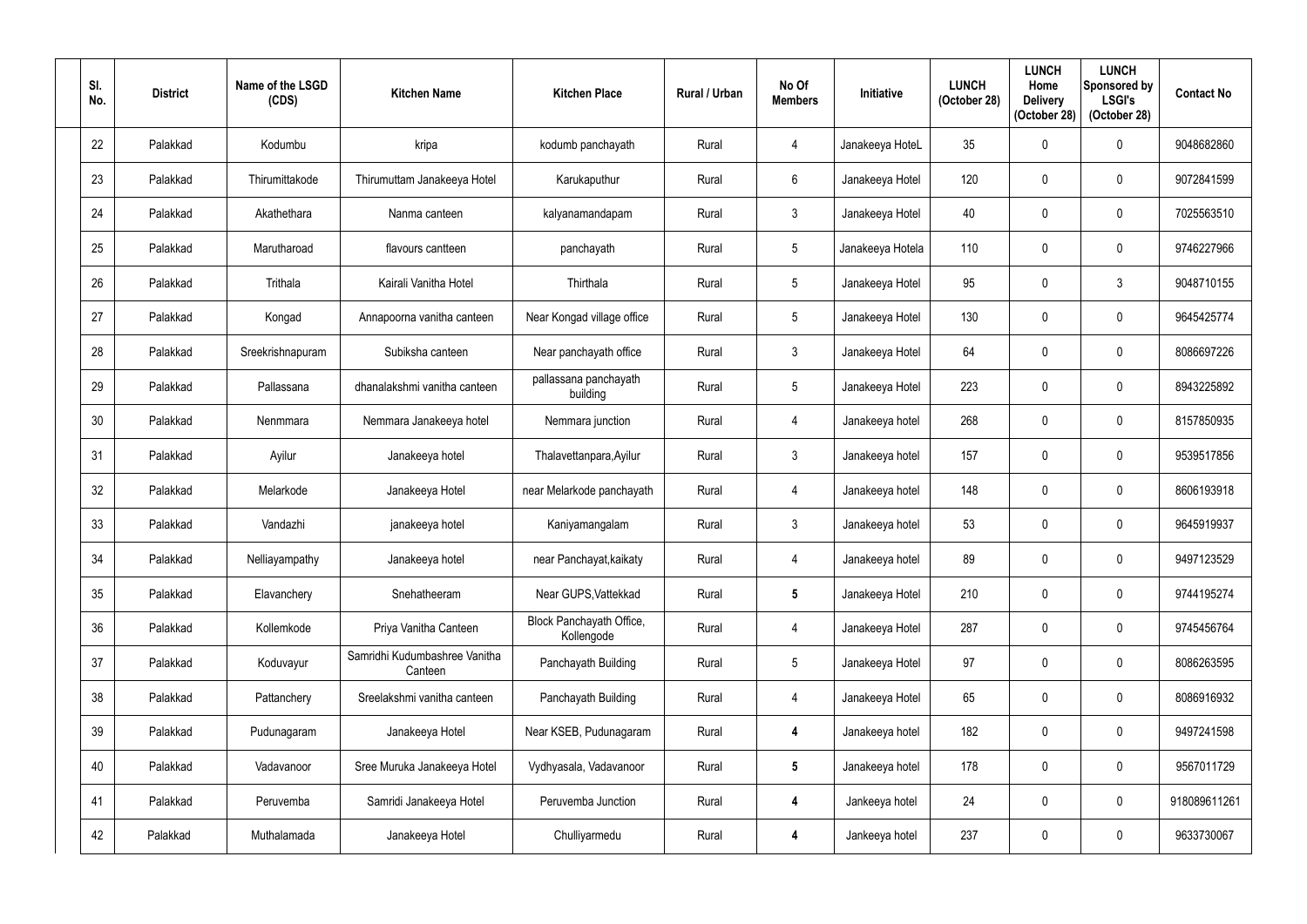|    | SI.<br>No. | <b>District</b> | Name of the LSGD<br>(CDS) | <b>Kitchen Name</b>                         | <b>Kitchen Place</b>                            | Rural / Urban | No Of<br><b>Members</b> | Initiative       | <b>LUNCH</b><br>(October 28) | <b>LUNCH</b><br>Home<br><b>Delivery</b><br>(October 28) | <b>LUNCH</b><br>Sponsored by<br><b>LSGI's</b><br>(October 28) | <b>Contact No</b> |
|----|------------|-----------------|---------------------------|---------------------------------------------|-------------------------------------------------|---------------|-------------------------|------------------|------------------------------|---------------------------------------------------------|---------------------------------------------------------------|-------------------|
|    | 43         | Palakkad        | Cherppalasseri            | Swad Janakiyahotel, CPY                     | Scheduled caste coperative<br>society hall, cpy | Urban         | 5                       | Janakeeya Hotel  | 99                           |                                                         | $\mathbf 0$                                                   | 9447746082        |
|    | 44         | Palakkad        | Vellinezhi                | Aiswarya kudumbashree                       | Adakkaputhur                                    | Rural         | $3\phantom{.0}$         | Janakeeya Hotel  | 91                           |                                                         | $\mathbf 0$                                                   | 9747730588        |
|    | 45         | Palakkad        | Keralasseri               | Bhagyasree janakeeya hotel                  | Near village office                             | Rural         | $\mathfrak{Z}$          | Janakeeya Hotel  | 67                           |                                                         | $\boldsymbol{0}$                                              | 8606125128        |
|    | 46         | Palakkad        | Kottayi                   | Kudumbashree Vanitha canteen                | Near Kottayi Panchayath                         | Rural         | 4                       | Jankeeya hotel   | 95                           |                                                         | $\mathbf 0$                                                   | 9605699847        |
|    | 47         | Palakkad        | anakkara                  | udayasurya vanitha canteen                  | kumbidi                                         | rural         | 5                       | Janakeeya Hotel  | 178                          |                                                         | $\mathbf 0$                                                   | 9895947614        |
|    | 48         | Palakkad        | kappur                    | jeevanam hotel                              | kumaranellur                                    | rural         | $6\overline{6}$         | Janakeeya Hotel  | 178                          |                                                         | $\mathbf 0$                                                   | 9605308385        |
|    | 49         | Palakkad        | Malampauzha               | Nandhanam canteen                           | near fantasy park                               | Rural         | 5                       | Janakeeya HotelT | 112                          |                                                         | $\mathbf 0$                                                   | 807587062         |
| 96 | 50         | Palakkad        | Puduppariyaram            | Anaswara Canteen                            | Panchayath                                      | Rural         | $\overline{4}$          | Janakeeya Hotel  | 88                           |                                                         | $\mathbf 0$                                                   | 9526677781        |
|    | 51         | Palakkad        | kadambazhipuram           | Reshmi janakeeya hotel                      | 16 mail                                         | Rural         | 5                       | Janakeeya Hotel  | 57                           |                                                         | $\mathbf 0$                                                   | 9048375891        |
|    | 52         | Palakkad        | Kadambazhipuram           | Ardhram Janakeeya hotel                     | Pulapatta                                       | Rural         | $\mathbf{3}$            | Janakeeya Hotel  | 53                           |                                                         | $\mathbf 0$                                                   | 9495775246        |
|    | 53         | Palakkad        | Kannambra                 | Sree kurumba canteen                        | kannambra                                       | Rural         | $\overline{4}$          | Janakeeya Hotel  | 203                          |                                                         | $\mathbf 0$                                                   | 8157815819        |
|    | 54         | Palakkad        | karakkurissi              | Janakiya hotel                              | Near ammus auditorium.<br>Ayappankavu           | Rural         | $3\phantom{.0}$         | Janakeeya Hotel  | 119                          | $\Omega$                                                | $\mathbf 0$                                                   | 6238788932        |
|    | 55         | Palakkad        | Thenkara                  | Subiksham janakeeya hotel                   | Ayurveda hospital compound<br>Then kara         | Rural         | $5\phantom{.0}$         | Janakeeya Hotel  | 75                           | 0                                                       | $\mathbf 0$                                                   | 9747557333        |
|    | 56         | Palakkad        | Alanallur                 | Keerthi vanitha canteen and<br>catering     | Near panchayath Alanallur                       | Rural         | $5\phantom{.0}$         | Janakeeya hotel  | 144                          | 0                                                       | $\mathbf 0$                                                   | 9495447569        |
|    | 57         | Palakkad        | Pudur                     | Asil canteen                                | Pudur panchayath                                | Rural         | $\overline{4}$          | Janakeeya hotel  | 57                           | 0                                                       | $\mathbf 0$                                                   | 8086968050        |
|    | 58         | Palakkad        | Parali                    | Annasree Janakeeya hotel                    | Near parali panchayath                          | Rural         | $\overline{4}$          | Janakeeya hotel  | 133                          | 0                                                       | $\mathbf 0$                                                   | 8281829238        |
|    | 59         | Palakkad        | Mannur                    | Kudumbasree janakeeya hotel                 | Mannur panchayath                               | Rural         | $5\phantom{.0}$         | Janakeeya hotel  | 75                           | $\mathbf{0}$                                            | $\mathbf 0$                                                   | 9495771095        |
|    | 60         | Palakkad        | Kuzhalmannam              | Janasree jankeeya hotel                     | Kuzhalmannam block<br>panchayth                 | Rural         | $\mathfrak{Z}$          | Jankeeya hotel   | 110                          | 5                                                       | $\pmb{0}$                                                     | 9847364980        |
|    | 61         | Palakkad        | Kavassery                 | samridhi Janakeeya Hotel                    | Alathur road, kavasheery                        | Rural         | $6\,$                   | Janakeeya hotel  | 75                           | 0                                                       | $\pmb{0}$                                                     | 9747570761        |
|    | 62         | palakkad        | chalissery                | Thanal janakeeya hotel                      | chalissery panchayath building                  | Rural         | $\mathfrak{Z}$          | Janakeeya hotel  | 45                           | 0                                                       | $\mathbf 0$                                                   | 9562702284        |
|    | 63         | palakkad        | Kottopadam                | Iva canteen and catering janakeeya<br>hotel | Block building, Near<br>aryambavu junction      | Rural         | $\overline{4}$          | Janakeeya hotel  | 76                           | 0                                                       | $\pmb{0}$                                                     | 9074818126        |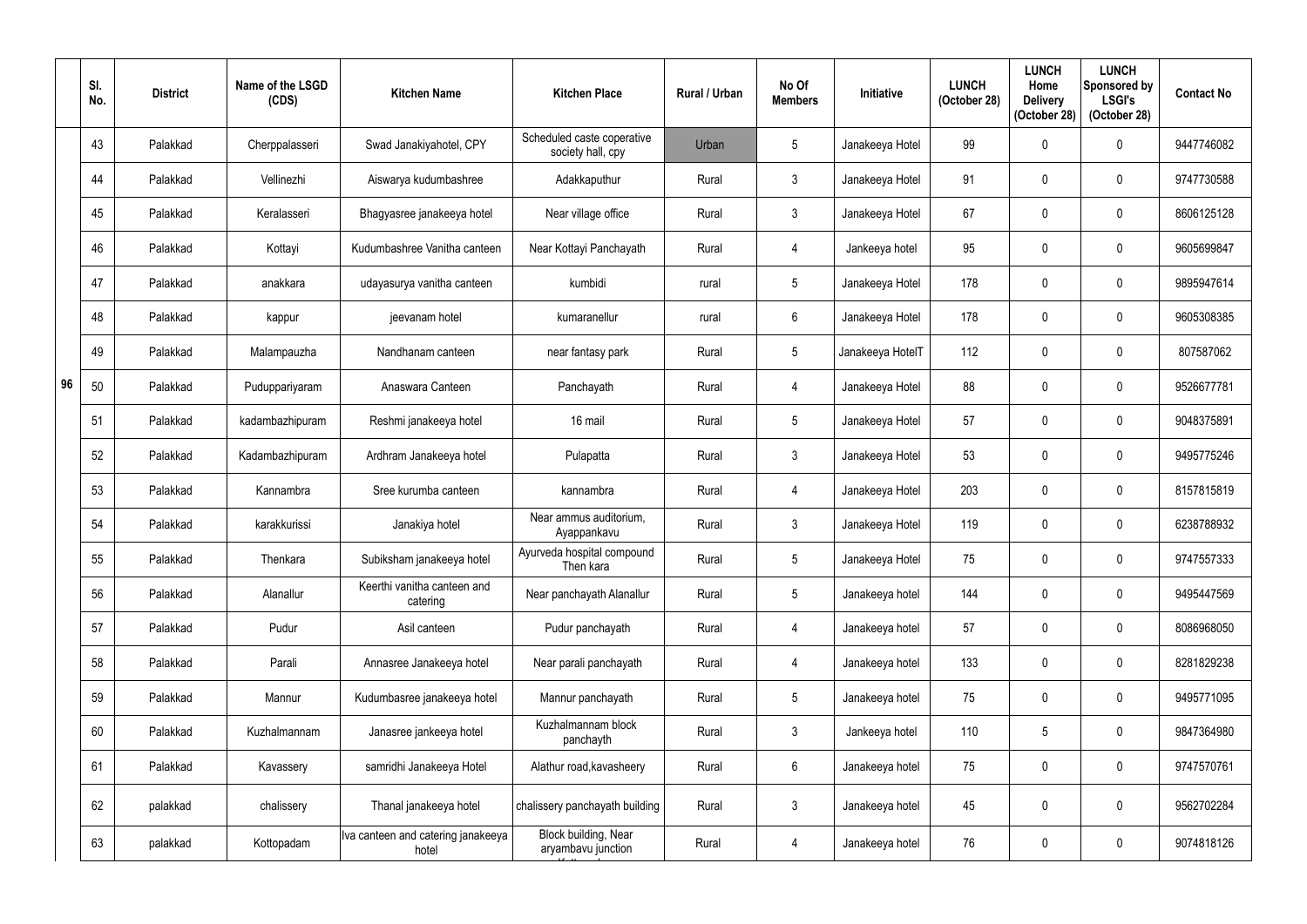| SI.<br>No. | <b>District</b> | Name of the LSGD<br>(CDS) | <b>Kitchen Name</b>         | <b>Kitchen Place</b>                | Rural / Urban | No Of<br><b>Members</b> | <b>Initiative</b> | <b>LUNCH</b><br>(October 28) | <b>LUNCH</b><br>Home<br><b>Delivery</b><br>(October 28) | <b>LUNCH</b><br>Sponsored by<br><b>LSGI's</b><br>(October 28) | <b>Contact No</b> |
|------------|-----------------|---------------------------|-----------------------------|-------------------------------------|---------------|-------------------------|-------------------|------------------------------|---------------------------------------------------------|---------------------------------------------------------------|-------------------|
| 64         | palakkad        | kumaramputhur             | Ruchi cafe janakeeya hotel  | Panchayath kumaramputhur            | Rural         | $\mathbf{3}$            | Janakeeya hotel   | 285                          |                                                         | $\boldsymbol{0}$                                              | 8589968705        |
| 65         | palakkad        | Malampuzha                | Amma janakeeya hotel        | kadukkamkunnu, Malampuzha           | Rural         | $\mathbf{3}$            | Janakeeya hotel.  | 315                          |                                                         | $\mathbf 0$                                                   | 9446521664        |
| 66         | palakkad        | Alathur                   | Rich Janakeeya hotel        | Near bus stand, Alathur             | Rural         | $\boldsymbol{4}$        | Janakeeya hotel   | 249                          | $\Omega$                                                | 11                                                            | 9947030779        |
| 67         | palakkad        | Karimpuzha                | Janakeeya hotel             | Karimpuzha panchayath               | Rural         | $\mathbf{3}$            | Janakeeya hotel   | 82                           |                                                         | $\mathbf 0$                                                   | 9961502739        |
| 68         | Palakkad        | Thenkurissi               | Eyeshee janakeeya hotel     | Panchayth building,<br>Thenkurissi  | Rural         | $\overline{\mathbf{4}}$ | Jankeeya hotel    | 85                           |                                                         | $\mathbf 0$                                                   | 9995662723        |
| 69         | Palakkad        | Agali                     | Janakeeya Hotel             | Block Panchayath building,<br>Agali | Rural         | $5\phantom{.0}$         | Jankeeya hotel    | 143                          |                                                         | $\mathbf 0$                                                   | 9037878897        |
| 70         | Palakkad        | Sholayur                  | Powrnami janakeeya hotel    | anakkatty bus stand                 | Rural         | $\overline{\mathbf{4}}$ | Jankeeya hotel    | $\mathbf 0$                  |                                                         | $\mathbf 0$                                                   | 9159556404        |
| 71         | Palakkad        | Puthushery                | Janakeeya hotel             | Puthushery panchayath               | Rural         | $5\phantom{.0}$         | Janakeeya hotel.  | 94                           |                                                         | $\mathbf 0$                                                   | 9562772723        |
| 72         | Palakkad        | Karimba                   | Janakeeya hotel             | Panchayath premise                  | Rural         | $\mathbf{3}$            | Janakeeya Hotel   | 97                           | $\Omega$                                                | $\mathbf 0$                                                   | 9562163979        |
| 73         | Palakkad        | Nagalasseri               | Janakeeya hotel             | near koottanad bus stand            | Rural         | $5\phantom{.0}$         | Janakeeya hotel   | 195                          |                                                         | $\mathbf 0$                                                   | 8921928291        |
| 74         | Palakkad        | Mathur                    | Nila janakeeya Hotel        | Near Panchayth, Mathur              | Rural         | $\overline{\mathbf{4}}$ | Jankeeya hotel    | 155                          |                                                         | $\mathbf 0$                                                   | 9562356483        |
| 75         | Palakkad        | Chalavara                 | Janakeeya hotel             | Chalavara panchayath                | Rural         | $5\phantom{.0}$         | Janakeeya hotel   | 75                           | 0                                                       | $\mathbf 0$                                                   | 9544659942        |
| 76         | Palakkad        | Ananganadi                | vanitha cateen              | near Ananganadi panchayath          | Rural         | $\mathfrak{Z}$          | Janakeeya Hotel   | 66                           | 0                                                       | $\boldsymbol{0}$                                              | 8921410495        |
| 77         | Palakkad        | Lakkidiperur              | Janakeeya hotel             | Lekkidi perur panchayath            | Rural         | $5\phantom{.0}$         | Jankeeya hotel    | 105                          |                                                         | $\boldsymbol{0}$                                              | 6238921903        |
| 78         | Palakkad        | Nellaya                   | Janakeeya hotel             | Nellaya panchayath                  | Rural         | $\overline{\mathbf{4}}$ | Janakeeya hotel   | 70                           | $\mathbf{0}$                                            | $\pmb{0}$                                                     | 9562432883        |
| 79         | Palakkad        | Shornur                   | Oottupura Janakeeya hotel   | near bus stand, Shoranur            | Urban         | $\overline{\mathbf{5}}$ | Janakeeya hotel   | 230                          | 0                                                       | $\pmb{0}$                                                     | 9747102377        |
| 80         | Palakkad        | Shornur                   | Snehadeepam Janakeeya hotel | Shoranur municipality               | Urban         | $\overline{\mathbf{r}}$ | Janakeeya hotel   | 164                          | $\mathbf{0}$                                            | $\boldsymbol{0}$                                              | 6238755729        |
| 81         | Palakkad        | Thrikkadiri               | Janakeeya hotel             | Samskarika nilayam                  | Rural         | $\overline{\mathbf{r}}$ | Janakeeya hotel   | 62                           | 0                                                       | $\boldsymbol{0}$                                              | 9544806032        |
| 82         | palakkad        | Vaniyamkulam              | Janakeeya hotel             | near PK DAS hospital                | Rural         | $\mathbf{3}$            | Janakeeya hotel   | 240                          |                                                         | $\mathfrak{Z}$                                                | 9947408415        |
| 83         | Palakkad        | Ambalappara               | Janakiya hotel              | ambalappara<br>kalyanamandapam      | Rural         | $5\phantom{.0}$         | Janakeeya Hotel   | 56                           | $\mathbf 0$                                             | $\pmb{0}$                                                     | 8129562289        |
| 84         | Palakkad        | Vallappuzha               | Janakeeya hotel             | Hayath Complex, Vallappuzha         | Rural         | $\overline{\mathbf{5}}$ | Janakeeya Hotel   | 219                          | 0                                                       | $\pmb{0}$                                                     | 8086406897        |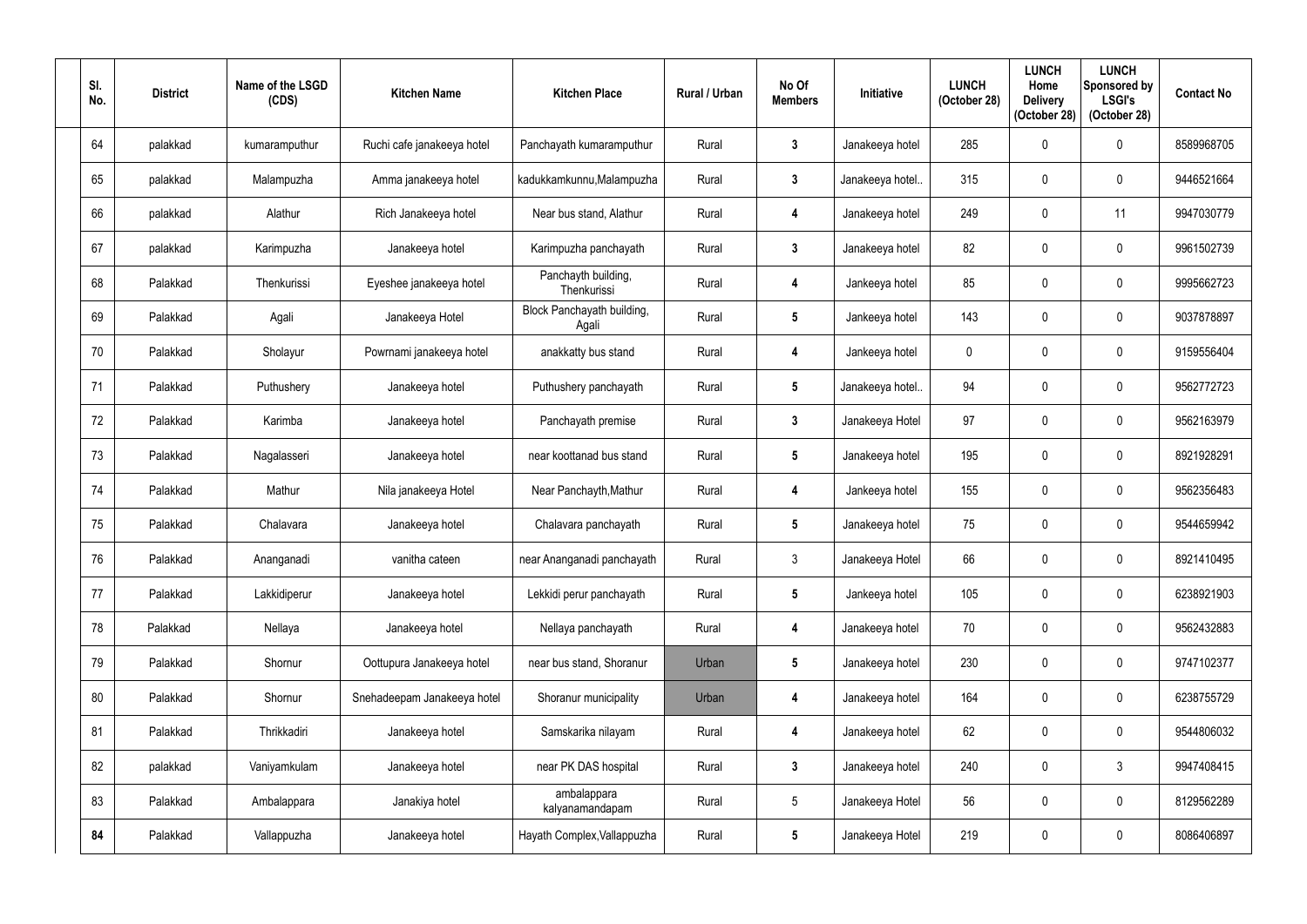|    | SI.<br>No.     | <b>District</b> | Name of the LSGD<br>(CDS) | <b>Kitchen Name</b>             | <b>Kitchen Place</b>                       | Rural / Urban | No Of<br><b>Members</b> | <b>Initiative</b> | <b>LUNCH</b><br>(October 28) | <b>LUNCH</b><br>Home<br><b>Delivery</b><br>(October 28) | <b>LUNCH</b><br>Sponsored by<br><b>LSGI's</b><br>(October 28) | <b>Contact No</b> |
|----|----------------|-----------------|---------------------------|---------------------------------|--------------------------------------------|---------------|-------------------------|-------------------|------------------------------|---------------------------------------------------------|---------------------------------------------------------------|-------------------|
|    | 85             | Palakkad        | Shoranur                  | Ela janakeeya hotel             | Vpc market, kulappully                     | Urban         | $\mathbf{3}$            | Janakeeya hotel   | 154                          | $\mathbf 0$                                             | $\mathbf 0$                                                   | 8129769113        |
|    | 86             | Palakkad        | Mankara                   | Subiksha Janakeeya hotel        | Near Mankara Panchayath                    | Rural         | $5\phantom{.0}$         | Janakeeya hotel   | 72                           | 0                                                       | $\mathbf 0$                                                   | 8549045637        |
|    | 87             | Palakkad        | Kanjirapuzha              | Surya Janakeeya hotel           | Kanjirapuzha, panchayath                   | Rural         | $5\phantom{.0}$         | Janakeeya hotel   | 120                          | $\mathbf 0$                                             | $\boldsymbol{0}$                                              | 9048698194        |
|    | 88             | Palakkad        | Thachanattukara           | Haritham janakeeya hotel        | 53 mile, Thachanattukara                   | Rural         | $\mathbf{3}$            | Janakeeya hotel   | 83                           | 0                                                       | $\mathbf 0$                                                   | 9605097810        |
|    | 89             | Palakkad        | Puthukode                 | Puthuma jankeeya hotel          | Thachanadi junction                        | Rural         | 6                       | Janakeeya hotel   | 136                          | 0                                                       | $\mathbf 0$                                                   | 9744459080        |
|    | 90             | Palakkad        | Tarur                     | Jankeeya Hotel                  | Infront of vilage office, Tarurk           | Rural         | 4                       | Janakeeya hotel   | 51                           | 0                                                       | $\mathbf 0$                                                   | 8606780959        |
|    | 91             | Palakkad        | Pirayiri                  | Janakeeya hotel                 | Near Panchayath office                     | Rural         | $5\phantom{.0}$         | Janakeeya hotel   | 105                          | 0                                                       | $\mathbf 0$                                                   | 9037495586        |
|    | 92             | Palakkad        | Palakkad ulb              | Ruchi                           | Near Balaji hospital, Fort<br>Maidan       | Urban         | $\overline{\mathbf{4}}$ | Janakeeya hotel   | 238                          | $\mathbf 0$                                             | $\boldsymbol{0}$                                              | 7994185687        |
|    | 93             | Palakkad        | Pookkottukavu             | Punya                           | Pookkottukavu Centre                       | Rural         | 4                       | Janakeeya Hotel   | 82                           | 0                                                       | $\mathbf 0$                                                   | 9745511432        |
|    | 94             | Palakkad        | Kuthanoor                 | Suryodayam jankeeya hotel       | Kalapara, kuthanoor                        | Rural         | $5\phantom{.0}$         | Jankeeya hotel    | 30 <sup>°</sup>              | 0                                                       | $\mathbf 0$                                                   | 9995159738        |
|    | 95             | Palakkad        | Thiruvegappura            | Janakeeya Hotel                 | Kaippuram                                  | Rural         | $5\phantom{.0}$         | Jankeeya hotel    | 145                          | $\mathbf 0$                                             | $\overline{0}$                                                | 8921882903        |
|    | 96             | Palakkad        | Thachampara               | Vanitha canteen Janakeeya Hotel | Thachampara town                           | Rural         | 4                       | Jankeeya hotel    | 88                           | 0                                                       | $\mathbf 0$                                                   | 9497826216        |
|    | 97             | Palakkad        | Kannadi                   | Sweet jankeeya hotel            | Yakkara junction                           | Rural         | $\mathbf{3}$            | Jankeeya hotel    | 66                           | $\mathbf 0$                                             | $\pmb{0}$                                                     | 9846918028        |
|    | 98             | Palakkad        | Pattithara                | Bavana janakeeya hotel          | kottappadam                                | Rural         | $5\phantom{.0}$         | Janakeeya hotel   | $\pmb{0}$                    | $\mathbf 0$                                             | $\pmb{0}$                                                     | 9074163402        |
|    | 99             | Palakkad        | Mannarkkad                | Janakeeya Hotel                 | muncipal building, busstand,<br>mannarkkad | Urban         | $\overline{\mathbf{4}}$ | Janakeeya hotel   | 100                          | $\mathbf 0$                                             | 45                                                            |                   |
| 99 |                |                 |                           |                                 |                                            |               | 420                     |                   | 12417                        | 5 <sup>1</sup>                                          | 67                                                            |                   |
|    |                | Pathanamthitta  | Anicadu                   | Janatha janakeeya hotel         | Nooromave                                  | Rural         | $\mathfrak{Z}$          | Janakeeya Hotel   | $\overline{0}$               | 138                                                     | $\pmb{0}$                                                     | 6282875679        |
|    | $\overline{2}$ | Pathanamthitta  | Kaviyoor                  | Janakeeya Hotel                 | Manakkachira                               | Rural         | $\overline{4}$          | Janakeeya Hotel   | $\mathbf 0$                  | 211                                                     | $\pmb{0}$                                                     | 9747886172        |
|    | $\mathbf{3}$   | Pathanamthitta  | Kottanadu                 | Janakeeya Hotel                 | Kottanadu                                  | Rural         | $\overline{4}$          | Janakeeya Hotel   | $\overline{0}$               | 150                                                     | $\pmb{0}$                                                     | 6282382608        |
|    | $\overline{4}$ | Pathanamthitta  | Kalloopara                | Janakeeya Hotel                 | Kalloopara                                 | Rural         | $5\phantom{.0}$         | Janakeeya Hotel   | $\pmb{0}$                    | 51                                                      | $\pmb{0}$                                                     | 9947471024        |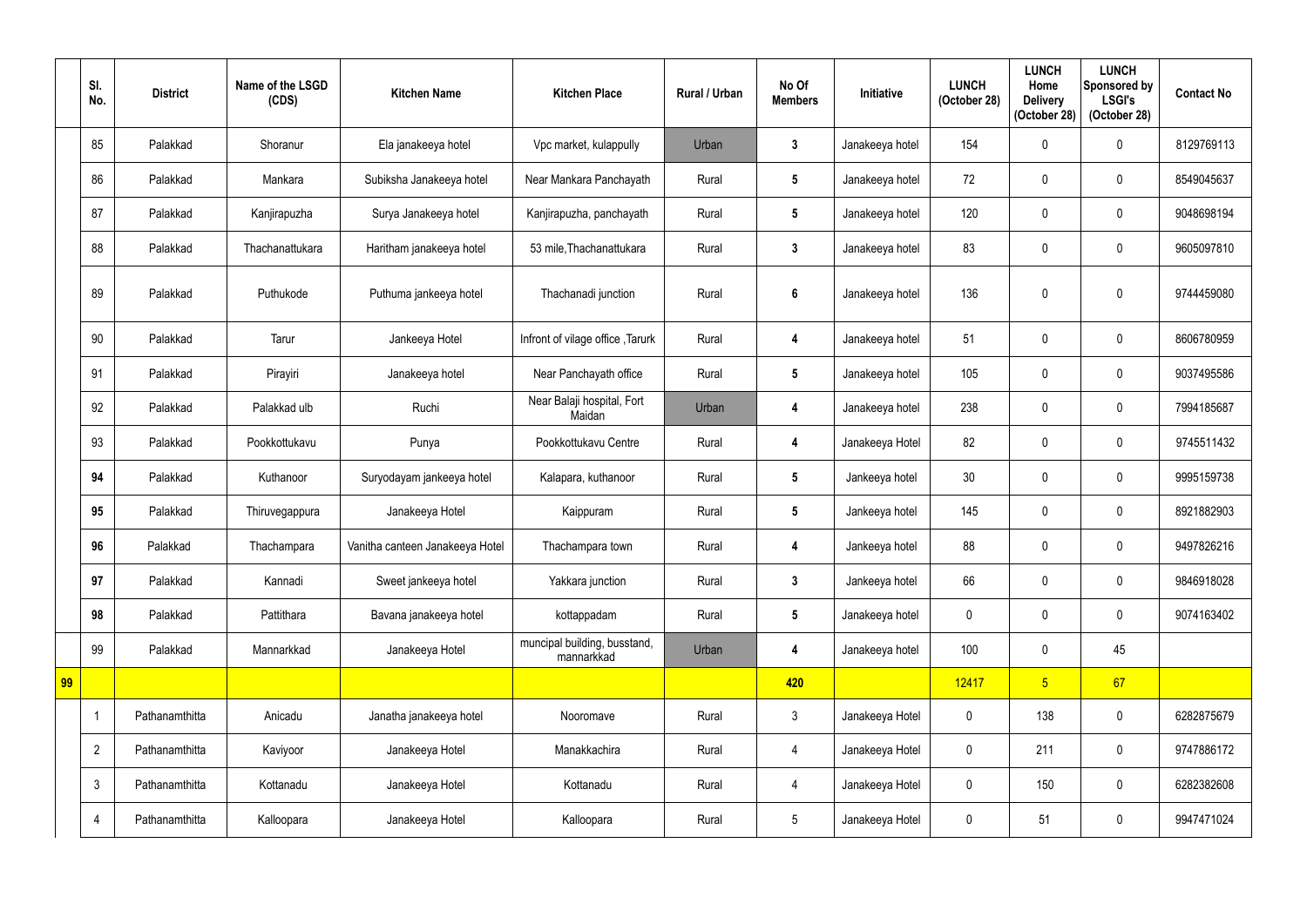| SI.<br>No.      | <b>District</b> | Name of the LSGD<br>(CDS) | <b>Kitchen Name</b>             | <b>Kitchen Place</b>        | Rural / Urban | No Of<br><b>Members</b> | <b>Initiative</b> | <b>LUNCH</b><br>(October 28) | <b>LUNCH</b><br>Home<br><b>Delivery</b><br>(October 28) | <b>LUNCH</b><br>Sponsored by<br><b>LSGI's</b><br>(October 28) | <b>Contact No</b> |
|-----------------|-----------------|---------------------------|---------------------------------|-----------------------------|---------------|-------------------------|-------------------|------------------------------|---------------------------------------------------------|---------------------------------------------------------------|-------------------|
| $5\overline{5}$ | Pathanamthitta  | Kunnamthanam              | Thripthi Hotel                  | Kunnamthanam                | Rural         | $\mathbf{3}$            | Janakeeya Hotel   | $\mathbf 0$                  | 42                                                      | $\mathbf 0$                                                   | 6235908328        |
| 6               | pathanamthitta  | mallappally               | janakeeya hotel                 | mallappally                 | Rural         | $\mathbf{3}$            | janakeeya hotel   | $\mathbf{0}$                 | 166                                                     | $\boldsymbol{0}$                                              | 9744194830        |
| $\overline{7}$  | Pathanamthitta  | kottangal                 | janakeeya hotel                 | kottangal                   | Rural         | $\mathfrak{Z}$          | Janakeeya Hotel   | $\mathbf 0$                  | 159                                                     | $\pmb{0}$                                                     | 9526690541        |
| 8               | Pathanamthitta  | Nedumpuram                | Nedumpram Janakeeya Hotel       | Podiyadi                    | Rural         | $5\phantom{.0}$         | Janakeeya Hotel   | 0                            | 210                                                     | $\mathbf 0$                                                   | 919188291409      |
| 9               | Pathanamthitta  | Niranam                   | Sakhi cafe                      | Niranam                     | Rural         | $\mathfrak{Z}$          | Janakeeya Hotel   | $\Omega$                     | 82                                                      | $\mathbf 0$                                                   | 919526423710      |
| 10              | Pathanamthitta  | Peringara                 | Haritha samrudhi Catering       | <b>PMVHS Pringara</b>       | Rural         | 4                       | Janakeeya Hotel   | $\mathbf{0}$                 | 90                                                      | $\mathbf 0$                                                   | 919961219550      |
| 11              | Pathanamthitta  | Peringara                 | Pulari janakeeya Hotel          | swamipalam                  | Rural         | $\overline{4}$          | Janakeeya hotel   | $\mathbf 0$                  | 68                                                      | $\mathbf 0$                                                   | 919656132036      |
| 12              | Pathanamthitta  | Kuttor                    | Nanma Catering                  | <b>GHS Kuttoor</b>          | Rural         | $\mathbf{3}$            | Janakeeya Hotel   | $\mathbf{0}$                 | 170                                                     | $\mathbf 0$                                                   | 919526323212      |
| 13              | Pathanamthitta  | Kadapra                   | Niradeepam janakeeya hotel      | Kadapra                     | Rural         | 4                       | Janakeeya Hotel   | $\mathbf 0$                  |                                                         | $\mathbf 0$                                                   | 9656512066        |
| 14              | Pathanamthitta  | Eraviperoor               | Avi cafe                        | Avi cafe                    | Rural         | $\mathbf{3}$            | Janakeeya Hotel   | $\mathbf 0$                  | 96                                                      | $\mathbf 0$                                                   | 6238013293        |
| 15              | Pathanamthitta  | Koipuram                  | Ammas kudumbashree cafe         | Muttamon                    | Rural         | $5\phantom{.0}$         | Janakeeya Hotel   | $\mathbf 0$                  | 114                                                     | $\mathbf 0$                                                   | 9961485931        |
| 16              | Pathanamthitta  | Thottappuzhassery         | Thottapuzhassery Jankeeya Hotel | Thottapuzhassery            | Rural         | 4                       | Janakeeya Hotel   | 0                            | $\Omega$                                                | $\boldsymbol{0}$                                              | 9656403054        |
| 17              | Pathanamthitta  | Puramattom                | Top N Taste                     | Puramattom                  | Rural         | $\mathfrak{Z}$          | Janakeeya Hotel   | $\mathbf 0$                  | 16                                                      | $\pmb{0}$                                                     | 9526728230        |
| 18              | Pathanamthitta  | Ayroor                    | Janakeeya Hotel                 | Ayroor                      | Rural         | $6\phantom{.}$          | Janakeeya Hotel   | $\mathbf 0$                  | 48                                                      | $\mathbf 0$                                                   | 8086653951        |
| 19              | Pathanamthitta  | Ezhumattor                | Swad Hotel                      | Thadiyoor                   | Rural         | $\mathbf{3}$            | Janakeeya Hotel   | $\mathbf 0$                  | 100                                                     | $\pmb{0}$                                                     | 9526857335        |
| 20              | Pathanamthitta  | Kozhencherry              | Ruchi Janakeeya hotel           | Community hall, kozhenchery | Rural         | $\overline{4}$          | Janakeeya Hotel   | $\mathbf 0$                  | 127                                                     | $\pmb{0}$                                                     | 9947387912        |
| 21              | Pathanamthitta  | Mallappuzhassery          | Snehadeepam                     | Paramootil                  | Rural         | $6\,$                   | Janakeeya Hotel   | $\mathbf 0$                  | 58                                                      | $\mathbf 0$                                                   | 9847170052        |
| 22              | Pathanamthitta  | Chennerkara               | Thanal Kudumbasree Cafe         | Nallanikunnu                | Rural         | $5\overline{)}$         | Janakeeya Hotel   | $\mathbf 0$                  | 70                                                      | $\pmb{0}$                                                     | 9747469562        |
| 23              | Pathanamthitta  | Cherukole                 | Janakeeya Hotel                 | Cherukole                   | Rural         | $\mathfrak{Z}$          | Janakeeya Hotel   | $\pmb{0}$                    | 62                                                      | $\pmb{0}$                                                     | 7907811728        |
| 24              | Pathanamthitta  | Elanthoor                 | Janakeeya Hotel                 | Vary                        | Rural         | $\overline{4}$          | Janakeeya Hotel   | $\mathbf 0$                  | 45                                                      | $\pmb{0}$                                                     | 9946047385        |
| 25              | Pathanamthitta  | naranganam                | janakeeya hotel                 | kadammanitta                | Rural         | $\mathbf{3}$            | janakeeya hotel   | 0                            | 60                                                      | $\pmb{0}$                                                     | 9744478962        |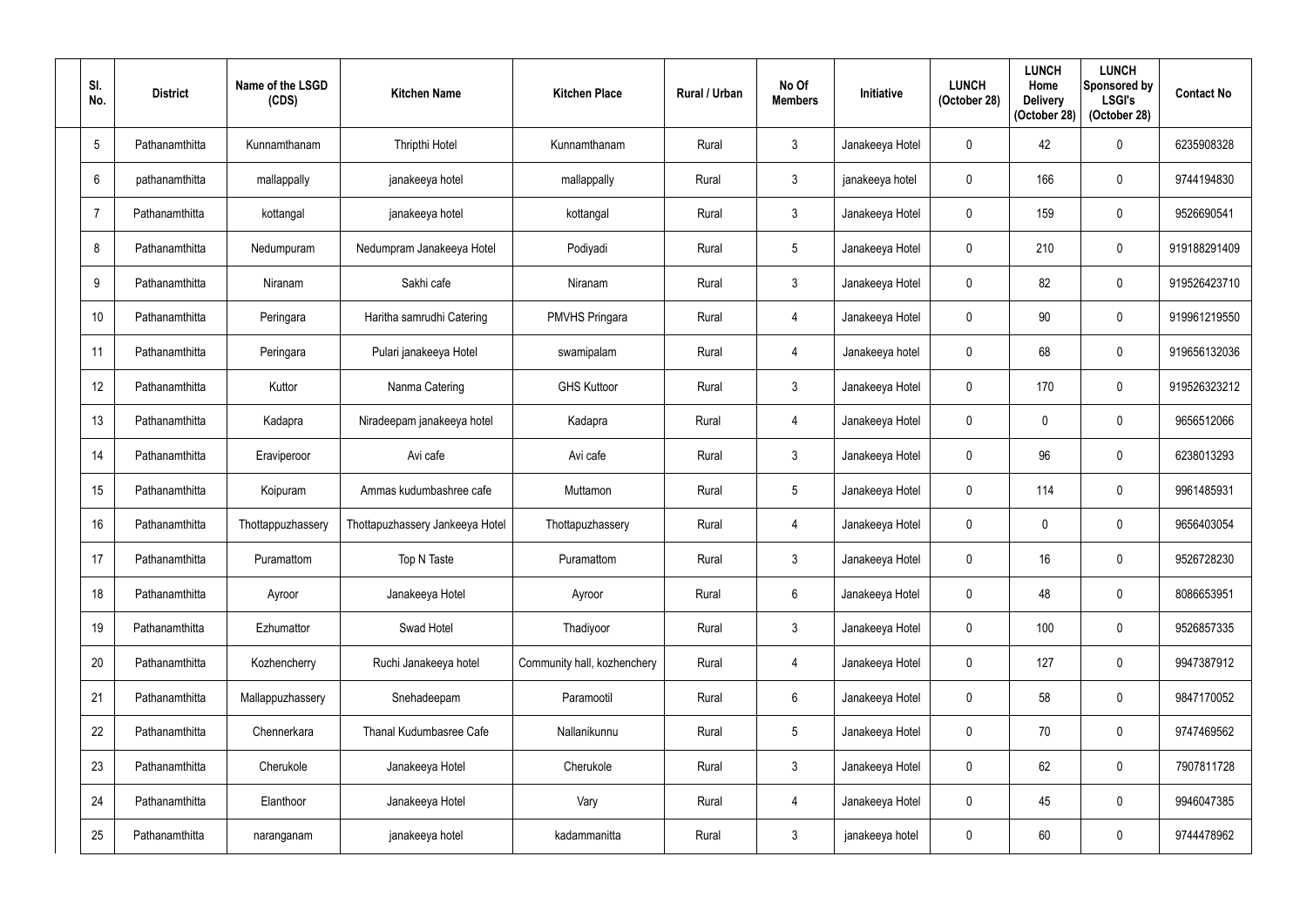|    | SI.<br>No. | <b>District</b> | Name of the LSGD<br>(CDS) | <b>Kitchen Name</b>        | <b>Kitchen Place</b>   | Rural / Urban | No Of<br><b>Members</b> | Initiative      | <b>LUNCH</b><br>(October 28) | <b>LUNCH</b><br>Home<br><b>Delivery</b><br>(October 28) | <b>LUNCH</b><br>Sponsored by<br><b>LSGI's</b><br>(October 28) | <b>Contact No</b> |
|----|------------|-----------------|---------------------------|----------------------------|------------------------|---------------|-------------------------|-----------------|------------------------------|---------------------------------------------------------|---------------------------------------------------------------|-------------------|
|    | 26         | Pathanamthitta  | Omalloor                  | Janakeeya Hotel            | Omalloor               | Rural         |                         | Janakeeya Hotel | $\mathbf 0$                  | 50                                                      | $\pmb{0}$                                                     |                   |
|    | 27         | Pathanamthitta  | Chittar                   | Chittar janakiya hotel     | Koothattukulam         | Rural         | $\mathbf{3}$            | Janakeeya Hotel | $\mathbf{0}$                 | 221                                                     | $\boldsymbol{0}$                                              | 9072374618        |
|    | 28         | Pathanamthitta  | Naranammoozhi             | Thanima                    | Arakkamon              | Rural         | $\mathfrak{Z}$          | Janakeeya Hotel | $\mathbf 0$                  |                                                         | $\pmb{0}$                                                     | 9605021278        |
| 58 | 29         | Pathanamthitta  | Perunadu                  | Perunadu Janakeeya Hotel   | Perunadu               | Rural         | $5\phantom{.0}$         | Janakeeya Hotel | 0                            | 135                                                     | $\mathbf 0$                                                   |                   |
|    | 30         | Pathanamthitta  | Ranni-Angadi              | Angadi Janakeeya Hotel     | Thoodathil church hall | Rural         | $\overline{5}$          | Janakeeya Hotel | $\Omega$                     | 98                                                      | $\pmb{0}$                                                     | 9961190622        |
|    | 31         | Pathanamthitta  | Ranni-Pazhavangadi        | Navami Hotel               | Makkappuzha            | Rural         | $\overline{4}$          | Janakeeya Hotel | $\mathbf{0}$                 | 168                                                     | $\mathbf 0$                                                   | 9562135824        |
|    | 32         | Pathanamthitta  | Seethathodu               | Thanima catering unit      | Seethathodu            | Rural         | $\overline{5}$          | Janakeeya Hotel | 125                          |                                                         | $\mathbf 0$                                                   | 9747622310        |
|    | 33         | Pathanamthitta  | Ranni                     | Janakeeya Hotel            | Ranni                  | Rural         | 4                       | Janakeeya Hotel | 0                            | 59                                                      | $\mathbf 0$                                                   | 99462338752       |
|    | 34         | Pathanamthitta  | Vechhoochira              | Annapoorneswary hotel      | Venkurinji             | Rural         | 4                       | Janakeeya Hotel | $\mathbf 0$                  |                                                         | $\mathbf 0$                                                   | 8547264134        |
|    | 35         | Pathanamthitta  | Vadasserikara             | Thannal Janakeeya Hotel    | Vadasserikara          | Rural         | $5\overline{)}$         | Janakeeya Hotel | $\mathbf 0$                  |                                                         | $\mathbf 0$                                                   | 8590107684        |
|    | 36         | Pathanamthitta  | Vallickodu                | Janakeeya Hotel            | Vallicodu              | Rural         | $5\phantom{.0}$         | Janakeeya Hotel | $\mathbf 0$                  | 158                                                     | $\mathbf 0$                                                   | 8547121591        |
|    | 37         | Pathanamthitta  | Pramadom                  | Aishwarya Janakeeya Hotel  | Pramadom               | Rural         | $\mathfrak{Z}$          | Janakeeya Hotel | 0                            | 70                                                      | $\boldsymbol{0}$                                              | 9495312020        |
|    | 38         | Pathanamthitta  | Aruvappulam               | Janakeeya Hotel            | Kallely                | Rural         | $\mathbf{3}$            | Janakeeya Hotel | $\mathbf 0$                  | 67                                                      | $\pmb{0}$                                                     | 9656700499        |
|    | 39         | Pathanamthitta  | mylapra                   | Manna janakeeya hotel      | mylapra                | Rural         | $\mathfrak{Z}$          | janakeeya hotel | $\mathbf 0$                  | 20                                                      | $\pmb{0}$                                                     | 9961750470        |
|    | 40         | Pathanamthitta  | Thannithodu               | Flowers janakeeya hotel    | Thannithodu            | Rural         | $\mathfrak{Z}$          | Janakeeya hotel | $\pmb{0}$                    | 117                                                     | $\pmb{0}$                                                     | 9061295035        |
|    | 40         | Pathanamthitta  | Malayappuzha              | Janakeeya Hotel            | Malayappuzha           | Rural         | $\mathfrak{Z}$          | Janakeeya Hotel | $\mathbf 0$                  | 199                                                     | $\pmb{0}$                                                     |                   |
|    | 41         | Pathanamthitta  | Konni                     | Janakeeya Hotel            | Konni                  | Rural         | $\mathfrak{Z}$          | Janakeeya Hotel | $\pmb{0}$                    | 163                                                     | $\pmb{0}$                                                     |                   |
|    | 43         | Pathanamthitta  | Kalanjoor                 | Kalanjoor janakeeya Hotel  | Kalanjoor              | Rural         | $\overline{4}$          | Janakeeya Hotel | $\pmb{0}$                    | 0                                                       | $\pmb{0}$                                                     | 6238045066        |
|    | 44         | Pathanamthitta  | Ezhamkulam                | Swad Catering Unit         | Enathu                 | Rural         | $5\phantom{.0}$         | Janakeeya Hotel | $\pmb{0}$                    |                                                         | $\pmb{0}$                                                     | 9747243317        |
|    | 45         | Pathanamthitta  | Kodumon                   | Ruchiyidam Janakeeya Hotel | Kodumon                | Rural         | $\overline{7}$          | Janakeeya Hotel | $\mathbf 0$                  | $\mathbf 0$                                             | $\pmb{0}$                                                     | 75611017112       |
|    | 46         | Pathanamthitta  | Erathu                    | Janakeeya Hotel            | Erathu                 | Rural         | $\overline{4}$          | Janakeeya Hotel | $\mathbf 0$                  | 0                                                       | $\pmb{0}$                                                     | 9645102262        |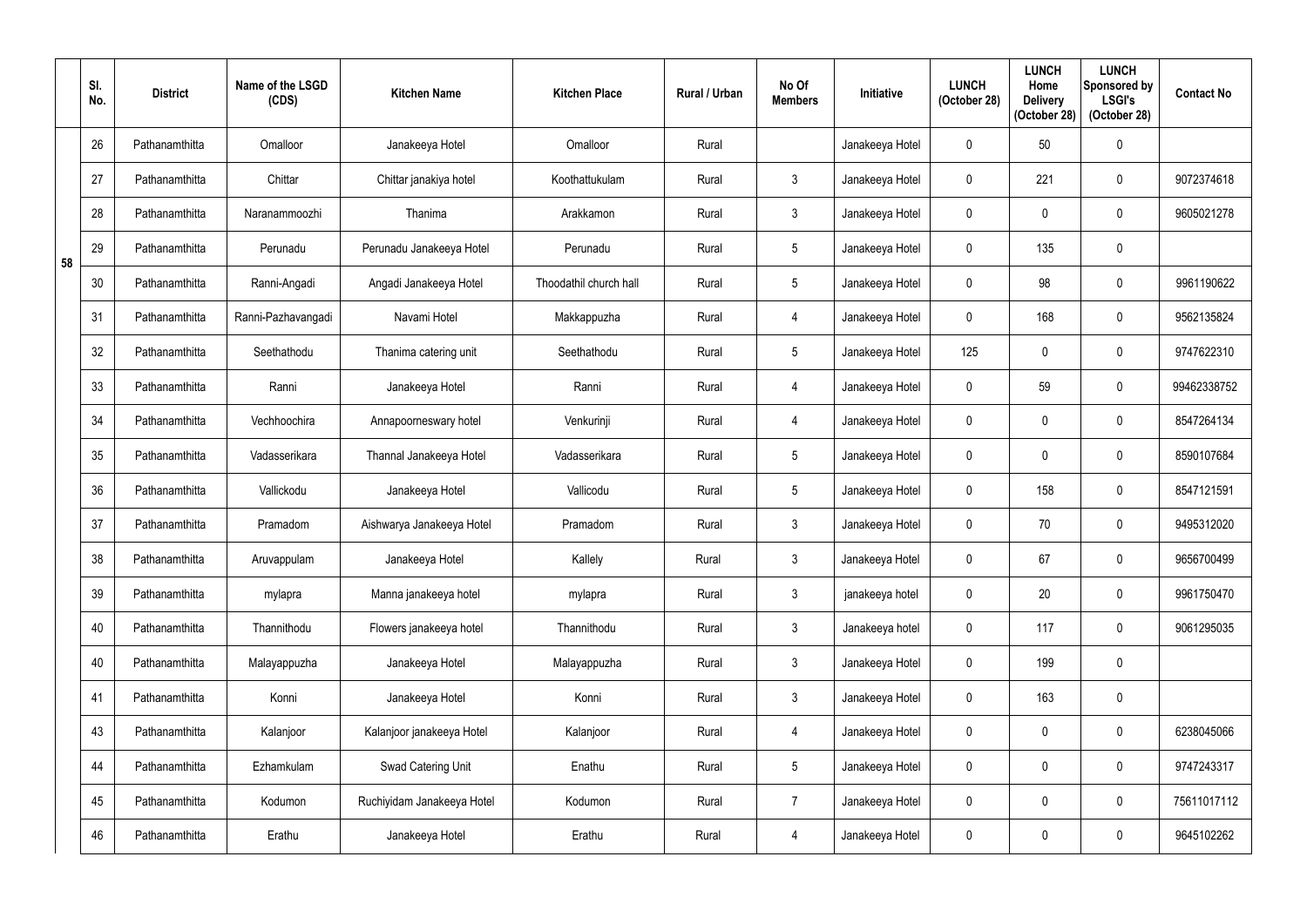|    | SI.<br>No.      | <b>District</b>    | Name of the LSGD<br>(CDS) | <b>Kitchen Name</b>           | <b>Kitchen Place</b>                 | Rural / Urban | No Of<br><b>Members</b> | Initiative      | <b>LUNCH</b><br>(October 28) | <b>LUNCH</b><br>Home<br><b>Delivery</b><br>(October 28) | <b>LUNCH</b><br>Sponsored by<br><b>LSGI's</b><br>(October 28) | <b>Contact No</b> |
|----|-----------------|--------------------|---------------------------|-------------------------------|--------------------------------------|---------------|-------------------------|-----------------|------------------------------|---------------------------------------------------------|---------------------------------------------------------------|-------------------|
|    | 47              | Pathanamthitta     | Enadimangalam             | Janakeeya Hotel               | Elamannoor                           | Rural         | 4                       | Janakeeya Hotel | $\mathbf 0$                  |                                                         | $\mathbf 0$                                                   |                   |
|    | 48              | Pathanamthitta     | Kadampanadu               | Janakeeya Hotel               | Mannady                              | Rural         | $\mathbf{3}$            | Janakeeya Hotel | $\mathbf 0$                  |                                                         | $\mathbf 0$                                                   |                   |
|    | 49              | Pathanamthitta     | Thumpamon                 | Ruchi Cafe                    | Mampilali                            | Rural         | $5\overline{)}$         | Janakeeya Hotel | $\boldsymbol{0}$             |                                                         | $\pmb{0}$                                                     | 9188300026        |
|    | 50              | Pathanamthitta     | Kulanada                  | Bhagyalekshmi cafe unit       | Kaipuzha                             | Rural         | $\mathfrak{Z}$          | Janakeeya Hotel | $\mathbf 0$                  |                                                         | $\mathbf 0$                                                   |                   |
|    | 51              | Pathanamthitta     | Pandalam Thekkekara       | Pandalam Thekkekara           | Thatta                               | Rural         | $\mathfrak{Z}$          | Janakeeya Hotel | $\mathbf 0$                  | 128                                                     | $\pmb{0}$                                                     | 9526224922        |
|    | 52              | Pathanamthitta     | Aranmula                  | Janakeeya Hotel               | Aranmula                             | Rural         | $5\overline{)}$         | Janakeeya Hotel | $\mathbf 0$                  | 75                                                      | $\boldsymbol{0}$                                              | 9656296503        |
|    | 53              | Pathanamthitta     | Mezhuveli                 | Thripthi Janakeeya Hotel      | Mezhuveli                            | Rural         | $\mathfrak{Z}$          | Janakeeya Hotel | $\mathbf 0$                  | 40                                                      | $\mathbf 0$                                                   | 9495265971        |
|    | 54              | Pathanamthitta     | Adoor                     | Amma Catering Unit            | Adoor                                | Urban         | $5\overline{)}$         | Janakeeya Hotel | $\mathbf 0$                  | 0                                                       | $\mathbf 0$                                                   | 8606887490        |
|    | 55              | Pathanamthitta     | Pandalam                  | Ruchi catering                | Sivarenjini Auditorium               | Urban         | $5\phantom{.0}$         | Janakeeya Hotel | $\mathbf 0$                  |                                                         | $\boldsymbol{0}$                                              | 9846212739        |
|    | 56              | Pathanamthitta     | Thiruvalla East           | janakeeya hotel               | near private bus stand<br>thiruvalla | Urban         | $5\phantom{.0}$         | Janakeeya Hotel | $\mathbf 0$                  | 348                                                     | $\mathbf 0$                                                   | 919847729416      |
|    | 57              | Pathanamthitta     | <b>Thiruvalla West</b>    | janakeeya hotel               | kizhakkan muthoor                    | Urban         | $5\overline{)}$         | Janakeeya Hotel | $\mathbf 0$                  | 86                                                      | $\mathbf 0$                                                   | 919656132036      |
|    | 58              | Pathanamthitta     | Pathanamthitta            | Janakeeya Hotel               | Near Municipality Office             | Urban         | $5\overline{)}$         | Janakeeya Hotel | $\boldsymbol{0}$             | 52                                                      | $\mathbf 0$                                                   |                   |
| 58 |                 |                    |                           |                               |                                      |               | 229                     |                 | 125                          | 4587                                                    | $\mathbf{0}$                                                  |                   |
|    | -1              | Thiruvananthapuram | Parassala                 | Bhagyalekshmi janakeeya hotel | Mundaplavila                         | Rural         | $5\phantom{.0}$         | Janakeeya Hotel | 356                          | $\mathbf 0$                                             | $\pmb{0}$                                                     | 9895463718        |
|    | $\overline{2}$  | Thiruvananthapuram | Karode                    | Karode janakeeya hotel        | Paavaara,<br>pazhaya uchakkada       | Rural         | $5\phantom{.0}$         | Janakeeya Hotel | 337                          | 0                                                       | $\boldsymbol{0}$                                              | 9605122139        |
|    | $\mathbf{3}$    | Thiruvananthapuram | Thirupuram                | Thirupuram janakeeya hotel    | Pazhayakada                          | Rural         | $5\phantom{.0}$         | Janakeeya Hotel | 401                          | $\mathbf{0}$                                            | $\boldsymbol{0}$                                              | 7034723987        |
|    | -4              | Thiruvananthapuram | Chenkal                   | Karuna janakeeya hotel        | Udiyankulangara                      | Rural         | $5\phantom{.0}$         | Janakeeya Hotel | 350                          | $\mathbf 0$                                             | $\pmb{0}$                                                     | 9746726109        |
|    | 5               | Thiruvananthapuram | Kulathoor                 | Nakshatra janakeeya hotel     | Attapuram                            | Rural         | $5\phantom{.0}$         | Janakeeya Hotel | 385                          | 0                                                       | $\pmb{0}$                                                     | 8301924221        |
|    | $6\phantom{.}6$ | Thiruvananthapuram | Neyyattinkara 1           | Oottupura                     | Neyyattinkara                        | Urban         | $5\phantom{.0}$         | Janakeeya Hotel | 520                          | $\mathbf 0$                                             | $\pmb{0}$                                                     | 8129192485        |
|    |                 | Thiruvananthapuram | Neyyattinkara 1           | Cafesree Janakeeya Hotel      | Vazhimukku                           | Urban         | $5\phantom{.0}$         | Janakeeya Hotel | 475                          | $\mathbf 0$                                             | $\pmb{0}$                                                     | 9995604997        |
|    | 8               | Thiruvananthapuram | Neyyattinkara 1           | Thripthi janakeeya Hotel      | perumpazhuthoor                      | urban         | 4                       | janakeeya Hotel | 200                          | 0                                                       | $\pmb{0}$                                                     | 6282944199        |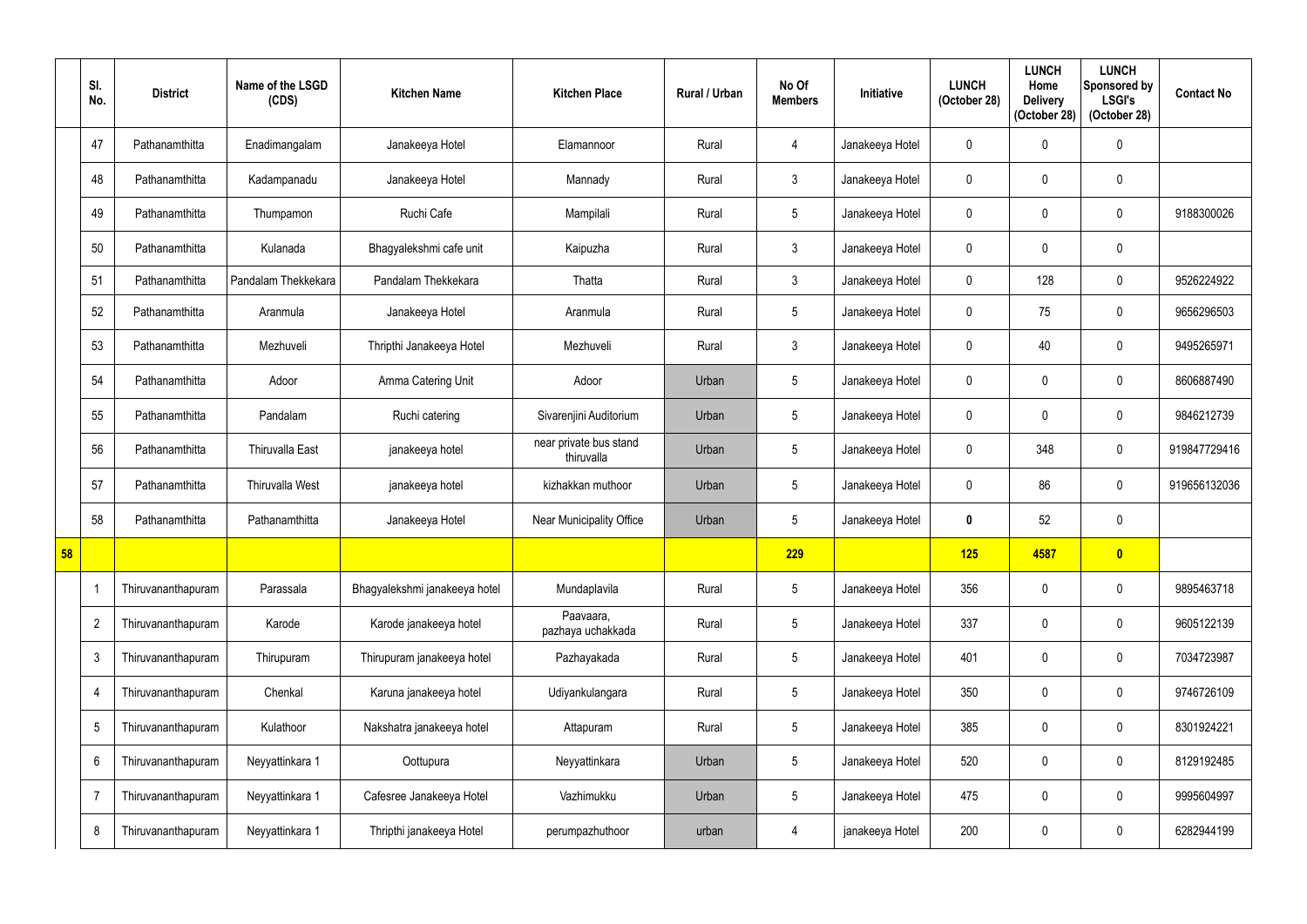| SI. | No. | <b>District</b>    | Name of the LSGD<br>(CDS) | <b>Kitchen Name</b>                       | <b>Kitchen Place</b>                       | <b>Rural / Urban</b> | No Of<br><b>Members</b> | <b>Initiative</b> | <b>LUNCH</b><br>(October 28) | <b>LUNCH</b><br>Home<br><b>Delivery</b><br>(October 28) | <b>LUNCH</b><br>Sponsored by<br><b>LSGI's</b><br>(October 28) | <b>Contact No</b> |
|-----|-----|--------------------|---------------------------|-------------------------------------------|--------------------------------------------|----------------------|-------------------------|-------------------|------------------------------|---------------------------------------------------------|---------------------------------------------------------------|-------------------|
|     | 9   | Thiruvananthapuram | Neyyattinkara 2           | Harsha catering unit                      | Neyyattinkara                              | Urban                | 5                       | Janakeeya Hotel   | 330                          |                                                         | $\mathbf 0$                                                   | 9048822770        |
|     | 10  | Thiruvananthapuram | Neyyattinkara 2           | Devarose Janakeeya Hotel                  | Amaravila                                  | Urban                | $\overline{5}$          | Janakeeya Hotel   | $\Omega$                     |                                                         | 0                                                             | 9995028659        |
|     | 11  | Thiruvananthapuram | Kollayil                  | Kaveri janakeeya hotel                    | Kavuvila, kottamam,<br>Dhanuvachapuram     | Rural                | $\overline{5}$          | Janakeeya Hotel   | $\overline{0}$               |                                                         | $\mathbf 0$                                                   | 9656815322        |
|     | 12  | Thiruvananthapuram | Kunnathukal               | Aiswarya Janakeeya Hotel -<br>Kunnathukal | Kuruwad, paliyodu                          | Rural                | $\mathbf{3}$            | Janakeeya Hotel   | 106                          |                                                         | $\mathbf 0$                                                   | 9539549507        |
|     | 13  | Thiruvananthapuram | Vellarada                 | Eden Janakeeya Hotel                      | Panachamoodu, Vellarada                    | Rural                | $\overline{5}$          | Janakeeya Hotel   | 710                          |                                                         | $\mathbf 0$                                                   | 8547973305        |
|     | 14  | Thiruvananthapuram | Vellarada                 | Chandrika Janakeeya Hotel -<br>Vellarada  | Vellarada                                  | Rural                | $6\phantom{.}6$         | Janakeeya Hotel   | 104                          | 112                                                     | $\mathbf 0$                                                   | 9539366295        |
|     | 15  | Thiruvananthapuram | Aryankode                 | Aryan Janakeeya Hotel -<br>Aryankode      | Aryankode                                  | Rural                | $\overline{5}$          | Janakeeya Hotel   | 157                          |                                                         | $\boldsymbol{0}$                                              | 9746905408        |
|     | 16  | Thiruvananthapuram | Ottashekharamangala<br>m  | Minnaram Janakeeya Hotel                  | Kuravara, Near<br>Ottashekharamangalam UPS | Rural                | $\overline{4}$          | Janakeeya Hotel   | $\Omega$                     |                                                         | $\mathbf 0$                                                   | 9567553161        |
|     | 17  | Thiruvananthapuram | Kollayil                  | Janakeeya Hotel                           | Mylakkara                                  | Rural                | $\overline{5}$          | Janakeeya Hotel   | 148                          | 0                                                       | $\mathbf 0$                                                   | 9605076268        |
|     | 18  | Thiruvananthapuram | perunkadavila             | shankholi janakeeya hotel                 | perunkadavila                              | rural                | $\mathbf{3}$            | Janakeeya Hotel   | $\mathbf{0}$                 |                                                         | $\mathbf 0$                                                   |                   |
|     | 19  | Thiruvananthapuram | Amboori                   | Janakeeya Hotel                           | Amboori                                    | Rural                | 5                       | Janakeeya Hotel   | $\overline{0}$               |                                                         | $\mathbf 0$                                                   | 9747169098        |
|     | 20  | Thiruvananthapuram | Athiyanoor                | Kudumbashree janakeeya hotel              | Venpakal                                   | Rural                | $\overline{4}$          | Janakeeya Hotel   | 308                          | 0                                                       | $\boldsymbol{0}$                                              | 919562752580      |
|     | 21  | Thiruvananthapuram | Kottukal                  | Vismaya janakeeya hotel                   | Uchakkada                                  | Rural                | 5                       | Janakeeya Hotel   | 385                          | 0                                                       | $\mathbf 0$                                                   | 6282447041        |
|     | 22  | Thiruvananthapuram | Kanjiramkulam             | Padaswaram unit                           | Kanjiramkulam                              | Rural                | $\overline{4}$          | Janakeeya Hotel   | $\mathbf 0$                  | 0                                                       | $\pmb{0}$                                                     | 919072899432      |
|     | 23  | Thiruvananthapuram | Karumkulam                | Alil Janakeeya Hotel                      | Pallam                                     | Rural                | $\sqrt{5}$              | Janakeeya Hotel   | 125                          | 0                                                       | $\pmb{0}$                                                     | 917736513673      |
|     | 24  | Thiruvananthapuram | Venganoor                 | Venganoor Ruchi janakeeya hotel           | Peringamala                                | Rural                | 10 <sup>°</sup>         | Janakeeya Hotel   | 186                          | 0                                                       | $\bf{0}$                                                      | 9656309710        |
|     | 25  | Thiruvananthapuram | Vilavoorkkal              | Priyam Janakeeya Hotel                    | Chanthamukku, Peyadu Jn                    | Rural                | $\sqrt{5}$              | Janakeeya Hotel   | 303                          | 0                                                       | $\pmb{0}$                                                     | 7902504494        |
|     | 26  | Thiruvananthapuram | Vilavoorkal               | Vilavoorkal janakeeya hotel               | Pottayil                                   | Rural                | $5\phantom{.0}$         | Janakeeya Hotel   | 295                          | 0                                                       | $\pmb{0}$                                                     | 9497883130        |
|     | 27  | Thiruvananthapuram | Kalliyoor                 | Stree Shakthi Janakeeya Hotel             | Kalliyoor                                  | Rural                | $\sqrt{5}$              | Janakeeya Hotel   | $\mathbf 0$                  |                                                         | $\pmb{0}$                                                     | 9074998782        |
|     | 28  | Thiruvananthapuram | Maranalloor               | Mayooram Janakeeya Hotel                  | Mannadikkonam                              | Rural                | $\overline{4}$          | Janakeeya Hotel   | 179                          | 0                                                       | $\pmb{0}$                                                     | 9847371025        |
|     | 29  | Thiruvananthapuram | Pallichal                 | Vandhanam Janakeeya hotel                 | Naruvamoodu                                | Rural                | $\overline{4}$          | Janakeeya Hotel   | 270                          |                                                         | 0                                                             | 9562636222        |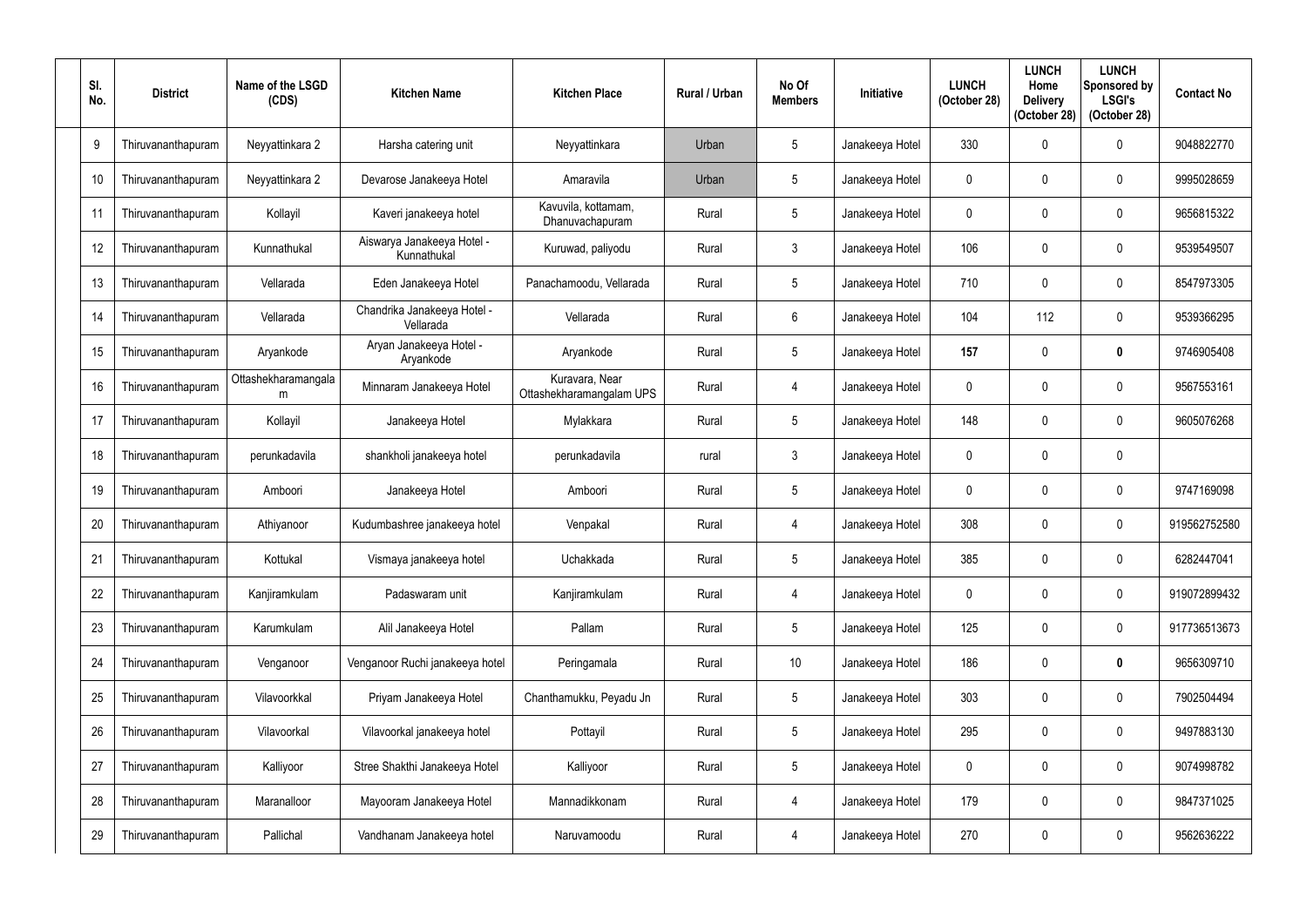| SI.<br>No. | <b>District</b>    | Name of the LSGD<br>(CDS)  | <b>Kitchen Name</b>                           | <b>Kitchen Place</b>                              | Rural / Urban | No Of<br><b>Members</b> | <b>Initiative</b> | <b>LUNCH</b><br>(October 28) | <b>LUNCH</b><br>Home<br><b>Delivery</b><br>(October 28) | <b>LUNCH</b><br>Sponsored by<br><b>LSGI's</b><br>(October 28) | <b>Contact No</b> |
|------------|--------------------|----------------------------|-----------------------------------------------|---------------------------------------------------|---------------|-------------------------|-------------------|------------------------------|---------------------------------------------------------|---------------------------------------------------------------|-------------------|
| 30         | Thiruvananthapuram | Vilappil                   | Sreebhadra janakeey a hotel                   | peyad                                             | Rural         | 5                       | Janakeeya Hotel   | 297                          | <sup>0</sup>                                            | $\mathbf 0$                                                   | 919496194745      |
| 31         | Thiruvananthapuram | Malayinkeezhu              | Thapasya janakeeya hotel                      | Aruvacode                                         | Rural         | $5\phantom{.0}$         | Janakeeya Hotel   | $\Omega$                     | 0                                                       | $\boldsymbol{0}$                                              | 9074329707        |
| 32         | Thiruvananthapuram | Andoorkonam                | Thiruvathira janakeeya hotel                  | Kaniyapuram                                       | Rural         | $\mathfrak{Z}$          | Janakeeya Hotel   | 120                          | $\mathbf{0}$                                            | $\pmb{0}$                                                     | 8921698989        |
| 3,3        | Thiruvananthapuram | Kadinamkulam               | Sabarmathi janakeeya hotel                    | Chitattumukku                                     | Rural         | 4                       | Janakeeya Hotel   | 134                          | 0                                                       | $\pmb{0}$                                                     |                   |
| 34         | Thiruvananthapuram | Azhoor                     | Kudumbadsree janakeeya hotel                  | Azhoor                                            | Rural         | $\overline{4}$          | Janakeeya Hotel   | 62                           | $\cap$                                                  | $\pmb{0}$                                                     | 8129060294        |
| 35         | Thiruvanathapuram  | Pothencode                 | Pothencode Kudumbashree<br>Janakeeya hotel    | Pothencode ayiroorppara<br>Farmers centre         | Rural         | $\overline{5}$          | Janakeeya Hotel   | 150                          | $\mathbf 0$                                             | $\mathbf 0$                                                   | 9037832338        |
| 36         | Thiruvananthapuram | Mangalapuram               | Mangalapuram Kudumbashree<br>Janakeeya Hotel  | Managalapuram Junction,<br>Near Panchayath Office | Rural         | 5                       | Janakeeya Hotel   | 210                          | $\Omega$                                                | $\mathbf 0$                                                   | 9995459534        |
| 37         | Thiruvananthapuram | Mangalapuram               | Swad Kudumbashree Janakeeya<br>hotel          | Murukkumpuzha                                     | Rural         | $\mathbf{3}$            | Janakeeya Hotel   | 150                          | $\Omega$                                                | $\pmb{0}$                                                     | 8281624670        |
| 38         | Thiruvananthapuram | Mangalapuram               | Ruchisagaram Kudumbashree<br>Janakeeya Hotel  | Chembakamangalam                                  | Rural         | $\overline{5}$          | Janakeeya Hotel   | 220                          | $\mathbf{0}$                                            | 0                                                             | 8139079929        |
| 39         | Thiruvanathapuram  | <b>TVM Corporation CDS</b> | Krishnakripa Janakeeya hotel                  | Anayara                                           | Urban         | $\overline{5}$          | Janakeeya Hotel   | 450                          | $\theta$                                                | $\mathbf 0$                                                   | 9745823832        |
| 40         | Thiruvanathapuram  | <b>TVM Corporation CDS</b> | Vanitha Janakeeya Hotel                       | Manvila                                           | Urban         | 4                       | Janakeeya Hotel   | 350                          | $\Omega$                                                | $\pmb{0}$                                                     | 8129412369        |
| 41         | Thiruvanathapuram  | <b>TVM Corporation CDS</b> | Bhagyalekshmi Kudumbashree<br>Janakeeya Hotel | EK Nayanar Trust, Medical<br>College              | Urban         | 6                       | Janakeeya Hotel   | 223                          | $\mathbf 0$                                             | $\pmb{0}$                                                     |                   |
| 42         | Thiruvanathapuram  | <b>TVM Corporation CDS</b> | Tripthi Janakeeya Hotel                       | Pallithura                                        | Urban         | 3                       | Janakeeya Hotel   | 350                          | $\mathbf 0$                                             | 0                                                             | 9387738568        |
| 43         | Thiruvanathapuram  | <b>TVM Corporation CDS</b> | soubhagya janakeeya Hotel                     | kazhakoottam                                      | Urban         | $\mathbf{3}$            | janakeeya Hotel   | 470                          | $\mathbf 0$                                             | $\pmb{0}$                                                     | 8921555192        |
| 44         | Thiruvanathapuram  | <b>TVM Corporation CDS</b> | Uthradam Janakeeya Hotel                      | Pattom                                            | Urban         | $\mathbf{3}$            | janakeeya Hotel   | 800                          | $\mathbf 0$                                             | $\pmb{0}$                                                     | 8281062575        |
| 45         | Thiruvananthapuram | <b>TVM Corporation CDS</b> | Janakeeya hotel                               | Mannarakonam                                      | Urban         | $\mathbf{3}$            | Janakeeya Hotel   | 660                          | $\mathbf 0$                                             | $\pmb{0}$                                                     | 8281088923        |
| 46         | Thiruvananthapuram | <b>TVM Corporation CDS</b> | Kismath Janakeeya Hotel                       | Pottakuzhi                                        | Urban         | $\mathbf{3}$            | Janakeeya Hotel   | 212                          | $\mathbf 0$                                             | $\pmb{0}$                                                     | 8129179622        |
| 47         | Thiruvananthapuram | <b>TVM Corporation CDS</b> | Salt and Pepper                               | Poomalliyoorkkonam                                | Urban         | $\mathfrak{Z}$          | Janakeeya Hotel   | 343                          | $\mathbf 0$                                             | $\pmb{0}$                                                     | 8593986935        |
| 48         | Thiruvananthapuram | TVM Corporation CDS        | Sreebhadra Janakeeya Hotel                    | Pettah                                            | Urban         | $\overline{4}$          | Janakeeya Hotel   | 415                          | $\mathbf 0$                                             | $\pmb{0}$                                                     | 9847227647        |
| 49         | Thiruvananthapuram | <b>TVM Corporation CDS</b> | kalavara Janakeeya Hotel                      | vattiyoorkavu                                     | Urban         | $\mathbf{3}$            | Janakeeya Hotel   | 421                          | $\mathbf 0$                                             | $\pmb{0}$                                                     | 9847655426        |
| 50         | Thiruvananthapuram | <b>TVM Corporation CDS</b> | punartham kudumbashree                        | kudappanakunnu                                    | Urban         | $\mathfrak{Z}$          | Janakeeya Hotel   | $\mathbf 0$                  | $\mathbf 0$                                             | $\pmb{0}$                                                     | 9747115789        |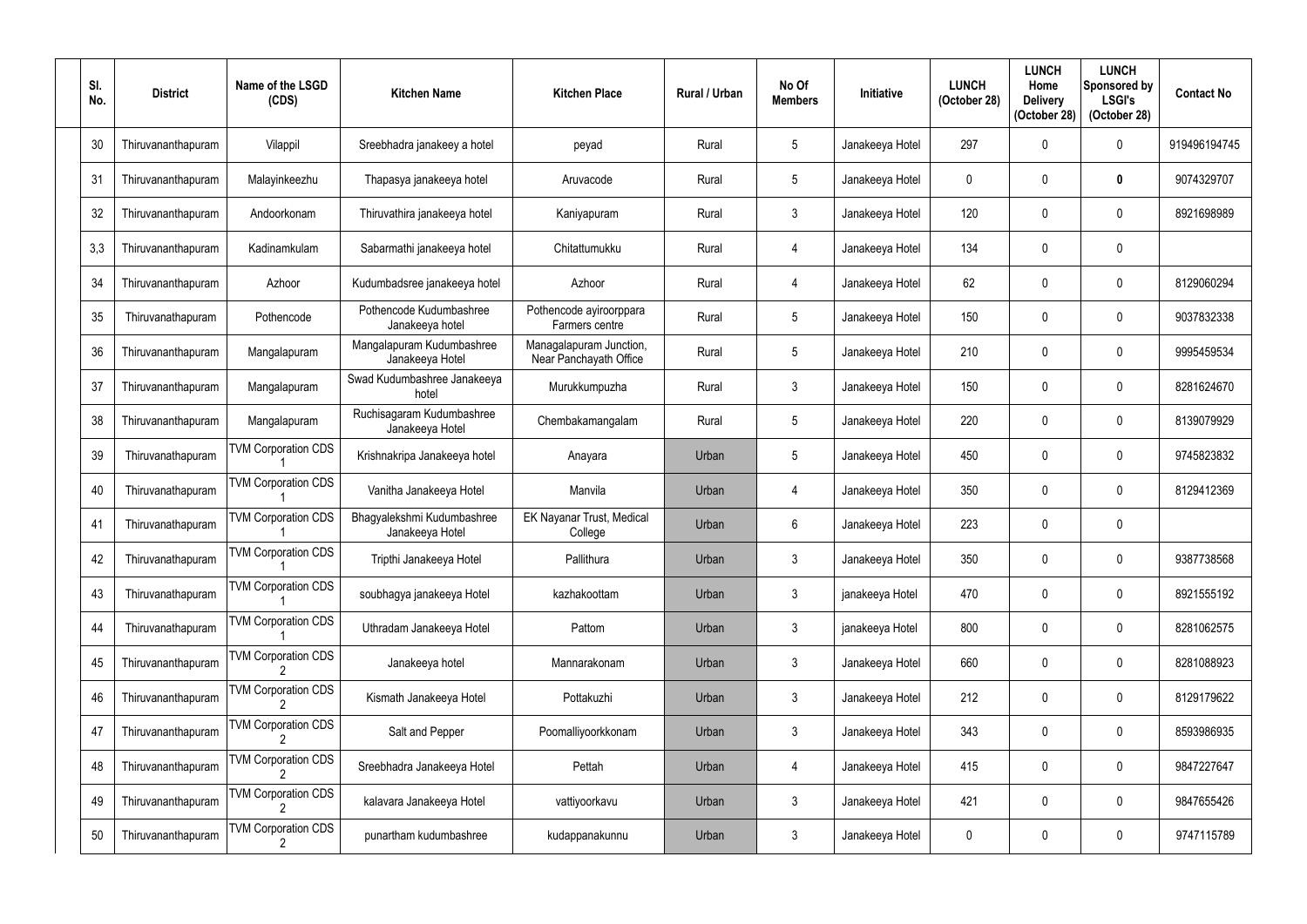|     | SI.<br>No. | <b>District</b>    | Name of the LSGD<br>(CDS)   | <b>Kitchen Name</b>                     | <b>Kitchen Place</b>                              | <b>Rural / Urban</b> | No Of<br><b>Members</b> | Initiative      | <b>LUNCH</b><br>(October 28) | <b>LUNCH</b><br>Home<br><b>Delivery</b><br>(October 28) | <b>LUNCH</b><br>Sponsored by<br><b>LSGI's</b><br>(October 28) | <b>Contact No</b> |
|-----|------------|--------------------|-----------------------------|-----------------------------------------|---------------------------------------------------|----------------------|-------------------------|-----------------|------------------------------|---------------------------------------------------------|---------------------------------------------------------------|-------------------|
|     | 51         | Thiruvananthapuram | TVM Corporation CDS         | peroor JH                               | Palayam                                           | Urban                | $\mathfrak{Z}$          | Janakeeya Hotel | 368                          | 0                                                       | $\mathbf 0$                                                   | 8086119633        |
|     | 52         | Thiruvananthapuram | Aryanadu                    | Aryanad Janakeeya Hotel                 | Aryanad                                           | Rural                | 6                       | Janakeeya Hotel | 248                          |                                                         | $\mathbf 0$                                                   | 9207447839        |
|     | 53         | Thiruvananthapuram | Kuttichal                   | Kutichal Janakeeya Hotel                | Kuttichal                                         | Rural                | $5\phantom{.0}$         | Janakeeya Hotel | 225                          | $\mathbf{0}$                                            | $\boldsymbol{0}$                                              | 9446331479        |
| 113 | 54         | Thiruvananthapuram | Poovachal                   | Poovachal Janakeeya Hotel               | Poovachal Panchayath                              | Rural                | $5\overline{)}$         | Janakeeya Hotel | 98                           |                                                         | $\mathbf 0$                                                   | 9495225046        |
|     | 55         | Thiruvananthapuram | Vithura                     | Navodaya Janakeeya hotel                | Koppam, Vithura                                   | Rural                | 4                       | Janakeeya Hotel | $\overline{0}$               | $\Omega$                                                | $\mathbf 0$                                                   | 9946837014        |
|     | 56         | Thiruvananthapuram | Tholicode                   | Tholicode Janakeeya Hotel               | Pulimoodu, Near Bharath<br>Petrol Pump, Tholicode | Rural                | 4                       | Janakeeya Hotel | $\overline{0}$               | 0                                                       | $\mathbf 0$                                                   | 9539995862        |
|     | 57         | Thiruvananthapuram | Vellanad                    | vellanad JH                             | kulacode vellanad                                 | Rural                | $\mathfrak{Z}$          | Janakeeya Hotel | $\overline{0}$               |                                                         | $\mathbf 0$                                                   | 9048295005        |
|     | 58         | Thiruvananthapuram | uzhamalackal                | mazhavil jh                             | Puthukulangara                                    | Rural                | $5\overline{)}$         | Janakeeya Hotel | 262                          |                                                         | $\mathbf 0$                                                   | 96457 54988       |
|     | 59         | Thiruvananthapuram | <b>TVPM Corpn CDS 4</b>     | Maithri Janakeeya Hotel                 | Poozhyakkunnu, Nemom, TVM                         | Urban                | $5\phantom{.0}$         | Janakeeya Hotel | $\overline{0}$               | $\mathbf{0}$                                            | $\mathbf 0$                                                   | 9846905594        |
|     | 60         | Thiruvananthapuram | TVPM. Corpn. CDS III        | Janatha hotel                           | Over bridge                                       | Urban                | 9                       | Janakeeya Hotel | 1258                         | 0                                                       | 10                                                            | 919746149160      |
|     | 61         | Thiruvananthapuram | <b>TVPM. Corpn. CDS III</b> | Asraya Janakeeya Hotel                  | <b>DPI</b>                                        | Urban                | 4                       | Janakeeya Hotel | 849                          | 0                                                       | $\mathbf 0$                                                   | 918113008306      |
|     | 62         | Thiruvananthapuram | TVPM. Corpn. CDS III        | Ruchikkoott                             | Mudavanmukal                                      | Urban                | 4                       | Janakeeya Hotel | 93                           | 0                                                       | $\mathbf 0$                                                   | 917907579424      |
|     | 63         | Thiruvananthapuram | TVPM. Corpn. CDS IV         | Janakeeya hotel tvm corporation<br>cds4 | Vallakkadavu                                      | Urban                | 5                       | Janakeeya Hotel | 288                          | $\boldsymbol{0}$                                        | 0                                                             | 8129795072        |
|     | 64         | Thiruvananthapuram | TVPM. Corpn. CDS IV         | Karuna Janakeeya Hotel                  | Avaduthura                                        | Urban                | $5\phantom{.0}$         | Janakeeya Hotel | 276                          | 0                                                       | $\boldsymbol{0}$                                              | 9567523799        |
|     | 65         | Thiruvananthapuram | Anadu                       | Nanma anad                              | Govt LPS Anad                                     | Rural                | 4                       | Janakeeya Hotel | $\mathbf 0$                  | 0                                                       | $\pmb{0}$                                                     | 9645709754        |
|     | 66         | Thiruvananthapuram | Vembayam                    | Liya canteen                            | Perumboor near panchayath<br>office               | Rural                | $5\phantom{.0}$         | Janakeeya Hotel | 417                          | 0                                                       | $\boldsymbol{0}$                                              | 9544337362        |
|     | 67         | Thiruvananthapuram | Vembayam                    | Four's Janakeeya Hotel                  | Naduveli Konchira                                 | Rural                | 4                       | Janakeeya Hotel | 167                          | 0                                                       | $\boldsymbol{0}$                                              | 9526253578        |
|     | 68         | Thiruvananthapuram | Nedumangad 1                | Subhiksham                              | Irinjayam                                         | Urban                | 4                       | Janakeeya Hotel | 290                          | $\mathbf 0$                                             | $\pmb{0}$                                                     | 9745606588        |
|     | 69         | Thiruvananthapuram | Nedumangad 1                | Ootupura                                | Pazhakutty                                        | Urban                | $6\phantom{.0}$         | Janakeeya Hotel | 448                          | 0                                                       | $\pmb{0}$                                                     | 7510910614        |
|     | 70         | Thiruvananthapuram | Nedumangad 2                | Niravu                                  | Near ksrtc bus stand                              | Urban                | 4                       | Janakeeya Hotel | 420                          | 0                                                       | $\pmb{0}$                                                     | 9645958207        |
|     | 71         | Thiruvananthapuram | Nedumangad 2                | Ruchiyidam                              | Near Municipality                                 | Urban                | 0                       | Janakeeya Hotel | 412                          | $\boldsymbol{0}$                                        | $\pmb{0}$                                                     | 9846371353        |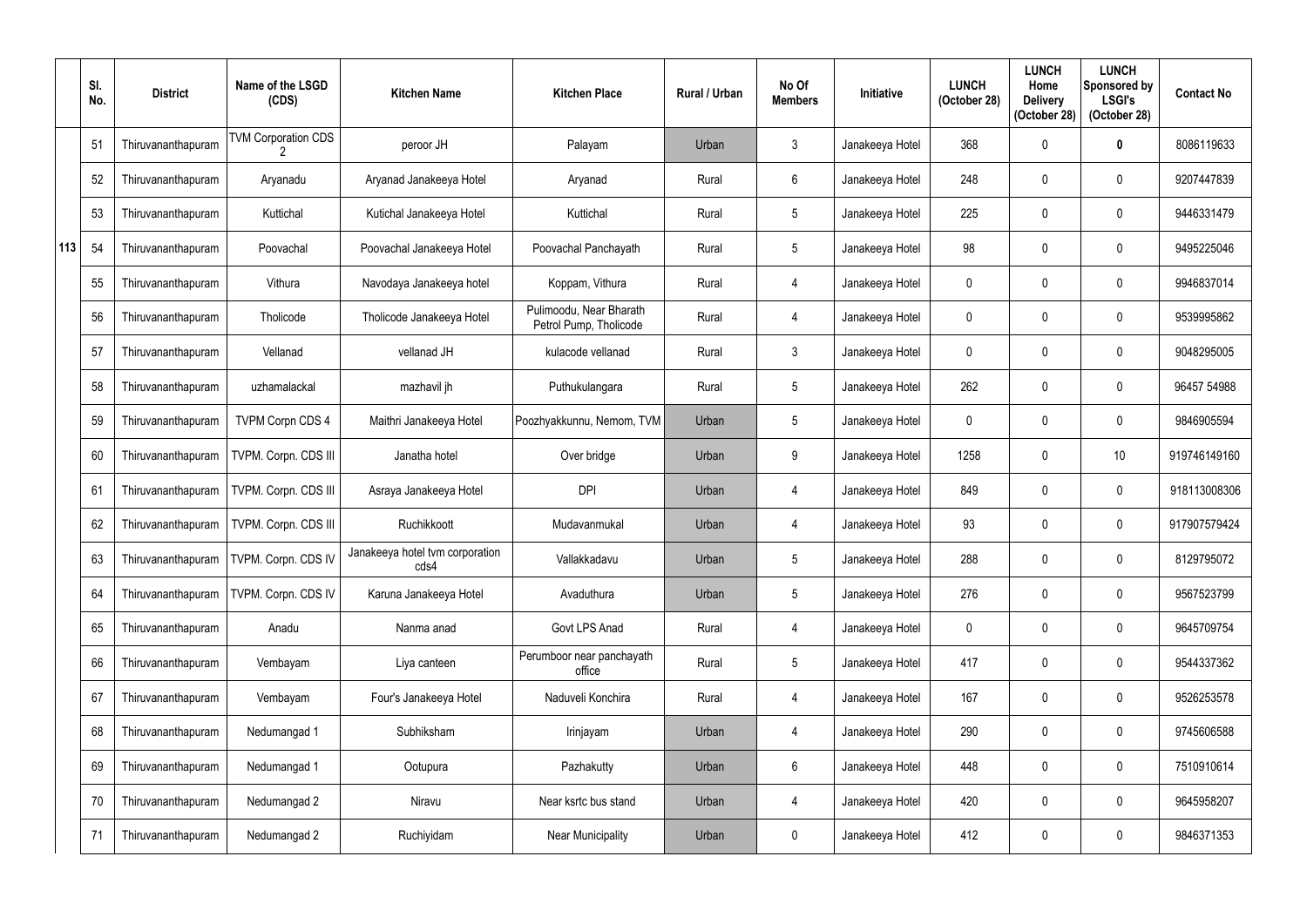| SI.<br>No. | <b>District</b>    | Name of the LSGD<br>(CDS) | <b>Kitchen Name</b>                    | <b>Kitchen Place</b>                      | <b>Rural / Urban</b> | No Of<br><b>Members</b> | <b>Initiative</b> | <b>LUNCH</b><br>(October 28) | <b>LUNCH</b><br>Home<br><b>Delivery</b><br>(October 28) | <b>LUNCH</b><br>Sponsored by<br><b>LSGI's</b><br>(October 28) | <b>Contact No</b> |
|------------|--------------------|---------------------------|----------------------------------------|-------------------------------------------|----------------------|-------------------------|-------------------|------------------------------|---------------------------------------------------------|---------------------------------------------------------------|-------------------|
| 72         | Thiruvananthapuram | Karakulam                 | Karakulam Vanitha hotel                | Karakulam Junction                        | Rural                | $\overline{4}$          | Janakeeya Hotel   | 268                          |                                                         | $\boldsymbol{0}$                                              | 9747176668        |
| 73         | Thiruvananthapuram | Panavoor                  | Kudumbashree vanitha hotel             | HI auditorium near panavoor<br>panchayath | Rural                | 6                       | Janakeeya Hotel   | 234                          |                                                         | 6                                                             | 9526740817        |
| 74         | Thiruvananthapuram | Aruvikara                 | Nanma                                  | Aruvikara junction                        | Rural                | $\mathfrak{Z}$          | Janakeeya hotel   | 45                           |                                                         | $\mathbf 0$                                                   | 8606524464        |
| 75         | Thiruvananthapuram | Pullampara                | Janakeeya Hotel                        | Kalumkinmukham                            | Rural                | $5\phantom{.0}$         | Janakeeya Hotel   | 0                            |                                                         | $\mathbf 0$                                                   |                   |
| 76         | Thiruvananthapuram | Pangode                   | Bhagyalekshmi janakeeya hotel          | Pangodu Panchayath Hall                   | Rural                | $\overline{5}$          | Janakeeya Hotel   | 287                          |                                                         | $\mathbf 0$                                                   |                   |
| 77         | Thiruvananthapuram | Manickal                  | Janakeeya hotel                        | Pirappancode                              | Rural                | $6\overline{6}$         | Janakeeya Hotel   | 174                          | 0                                                       | $\mathbf 0$                                                   | 9745874522        |
| 78         | Thiruvananthapuram | Vamanapuram               | Pournami Kalamachal                    | Kalamachal                                | Rural                | $\overline{5}$          | Janakeeya Hotel   | 195                          |                                                         | $\mathbf 0$                                                   | 9846825964        |
| 79         | Thiruvananthapuram | kallara                   | Amma janakeeya hotel                   | kallara                                   | rural                | $\overline{4}$          | Janakeeya Hotel   | 368                          |                                                         | $\mathbf 0$                                                   | 8111891405        |
| 80         | Thiruvananthapuram | nellanad                  | Nellanad janakeeya hotel               | keezhayikkonam                            | rural                | $6\phantom{.}6$         | Janakeeya Hotel   | $\Omega$                     |                                                         | $\mathbf 0$                                                   | 9946994811        |
| 81         | Thiruvananthapuram | Pazhayakunnummel          | Chaitanya janakeeya hotel              | Pazhayakunnumel                           | Rural                | $5\overline{)}$         | Janakeeya Hotel   | 178                          |                                                         | $\mathbf 0$                                                   | 9496997201        |
| 82         | Thiruvananthapuram | Karavaram                 | Takkolam, Karavaram janakeeya<br>hotel | Pullurmukk, kallambalam                   | Rural                | 5                       | Janakeeya Hotel   | 156                          |                                                         | $\mathbf 0$                                                   | 9539723288        |
| 83         | Thiruvananthapuram | Kilimanoor                | Tanima vanitha canteen                 | Kilimanoor                                | Rural                | $\overline{4}$          | Janakeeya Hotel   | 183                          | 0                                                       | 0                                                             | 9846657166        |
| 84         | Thiruvananthapuram | Pulimath                  | Iswarya catering unit                  | Pulimath, Karet                           | Rural                | $\overline{4}$          | Janakeeya Hotel   | 163                          | $\mathbf 0$                                             | $\mathbf 0$                                                   | 9645514593        |
| 85         | Thiruvananthapuram | Navaikkulam               | Kudumbashree janakeeya hotel           | Kadambaattukonam                          | Rural                | $5\phantom{.0}$         | Janakeeya Hotel   | 98                           | 0                                                       | $\pmb{0}$                                                     | 9400619476        |
| 86         | Thiruvananthapuram | Nagaroor                  | Janakeeya Hotel                        | Altharamoodu                              | Rural                | $\sqrt{5}$              | Janakeeya Hotel   | 136                          | 0                                                       | $\pmb{0}$                                                     | 7034964806        |
| 87         | Thiruvananthapuram | Pallikal                  | pallikkal janakeeya hotel              | pakalkkuri                                | rural                | $\overline{4}$          | Janakeeya Hotel   | 85                           | 0                                                       | $\pmb{0}$                                                     | 9447886364        |
| 88         | Thiruvananthapuram | Madavoor                  | Madavoor janakeeya hotel               | madavoor                                  | rural                | $\sqrt{5}$              | Janakeeya Hotel   | 159                          | 0                                                       | $\pmb{0}$                                                     | 9526206002        |
| 89         | Thiruvananthapuram | Chirayinkeezh             | Sevenstar Janakeeya Hotel              | Sarkkara                                  | Rural                | $5\phantom{.0}$         | Janakeeya Hotel   | 175                          | 0                                                       | $\pmb{0}$                                                     | 8921556636        |
| 90         | Thiruvananthapuram | Kadaykkavoor              | Karmalamatha Janakeeya Hotel           | Kadakkavoor                               | Rural                | $\sqrt{5}$              | Janakeeya Hotel   | 76                           | 0                                                       | $\pmb{0}$                                                     | 9645405591        |
| 91         | Thiruvananthapuram | Mudakkal                  | Sarovaram Janakeeya Hotel              | Valakkadu                                 | Rural                | $\mathbf{3}$            | Janakeeya Hotel   | 67                           |                                                         |                                                               | 8086240900        |
| 92         | Thiruvananthapuram | Vakkom                    | Jananai Janakeeya Hotel                | SN Junction, Jeeva Dhara                  | Rural                | $\overline{5}$          | Janakeeya Hotel   | 297                          |                                                         | 0                                                             | 8137014724        |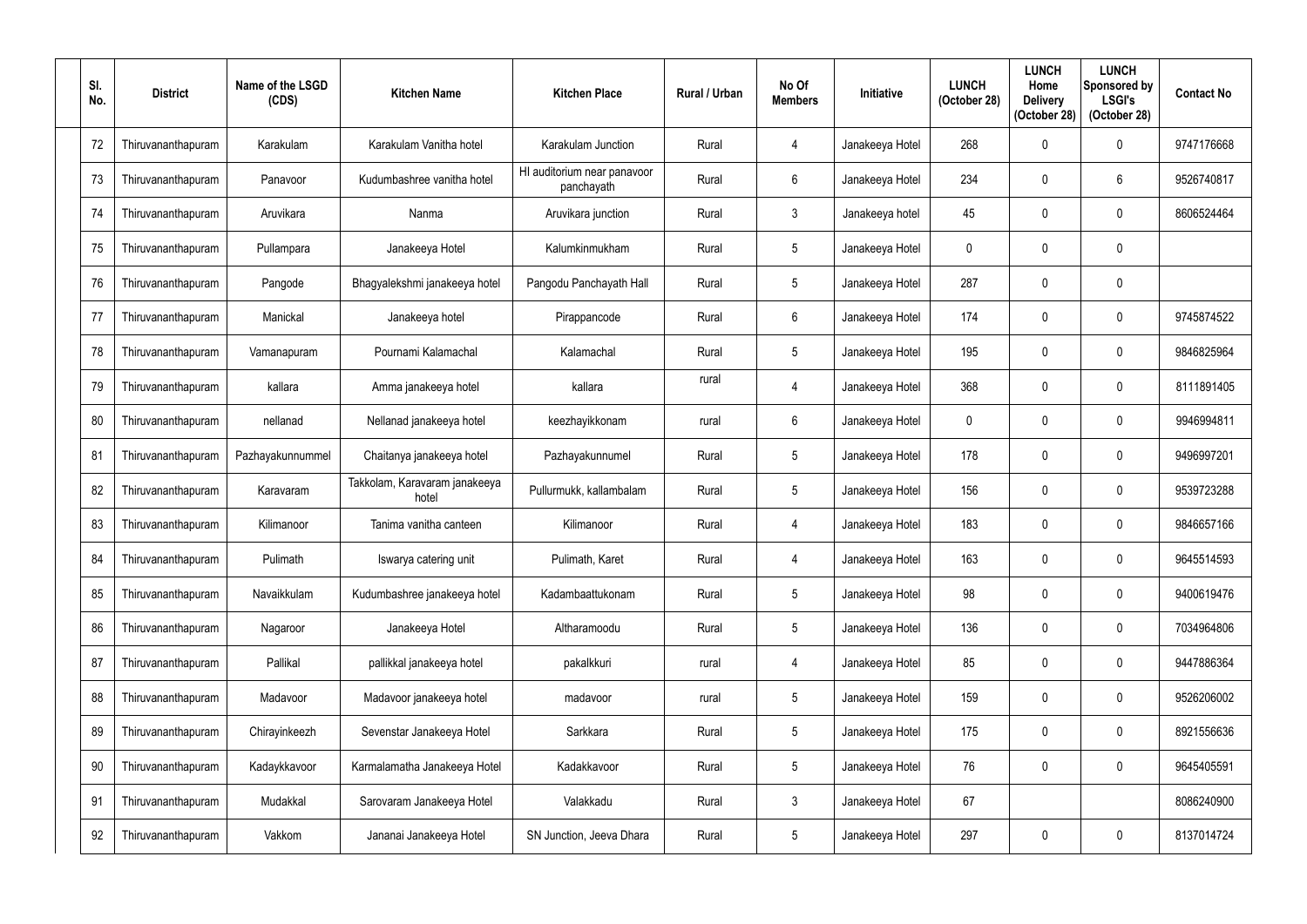|     | SI.<br>No.      | <b>District</b>    | Name of the LSGD<br>(CDS) | <b>Kitchen Name</b>                   | <b>Kitchen Place</b>                             | Rural / Urban | No Of<br><b>Members</b> | Initiative      | <b>LUNCH</b><br>(October 28) | <b>LUNCH</b><br>Home<br><b>Delivery</b><br>(October 28) | <b>LUNCH</b><br>Sponsored by<br><b>LSGI's</b><br>(October 28) | <b>Contact No</b> |
|-----|-----------------|--------------------|---------------------------|---------------------------------------|--------------------------------------------------|---------------|-------------------------|-----------------|------------------------------|---------------------------------------------------------|---------------------------------------------------------------|-------------------|
|     | 93              | Thiruvananthapuram | Vakkom                    | Diya Janakeeya Hotel                  | Panayile Kadavu                                  | Rural         | $5\phantom{.0}$         | Janakeeya Hotel | 165                          | 0                                                       | $\mathbf 0$                                                   | 8590439391        |
|     | 94              | Thiruvananthapuram | Kizhuvilam                | Kudumbashree vanitha canteen          | Kizhuvillam                                      | Rural         | 4                       | Janakeeya Hotel | 114                          |                                                         | $\mathbf 0$                                                   | 9747361312        |
|     | 95              | Thiruvananthapuram | Anchuthengu               | Swad Janakeeya Hotel                  | Anchuthengu                                      | Rural         | $5\overline{)}$         | Janakeeya Hotel | 172                          | $\mathbf{0}$                                            | $\mathbf 0$                                                   |                   |
|     | 96              | Thiruvananthapuram | Attingal                  | Bhagyashree janakeeya hotel           | Attingal                                         | Urban         | $5\phantom{.0}$         | Janakeeya Hotel | 123                          | 0                                                       | $\mathbf 0$                                                   | 9539968503        |
|     | 97              | Thiruvananthapuram | Cherunniyoor              | Lekshmi janakeeya hotel               | Dhalavapuram                                     | Rural         | $\mathfrak{Z}$          | Janakeeya Hotel | 165                          |                                                         | $\overline{2}$                                                | 9995391999        |
|     | 98              | Thiruvananthapuram | Chemmaruthi               | Dreams janakeeya hotel                | Mavinmoodu, muthana                              | Rural         | $5\overline{)}$         | Janakeeya Hotel | 124                          | 0                                                       | $\mathbf 0$                                                   | 8129240185        |
|     | 99              | Thiruvananthapuram | Chemmaruthi               | Natturuchi janakeeya hotel            | Panayara&sivapuram                               | Rural         | $5\overline{)}$         | Janakeeya Hotel | 86                           | 0                                                       | $\mathbf 0$                                                   | 8129240185        |
|     | 100             | Thiruvananthapuram | Chemmaruthi               | <b>Bhanusree</b>                      | Chavadimukku                                     | Rural         | 4                       | Janakeeya Hotel | 56                           |                                                         | $\mathbf 0$                                                   | 8129240185        |
|     | 101             | Thiruvananthapuram | Manamboor                 | Manamboor janakeeya hotel             | Kavalayoor                                       | Rural         | 4                       | Janakeeya Hotel | 48                           | 24                                                      | 2\$                                                           | 9074388684        |
|     | 102             | Thiruvananthapuram | Edava                     | Sreenandha janakeeyahotel             | Kaappil                                          | Rural         | $5\overline{)}$         | Janakeeya Hotel | 35                           | 0                                                       | $\mathbf 0$                                                   | 9895337334        |
|     | 103             | Thiruvananthapuram | Elakamon                  | Sreenarayana janakeeya hotel          | Elakamon                                         | Rural         | $\overline{7}$          | Janakeeya Hotel | 20                           |                                                         | $\mathbf 0$                                                   | 8086637798        |
|     | 104             | Thiruvananthapuram | Elakamon                  | kudumbashree janakeeya hotel          | Elakamon                                         | Rural         | $5\phantom{.0}$         | janakeeya hotel | 45                           | 0                                                       | $\mathbf 0$                                                   | 8590725126        |
|     | 105             | Thiruvananthapuram | Vettoor                   | Kashi janakeeya hotel                 | Vettoor                                          | Rural         | 4                       | Janakeeya Hotel | 98                           | $\pmb{0}$                                               | $\pmb{0}$                                                     | 9061547396        |
|     | 106             | Thiruvananthapuram | Ottoor                    | Kudumbashree Janakeeya hotel          | ottoor                                           | rural         | $\mathfrak{Z}$          | Janakeeya Hotel | 34                           | $\mathbf 0$                                             | $\boldsymbol{0}$                                              | 8590570561        |
|     | 107             | Thiruvanathapuram  | Varkala                   | Janakeeya hotel                       | Varkala municipality                             | Urban         | $5\phantom{.0}$         | Janakeeya Hotel | 63                           | $\mathbf 0$                                             | $\overline{2}$                                                | 8943261611        |
| 107 |                 |                    |                           |                                       |                                                  |               | 485                     |                 | 23478                        | 136                                                     | 22                                                            |                   |
|     | $\overline{1}$  | Thrissur           | Kadangodu                 | Janakeeya Hotel Kadangod              | Kadangod                                         | Rural         | $\overline{4}$          | Janakeeya Hotel | $\mathbf 0$                  | 116                                                     | $\overline{7}$                                                |                   |
|     | $\overline{2}$  | Thrissur           | Chalakudy                 | Thripthy Janakeeya Hotel<br>Chalakudy | North Busstand Chalakudy                         | Urban         | 4                       | Janakeeya Hotel | 230                          | 140                                                     | $\pmb{0}$                                                     | 9544048190        |
|     | $\mathbf{3}$    | Thrissur           | Pananchery                | Pananchery Janakeeya Hotel            | Pattikkad                                        | Rural         | $5\phantom{.0}$         | Janakeeya Hotel | 59                           | 60                                                      | $\boldsymbol{0}$                                              | 9746354118        |
|     | 4               | Thrissur           | Kadavallur                | Janakeeya Hotel Kadavalloor           | Panjayath Compound                               | Rural         | $\overline{4}$          | Janakeeya Hotel | 89                           | 125                                                     | $\pmb{0}$                                                     |                   |
|     | $5\phantom{.0}$ | Thrissur           | Kattoor                   | Janakeeya Hotel Kattoor               | Kudumbashree Vipanana<br>Kendram, Katoor Bazzar, | Rural         | $5\phantom{.0}$         | Janakeeya Hotel | $\boldsymbol{0}$             | $\mathbf 0$                                             | $\pmb{0}$                                                     | 8606248967        |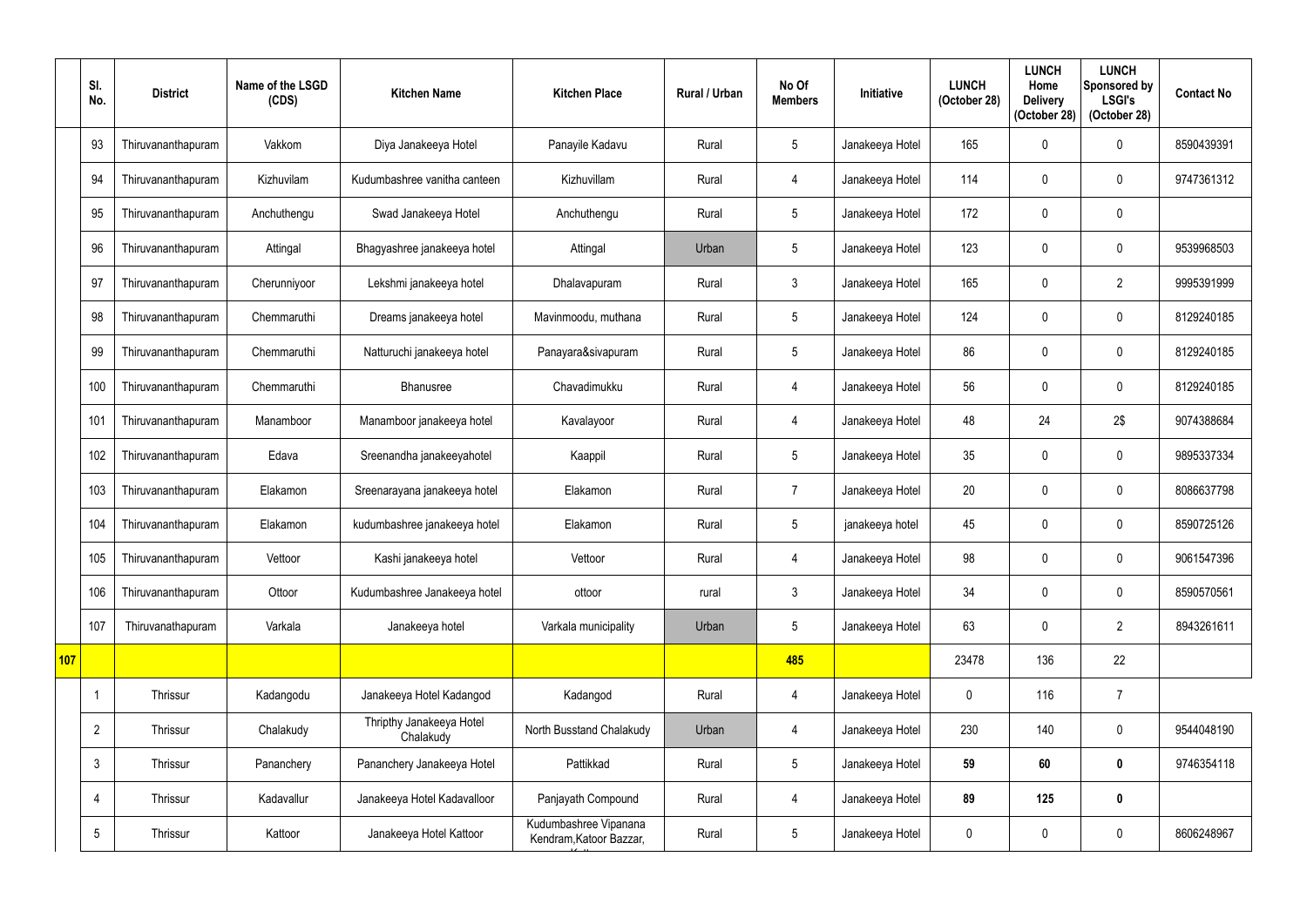| SI.<br>No. | <b>District</b> | Name of the LSGD<br>(CDS) | <b>Kitchen Name</b>                             | <b>Kitchen Place</b>                       | Rural / Urban | No Of<br><b>Members</b> | Initiative      | <b>LUNCH</b><br>(October 28) | <b>LUNCH</b><br>Home<br><b>Delivery</b><br>(October 28) | <b>LUNCH</b><br>Sponsored by<br><b>LSGI's</b><br>(October 28) | <b>Contact No</b> |
|------------|-----------------|---------------------------|-------------------------------------------------|--------------------------------------------|---------------|-------------------------|-----------------|------------------------------|---------------------------------------------------------|---------------------------------------------------------------|-------------------|
| 6          | Thrissur        | Elavally                  | Janakeeya Hotel Elavally                        | Elavally Panchayath<br>Compound            | Rural         | $\overline{4}$          | Janakeeya Hotel | $\bm{0}$                     | 182                                                     | $\boldsymbol{0}$                                              | 9744738247        |
|            | Thrissur        | Paralam                   | Paralam Janakeeya Hotel                         | Nanma Kudumbashree<br>canteen              | Rural         | $\mathfrak{Z}$          | Janakeeya Hotel | 19                           | 32                                                      | $\mathbf 0$                                                   | 9744441594        |
| 8          | Thrissur        | Kadukutty                 | Uppum Mulakum Janakeeya Hotel<br>Kadukutty      | Kottamuri Junction                         | Rural         | 5                       | Janakeeya Hotel | $\mathbf 0$                  | 67                                                      | $\boldsymbol{0}$                                              | 9846634710        |
| 9          | Thrissur        | Thrissur 2                | Kuttanellur Janakeeya Hotel                     | Kuttanellur                                | Urban         | 5                       | Janakeeya Hotel | 32                           |                                                         | $\mathbf 0$                                                   | 8330800498        |
| 10         | Thrissur        | Pazhayannur               | Janakeeya Hotel, Pazhayanoor                    | Pazhayannur Panchayath                     | Rural         | $\overline{4}$          | Janakeeya Hotel | $\mathbf 0$                  | 220                                                     | $\boldsymbol{0}$                                              | 9400257329        |
| 11         | Thrissur        | Aloor                     | Aloor Janakeeya Hotel                           | Aloor                                      | Rural         | 5                       | Janakeeya Hotel | $\mathbf 0$                  | 90                                                      | $\boldsymbol{0}$                                              | 9946922936        |
| 12         | Thrissur        | Muriyad                   | Jankeeya Hotel, Muriyad                         | Karuna Canteen, Muriyad                    | Rural         | 5                       | Janakeeya Hotel | $\mathbf 0$                  | 66                                                      | $\mathbf 0$                                                   | 9961920358        |
| 13         | Thrissur        | Valapad                   | Janakeeya Hotel Valapad                         | Valapad Chanthapadi                        | Rural         | 6                       | Janakeeya Hotel | 125                          |                                                         | $\pmb{0}$                                                     |                   |
| 14         | Thrissur        | Kaipamangalam             | Kaipamngalam Janakeeya Hotel                    | Kaipamangalam Panchayath                   | Rural         | $\mathfrak{Z}$          | Janakeeya Hotel | 193                          | $\Omega$                                                | $\overline{2}$                                                |                   |
| 15         | Thrissur        | Annamanada                | Snehitha Catering                               | Annamanada                                 | Rural         | 5                       | Janakeeya Hotel | $\mathbf 0$                  |                                                         | $\mathbf 0$                                                   | 9747712615        |
| 16         | Thrissur        | Vellangallur              | Janakeeya Hotel Vellangallur                    | Panchayath Community Hall                  | Rural         | $6\phantom{.}$          | Janakeeya Hotel | 33                           | 50                                                      | $\boldsymbol{0}$                                              | 9947462258        |
| 17         | Thrissur        | Pavaratty                 | Janakeeya Hotel Pavaratty                       | Akashaya Vanitha Canteen                   | Rural         | $\mathbf{3}$            | Janakeeya Hotel | $\mathbf 0$                  | 167                                                     | $\boldsymbol{0}$                                              |                   |
| 18         | Thrissur        | Edathiruthy               | Janakeeya Hotel Edathuruthi<br>(Nalinam Stores) | Opposite of GLPS,<br>Chenthrappinni Centre | Rural         | $\overline{4}$          | Janakeeya Hotel | 128                          | $\mathbf 0$                                             | 3                                                             |                   |
| 19         | Thrissur        | Adatt                     | Janakeeya Hotel Adat                            | Muthuvara                                  | Rural         | $\overline{7}$          | Janakeeya Hotel | 87                           | 93                                                      | $\boldsymbol{0}$                                              | 6235203703        |
| 20         | Thrissur        | Irinjalakuda 1            | Janakeeya Hotel Irinjalakuda Cds1               | Irinjalakuda Muncipality                   | Urban         | 4                       | Janakeeya Hotel | 68                           | $\mathbf 0$                                             | $\pmb{0}$                                                     | 9526912506        |
| 21         | Thrissur        | Parapookkara              | Janakeeya Hotel, Parapookkara                   | Panchayath Canteen                         | Rural         | $5\phantom{.0}$         | Janakeeya Hotel | $\mathbf 0$                  | 62                                                      | $\pmb{0}$                                                     | 9605428611        |
| 22         | Thrissur        | Puthanchira               | Annapoorna Janakeeya Hotel<br>Puthenchira       | Panchayath Community Hall                  | Rural         | $5\phantom{.0}$         | Janakeeya Hotel | 16                           | 18                                                      | $\boldsymbol{0}$                                              | 9383421350        |
| 23         | Thrissur        | SreeNarayanapuram         | Sree Narayana Puram Janakeeya<br>Hotel          | Sreenarayanapuram<br>Panchayath            | Rural         | 5                       | Janakeeya Hotel | 156                          | $\mathbf 0$                                             | 0\$                                                           |                   |
| 24         | Thrissur        | Nadathara                 | Nadathara Janakeeya Hotel                       | Moorkanikkara                              | Rural         | $5\phantom{.0}$         | Janakeeya Hotel | 42                           | 75                                                      | $\overline{4}$                                                | 9744611176        |
| 25         | Thrissur        | Vallachira                | Vallachira Janakeeya Hotel                      | Vallachira Gramapanchayath                 | Rural         | $\overline{4}$          | Janakeeya Hotel | $\mathbf 0$                  | 49                                                      | $\pmb{0}$                                                     | 9744804256        |
| 26         | Thrissur        | Poyya                     | Janakeeya Hotel , Poyya                         | Poyya Junction                             | Rural         | $\sqrt{5}$              | Janakeeya Hotel | $\boldsymbol{0}$             | 0                                                       | $\pmb{0}$                                                     | 7902318250        |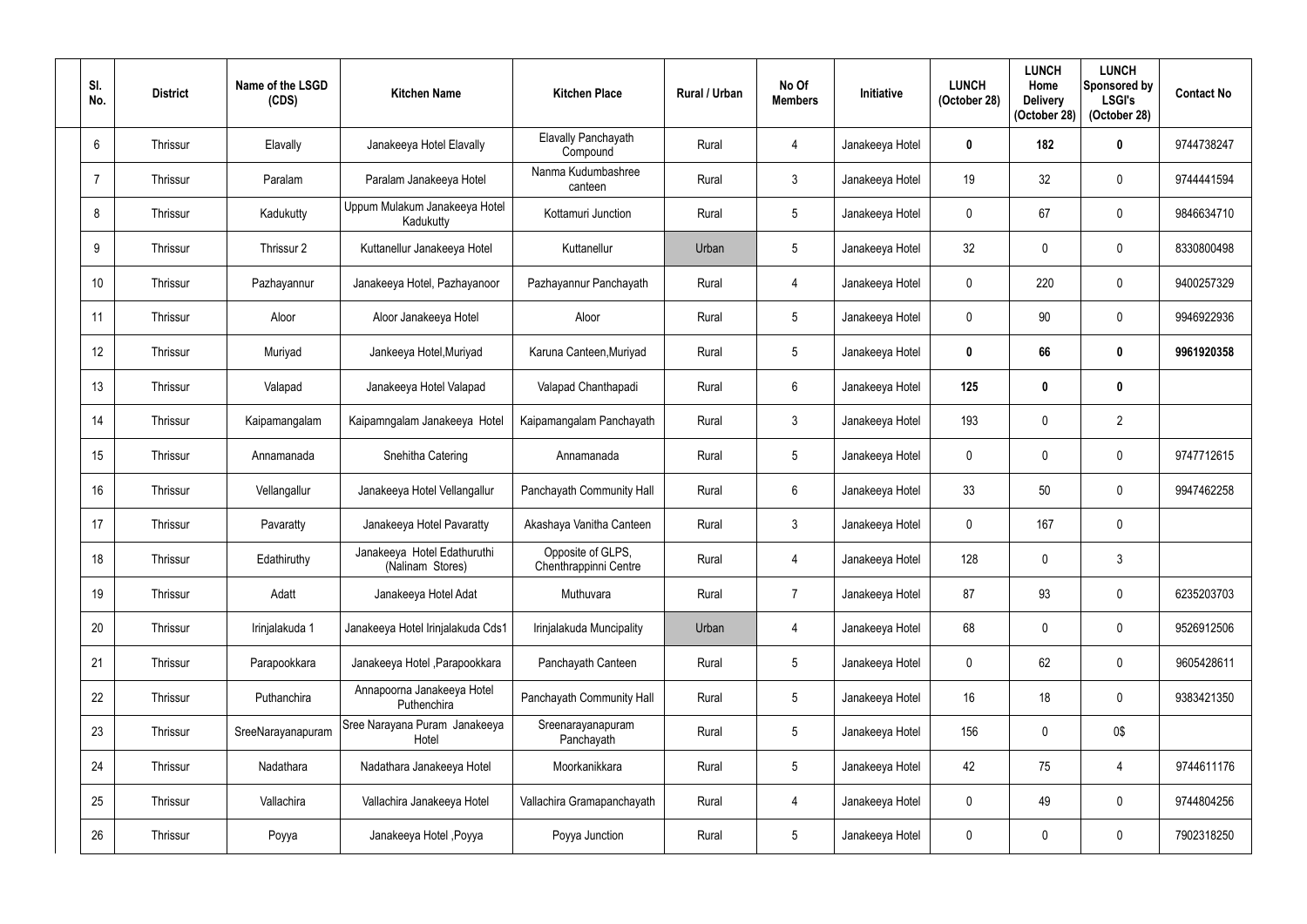| SI.<br>No. | <b>District</b> | Name of the LSGD<br>(CDS) | <b>Kitchen Name</b>                        | <b>Kitchen Place</b>                         | Rural / Urban | No Of<br><b>Members</b> | <b>Initiative</b> | <b>LUNCH</b><br>(October 28) | <b>LUNCH</b><br>Home<br><b>Delivery</b><br>(October 28) | <b>LUNCH</b><br>Sponsored by<br><b>LSGI's</b><br>(October 28) | <b>Contact No</b> |
|------------|-----------------|---------------------------|--------------------------------------------|----------------------------------------------|---------------|-------------------------|-------------------|------------------------------|---------------------------------------------------------|---------------------------------------------------------------|-------------------|
| 27         | Thrissur        | Wadakanchery 1            | Vrindavan Janakeeya Hotel                  | Ottupara                                     | Urban         | 5 <sup>5</sup>          | Janakeeya Hotel   | 190                          |                                                         | $\mathbf 0$                                                   |                   |
| 28         | Thrissur        | Varandarappilly           | Janakeeya Hotel                            | Varandarappilly Panchayath                   | Rural         | $5\phantom{.0}$         | Janakeeya Hotel   | 35                           | 42                                                      | $\mathbf 0$                                                   | 9048283463        |
| 29         | Thrissur        | Nenmanikkara              | Vanitha Janakeeya Hotel                    | Paliyekkara, Nenmanikkara<br>Gramapanchayath | Rural         | $5\phantom{.0}$         | Janakeeya Hotel   | 67                           | 38                                                      | $\overline{4}$                                                | 9747494386        |
| 30         | Thrissur        | Kodakara                  | Nanma Janakeeya Hotel                      | Kodakara Bus Stand                           | Rural         | 5 <sup>5</sup>          | Janakeeya Hotel   | 201                          | 220                                                     | $\overline{4}$                                                | 9946283762        |
| 31         | Thrissur        | Thekkumkkara              | Janakeeya Hotel Thekkumkara                | Vanitha Canteen, Thekkumkara                 | Rural         | 4                       | Janakeeya Hotel   | 70                           |                                                         | $\mathbf 0$                                                   |                   |
| 32         | Thrissur        | Alagappa Ngar             | Janakeeya Hotel                            | Amballur                                     | Rural         | $5\phantom{.0}$         | Janakeeya Hotel   | 100                          | 86                                                      | $\overline{4}$                                                | 8606553521        |
| 33         | Thrissur        | Kolazhy                   | Janakeeya Hotel Kolazhy                    | <b>ZMLP School</b>                           | Rural         | 4                       | Janakeeya Hotel   | $\mathbf 0$                  | 103                                                     | $\mathbf 0$                                                   | 9645535725        |
| 34         | Thrissur        | Manalur                   | Janakeeya Hotel Manalur                    | Govt High School, Manaloor                   | Rural         | $6\overline{6}$         | Janakeeya Hotel   | $\mathbf{0}$                 | 65                                                      | $\overline{4}$                                                | 9446619441        |
| 35         | Thrissur        | Arimpur                   | Janakeeya Hotel Arimbur                    | Kudumbashree Vanitha<br>Canteen , Arimbur    | Rural         | $5\phantom{.0}$         | Janakeeya Hotel   | $\mathbf 0$                  | 225                                                     | $\mathbf 0$                                                   | 9946789338        |
| 36         | Thrissur        | Thanniyam                 | Thannyam Janakeeya Hotel                   | Peringottukara                               | Rural         | 4                       | Janakeeya Hotel   | 41                           | 23                                                      | $\mathbf 0$                                                   | 9048570194        |
| 37         | Thrissur        | Madakkathara              | Madakkathara Annapoorna<br>Janakeeya Hotel | Madakkathara                                 | Rural         | 6                       | Janakeeya Hotel   | $\mathbf 0$                  | 79                                                      | $\mathbf{3}$                                                  | 9388431507        |
| 38         | Thrissur        | Athirappilly              | Panchayath Kudumbashree<br>Canteen         | Athirappilly                                 | Rural         | $\mathbf{3}$            | Janakeeya Hotel   | $\mathbf{0}$                 | 55                                                      | $\mathbf 0$                                                   | 9496151187        |
| 39         | Thrissur        | Kodassery                 | Five Star Janakeeya Hotel                  | Kodassery                                    | Rural         | 4                       | Janakeeya Hotel   | $\mathbf 0$                  | 182                                                     | $\pmb{0}$                                                     | 9846464927        |
| 40         | Thrissur        | Mattathur                 | Karunya<br>kudumbShree                     | Vellikkulangara                              | Rural         | 4                       | Janakeeya Hotel   | $\mathbf 0$                  | 0                                                       | $\boldsymbol{0}$                                              | 8086449102        |
| 41         | Thrissur        | Koratty                   | Ruchi Janakeeya Hotel                      | Koratty                                      | Rural         | $\overline{4}$          | Janakeeya Hotel   | 170                          | $\mathbf 0$                                             | 0.00\$                                                        | 9496527583        |
| 42         | Thrissur        | Thrikkoor                 | Susthira Janakeeya Hotel                   | Alengaad                                     | Rural         | $3\phantom{.0}$         | Janakeeya Hotel   | 128                          | 42                                                      | $\overline{4}$                                                | 8111847055        |
| 43         | Thrissur        | Venkitangu                | Ottupura<br>Janakeeya Hotel Vengidangu     | Vengidangu Panchayath                        | Rural         | $\mathfrak{Z}$          | Janakeeya Hotel   | 103                          | 61                                                      | $\boldsymbol{0}$                                              | 8156981840        |
| 44         | Thrissur        | Padiyoor                  | Padiyoor<br>Janakeya Hotel                 | HDC School, Kakkathuruthy                    | Rural         | $\mathbf{3}$            | Janakeeya Hotel   | $\mathbf 0$                  | 0                                                       | $\boldsymbol{0}$                                              | 9048817359        |
| 45         | Thrissur        | Pariyaram                 | Samridhi Janakeeya Hotel                   | Pariyaram                                    | Rural         | $\sqrt{5}$              | Janakeeya Hotel   | 91                           |                                                         | $\boldsymbol{0}$                                              | 7025950795        |
| 46         | Thrissur        | Wadakanchery cds2         | Janakeeya Hotel, Wadakanchery<br>cds2      | Minaloor                                     | Urban         | $\mathfrak{Z}$          | Janakeeya Hotel   | $\mathbf 0$                  | 70                                                      | $\pmb{0}$                                                     |                   |
| 47         | Thrissur        | Kodungaloor cds2          | Jathikka Janakeeya Hotel                   | Arakkulam                                    | Urban         | 4                       | Janakeeya Hotel   | 101                          | 0                                                       | $\pmb{0}$                                                     | 9745397171        |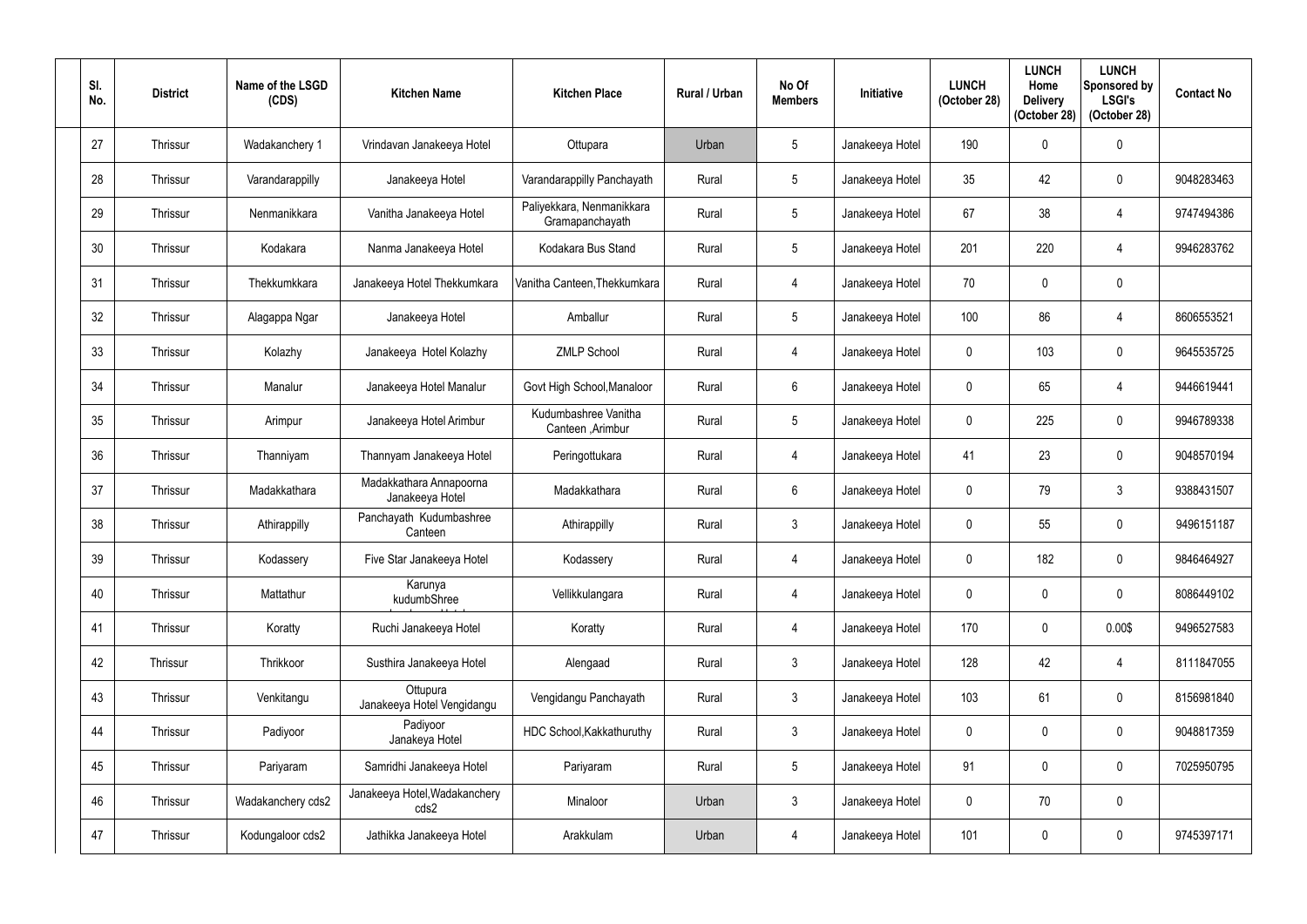|    | SI.<br>No. | <b>District</b> | Name of the LSGD<br>(CDS) | <b>Kitchen Name</b>               | <b>Kitchen Place</b>               | Rural / Urban | No Of<br><b>Members</b> | <b>Initiative</b> | <b>LUNCH</b><br>(October 28) | <b>LUNCH</b><br>Home<br><b>Delivery</b><br>(October 28) | <b>LUNCH</b><br>Sponsored by<br><b>LSGI's</b><br>(October 28) | <b>Contact No</b> |
|----|------------|-----------------|---------------------------|-----------------------------------|------------------------------------|---------------|-------------------------|-------------------|------------------------------|---------------------------------------------------------|---------------------------------------------------------------|-------------------|
| 95 | 48         | Thrissur        | Punnayur                  | Kaipunnyam Janakeeya Hotel        | Edakazhiyur                        | Rural         | $5\phantom{.0}$         | Janakeeya Hotel   | 0                            | 114                                                     | $\boldsymbol{0}$                                              | 9744680885        |
|    | 49         | Thrissur        | Velookkara                | Velookkara Janakeeya Hotel        | Panchayath shopping complex        | Rural         | $\mathbf{3}$            | Janakeeya Hotel   | 45                           |                                                         | $\mathbf 0$                                                   | 9048756685        |
|    | 50         | Thrissur        | Meloor                    | Thanima Janakeeya Hotel Meloor    | Meloor centre                      | Rural         | $\overline{4}$          | Janakeeya Hotel   | $\mathbf 0$                  | 121                                                     | $\pmb{0}$                                                     | 7902354039        |
|    | 51         | Thrissur        | Vallathol Nagar           | Janakeeya Hotel, Vallathol Nagar  | near youth welfare center          | rural         | $5\overline{)}$         | Janakeeya Hotel   | 0                            | 283                                                     | $\mathbf 0$                                                   | 9961296574        |
|    | 52         | Thrissur        | Eriyad                    | janakeeya Hotel, eriyad           | community hall                     | Rural         | $\overline{4}$          | Janakeeya Hotel   | 50                           |                                                         | $\mathbf 0$                                                   |                   |
|    | 53         | Thrissur        | Edavilangu                | Janakeeya Hotel, Edavilangu       | Edavilangu Center                  | Rural         | 4                       | Janakeeya Hotel   | 135                          | 0                                                       | $\overline{5}$                                                |                   |
|    | 54         | Thrissur        | Avanoor                   | Janakeeya Hotel, Avanoor          | near panchayath office,<br>Avanoor | Rural         | $5\phantom{.0}$         | Janakeeya Hotel   | 54                           | 67                                                      | $\mathbf 0$                                                   | 9447343516        |
|    | 55         | Thrissur        | Mala                      | Janakeeya hotel Mala              | Near panchayath office, Mala       | Rural         | 4                       | Janakeeya Hotel   | $\mathbf{0}$                 | 148                                                     | $\mathbf 0$                                                   | 9946442260        |
|    | 56         | Thrissur        | Guruvayur1                | Guruvayur Janakeeya Hotel         | Guruvayur                          | Urban         | $\mathfrak{Z}$          | Janakeeya Hotel   | 394                          | 266                                                     | $\mathbf 0$                                                   | 9961227858        |
|    | 57         | Thrissur        | Vadakkekad                | Kudumbasree janakeeya hotel       | Nalam kallu                        | Rural         | 4                       | Janakeeya Hotel   | $\mathbf{0}$                 | 115                                                     | $\mathbf 0$                                                   | 9645190166        |
|    | 58         | Thrissur        | Kadappuram                | Kadappuram janakeeya hotel        | Kadappuram panchayath<br>building  | Rural         | $\overline{4}$          | Janakeeya Hotel   | $\mathbf{0}$                 | 73                                                      | $\pmb{0}$                                                     | 8156984319        |
|    | 59         | Thrissur        | Chavakkad                 | Chavakkad Janakeeya hotel         | Chavakkad, near bus stand          | Urban         | $5\phantom{.0}$         | Janakeeya Hotel   | 150                          | 55                                                      | $\mathbf 0$                                                   | 7560874804        |
|    | 60         | Thrissur        | Engadiyoor                | pavithra janikeeya hotel          | Pokulangara                        | Rural         | $\sqrt{5}$              | Janakeeya Hotel   | 140                          | $\boldsymbol{0}$                                        | $\pmb{0}$                                                     | 9562239618        |
|    | 61         | Thrissur        | Varavoor                  | Friends janakeeya hotel, Varavoor | Thichur                            | Rural         | $\mathfrak{Z}$          | Janakeeya Hotel   | 65                           | 0                                                       | $\pmb{0}$                                                     |                   |
|    | 62         | Thrisssur       | Punnayurkulam             | Punnayurkkulam janakeeya hotel    | Althara centre                     | Rural         | $\sqrt{5}$              | Janakeeya Hotel   | $\pmb{0}$                    | 147                                                     | $\pmb{0}$                                                     | 8086093454        |
|    | 63         | Thrissur        | Thiruwilamala             | Villuadry Janakeeya hotel         | Thiruwilamala                      | Rural         | $5\overline{)}$         | Janakeeya Hotel   | 0                            | 100                                                     | $\pmb{0}$                                                     | 9846174729        |
|    | 64         | Thrissur        | Kattakampal               | Janakeeya Hotel Kattakampal       | Chirakkal                          | Rural         | $\overline{4}$          | Janakeeya Hotel   | $\mathbf 0$                  | 35                                                      | $\overline{4}$                                                |                   |
|    | 65         | Thrissur        | Kandanassery              | kandanassery janakeeya hotel      | kandanassery                       | Rural         | $5\phantom{.0}$         | Janakeeya Hotel   | 41                           | 39                                                      | $\pmb{0}$                                                     |                   |
|    | 66         | Thrissur        | Kaiparambu                | Janakeeya Hotel Kaiparambu        | Near mundoor health center         | Rural         | $\sqrt{5}$              | janakeeya hotel   | 100                          | 25                                                      | $\pmb{0}$                                                     | 9645828069        |
|    | 67         | Thrissur        | Thrissur 2(new)           | kitchen girls janakeeya hotel     | Olari                              | urban         | $\overline{4}$          | janakeeya hotel   | 104                          | 101                                                     | $\pmb{0}$                                                     | 9388828112        |
|    | 68         | Thrissur        | Kuzhur                    |                                   | kuzhur                             | Rural         | $\overline{4}$          | janakeeya hotel   | 0                            | $\pmb{0}$                                               | $\pmb{0}$                                                     | 9526566073        |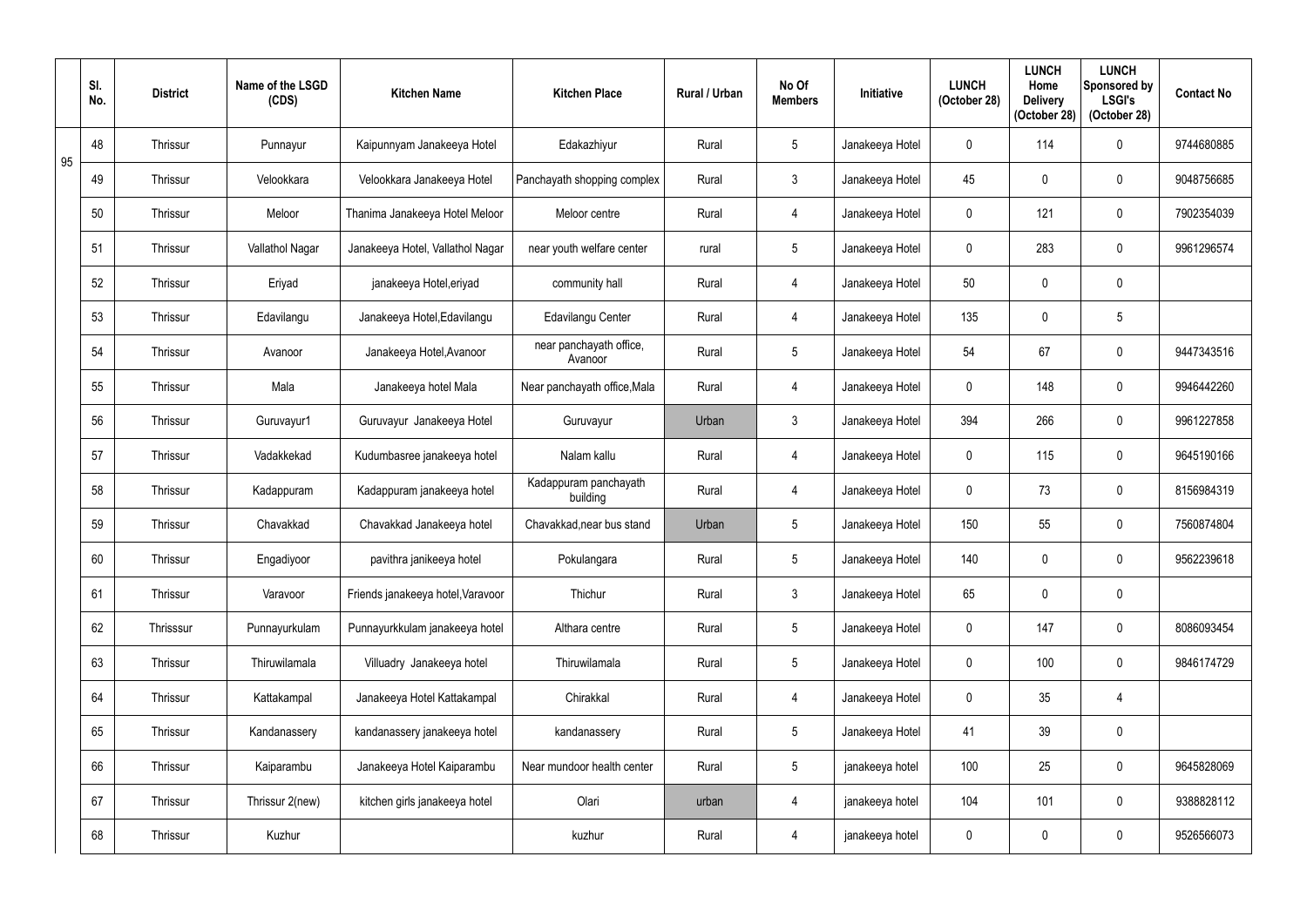| SI.<br>No. | <b>District</b> | Name of the LSGD<br>(CDS) | <b>Kitchen Name</b>          | <b>Kitchen Place</b>                   | Rural / Urban | No Of<br><b>Members</b> | <b>Initiative</b> | <b>LUNCH</b><br>(October 28) | <b>LUNCH</b><br>Home<br><b>Delivery</b><br>(October 28) | <b>LUNCH</b><br>Sponsored by<br><b>LSGI's</b><br>(October 28) | <b>Contact No</b> |
|------------|-----------------|---------------------------|------------------------------|----------------------------------------|---------------|-------------------------|-------------------|------------------------------|---------------------------------------------------------|---------------------------------------------------------------|-------------------|
| 69         | Thrissur        | Chazhur                   | Chazur Janakeeya Hotel       | Pazhuvil Center                        | Rural         | 4                       | janakeeya hotel   | $\mathbf 0$                  | 104                                                     | $\mathbf 0$                                                   | 9061946216        |
| 70         | Thrissur        | Nattika                   | uttupura                     | Thriprayar                             | Rural         | $5\overline{)}$         | janakeeya hotel   | 230                          |                                                         | $\mathbf 0$                                                   | 9544055637        |
| 71         | Thrissur        | Thalikulam                | Nidhi janakeeya hotel        | Puthenthodu                            | Rural         | $\sqrt{5}$              |                   | 194                          | $\Omega$                                                | $\mathbf 0$                                                   | 8606213960        |
| 72         | Thrissur        | Vadanapilly               | vadanappilly janakeeya hotel | vadanapilly                            | Rural         | 5 <sup>5</sup>          | janakeeya hotel   | 200                          |                                                         | $\mathbf 0$                                                   | 9947728948        |
| 73         | Thrissur        | orumanayur                | orumanayur janakeeya hotel   | orumanayur                             | rural         | $5\phantom{.0}$         | janakeeya hotel   | $\mathbf 0$                  | 128                                                     | $\mathbf 0$                                                   | 9995588758        |
| 74         | Thrissur        | Panjal                    | Five-star Janakeeya hotel    | Panjal                                 | Rural         | $5\overline{)}$         | janakeeya hotel   | $\mathbf{0}$                 | 124                                                     | $\mathbf 0$                                                   | 9746847353        |
| 75         | Thrissur        | veloor                    | Veloor Janakeeya hotel       | veloor                                 | Rural         | $5\overline{)}$         | janakeeya hotel   | 46                           | 59                                                      |                                                               | 9447724685        |
| 76         | Thrissur        | Chowanoor                 | Chowanoor Janakeeya hotel    | Chowanoor                              | Rural         | $\mathbf{3}$            | janakeeya hotel   | 60                           | 38                                                      | $\mathbf 0$                                                   | 9,526,340,307     |
| 77         | Thrissur        | Puthur                    | Puthur janakeeyahotel        | puthur                                 | Rural         | $5\phantom{.0}$         | janakeeya hotel   | 57                           | 52                                                      | $\mathbf 0$                                                   | 6238101595        |
| 78         | Thrissur        | Erumapetty                | subhiksha janakeeya hotel    | Erumapetty                             | Rural         | $5\phantom{.0}$         | janakeeya hotel   | 142                          | 25                                                      | $\mathbf 0$                                                   | 9207201880        |
| 79         | Thrissur        | Kondazhy                  | Santhwanam Janakeeya Hotel   | Kondazhy                               | Rural         | 4                       | janakeeya hotel   | $\mathbf 0$                  | 28                                                      | $\mathbf 0$                                                   | 9526401759        |
| 80         | Thrissur        | Mullurkkara               | Kaniv Janakeeya Hotel        | Atoor                                  | Rural         | 4                       | janakeeya hotel   | $\mathbf 0$                  | $\mathbf{0}$                                            | $\mathbf 0$                                                   |                   |
| 81         | Thrissur        | Porkkulam                 | Porkulam janakeeya hotel     | Parempadam                             | Rural         | $5\phantom{.0}$         | Janakeeya hotel   | $\mathbf 0$                  | 36                                                      | $\overline{2}$                                                | 8129017841        |
| 82         | Thrissur        | Puthukkad                 | Puthukkad Janakeeya Hotel    | Puthukkad                              | Rural         | $5\phantom{.0}$         | Janakeeya hotel   | 56                           | 59                                                      | $\pmb{0}$                                                     |                   |
| 83         | Thrissur        | Choondal                  | Choondal Janakeeya Hotel     | <b>Kechery Centre</b>                  | Rural         | 8                       | Janakeeya Hotel   | 86                           | 24                                                      | $\pmb{0}$                                                     |                   |
| 84         | Thrissur        | Cherpu                    | Cherpu Janakeeya Hotel       | Cherpu                                 | Rural         | $\mathbf{3}$            | Janakeeya Hotel   | $\mathbf 0$                  | 102                                                     | $\pmb{0}$                                                     | 9605375648        |
| 85         | Thrissur        | Mathilakam                | Mathilakam Janakeeya hotel   | Mathilakam gramapanchayath<br>compound | Rural         | $\mathfrak{Z}$          | Janakeeya hotel   | 10 <sup>°</sup>              | $\mathbf{0}$                                            | $\pmb{0}$                                                     | 9995986808        |
| 86         | Thrissur        | Anthikad                  | Anthikad Janakeeya hotel     | Anthikad                               | Rural         | 4                       | Janakeeya hotel   | $\mathbf 0$                  | $\mathbf 0$                                             | $\pmb{0}$                                                     |                   |
| 87         | Thrissur        | Mullassery                | Mullassery Janakeeya Hotel   | Mullassery centre                      | Rural         | $\sqrt{5}$              | Janakeeya hotel   | 52                           | 55                                                      | $\pmb{0}$                                                     |                   |
| 88         | Thrissur        | Karalam                   | Karalam Janakeeya Hotel      |                                        | Rural         | $\overline{4}$          | Janakeeya hotel   | $\mathbf 0$                  | 51                                                      | $\pmb{0}$                                                     | 6282924636        |
| 89         | Thrissur        | Poomangalam               | Poomangalam Janakeeya Hotel  | Edakkulam                              | Rural         | $\mathfrak{Z}$          | Janakeeya hotel   | $\mathbf 0$                  | 84                                                      | $\pmb{0}$                                                     |                   |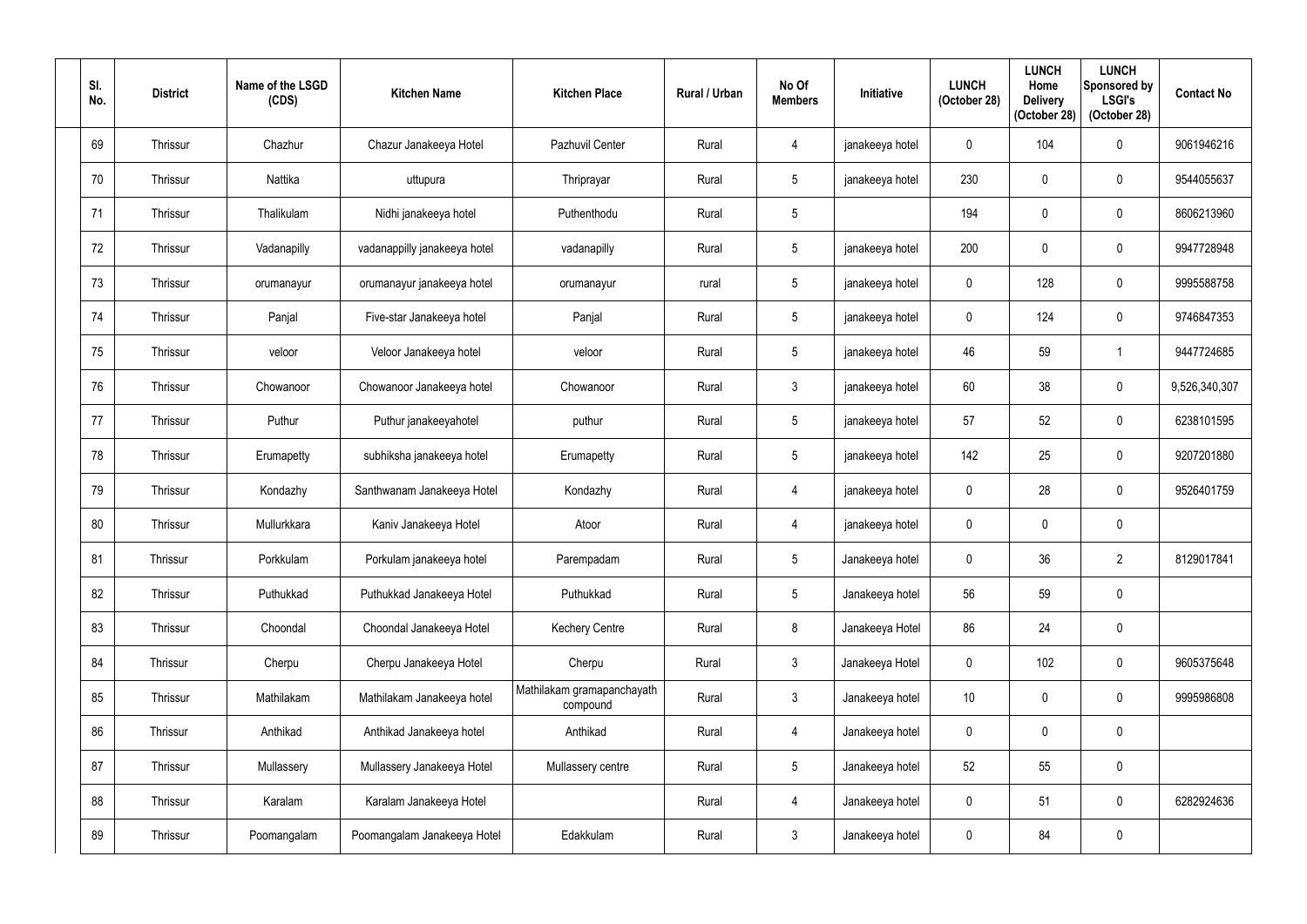|    | SI.<br>No.      | <b>District</b> | Name of the LSGD<br>(CDS) | <b>Kitchen Name</b>                 | <b>Kitchen Place</b>                   | Rural / Urban | No Of<br><b>Members</b> | Initiative      | <b>LUNCH</b><br>(October 28) | <b>LUNCH</b><br>Home<br><b>Delivery</b><br>(October 28) | <b>LUNCH</b><br>Sponsored by<br><b>LSGI's</b><br>(October 28) | <b>Contact No</b> |
|----|-----------------|-----------------|---------------------------|-------------------------------------|----------------------------------------|---------------|-------------------------|-----------------|------------------------------|---------------------------------------------------------|---------------------------------------------------------------|-------------------|
|    | 90              | Thrissur        | MG Kavu                   | Annapoorna Janakeeya Hotel          | <b>MG Kavu</b>                         | Rural         | 4                       | Janakeeya hotel | 130                          | 65                                                      | $\pmb{0}$                                                     |                   |
|    | 91              | Thrissur        | chelakkara                | Nila janakeeya hotel                | chelakkara                             | rural         | $5\overline{)}$         | janakeeya hotel | $\mathbf 0$                  | 112                                                     | $\mathbf 0$                                                   |                   |
|    | 92              | Thrissur        | Avinissery                | Avinissery Janakeeya Hotel          | Palakkal                               | Rural         | 4                       | janakeeya hotel | $\boldsymbol{0}$             |                                                         | $\boldsymbol{0}$                                              |                   |
|    | 93              | Thrissur        | Nadathara 2               | Grandmaas Janakeeya hotel           | Nadathara                              | Rural         | $5\overline{)}$         | Janakeeya Hotel | 96                           | 180                                                     | $\pmb{0}$                                                     |                   |
|    | 94              | Thrissur        | Chavakkad                 | Janakeeya hotel                     | Chavakkad                              | Urban         | $5\phantom{.0}$         | Janakeeya hotel | $\mathbf 0$                  | 158                                                     | $\bf{0}$                                                      | 7034752180        |
|    | 95              | Thrissur        | Mala 2                    | Janakeeya hotel                     |                                        | Rural         | $5\overline{)}$         | janakeeya hotel | $\mathbf 0$                  | 121                                                     | $\boldsymbol{0}$                                              |                   |
|    | 95              |                 |                           |                                     |                                        |               | 423                     |                 | 5211                         | 6197                                                    | 51                                                            |                   |
|    | -1              | Wayanad         | Vellamunda                | Thanima mess                        | 8/4 vellamuda                          | Rural         | 4                       | janakeeya Hotel | 140                          | $\mathbf{0}$                                            | $\mathbf 0$                                                   | 7025659685        |
|    | $\overline{2}$  | Wayanad         | Thavinjal                 | Sobhagya Vanitha mess               | Thalappuzha<br>chungam                 | Rural         | 4                       | janakeeya Hotel | 134                          | $\mathbf 0$                                             | $\mathbf 0$                                                   | 9497247541        |
|    | $\mathbf{3}$    | Wayanad         | Vythiri                   | Dharshana catering                  | Vythiri                                | Rural         | 4                       | janakeeya Hotel | 203                          | 0                                                       | $\mathbf 0$                                                   | 9074598184        |
|    | -4              | Wayanad         | Mullankolly               | Kairali catering group              | Mullankolli                            | Rural         | $\mathfrak{Z}$          | janakeeya Hotel | 123                          | 0                                                       | $\pmb{0}$                                                     | 9526706627        |
|    | $5\phantom{.0}$ | Wayanad         | Poothadi                  | Mary matha mess                     | Kenichira                              | Rural         | $5\overline{)}$         | janakeeya Hotel | 167                          | 0                                                       | $\mathbf 0$                                                   | 9526376970        |
|    | 6               | Wayanad         | Meppadi                   | Cafe Kudumbashree                   | Meppadi                                | Rural         | $5\phantom{.0}$         | janakeeya Hotel | 196                          | $\mathbf 0$                                             | $\pmb{0}$                                                     | 9207935764        |
|    |                 | Wayanad         | Pozhuthana                | Dhanya mess                         | Pozhuthana                             | Rural         | $3\phantom{.0}$         | janakeeya Hotel | 174                          | 0                                                       | $\boldsymbol{0}$                                              | 8111838165        |
|    | 8               | Wayanad         | Thondernad                | Thanima canteen                     | Korom                                  | Rural         | $\mathfrak{Z}$          | janakeeya Hotel | 73                           | 0                                                       | $\boldsymbol{0}$                                              | 8943476943        |
|    | 9               | Wayanad         | Meenangady                | Haritham Janakeeya Hotel            | Opposite police station,<br>Meenangadi | Rural         | $6\phantom{.0}$         | janakeeya Hotel | 184                          | 0                                                       | $\boldsymbol{0}$                                              | 9526895975        |
|    | 10              | Wayanad         | Nenmeni                   | Minnaram Mess and Chappathi<br>Unit | Cheeral                                | Rural         | $5\phantom{.0}$         | janakeeya Hotel | 128                          | $\mathbf 0$                                             | $\boldsymbol{0}$                                              | 8086835886        |
|    | 11              | Wayanad         | Thirunelli                | Adigamanai Mess and Catering        | Kartikulam                             | Rural         | $5\phantom{.0}$         | janakeeya Hotel | 178                          | $\mathbf 0$                                             | $\mathbf 0$                                                   | 9207406211        |
|    | 12              | Wayanad         | Mananthavady              | Dhanasree canteen                   | Mananthavadi                           | Urban         | $5\phantom{.0}$         | janakeeya Hotel | 362                          | 0                                                       | $\mathbf 0$                                                   | 9496997382        |
|    | 13              | Wayanad         | Ambalavayal               | <b>Ruchi Catering</b>               | kalathuvayal                           | Rural         | $5\phantom{.0}$         | janakeeya Hotel | 251                          | 0                                                       | $\pmb{0}$                                                     | 9495084437        |
| 28 | 14              | Wayanad         | Kaniyambetta              | sree Vinayaka                       | millumukk                              | rural         | $5\phantom{.0}$         | janakeeya Hotel | 162                          | 0                                                       | $\pmb{0}$                                                     | 9061486938        |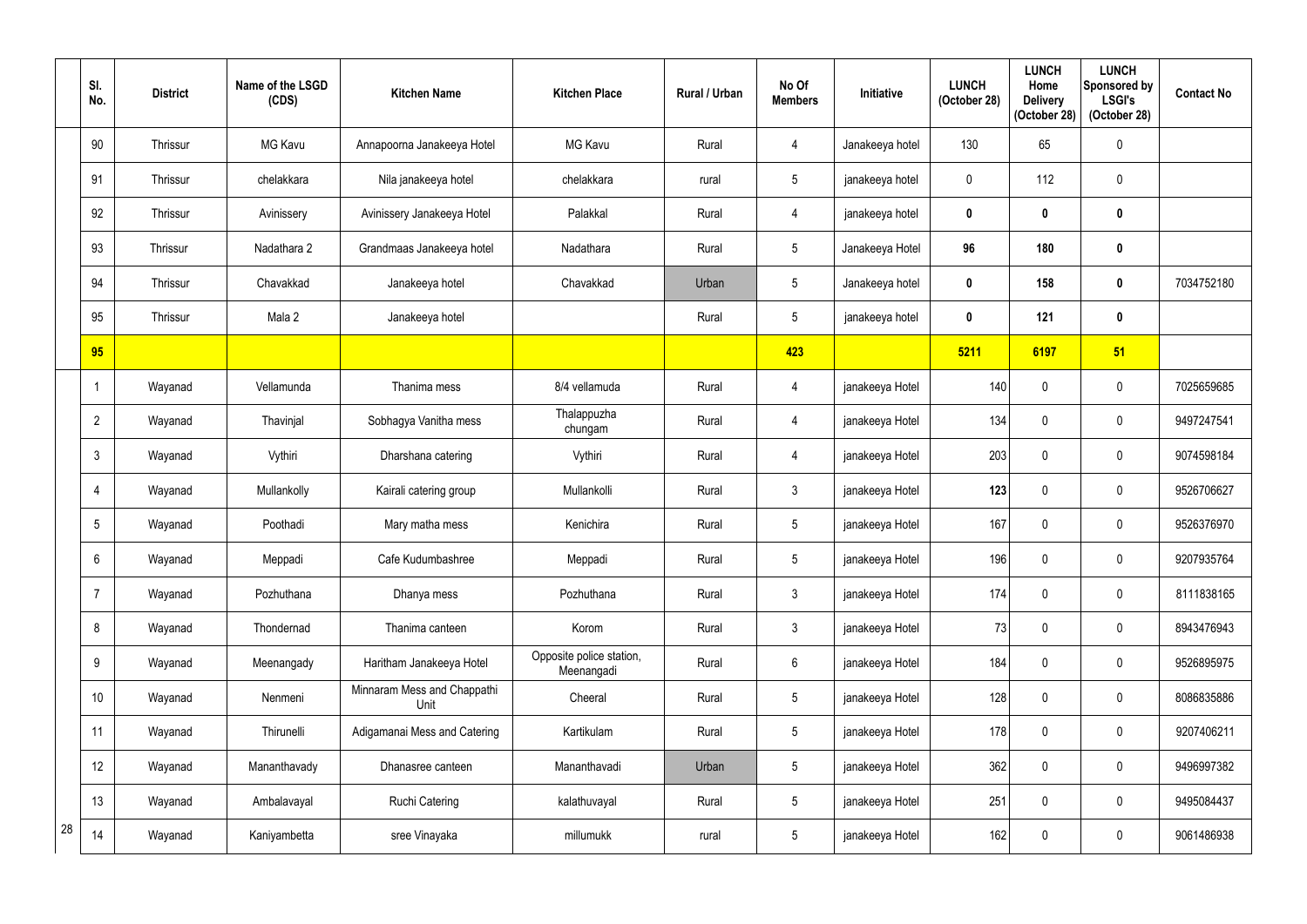|           | SI.<br>No. | <b>District</b> | Name of the LSGD<br>(CDS) | <b>Kitchen Name</b> | <b>Kitchen Place</b>            | <b>Rural / Urban</b> | No Of<br><b>Members</b> | Initiative      | <b>LUNCH</b><br>(October 28) | <b>LUNCH</b><br>Home<br><b>Delivery</b><br>(October 28) | <b>LUNCH</b><br>Sponsored by<br><b>LSGI's</b><br>(October 28) | <b>Contact No</b> |
|-----------|------------|-----------------|---------------------------|---------------------|---------------------------------|----------------------|-------------------------|-----------------|------------------------------|---------------------------------------------------------|---------------------------------------------------------------|-------------------|
|           | 15         | Wayanad         | Pulpally                  | Vinayaka catering   | Pulpally                        | Rural                | $5\phantom{.0}$         | janakeeya Hotel | 285                          | $\mathbf{0}$                                            | $\pmb{0}$                                                     | 9947319307        |
|           | 16         | Wayanad         | Noolpuzha                 | Friends catering    | Naikketty                       | Rural                | $5\phantom{.0}$         | janakeeya Hotel | 263                          | $\mathbf 0$                                             | $\mathbf 0$                                                   | 7558019388        |
|           | 17         | Wayanad         | Panamaram                 | Testy mess          | Panamaram                       | Rural                | $\overline{4}$          | janakeeya Hotel | 210                          | $\pmb{0}$                                               | $\mathbf 0$                                                   | 9605814620        |
|           | 18         | wayanad         | Moopainad                 | vanitha mess        | vaduvanchal                     | Rural                | $5\overline{)}$         | janakeeya Hotel | 175                          | $\mathbf 0$                                             | $\mathbf 0$                                                   | 974596708         |
|           | 19         | wayanad         | Edavaka                   | <b>Teasty Mess</b>  | Irumbupalam                     | Rural                | $\overline{4}$          | janakeeya Hotel | 121                          | $\mathbf{0}$                                            | $\mathbf 0$                                                   | 9847842390        |
|           | 20         | wayanad         | kalpetta                  | shiya catering      | pallithazhe, kalpetta town      | urban                | $\mathbf{3}$            | janakeeya Hotel | 362                          | $\mathbf 0$                                             | $\mathbf 0$                                                   | 6282822890        |
|           | 21         | wayanad         | sulthan bathery           | preethis            | near telephone exchange         | urban                | $5\phantom{.0}$         | janakeeya Hotel | 139                          | $\mathbf{0}$                                            | $\mathbf 0$                                                   | 9961088393        |
|           | 22         | wayanad         | Muttil                    | swad cattering      | Muttil bus stand                | Rural                | $5\overline{)}$         | janakeeya Hotel | 242                          | $\mathbf 0$                                             | $\mathbf 0$                                                   | 9074461322        |
|           | 23         | wayanad         | padinjarathara            | oruma               | padinjarathara town             | Rural                | $5\phantom{.0}$         | janakeeya Hotel | 344                          | $\mathbf 0$                                             | $\mathbf 0$                                                   | 9495814542        |
|           | 24         | wayanad         | kalpetta                  | Anjuse cattering    | kalpetta town                   | Urban                | $5\overline{)}$         | janakeeya Hotel | 352                          | $\mathbf{0}$                                            | $\mathbf 0$                                                   | 9745883809        |
|           | 25         | wayanad         | Thariyode                 | Haritham            | kavumadham town                 | Rural                | $\mathbf{3}$            | janakeeya Hotel | 90                           | $\mathbf 0$                                             | $\mathbf 0$                                                   | 9074095457        |
|           | 26         | wayanad         | Mananthavady              | chothis mess        | Kozhikode road,<br>Mananthavady | Urban                | $\mathbf{3}$            | janakeeya Hotel | 238                          | $\mathbf 0$                                             | $\mathbf 0$                                                   | 9947376596        |
|           | 27         | wayanad         | vengapalli                | Annapoorna          | vengapalli town                 | Rural                | $5\overline{)}$         | janakeeya Hotel | 381                          | $\mathbf 0$                                             | $\mathbf 0$                                                   | 7592831851        |
|           | 28         | Wayanad         | Kottathara                | Jyothi vanitha mess | Venniyod                        | Rural                | $\mathbf{3}$            | janakeeya Hotel | 210                          | $\mathbf{0}$                                            | $\mathbf 0$                                                   | 9961844026        |
| <b>28</b> |            |                 |                           | 1258                |                                 |                      | 122                     |                 | 5887                         | 0                                                       | $\mathbf 0$                                                   |                   |
|           |            |                 |                           |                     |                                 | <b>TOTAL</b>         | 4638                    |                 |                              | 19429                                                   | 279                                                           |                   |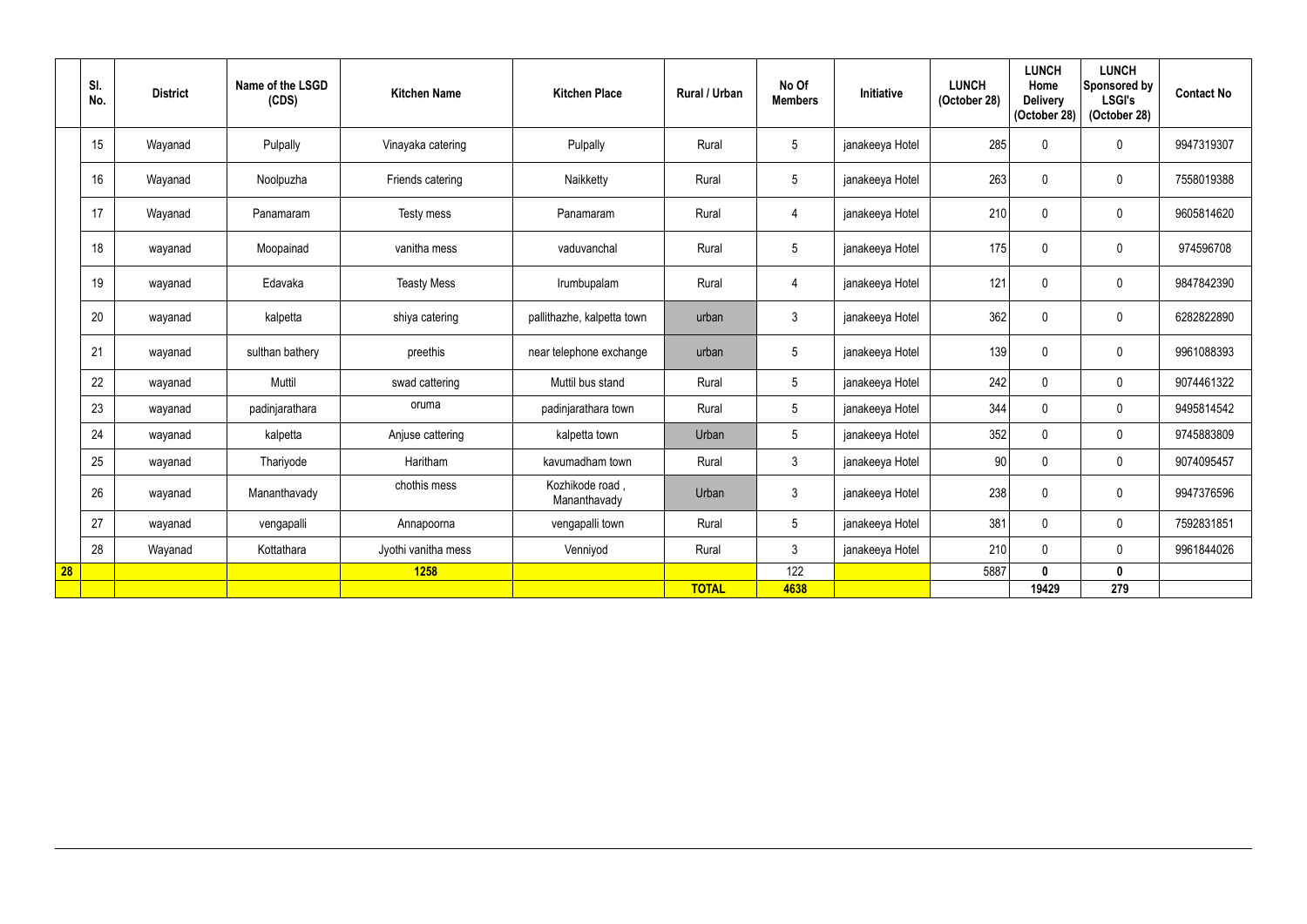| SI.<br>No. | <b>District</b> | Name of the LSGD<br>(CDS)        | <b>Kitchen Name</b>                                                       | <b>Kitchen Place</b>  | <b>Rural / Urban</b>    | No Of<br><b>Members</b> | Initiative                                   | <b>LUNCH</b><br><b>LUNCH</b><br>Home<br>(October 28)<br><b>Delivery</b><br>(October 28) | <b>LUNCH</b><br>Sponsored by<br><b>LSGI's</b><br>(October 28) | <b>Contact No</b> |
|------------|-----------------|----------------------------------|---------------------------------------------------------------------------|-----------------------|-------------------------|-------------------------|----------------------------------------------|-----------------------------------------------------------------------------------------|---------------------------------------------------------------|-------------------|
|            |                 |                                  | STATUS OF JANAKEEYA HOTELS FUNCTIONING IN DISTRICT                        |                       |                         |                         | 28.10.2021                                   | STATUS OF FOOD DISTRIBUTED THROUGH JANAKEEYA HOTELS AS ON                               |                                                               |                   |
|            | <b>District</b> | <b>Total</b><br>Janakeeya Hotels | <b>Rural Units</b>                                                        | <b>Urban</b><br>units | <b>Parcel</b>           | Home<br><b>Delviery</b> | <b>Food Sponsored</b><br>by LSGIs            | <b>TOTAL Meals</b><br><b>Distributed</b>                                                |                                                               |                   |
|            | <b>TVM</b>      | 107                              | 77                                                                        | 30 <sub>o</sub>       | 23,478                  | 136                     | 22                                           | 23,636                                                                                  |                                                               |                   |
|            | <b>KLM</b>      | 81                               | 71                                                                        | 10 <sup>°</sup>       | 11486                   | $\overline{0}$          | 8 <sup>°</sup>                               | 11,494                                                                                  |                                                               |                   |
|            | PTA             | 58                               | 53                                                                        | $5\phantom{.0}$       | 125                     | 4587                    | $\overline{0}$                               | 4,712                                                                                   |                                                               |                   |
|            | <b>ALP</b>      | 87                               | 78                                                                        | 9                     | 1,964                   | 5434                    | 40                                           | 7,438                                                                                   |                                                               |                   |
|            | <b>KTM</b>      | 79                               | 71                                                                        | $\boldsymbol{8}$      | 8275                    | 244                     | 25                                           | 8,544                                                                                   |                                                               |                   |
|            | <b>IDK</b>      | 46                               | 45                                                                        |                       | 5577                    | $\overline{0}$          | 9                                            | 5,586                                                                                   |                                                               |                   |
|            | <b>EKM</b>      | 109                              | 79                                                                        | 30                    | 18335                   | 1090                    | 13                                           | 19,438                                                                                  |                                                               |                   |
|            | <b>TSR</b>      | 95                               | 85                                                                        | 10                    | 5,211                   | 6,197                   | 51                                           | 11,459                                                                                  |                                                               |                   |
|            | PGT             | 99                               | 90                                                                        | 9                     | 12,417                  | 5 <sub>5</sub>          | 67                                           | 12,489                                                                                  |                                                               |                   |
|            | <b>MLP</b>      | 111                              | 93                                                                        | 18                    | 15,372                  | 6759                    | 17                                           | 22,148                                                                                  |                                                               |                   |
|            | <b>WYD</b>      | 28                               | 23                                                                        | $5\phantom{.0}$       | 5887                    | $\overline{0}$          | $\overline{0}$                               | 5,887                                                                                   |                                                               |                   |
|            | <b>KKD</b>      | 104                              | 75                                                                        | 29                    | 29,242                  | 1174                    | 6 <sup>°</sup>                               | 30,422                                                                                  |                                                               |                   |
|            | <b>KNR</b>      | 87                               | 73                                                                        | 14                    | 17,093                  | $\overline{0}$          | 21                                           | 17,114                                                                                  |                                                               |                   |
|            | <b>KSG</b>      | 40                               | 34                                                                        | $6\overline{6}$       | 6681                    | $\overline{0}$          | $\overline{0}$                               | 6,681                                                                                   |                                                               |                   |
|            | <b>Total</b>    | 1131                             | 947                                                                       | 184                   | 161,143                 | 25,626                  | 279                                          | 187,048                                                                                 |                                                               |                   |
|            |                 |                                  | Grand Total of meals Distributed through Janakeeya hotel as on 28.10.2021 |                       |                         | 187,048                 |                                              |                                                                                         |                                                               |                   |
|            | <b>Date</b>     |                                  | Urban<br>units                                                            | <b>Total</b><br>units | Rs. 20 /Lunch<br>Parcel | Home<br><b>Delivery</b> | <b>LUNCH</b><br>sponsored by<br><b>LSGIs</b> | <b>Total Meals</b>                                                                      |                                                               |                   |
|            | 28.10.2021      | 947                              | 184                                                                       | 1131                  | 161,143                 | 25,626                  | 279                                          | 187,048                                                                                 |                                                               |                   |